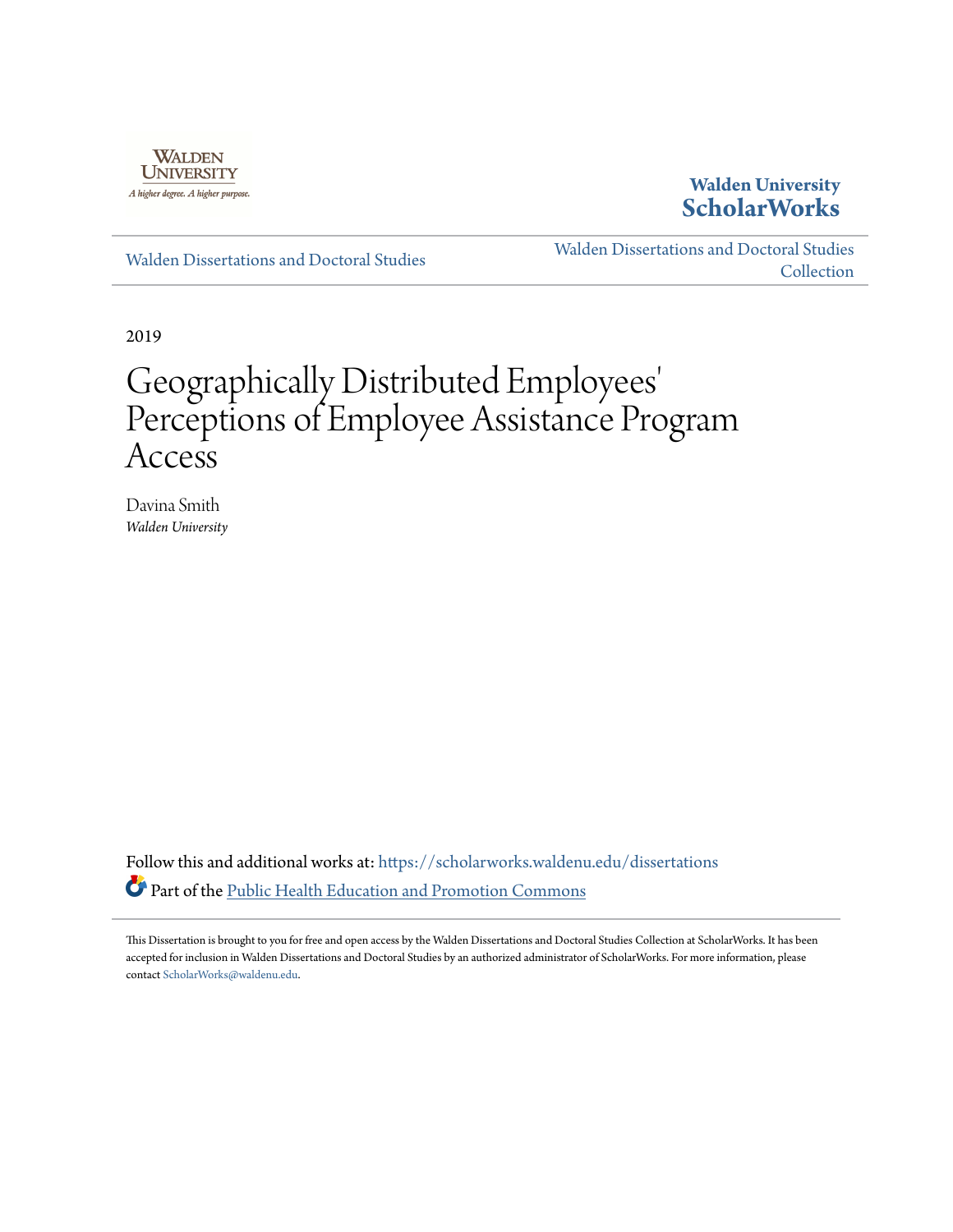## **Walden University**

College of Social and Behavioral Sciences

This is to certify that the doctoral dissertation by

Davina A. Smith

has been found to be complete and satisfactory in all respects, and that any and all revisions required by the review committee have been made.

Review Committee

Dr. Andrew Carpenter, Committee Chairperson, Human Services Faculty Dr. Randy Heinrich, Committee Member, Human Services Faculty Dr. Scott Hershberger, University Reviewer, Human Services Faculty

> Chief Academic Officer Eric Riedel, Ph.D.

> > Walden University 2019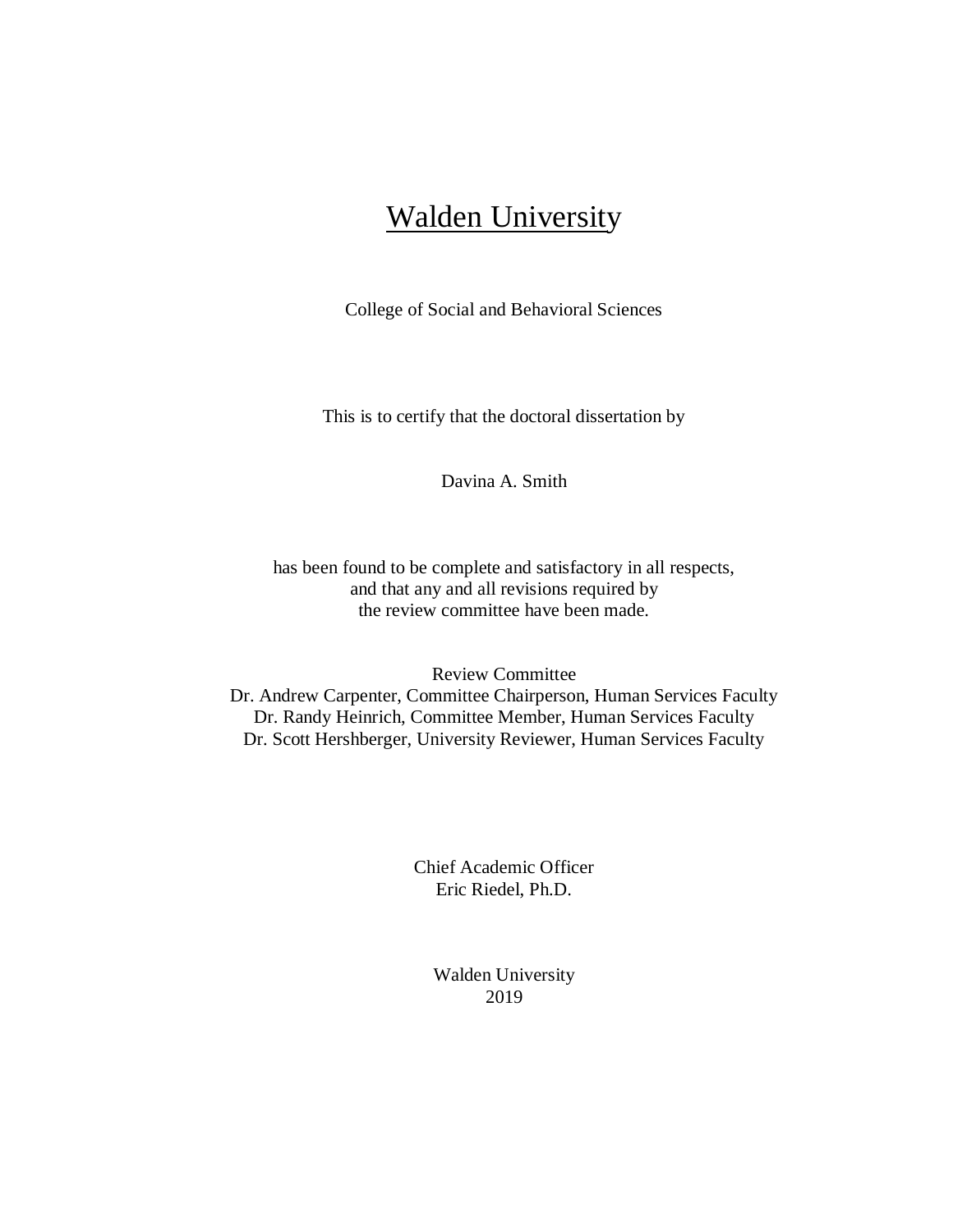#### Abstract

## Geographically Distributed Employees' Perceptions of Employee Assistance Program

Access

by

Davina A. Smith

MA, Liberty University, 2009

BS, Liberty University, 2002

Dissertation Submitted in Partial Fulfillment

of the Requirements for the Degree of

Doctor of Philosophy

Human Services

Walden University

May 2019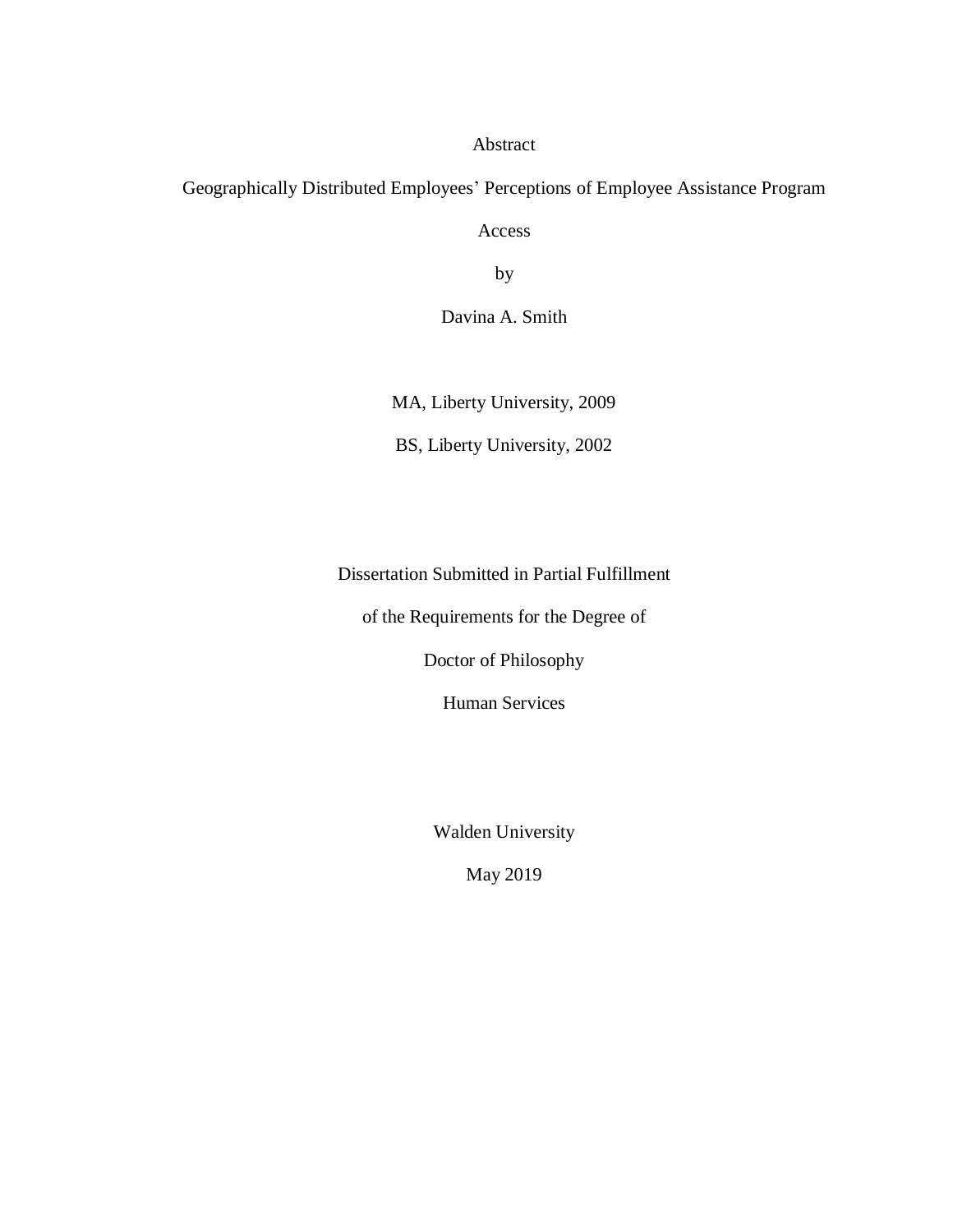#### Abstract

Many investigators have documented high levels of stress in the U.S. workplace and the underutilization of employee assistance programs (EAP). Researchers in other studies have concluded that an employee's perception of a service influences participation and service use. However, the perceptions of geographically distributed employees, who represent a growing population, have not been sufficiently examined. The purpose of this study was to investigate geographically distributed employees' perceptions regarding access to EAP stress management services to address the problem of EAP underutilization. Organizational justice theory served as the theoretical framework. The study design was generic qualitative. A purposeful sample of 15 geographically distributed employees provided rich data through semi structured interviews and online questionnaires. The use of generic inductive coding yielded emergent themes regarding geographically distributed employees. Results indicated that geographically distributed employee's perceived access to EAP stress management services as unclear, timeconsuming, and inconvenient due to physical separation. This research is significant for human service, employee assistance, and human resource professionals who want to improve geographically distributed employees' perceptions of access to EAP stress management programs. More effective marketing may increase employee use of EAP services and alleviate workplace stress, thus positively impacting social change by helping to cultivate a healthy workforce.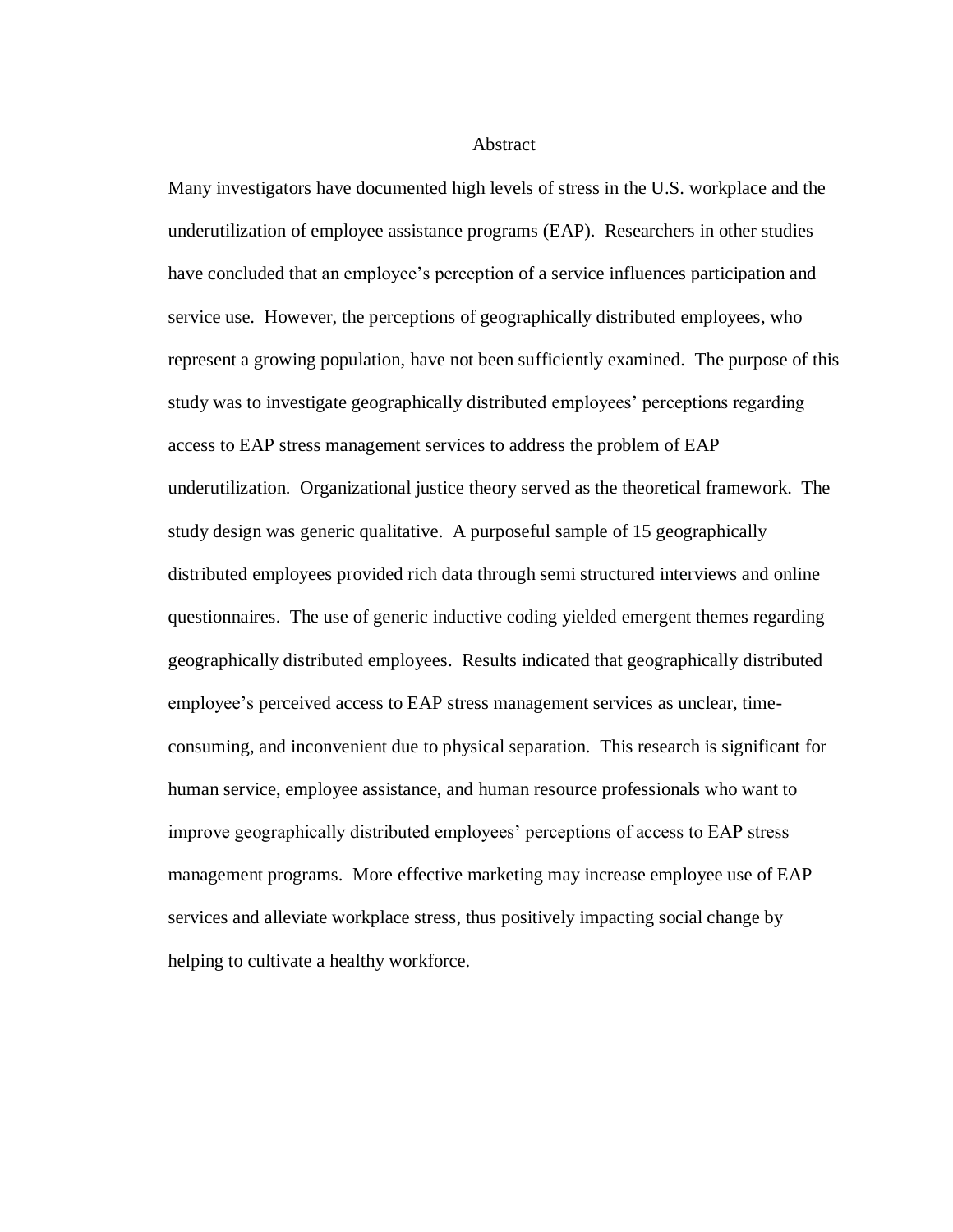### Geographically Distributed Employees' Perceptions of Employee Assistance Program

Access

by

Davina A. Smith

MA, Liberty University, 2009

BS, Liberty University, 2002

Dissertation Submitted in Partial Fulfillment

of the Requirements for the Degree of

Doctor of Philosophy

Human Services

Walden University

May 2019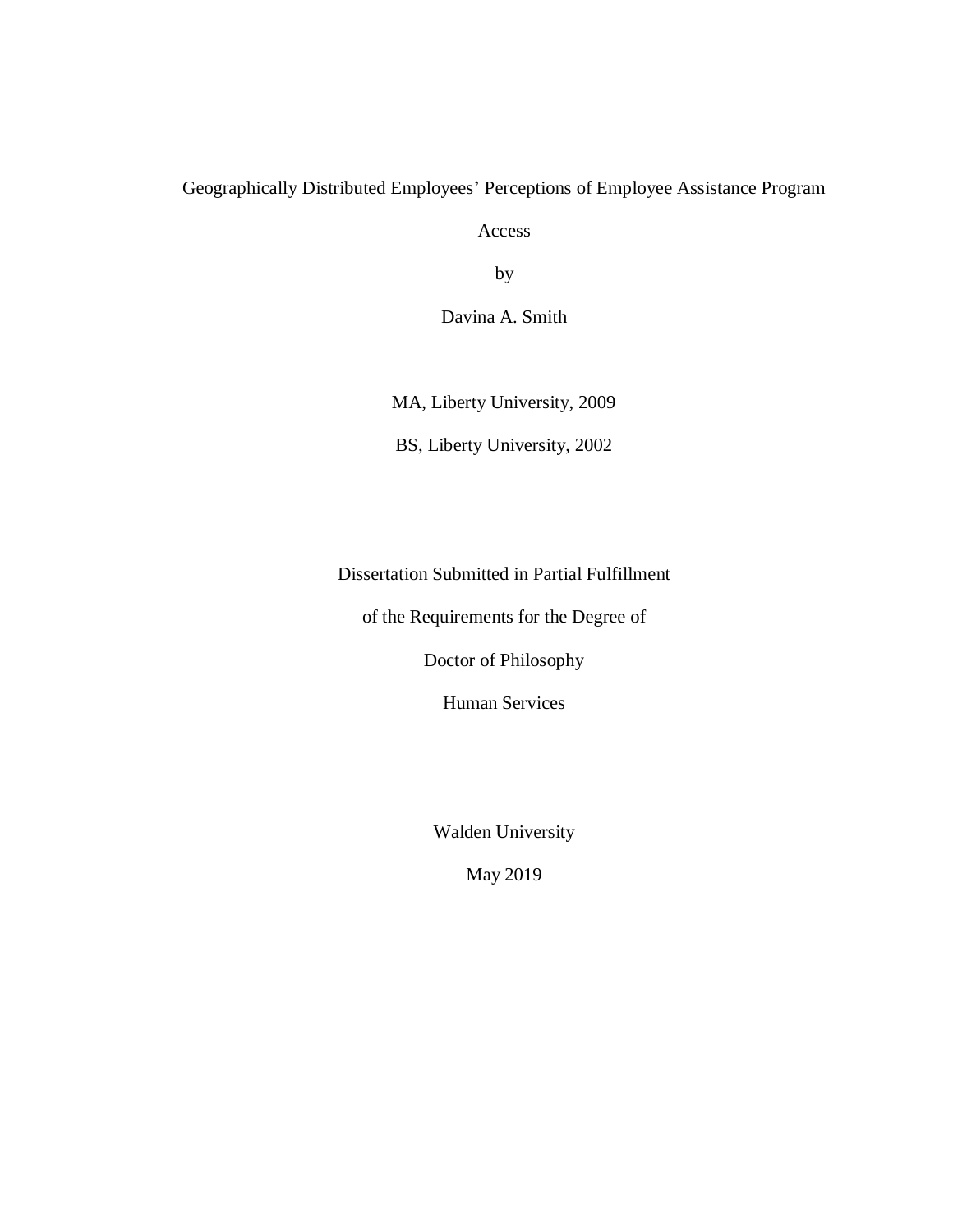#### Dedication

I dedicate my dissertation work to my family and friends. A special thank you to my husband Tobias and my children Thomas, Devon and Dasia who were patient and understanding and continually supported and encouraged me throughout the process. I also dedicate this dissertation to my best friend Judy for being there for me throughout the entire doctorate program offering me words of encouragement, prayer and unwavering support.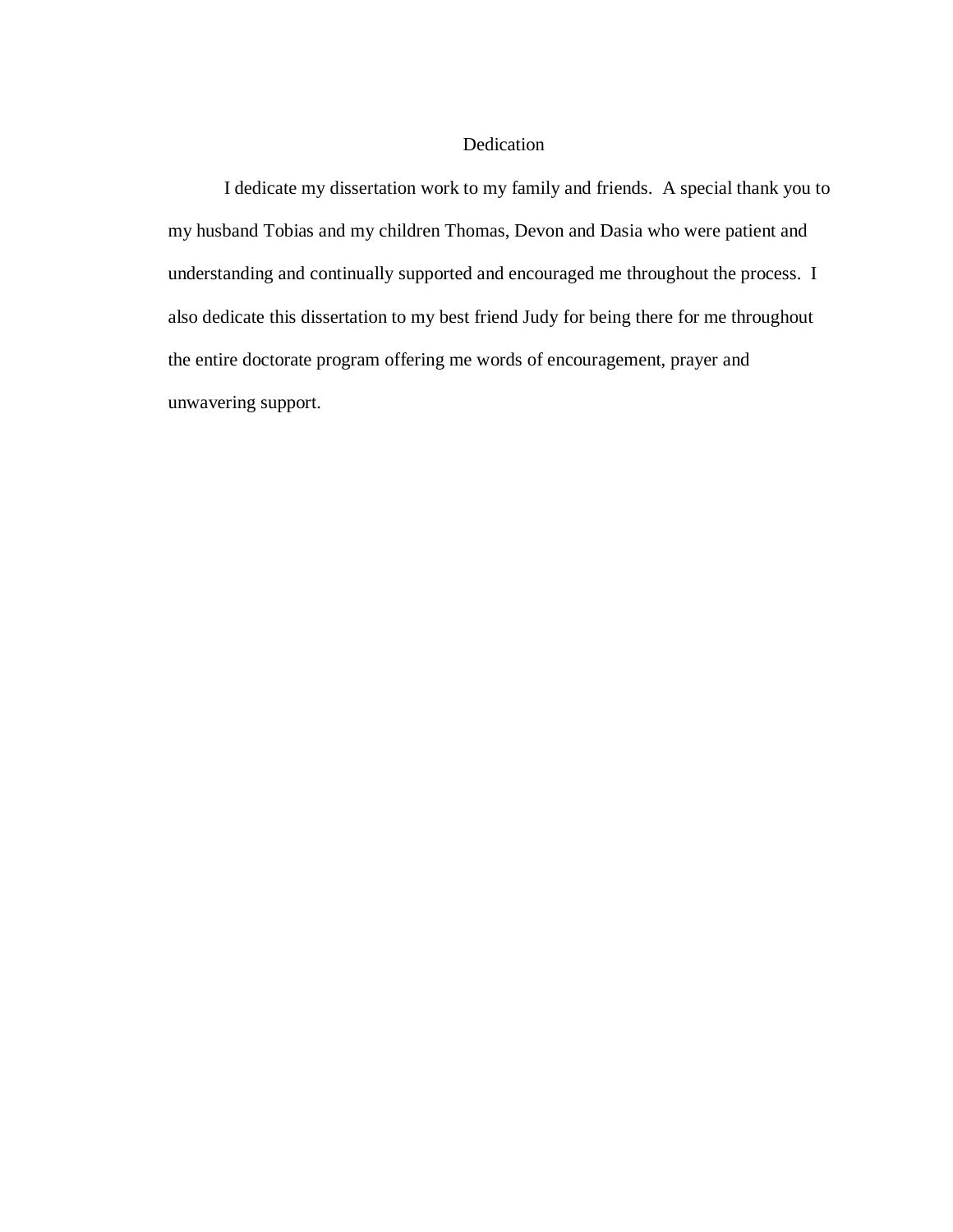#### Acknowledgments

I wish to thank my amazing committee members Dr. Andrew Carpenter and Dr. Randy Heinrich, for graciously sharing their time and expertise with me to help me navigate successfully through the dissertation process. A special thanks to Dr. Andrew Carpenter my committee chair for his never-ending support and encouragement and for teaching me the value of patience and the importance of taking the time to celebrate milestones along the journey. A special thank you also to Dr. Heinrich my committee member for great feedback and advice and helping me to learn the importance of brevity and clarity.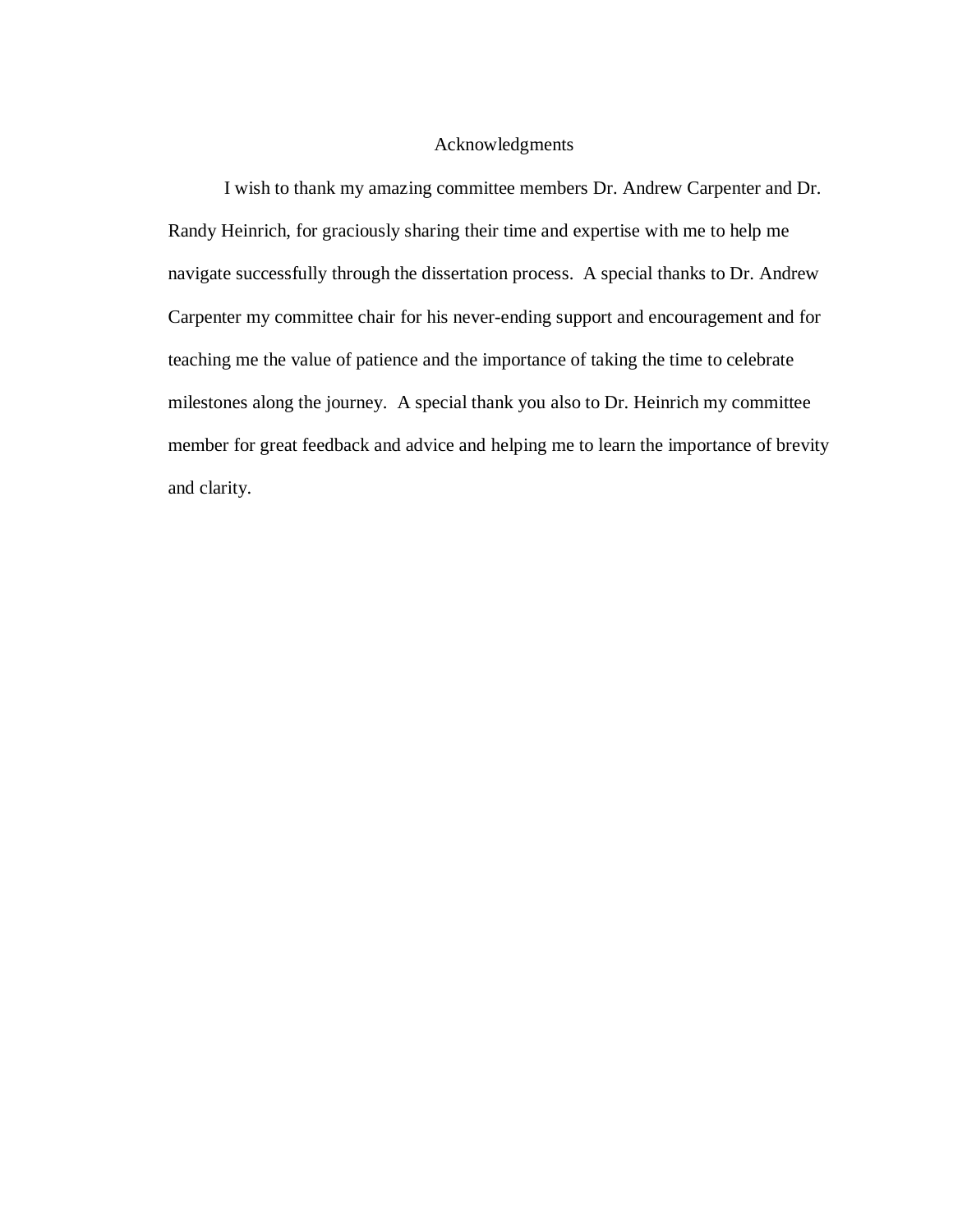| Justification for the Selection of Literature Review Variables  10 |  |
|--------------------------------------------------------------------|--|
|                                                                    |  |
|                                                                    |  |
|                                                                    |  |
| Relationship of Organizational Justice to the Current Study 13     |  |

### Table of Contents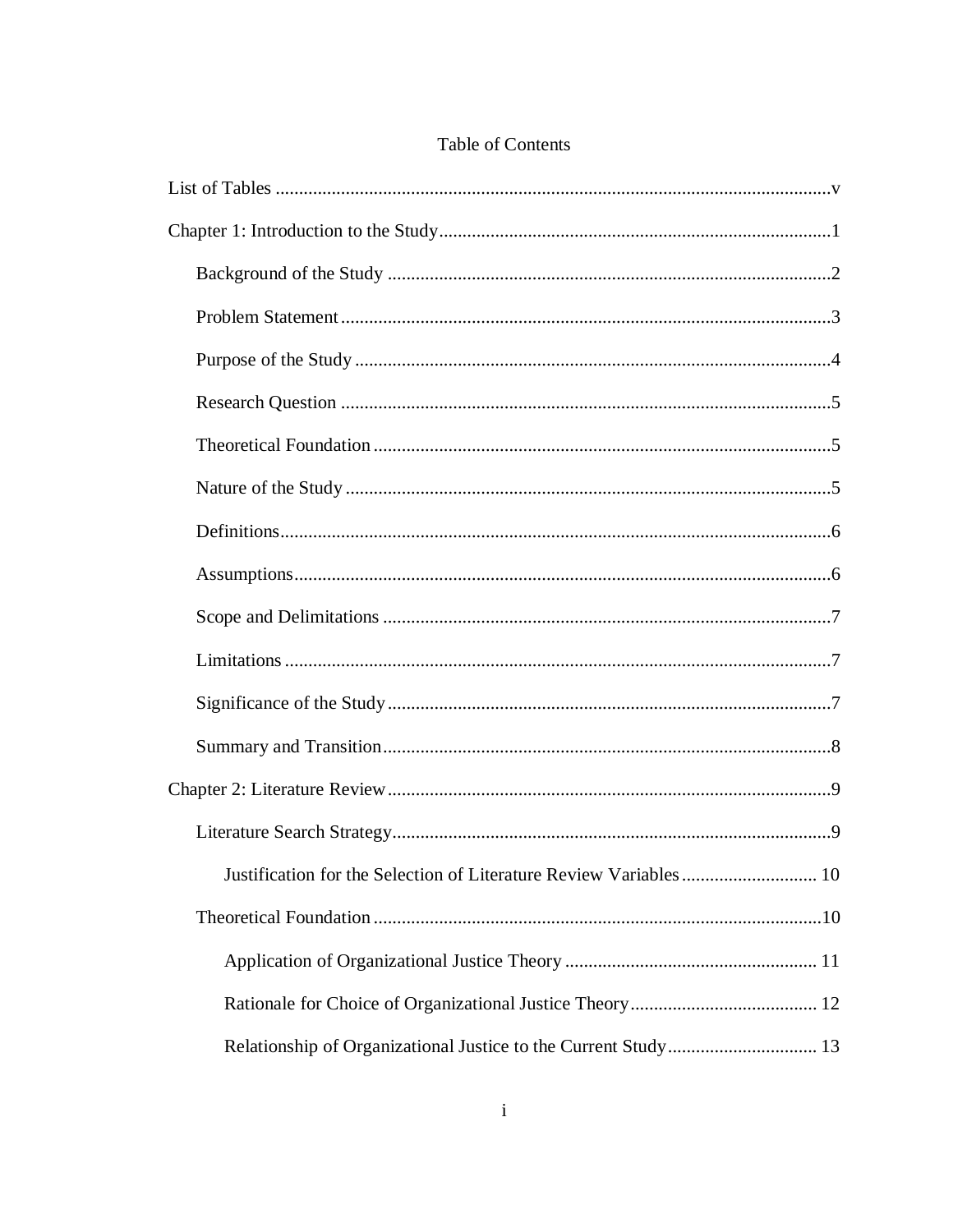| Researchers' Approach in Employee Assistance Program Literature  14       |
|---------------------------------------------------------------------------|
| Researchers' Approach to Studying Geographically distributed Employees 14 |
| Literature Review Related to Key Variables and/or Concepts 15             |
| The Establishment and Evolution of the Employee Assistance Program 15     |
|                                                                           |
|                                                                           |
| Workplace Change and the Employee Assistance Program  18                  |
| Access and Awareness as Factors in Employees' Participation in            |
|                                                                           |
|                                                                           |
|                                                                           |
|                                                                           |
|                                                                           |
|                                                                           |
|                                                                           |
|                                                                           |
|                                                                           |
|                                                                           |
|                                                                           |
|                                                                           |
|                                                                           |
|                                                                           |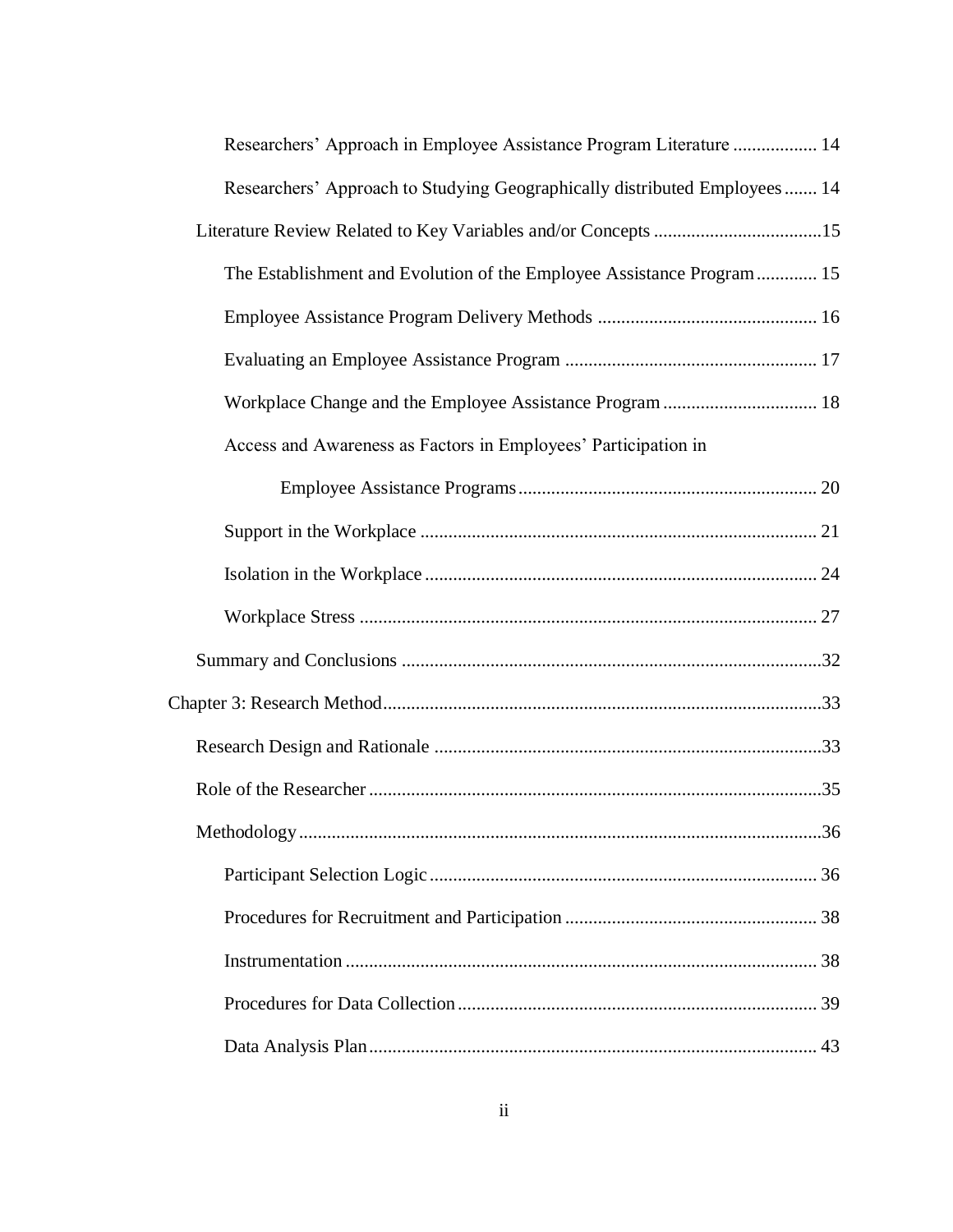| Results 56                                                       |  |
|------------------------------------------------------------------|--|
|                                                                  |  |
|                                                                  |  |
| Employee Assistance Program Education and Periodic Promotion  61 |  |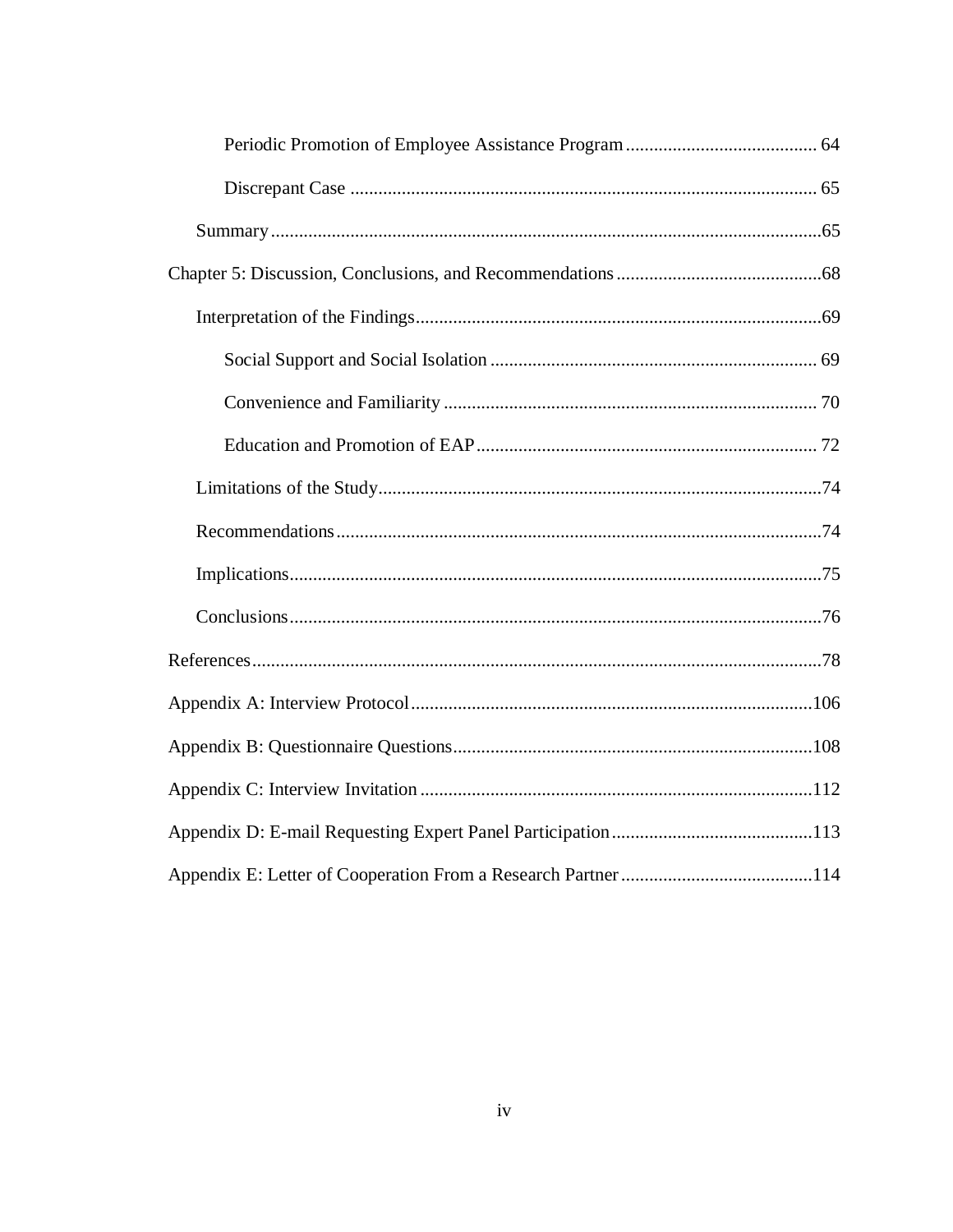## List of Tables

<span id="page-11-0"></span>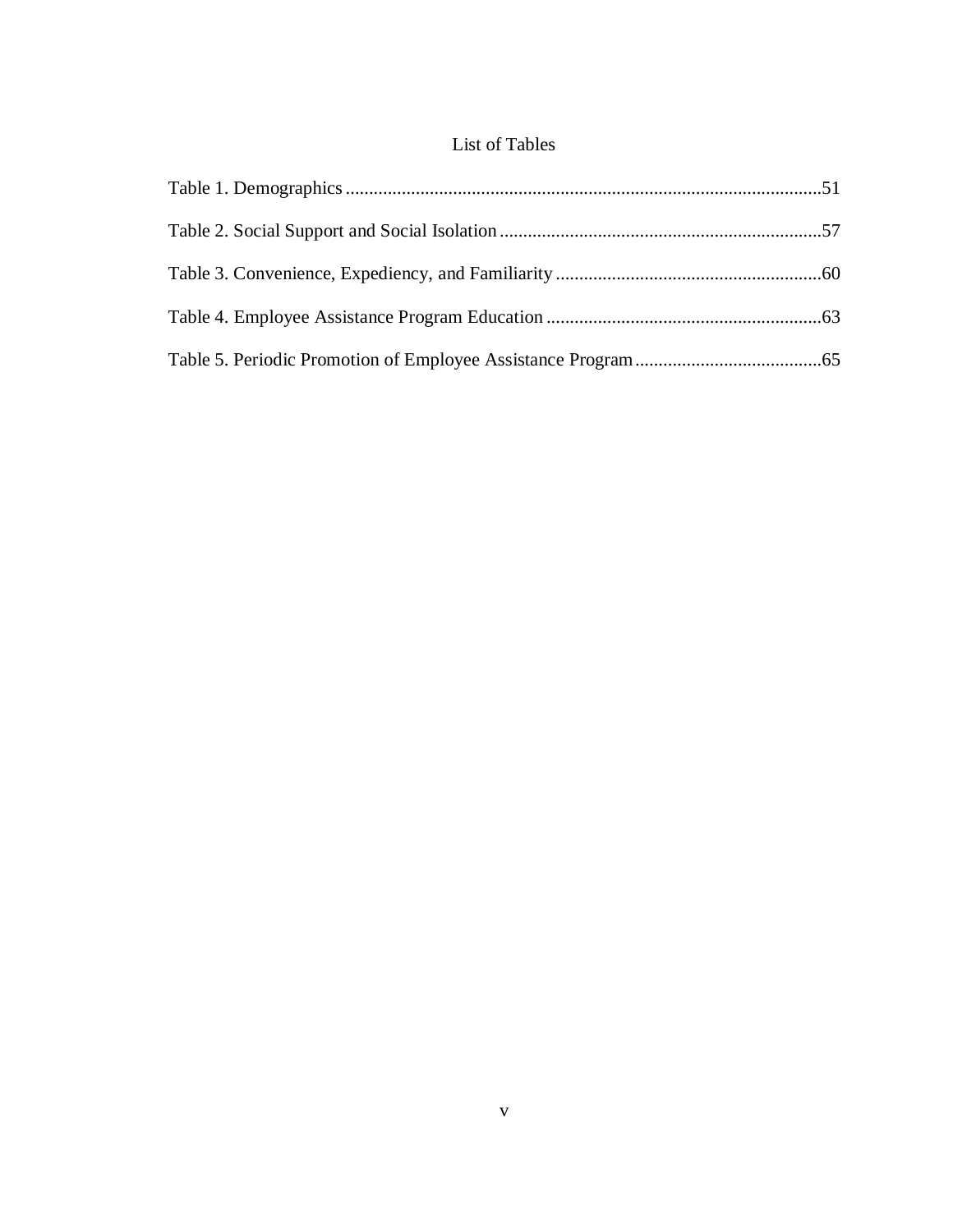#### Chapter 1: Introduction to the Study

<span id="page-12-0"></span>To help employees address productivity issues and manage stress, health, and well-being in the workplace, many employers offer an employee assistance program (EAP; Agarwal & Kaur, 2016; Bennett, Weaver, Senft, & Neeper, 2017; Gong, Wang, & Zhang, 2011; Grawitch, Ballard, & Erb, 2015; Quick & Henderson, 2016; Richardson, 2017; Sandys, 2012; Vojnovic, Michelson, Jackson, & Bahn, 2014). According to the Employee Assistance Professionals Association (EAPA), in the United States over 97% of large employers with 5,000 or more employees make an EAP available while 80% of midsize employers with 1,001-5,000 employees and 75% of small employers with 251- 1,000 employees make one available to employees (EAPA, 2018). Despite availability, only approximately 4.5% of employees accessed EAP services between 2013- 2018 (Amaral & Sharar, 2013; American Public Health Association, 2016; Society of Human Resource Managers, 2018). One factor accounting for the low usage may be perceptions of access. As various researchers have noted, an employee's perceptions of access to a service may influence service use more than availability (Ollier-Malaterre & Andrade, 2016; Sulu, Ceylan, & Kaynak, 2010; Toker, Heaney, & Ein-Gar, 2015).

In reviewing the EAP literature, I found few studies encompassing the perspectives of geographically distributed employees on EAP accessibility. Therefore, I conducted a generic qualitative study to address this gap in the literature using interviews and surveys to discover insights from the external experiences and perceptions of individuals who are eligible for EAP services (Percy, Kostere, & Kostere, 2015). The social value of this study is that employee assistance (EA) and other human service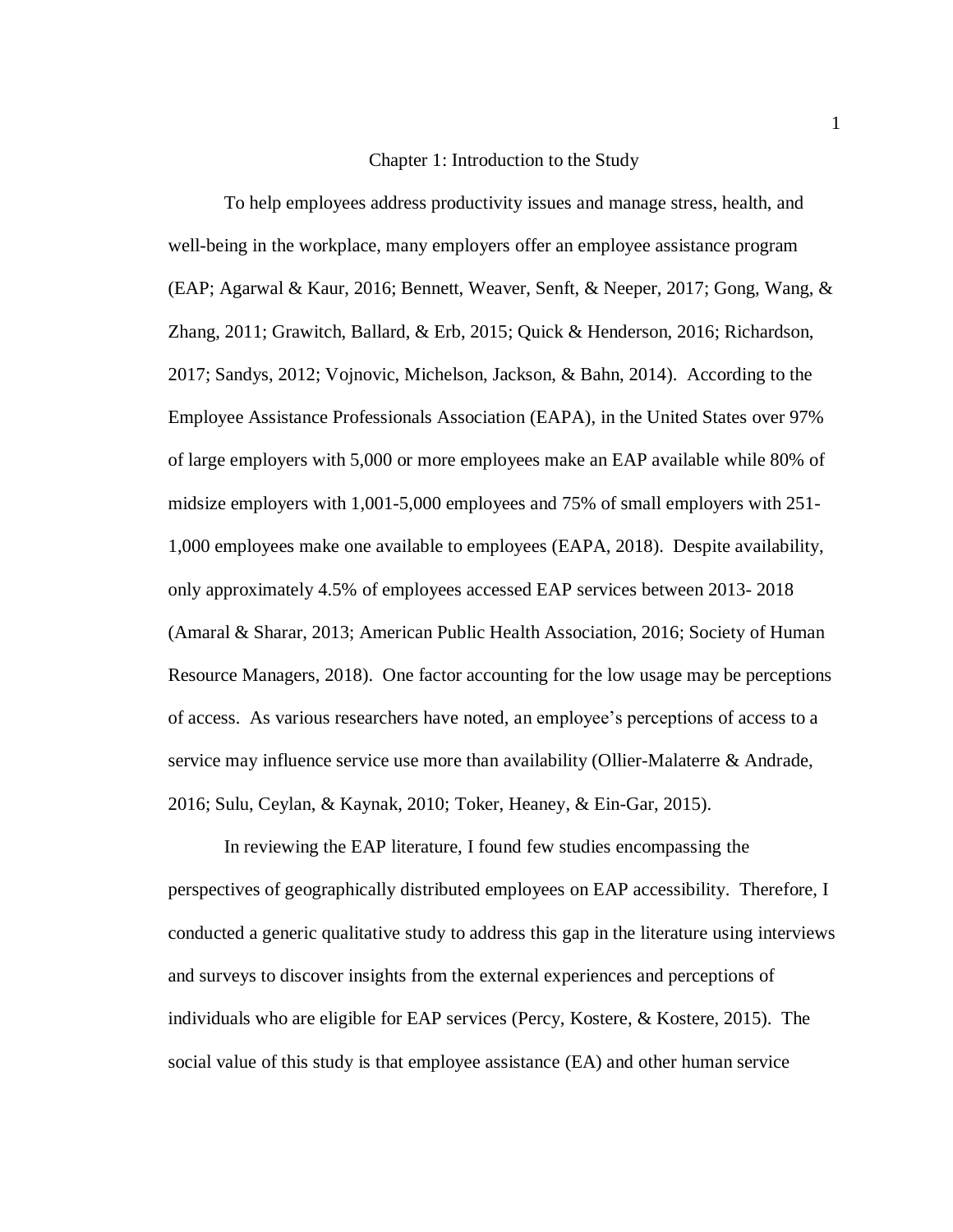professionals may use the findings to increase their understanding of EAP use and outreach efforts that can be used to encourage the use of EA services among employees and their family members. The remainder of this chapter includes the background, problem, and purpose of the study; research question; theoretical foundation; and nature of the study. Key definitions and the assumptions, delimitations, limitations, and significance of the study are also provided.

#### **Background of the Study**

<span id="page-13-0"></span>In 2018 members of the Society of Human Resource Managers (SHRM) reported that 77% of mid- and large-size employers in the United States offered employees an EAP (SHRM, 2018). An EAP is a potentially valuable resource employees and family members may use to manage workplace stress, conflict, and other health- and productivity-related issues (Agarwal & Kaur, 2016; Bennett et al., 2017; Gong et al., 2011; Grawitch et al., 2015; Quick & Henderson, 2016; Richardson, 2017). Despite the availability of these free services, it is estimated that between 94-96% of employees do not use an available EAP (Dunning, 2014; Kalish, 2017; Zamosky, 2014). Correlations exist between an employee's perceptions of an EAP and actual EAP utilization (Ollier-Malaterre & Andrade, 2016; Toker et al., 2015); however, based on my review of the literature what is unknown is how the 43% of geographically distributed employees in the U.S. workforce (Allen & Ofahengaue Vakalahi, 2013; Bano, Zowghi, & Sarkissian, 2016; Eubanks, Palanski, Olabisi, Joinson, & Dove, 2016) perceive access to EA services. This study was needed to provide understanding of how geographically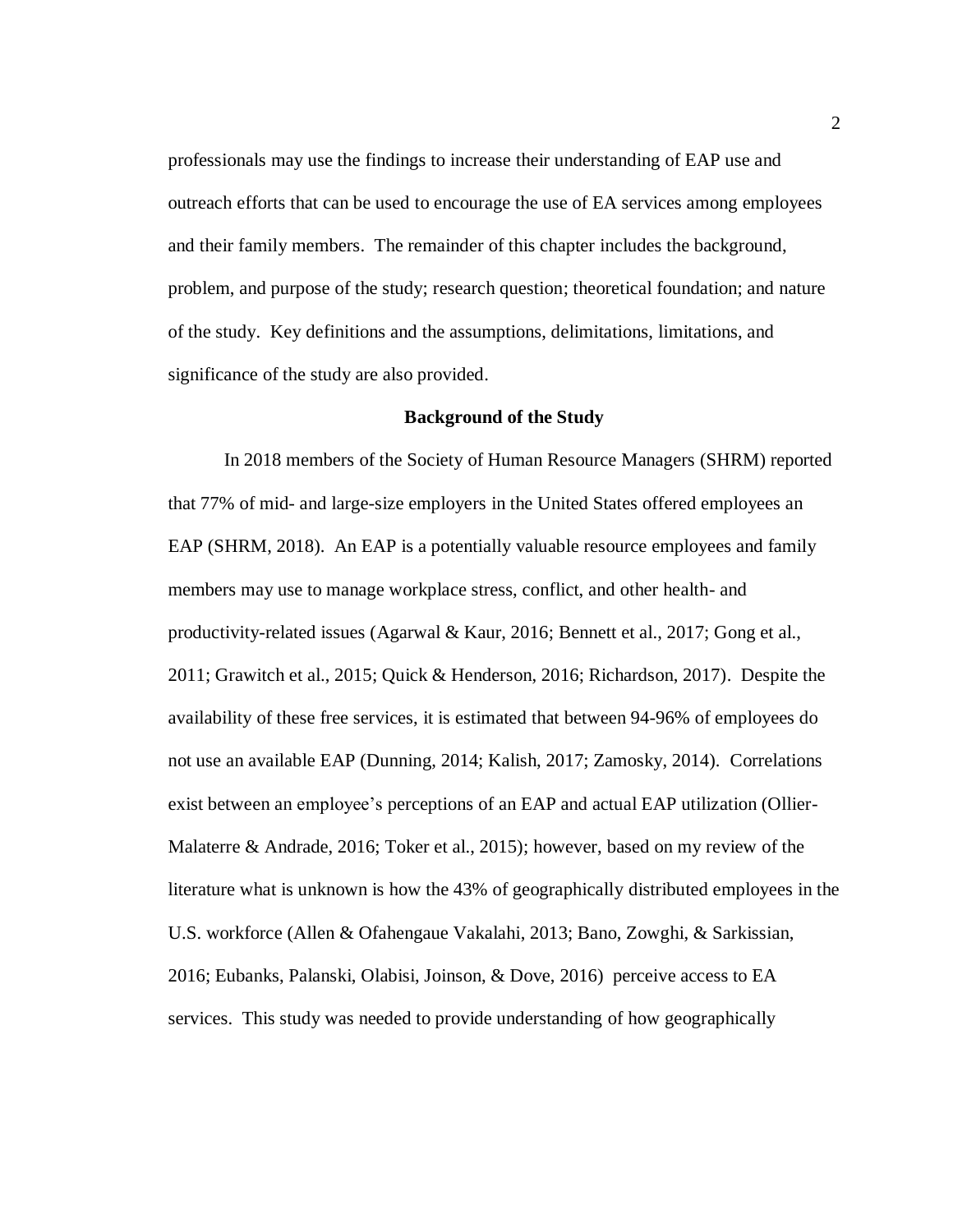distributed employees describe their perceptions about, report their experiences with, and make sense of their access to EA services.

#### **Problem Statement**

<span id="page-14-0"></span>An EAP offers an option for employees to manage personal issues (Agarwal  $\&$ Kaur, 2016; Bennett et al., 2017; Gong et al., 2011; Grawitch et al., 2015; Quick & Henderson, 2016; Richardson, 2017). Although most U.S. employers offer an EAP (Richmond, Pampel, Wood, & Nunes, 2017), many individuals have expressed concerns regarding employees' underuse of EA services (American Psychological Association, 2016; Dunning, 2014; Toker et al., 2015). In the United States 40% of employees reported experiencing stress at work, and 75% of employees believed that work stress is increasing (Richardson, 2017).

Geographically distributed employees fall behind collocated employees in managing workplace stress and conflict, according to researchers (Allen & Ofahengaue Vakalahi, 2013; Armstrong & Cole, 2002; Ayoko, Konrad, & Boyle, 2012; Bentley et al., 2016; Hill & Bartol, 2016), and in 2017, 40% of geographically distributed employees reported elevated levels of stress compared to 25% of collocated employees (Morgan, 2017). In addition, geographically distributed employees expressed concerns regarding access to social support and services (Bachkirova, 2012; Hill & Bartol, 2016; Milton, Sinclair, & Vakalahi, 2017).

Many studies contain data on employees' perceptions of an EAP (see Joseph & Walker, 2017; Levers Mugari, Mtapuri, & Rangono, 2014; Taute & Manzini, 2014); however, there appears to be a lack of studies regarding the perspectives of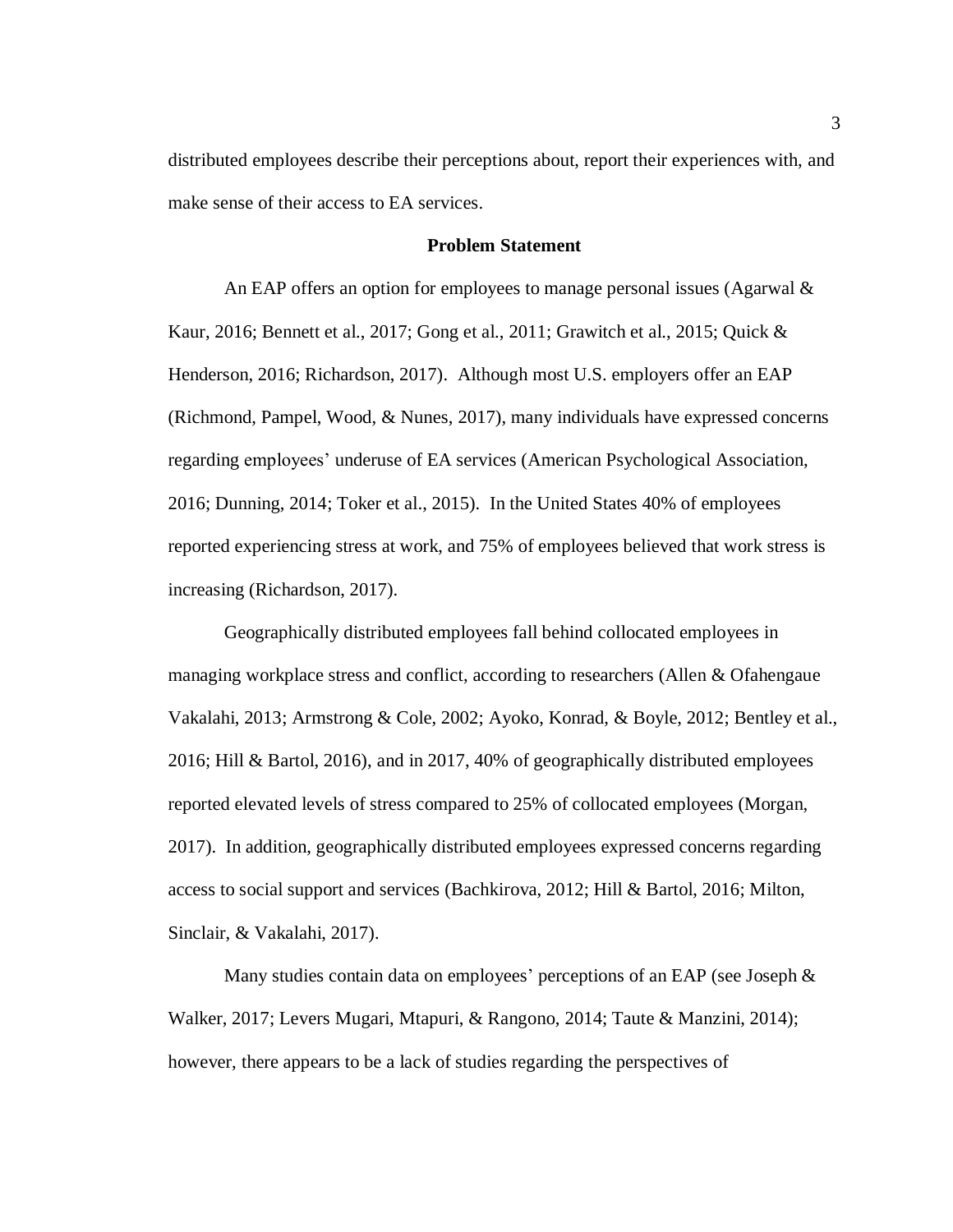geographically distributed employees regarding EAP access. To extend the EAP literature, a generic qualitative study was warranted to provide human service professionals concerned with this aspect of EAP underutilization (Dunning, 2014; Toker et al., 2015) a more holistic understanding of how geographically distributed employees perceive access to external EAP stress management services.

#### **Purpose of the Study**

<span id="page-15-0"></span>The purpose of this generic qualitative study was to extend the EAP literature and provide an understanding of how geographically distributed employees perceive access to external EAP stress management services. In 2016 EAP providers from Chestnut Global Partners identified stress-related concerns as the number 1 concern of EAP users in North America (Hirsch, 2017). In 2017 employees continued to identify stress as a top reason for accessing EAP services (Chestnut Global Partners, 2017). Although there is some research that explores employees' perceptions of access to workplace assistance programs, there appears to be a gap on the experience and perspective of geographically distributed employees regarding perceptions of access to EA services (Caelli, Ray, & Mill, 2003). Understanding the perceptions of geographically distributed employees regarding access to such services may reveal new information that human service professionals can use to gain a better understanding of EAP underutilization. Therefore, I conducted a generic qualitative study to fill a gap in the literature regarding how geographically distributed employees perceive access to external EAP stress management services.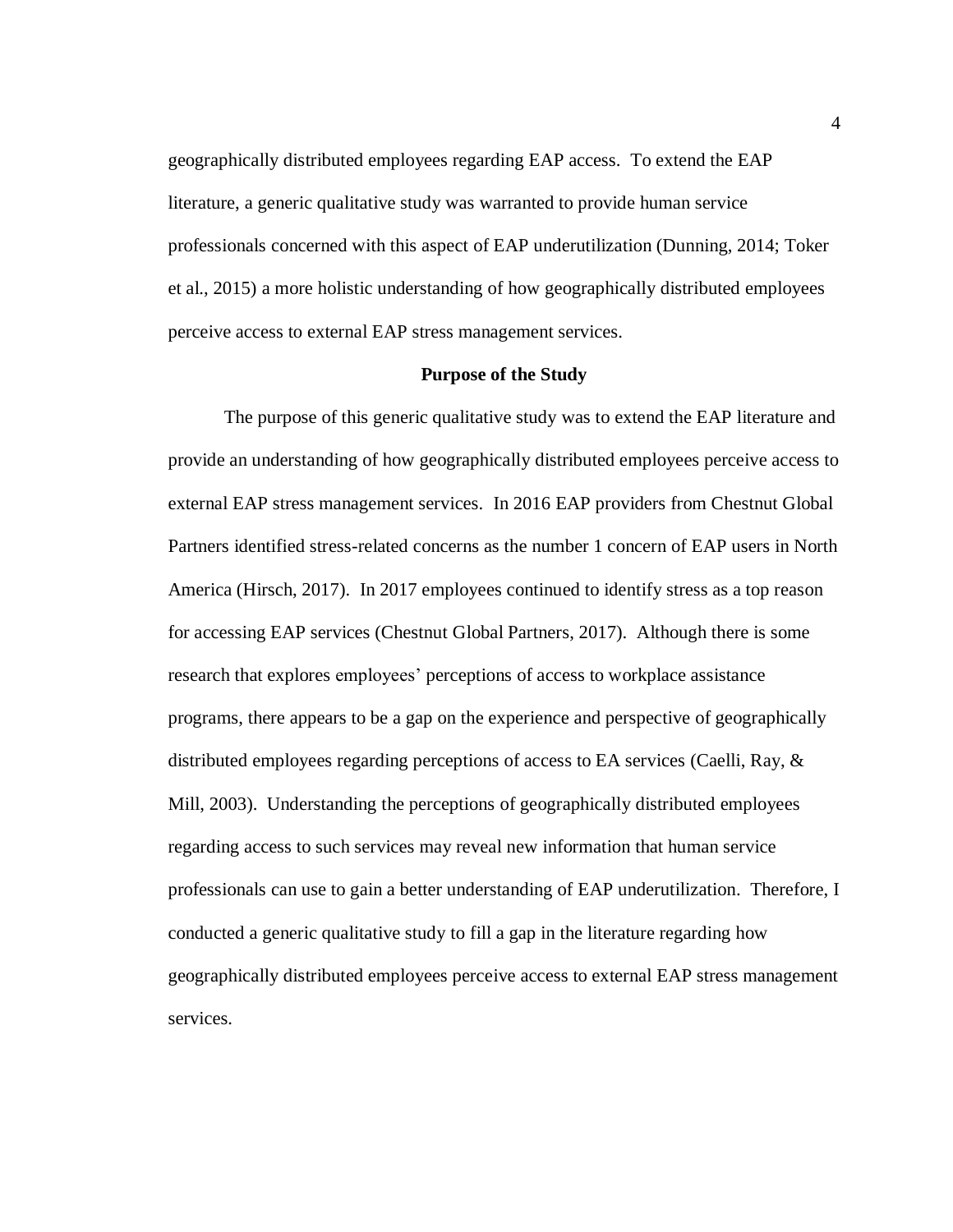#### **Research Question**

<span id="page-16-0"></span>How do geographically distributed employees perceive access to external EAP stress management services?

#### **Theoretical Foundation**

<span id="page-16-1"></span>Organizational justice theory (Greenberg, 2009) is a derivative of equity theory (Adams, 1965) and provided the theoretical framework for this study. An individual's subjective and descriptive opinions of fairness and equity in an organization form the basis of organizational justice theory. Organizational justice theorists assert that an employee's perceptions of justice are central to fully understanding their participation in the workplace (Greenberg, 2009). In this study, organizational justice theory provided a foundation to explore and understand geographically distributed employees perceptions of access to external EAP stress management services. Chapter 2 includes additional information regarding this theory.

#### **Nature of the Study**

<span id="page-16-2"></span>In this study, I used a generic qualitative approach to gain an understanding of how people explain their world and experiences (Kahlke, 2014; Percy et al., 2015) regarding access to external EAP stress management services. The generic approach is based on a model by Percy et al. (2015). I applied this approach because my research purpose was to understand geographically distributed employees' perceptions regarding access to an EAP. Using the generic approach helped me to discover insights relevant to the study. I collected data using interviews and questionnaires from a purposeful sample of 15 geographically distributed employees with a minimum of three months knowledge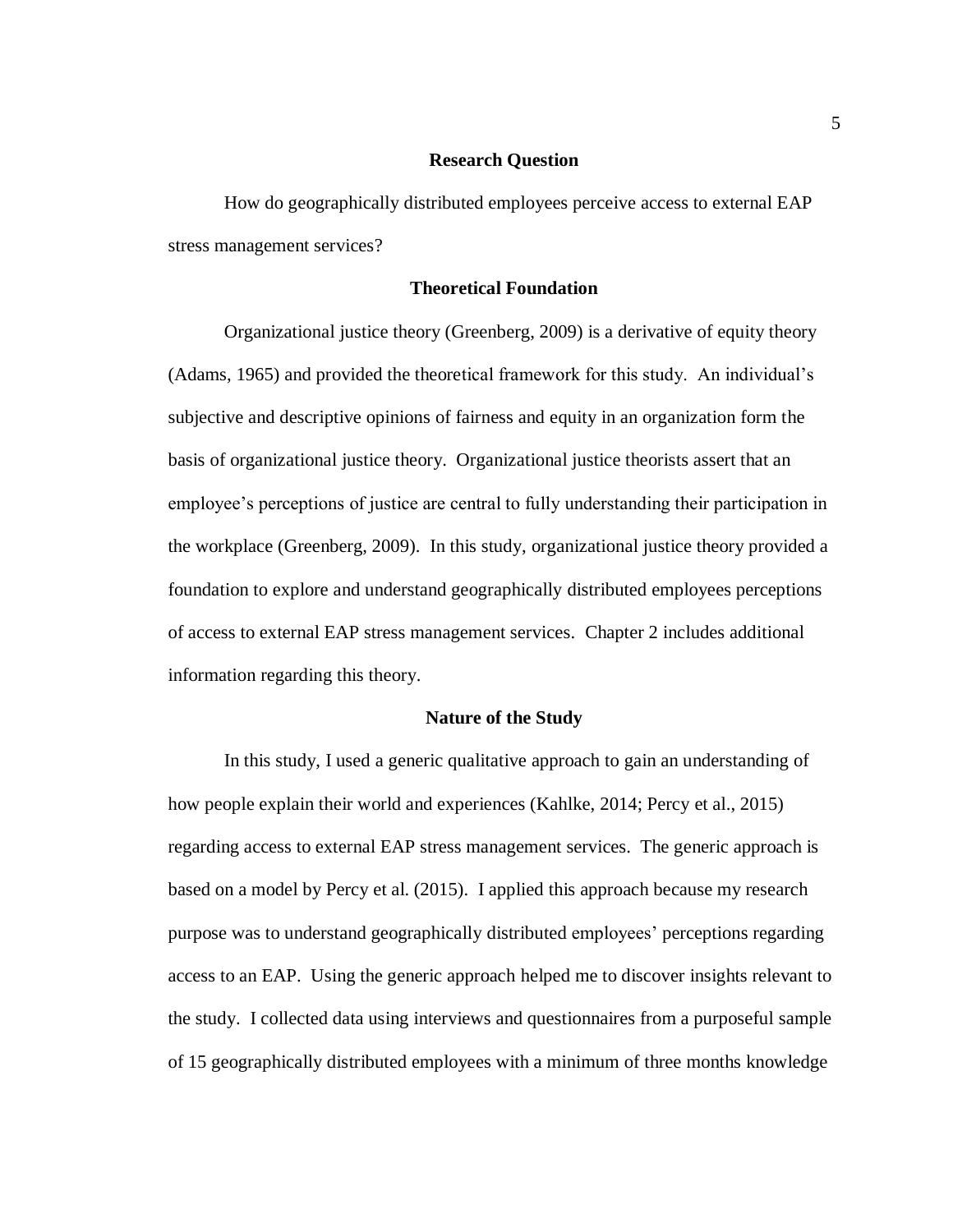and experience of the phenomenon under investigation to reach the point of data saturation. Data analysis consisted of general inductive analysis to capture the significant themes that emerged from the data from the participants' perspectives (Thomas, 2006).

#### **Definitions**

<span id="page-17-0"></span>The following terms are fundamental to this study:

*Access*: The equitable ability to find and use required information and services regardless of an employee's location (Mutula, 2013).

*Employee assistance program*: A work-based service that assists employers in addressing productivity issues by helping them to identify, cope with, and resolve issues that negatively impact productivity (Pescud et al., 2015).

*Geographically distributed employees*: Personnel who work at a remote site away from their employer's central or main location.

*Workplace stress*: A personal experience consisting of a combination of physical and psychological reactions arising from an imbalance between job demand, resources, and requirements (Agarwal & Kaur, 2016; Sohail & Rehman, 2015).

#### **Assumptions**

<span id="page-17-1"></span>I assumed employees participating in interviews would understand the interview and questionnaire questions and would share pertinent information openly and honestly. In addition, I assumed that the interview and questionnaire questions were suitable to yield relevant information.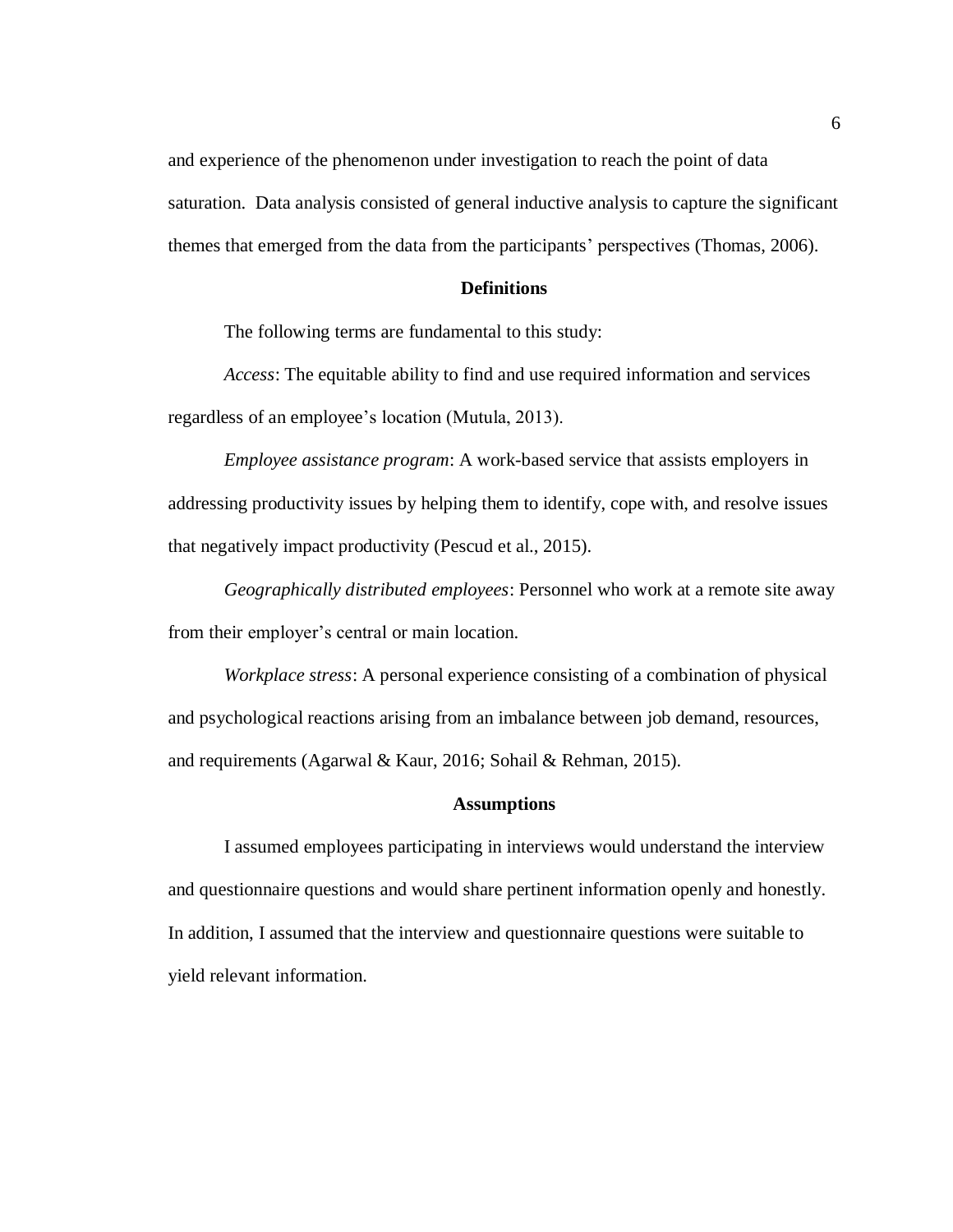#### **Scope and Delimitations**

<span id="page-18-0"></span>Boundaries of my study included data collection only from geographically distributed employees as opposed to other groups of employees. I did not collect data from collocated employees, because co-located employees were beyond the scope of this study. The results may have the potential for transferability and applicability in other contexts.

#### **Limitations**

<span id="page-18-1"></span>The use of self-reported data from participants may have limited my ability to gather honest responses from participants (see Van de Mortel, 2008). In addition, the purposive sampling of individuals working in a geographically distributed position may have limited my ability to capture the experiences of other individuals working in a geographically distributed organization (see Palinkas et al., 2015). The results may have the potential to be transferable and applicable to other contexts, however. An additional limitation is that my personal bias as a geographically distributed employee may have influenced data collection, data analysis, and the outcome of the study.

#### **Significance of the Study**

<span id="page-18-2"></span>Scholars may use the findings from this study to fill a gap in the EAP literature and gain insight into the study phenomenon, the increasing population of geographically distributed employees in the U.S. workforce (Percy et al., 2015). An employee's perception of an EAP corresponds to how much an employee uses the program (Gerstein & Bayer, 1988; Grandey & Cordeiro, 2002; Veiga, Baldridge, & Eddleston, 2004). Therefore, human service professionals and employers may need to understand how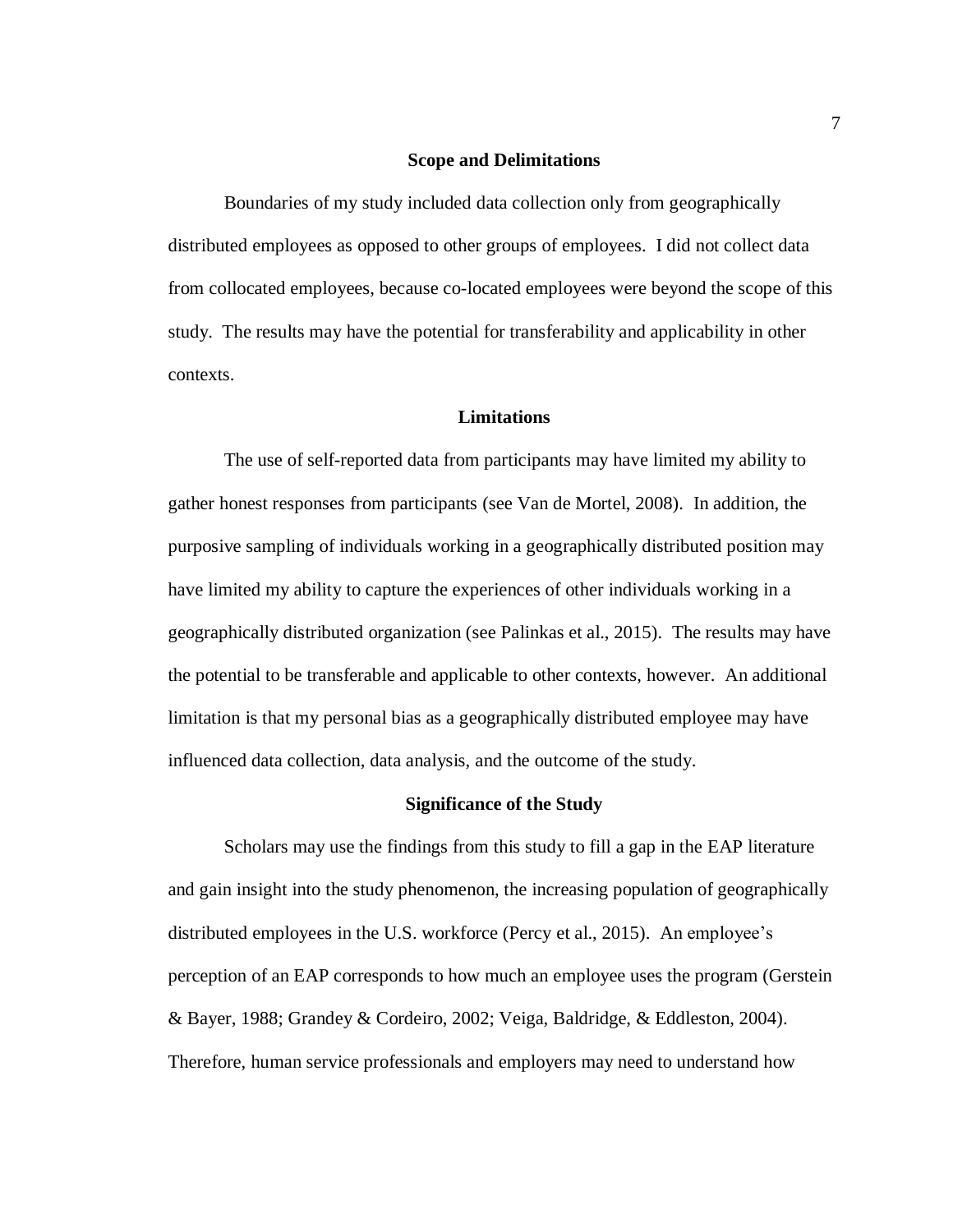geographically distributed employees view access to EA services differently than workers in a central or main worksite.

EAP providers and other human service professionals may use the findings from this study to better understand EAP utilization from the unique perspectives of geographically distributed employees. Understanding the perceptions of geographically distributed employees may help employers take additional steps to alleviate the stress employees experience in the workplace (Nobrega, Champagne, Azaroff, Shetty, & Punnett, 2010). Understanding the perceptions these employees have toward an EAP may lead to positive social change because an EAP plays a significant role in helping employers cultivate a healthy workforce, increase productivity, and produce resilient vital communities (Pronk, 2014).

#### **Summary and Transition**

<span id="page-19-0"></span>Chapter 1 included the background and purpose of the study, an overview of its research design, and a discussion of its potential significance. In Chapter 2, I review the EAP literature on geographically distributed employees' access to workplace programs. I also discuss my literature search strategy and the study's theoretical foundation.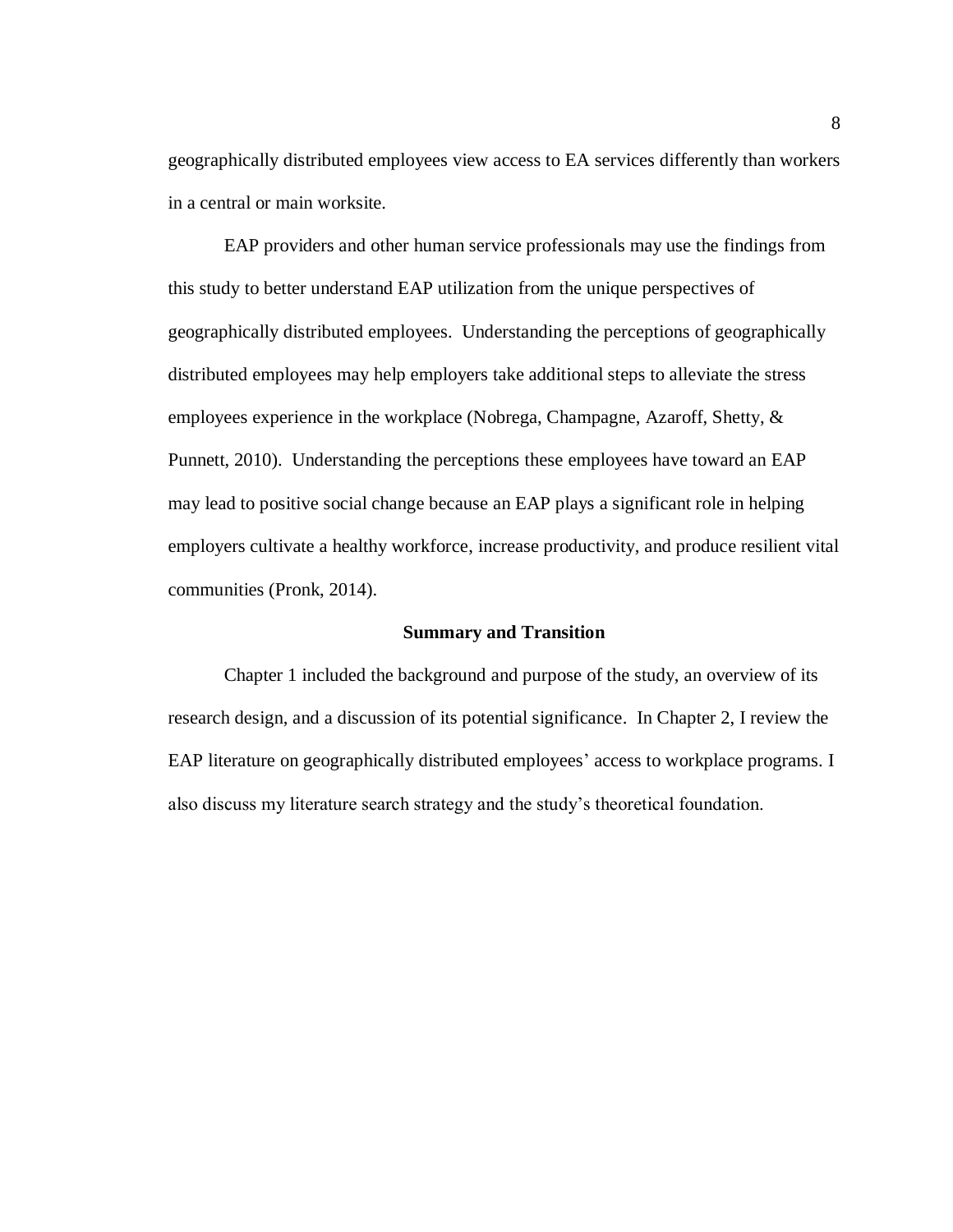#### Chapter 2: Literature Review

<span id="page-20-0"></span>Stress in the workplace may damage an employee's health and well-being (Agarwal, & Kaur, 2016; Proost et al., 2015; Quick & Henderson, 2016; Richardson, 2017; Tetrick & Winslow, 2015). One reason an employer may offer an EAP is to help employees manage stress (Gong et al., 2011; Kurzman, 2013; Levers Mugari et al., 2014; Richmond et al., 2017). A concern, among EA providers however, is that employees may underuse available EAP services (Dunning, 2014; Zamosky, 2014). It is unknown how geographically distributed employees perceive access to EAP services. In this study, I sought to extend the knowledge in the human services field and fill a gap in the EAP literature regarding how geographically distributed employees perceive access to external EAP stress management services. In this chapter, I discuss organizational justice theory (Greenberg, 2009) and review the literature on EAP services and geographically distributed employees.

#### **Literature Search Strategy**

<span id="page-20-1"></span>While conducting the literature review, I searched Walden University Library databases including Business Source Complete, PsychINFO, PsychARTICLES, MEDLINE, CINAHL Plus, and SocINDEX. I used the following key words and phrases, both individually and in combination: *employee assistance programs*, *occupational stress*, *stress management*, *geographically distributed employees*, *EAP utilization*, *EAP participation*, and *EAP barriers.* I examined a variety of Walden University dissertations and articles published by SHRM and EAPA, along with relevant books. I also used Google Scholar, internal citations, and references. I examined approximately 243 articles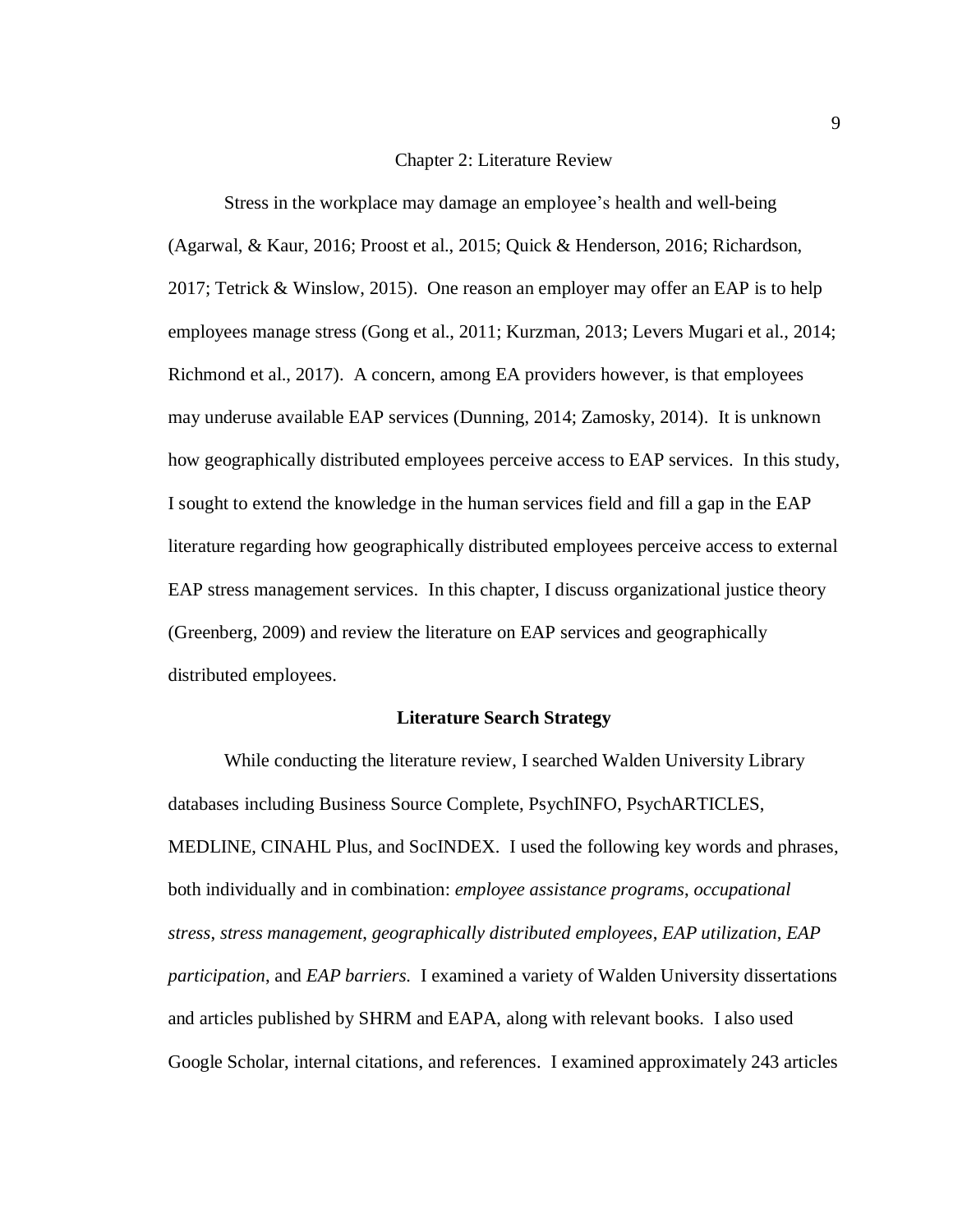and other sources after eliminating those articles that did not add value to the purpose of the study. I mainly included sources with publication dates between 2013 and 2018. However, literature published before 2013 was also included if the article made a significant contribution to the human services field or this study.

#### <span id="page-21-0"></span>**Justification for the Selection of Literature Review Variables**

During an extensive search, I located literature on EAPs and geographically distributed employees, but I was unable to locate a meaningful number of articles that specifically addressed geographically distributed employees and an EAP. As I reviewed the literature, I identified several themes which are the variables and concepts I chose for this review. Each theme is meaningful and conveys what researchers know about EAPs and geographically distributed employees.

#### **Theoretical Foundation**

<span id="page-21-1"></span>The origin of organizational justice theory is found in equity theory and social exchange theory (Adams, 1965; Srimannarayana, 2016). Scholars describe organizational justice as an individual's subjective perceptions of organizational fairness (Greenberg, 1987). According to organizational justice theory, individuals determine justice based on their perceptions of fairness in organizational settings (Greenberg, 2009).

In Colquitt's (2001) seminal organizational justice review, he described the evolution and expansion of justice theories from a legal context to perceptions of fairness in organizational settings. Organizational justice and perceptions of fairness influences individual well-being and organizational participation, functioning, and outcomes (Hassan, Azim, & Abbas, 2017; Heymann, McNeill, & Earle, 2013; O'Leary, Wilson, &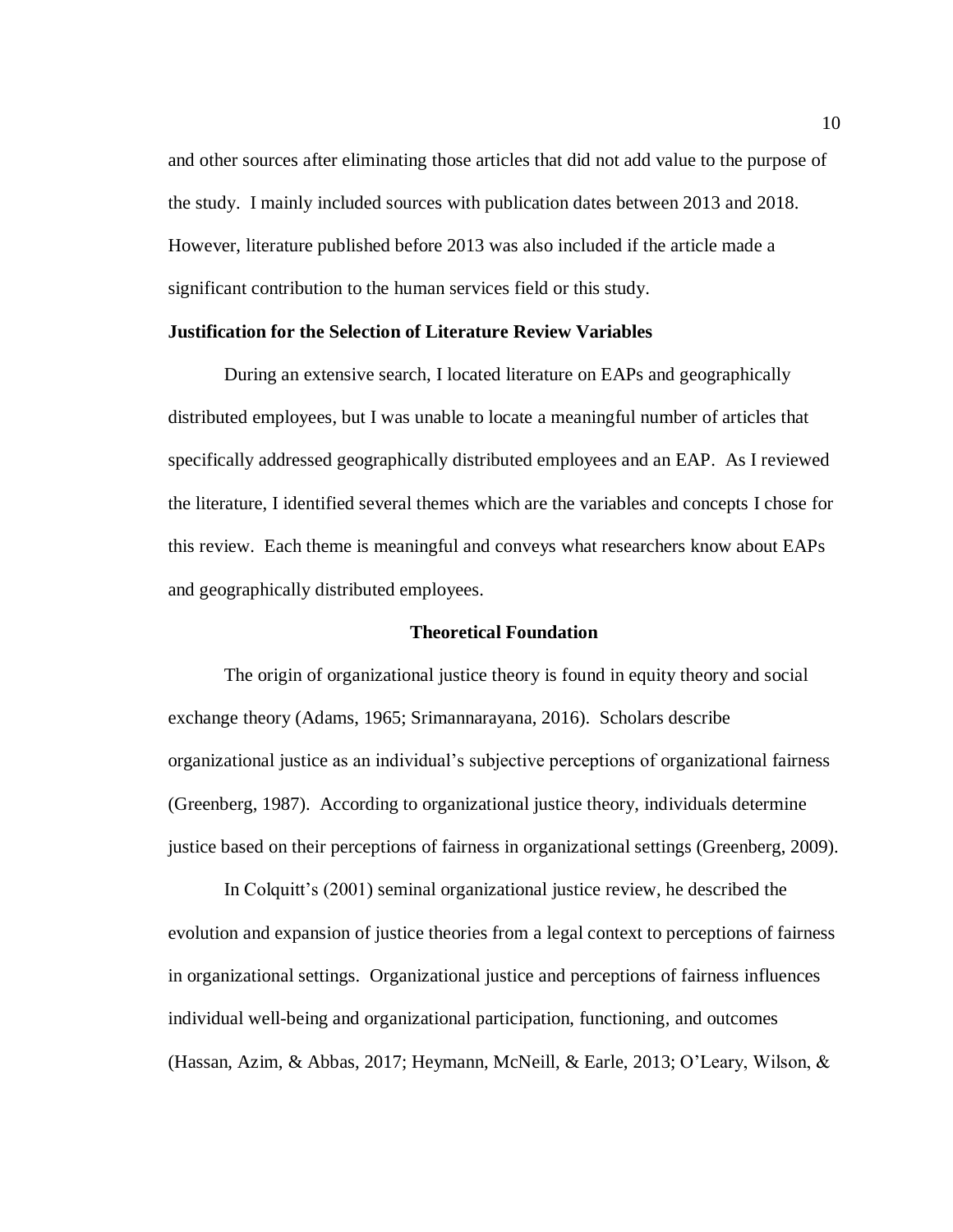Metiu, 2014; Proost, Verboon, & Van Ruysseveldt, 2015; Scott, Garza, Conlon, & Kim, 2014; Tahseen & Akhtar, 2016). Furthermore, an employee's perceptions of the level of fairness can help alleviate conflict in the workplace (Romaine & Schmidt, 2009). Organizational justice is of relevance to geographically distributed employees who may sense a lack of equal access to resources in the workplace (Bentley et al., 2016; Orhan et al., 2016).

#### <span id="page-22-0"></span>**Application of Organizational Justice Theory**

Tahseen and Akhtar (2016) explored organizational justice in a university setting using survey instruments. The researchers focused on teachers and the educational discipline in a single province of Pakistan, so the results are not easily generalizable beyond this group. However, they made some critical contributions to the existing literature regarding organizational justice by providing evidence that positive perceptions of organizational justice lead to better participation and productivity in the workplace (Tahseen & Akhtar, 2016).

The rapid growth of geographically distributed employees creates additional concerns regarding the perceptions employees hold regarding justice and fairness in the workplace (Agarwal & Kaur, 2016; Romaine & Schmidt, 2009). Previous researchers considered fair access to information, resources, and support (Bentley et al., 2016; Hill & Bartol, 2016; Milton et al., 2017; Nurmi, 2011; Orhan et al., 2016) among geographically distributed employees. However, their findings do not address the perceptions geographically distributed employees may hold toward EAP access.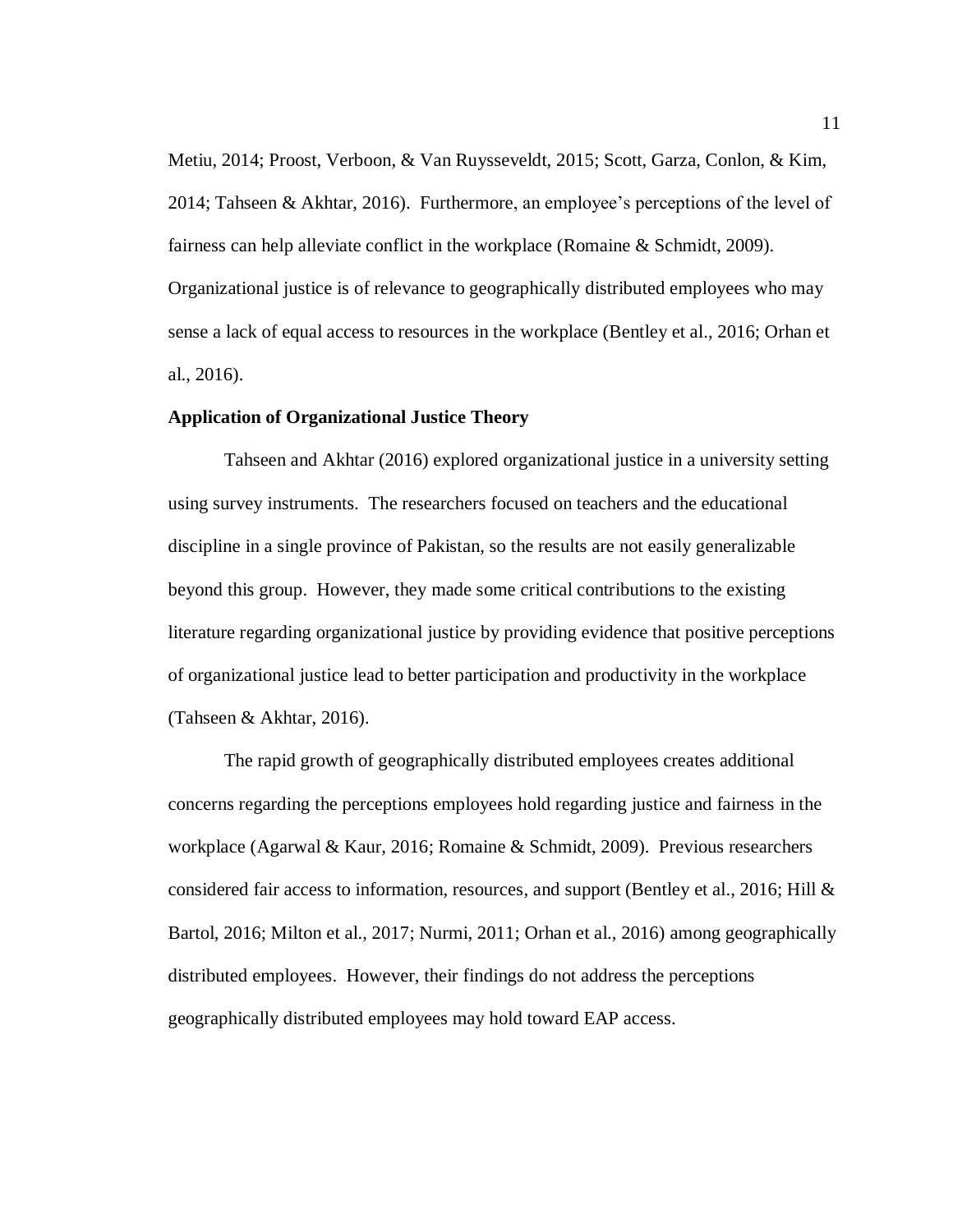Kurland and Egan (1999) addressed the perceptions of organizational justice among geographically distributed employees, noting that physical separation from the workplace was a hindrance to employees' perceptions of justice and fairness. Ollier-Malaterre and Andrade (2016) studied inequalities in access to work-life policies between workers based on work locations, reporting that offsite employees perceived disparities in access to work programs and disclosed concerns regarding organizational justice. In line with the tenets of equity theory (Adams, 1965) and social comparison theory (Festinger, 1954), employees working offsite reported feelings of unfairness, when comparing their benefits to their peers working within headquarters locations (Ollier-Malaterre & Andrade, 2016).

Consistent with the work of Kurland and Egan (1999), Sulu et al. (2010) offered that organizational justice theory may be used to predict job attitudes and behaviors, suggesting it is necessary to pay attention to an employee's perceptions regarding equitable access because employees may perceive that physical separation limits their access to organizational resources and benefits. Further research to explore the perceptions of geographically distributed employees is essential because an employee's perceptions may influence use more than actual access (Sulu et al., 2010).

#### <span id="page-23-0"></span>**Rationale for Choice of Organizational Justice Theory**

I applied organizational justice theory as a lens to understand the phenomenon of how geographically distributed employees perceive access to an EAP. My focus was on geographically distributed employees' perceptions of access to external EAP-provided stress management services in the workplace. Organizational justice concepts may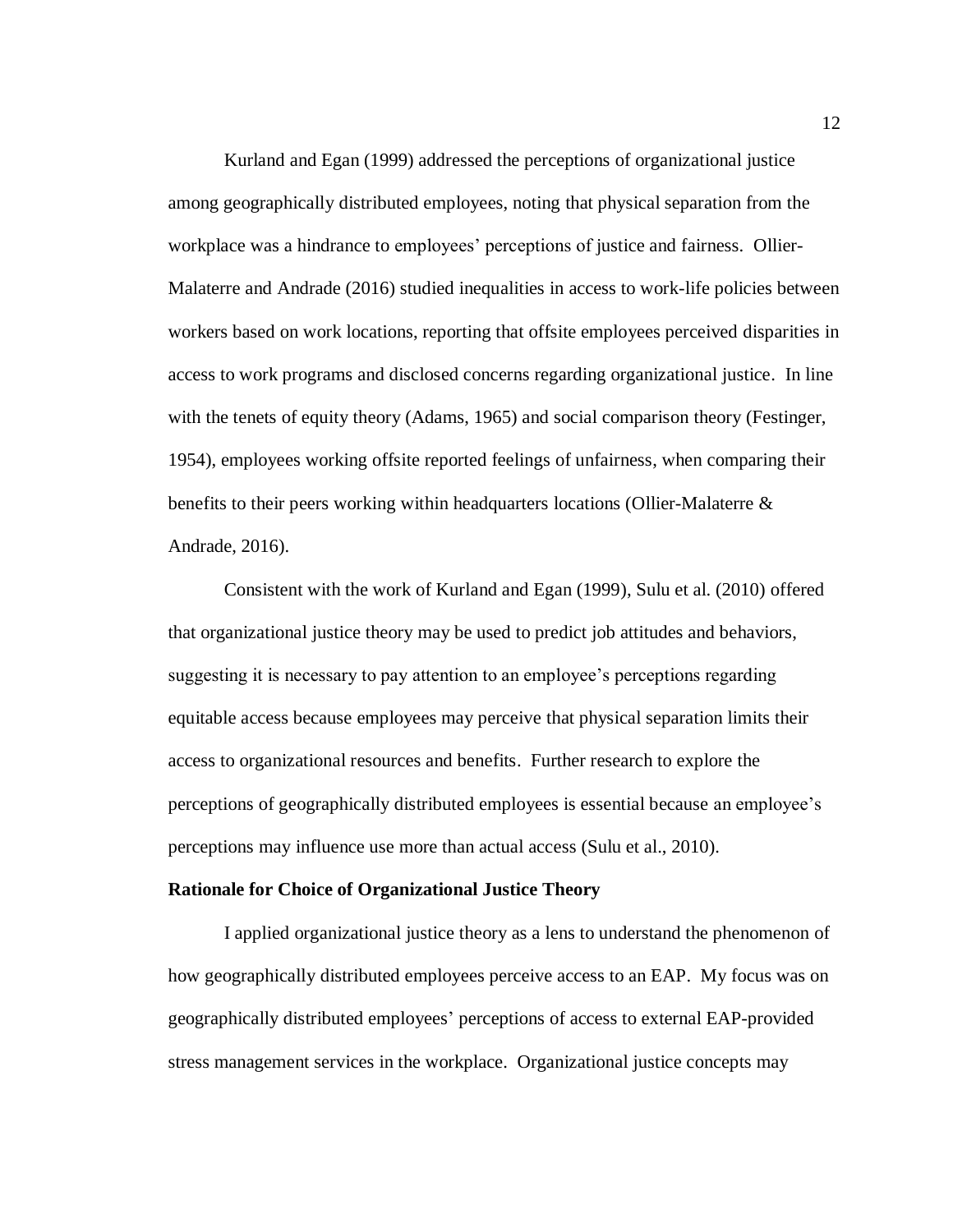provide insight into understanding an employee's perceptions of fairness to EAP services in the workplace (O'Leary et al., 2016). In using organizational justice theory as a framework for the study, I sought to help EA professionals, human service professionals, and employers understand how geographically distributed employees may perceive their access to these services differently.

#### <span id="page-24-0"></span>**Relationship of Organizational Justice to the Current Study**

Researchers have studied organizational justice regarding a variety of workplace characteristics such as trust, stress, organizational citizenship behavior, and counterproductive work behaviors (Bentley et al., 2016; Hill & Bartol, 2016; Milton et al., 2017; Orhan et al., 2016; Nurmi, 2011; Tahseen & Akhtar, 2016); thus, I deemed it an appropriate framework for exploring geographically distributed employees' perceptions of EAP access. The perceptions employees hold towards access to workplace resources is significant particularly among geographically distributed employees (Bentley et al., 2016; Toker et al., 2015), who may perceive inequalities in access to workplace resources because of their physical separation (Ollier-Malaterre & Andrade, 2016).

Employees' perceptions of fairness and accessibility factor into their usage of employer-provided benefits. An individual's perceptions of inequality can undermine organizational justice and negatively impact an employee's perception of fairness (Ollier-Malaterre & Andrade, 2016). Furthermore, an employee's perceptions of access may influence the utilization of workplace benefits (Ollier-Malaterre & Andrade, 2016). Thus, when employees perceive inequitable distribution of benefits, they may view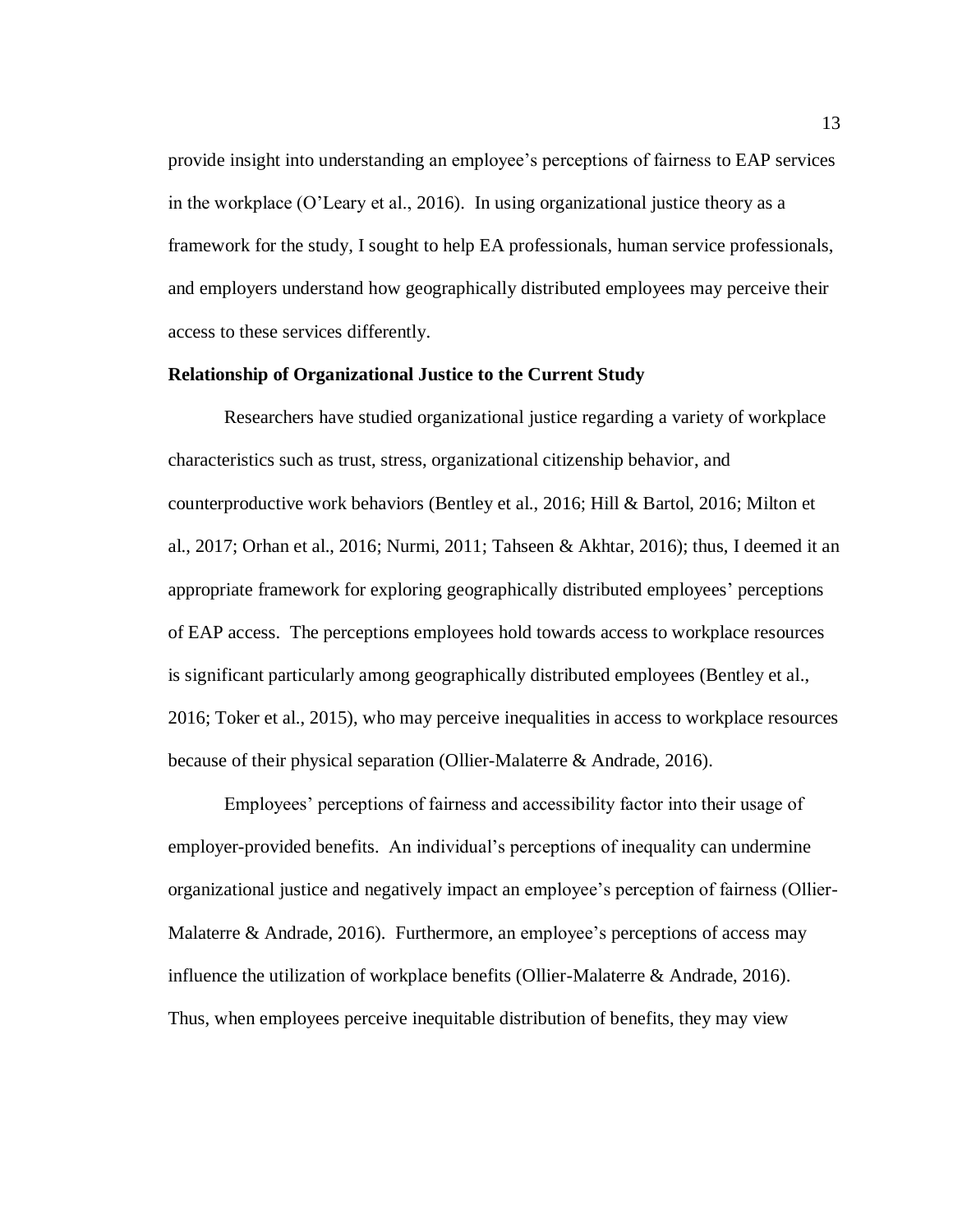benefits as unequally accessible which may discourage use (Grandey & Cordeiro, 2002; Veiga et al., 2004).

#### <span id="page-25-0"></span>**Researchers' Approach in Employee Assistance Program Literature**

In the human service discipline, researchers have approached the problem of EAP underutilization using experimental research to determine if specific activities influence the outcome of variables including availability, utilization, effectiveness, and barriers to participation (French et al., 1997; Nobrega et al., 2010; Taute & Manzini, 2014; Toker et al., 2015). Using a quantitative approach allowed researchers to quantify the improvement of employee and organizational outcomes among large and diverse samples of a workplace (Gong et al., 2011; Richmond et al., 2017). Unfortunately, a weakness with using a quantitative approach is that most researchers generated estimates of the prevalence, and frequency of EAP availability (Curry et al., 2009), but did not capture the qualitative perspectives of perceived access.

#### <span id="page-25-1"></span>**Researchers' Approach to Studying Geographically Distributed Employees**

The incorporation of variables such as geographically distributed employees complicates the phenomena of EAP utilization and may make it difficult for researchers to measure quantitatively (Curry, Nembhard, & Bradley, 2009). Therefore, many researchers choose to study workplace programs and different categories of workers such as geographically distributed employees using a qualitative approach (Bano et al., 2016: Bentley et al., 2016; Ollier-Malaterre & Andrade, 2016; Milton et al., 2017; Nurmi, 2011; Orhan et al., 2016; Poulsen & Ipsen, 2017). The qualitative approach has strengths because it allows researchers to investigate complex phenomena (Curry et al., 2009) such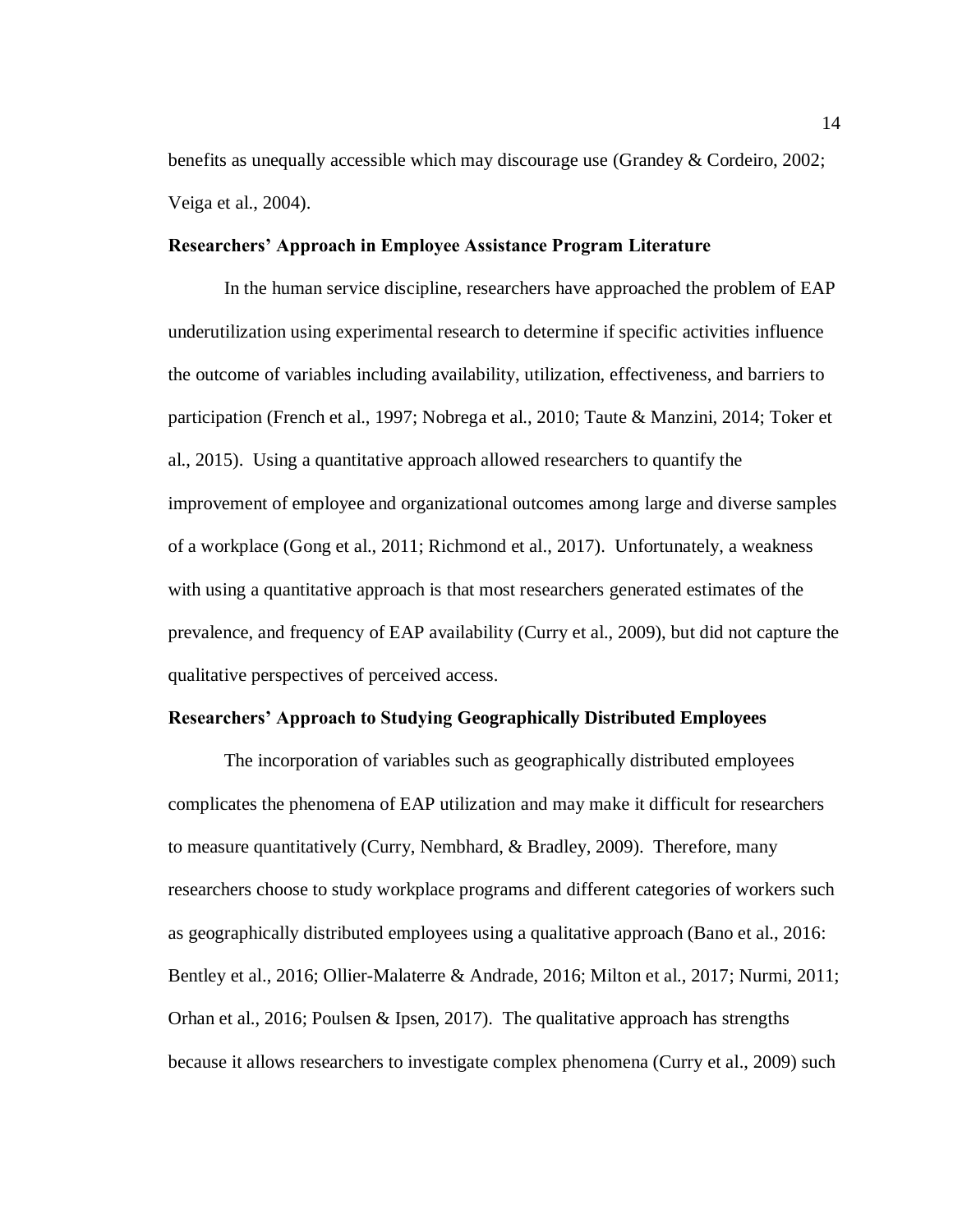as an EAP and the perceptions of geographically distributed employees. A generic qualitative study is meaningful because it allows a researcher to address a wellresearched area like an EAP from a new angle with novel questions (Kahlke, 2014). Also, in contrast to experimental designs, a generic qualitative study allows researchers to explore the meanings humans construct as they engage with the world (Percy et al., 2015). The choice of a generic qualitative approach is designed to allow the researcher to focus on discovery, insight, and understanding of EAP access from the perspectives of geographically distributed employees to provide new relevant data that EAP and other human service professionals may utilize (Percy et al., 2015). Ideally, the generic qualitative methods may allow the researcher to gain new insights and construct fresh themes to foster a deeper understanding of the research question (Smith, Bekker, & Cheater, 2011).

## <span id="page-26-1"></span><span id="page-26-0"></span>**Literature Review Related to Key Variables and/or Concepts The Establishment and Evolution of the Employee Assistance Program**

Beginning in the 1940s, employers and other work organizations offered the first workplace programs called Occupational Alcoholism Programs (OAP) to address occupational alcohol and drug issues (Bachman, Siegle, & Pace, 2017; Levers Mugari et al., 2014) Beginning in the late 1980s, OAP professionals became known as Employee Assistance (EA) professionals and began providing EA services to address a wide array of personal, work and family related issues, known as the "broad brush approach" (Compton & McManus, 2015; Kurzman, 2013; Li, Sharar, Lennox, & Zhuang, 2015). In today's workplace, employers across the United States typically offer an EAP as a standard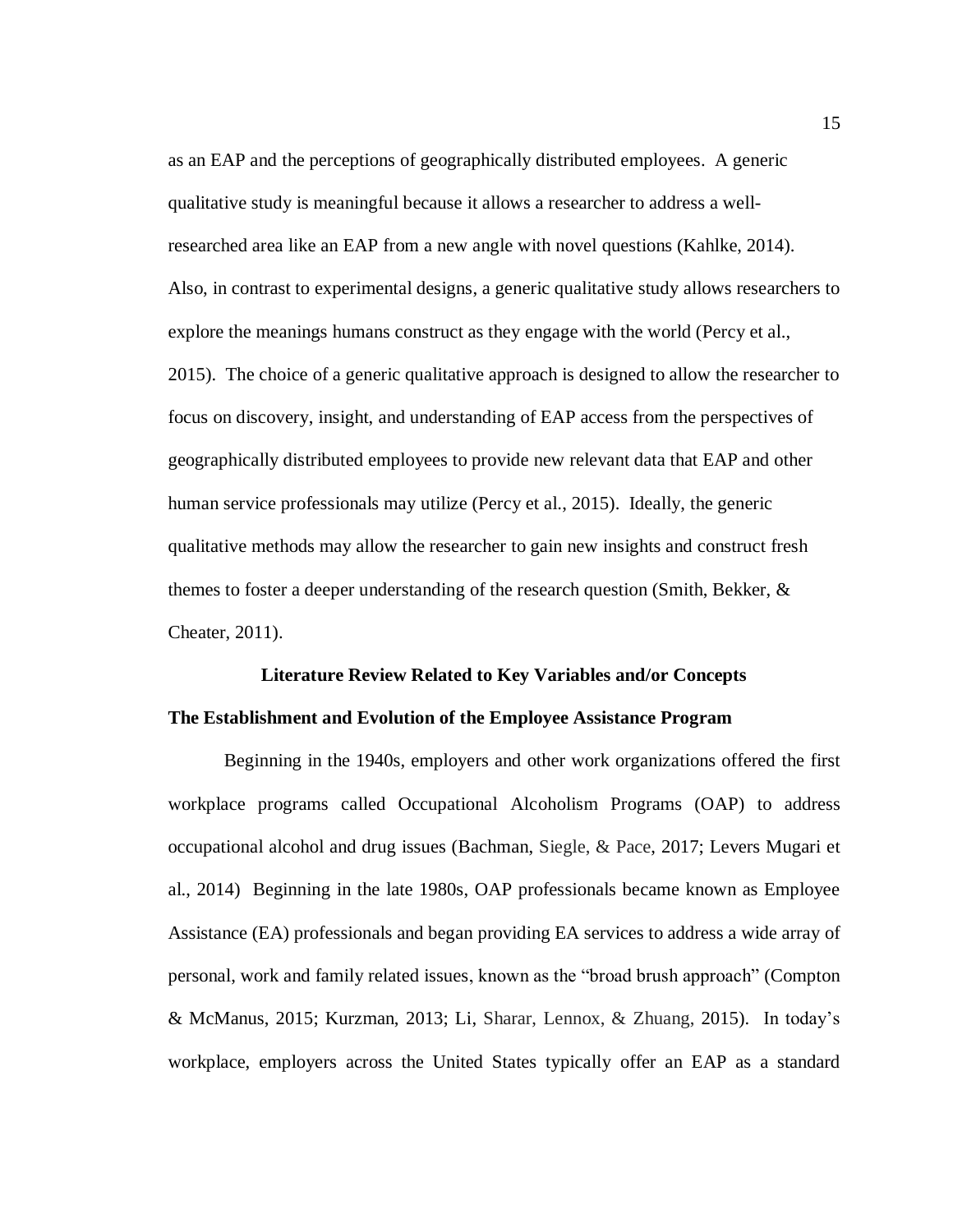employee benefit (Compton & McManus, 2015; French, Roman, Dunlap, & Steele, 1997; Kurzman, 2013; Lever, Mtapuri & Rangongo, 2014; Hargrave & Hiatt, 2005; Li et al., 2015; Willbanks, 1999) to help employees' address an extensive list of modern-day emotional, physical, familial and organizational issues (Milot, 2017; Levers Mugari et al., 2014; Richmond et al., 2017; Soeker et al., 2016; Wang & Zhang, 2011).

#### <span id="page-27-0"></span>**Employee Assistance Program Delivery Methods**

Today, employers may choose to deliver EA services through an internal or external model or a combination (hybrid) of both delivery models (Nobrega et al., 2010; Sharar et al., 2013; Jacobson Frey & Attridge, 2010).

**Internal employee assistance programs.** Traditionally, employers delivered EAP services through internal models consisting of EA professionals employed by the organization, working on premises and integrated into the organization (Nobrega et al., 2010; Sharar et al., 2013; Torun, 2013). Past research studies indicate employees utilized an internal EAP at a higher rate than external models of EAP delivery (Csiernik, 2003) primarily because the integration of EA professionals into the workplace and work culture allowed EA professionals to foster trust and commitment through face-to-face communication (Jimenez, Boehe, Taras & Caprar, 2017). Additionally, onsite internal providers may increase the perceived value and utilization of an EAP because their close vicinity to workers may allow them to engage more effectively with employees and tailor programs suitable for employees within the organization (Sharar et al., 2013; Sandys, 2012; Torun, 2013).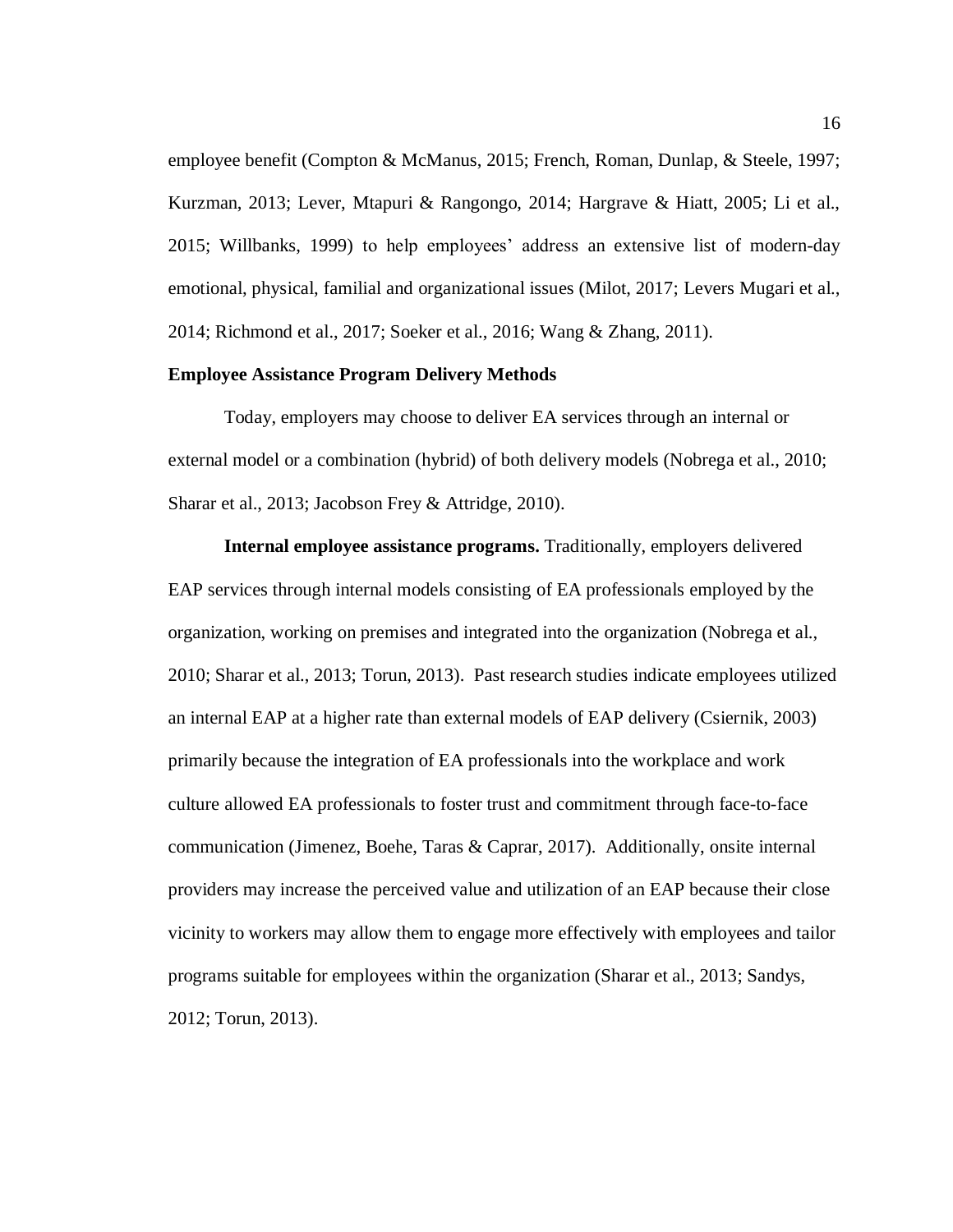**External employee assistance programs.** In the 1990's, employers began adopting an external EAP model consisting of externally contracted EA providers (Sharar et al., 2013) to address a wide range of employee problems (Merrick, Hodgkin, Hiatt, Horgan, & McCann, 2011) and today, the majority of EAPs are delivered by external, contract providers (Sandys, 2012). In contrast to the internal EAP model, the external model was easier for employers to implement and required fewer resources (Sharar et al., 2013). However, employers have questioned whether external EA providers are capable of tailoring programs to effectively meet the explicit needs of the workforce (Sharar et al., 2013; Taute & Manzini, 2009). Even though EA providers were able to offer expanded 24-hour, 7 day a week services via the telephone and web-based services (Jacobson Frey & Attridge, 2010) employees typically demonstrate a preference for face to face counseling (Taute & Manzini, 2014). Compared to internal EA providers, many stakeholders have deemed external EA providers less accessible, visible and integrated into the organization (Sharar et al., 2013). Further research can provide insight into how employees in various occupational settings and workforce segments perceive accessibility to an external EAP (Nobrega et al., 2010; Orhan, Rijsman, & VanDijk, 2016; Toker et al., 2015).

#### <span id="page-28-0"></span>**Evaluating an Employee Assistance Program**

There are a variety of methods researchers may use to measure and validate the quality and success of an EAP (Jacobson Frey & Attridge, 2010; Roman & Blum, 1988). EAP stakeholders such as employer purchasers, with distinctive categories of employees and types of service providers, may choose to measure the value and impact of an EAP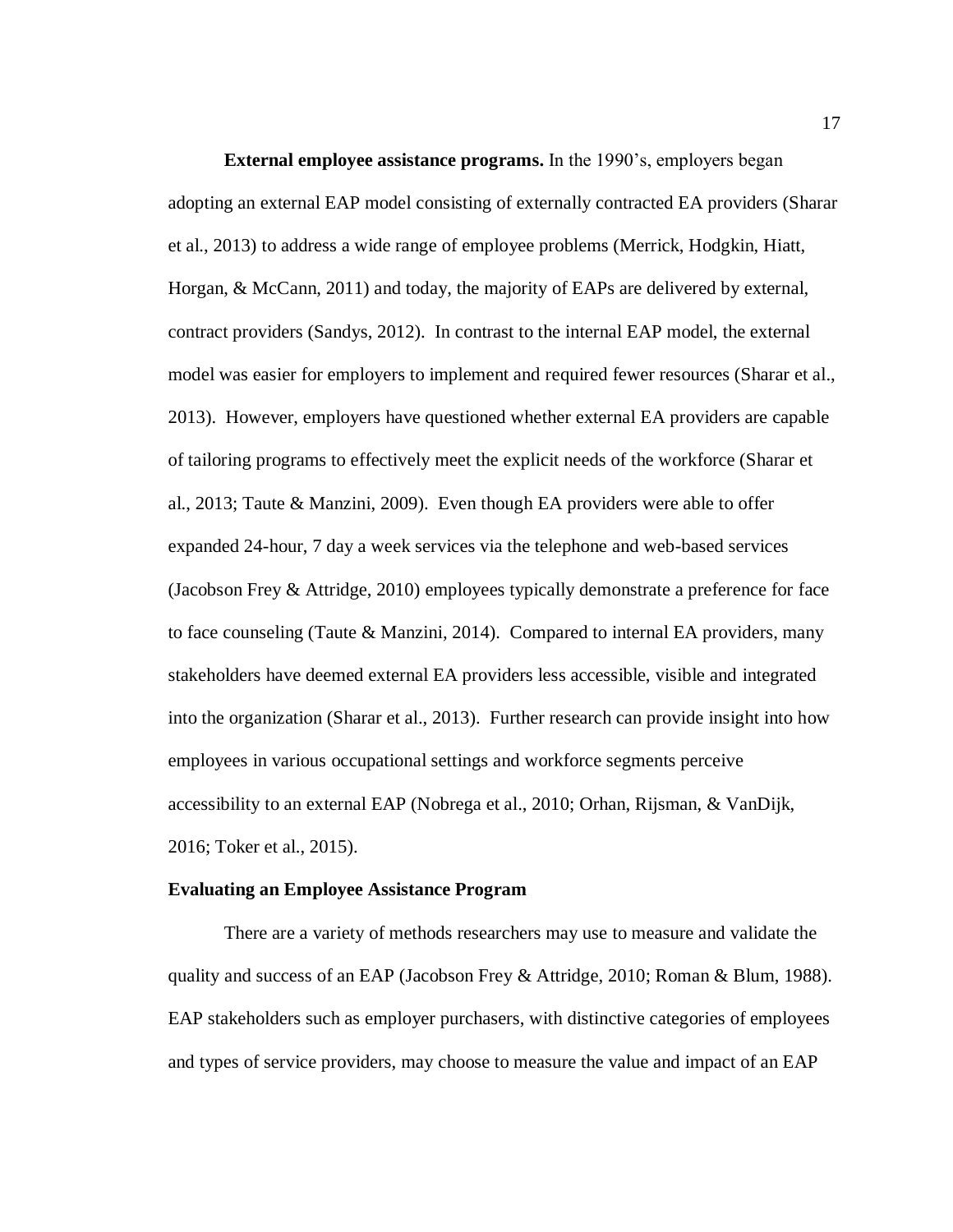differently (Sharar et al., 2013; Sithole & Khorombi, 2014), therefore measuring the impact of an EAP can be challenging (Jacobson Frey & Attridge, 2010; Sithole  $\&$ Khorombi, 2014).

When assessing the quality of an EAP, scholars have considered factors such as EAP access, availability (Milot, 2017; Levers Mugari et al., 2014; Richmond et al., 2017; (Soeker, Matimba, Msimango, Moswaane, & Tom, 2016; Gong et al., 2011), utilization (Csiernik, 2003; Li et al., 2015; Milot, 2017) and human resources and supervisor referrals (Jacobson Frey & Attridge, 2010; Kurzman, 2013). Some researchers have chosen to measure the effect of an EAP on different dimensions of workplace functioning, such as employee productivity and/or well-being (Athanasiades, Winthrop, & Gough, 2008; Compton & McManus, 2015; Li, Sharar, Lennox, & Zhuang, 2015; Richmond et al., 2017; Willbanks, 1999. Milot (2017) took a unique approach to evaluate EAP success by assessing inequalities in EAP problem resolutions between different types of workers. His findings demonstrated a strong need for service providers to tailor EAP program services for different employee groups such as geographically distributed employees to ensure maximum access and use of services when individuals are facing personal concerns and/or need for mental health treatment (Levesque, Harris, & Russell, 2013; Toker et al., 2015).

#### <span id="page-29-0"></span>**Workplace Change and the Employee Assistance Program**

Employees in the workforce have undergone major changes regarding when and where they perform their duties (Belle, Burley,  $\&$  Long, 2015; Grant, Wallace  $\&$ Spurgeon, 2013; Torun, 2013). Such changes in the workplace may reduce an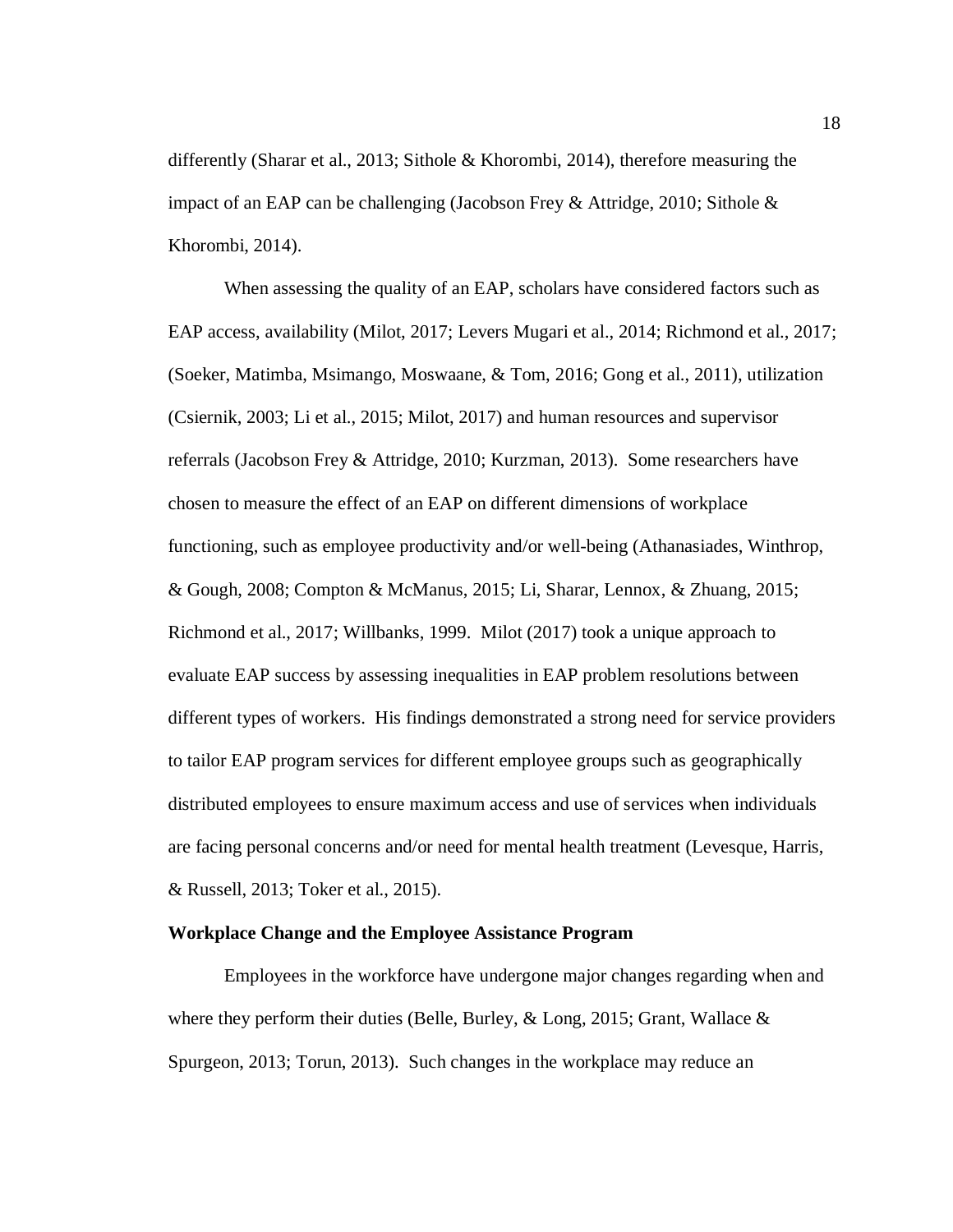employee's productivity (Jose & Mampilly, 2015) and negatively influence an employee's health (Chou, 2015). Employers may offer an EAP to accommodate the emerging needs of employees in the modern workplace (Richmond et al., 2017).

The ongoing changes in the workplace are adversely affecting employee's wellbeing (Chou, 2015) and contributing to widespread stress (Agarwal & Kaur, 2016; Lewis, 2014; West, Lee, & Poynton, 2012). These mounting levels of workplace stress are putting a significant demand on the coping abilities of employees (Richard, 2014; Richmond et al., 2014) and there is overwhelming evidence that employees are increasingly struggling to cope with the rapid changes taking place (Agarwal & Kaur, 2016; Kato, 2015).

**Geographically distributed employees in the workplace.** One major change in today's modern workplace is a new configuration that physically separates employees from a central office, coworkers, and supervisors (Bartel, Wrzesniewski, & Wiesenfeld, 2012; Bentley et al., 2016; Jimenez et al., 2017). With this new arrangement employees may rely on technology more than face to face contact to communicate, and employees may have limited understanding or insights into what is occurring at other sites (Jimenez et al., 2017; Orhan et al., 2016). There is a proliferation of research where scholars describe workers who are separated from a central office as geographically distributed employees (Bano et al., 2016; Eubanks et al., 2016), dispersed workers (Allen & Ofahengaue Vakalahi, 2013; Hill & Bartol, 2016; Milton et al., 2017; O'Leary, Wilson, & Metiu, 2014), virtual workers (Bartel et al., 2012; Gilson, Maynard, Jones, Young, Vartiainen, & Hakonen, 2015; Jimenez et al., 2017; Orhan et al., 2016), remote workers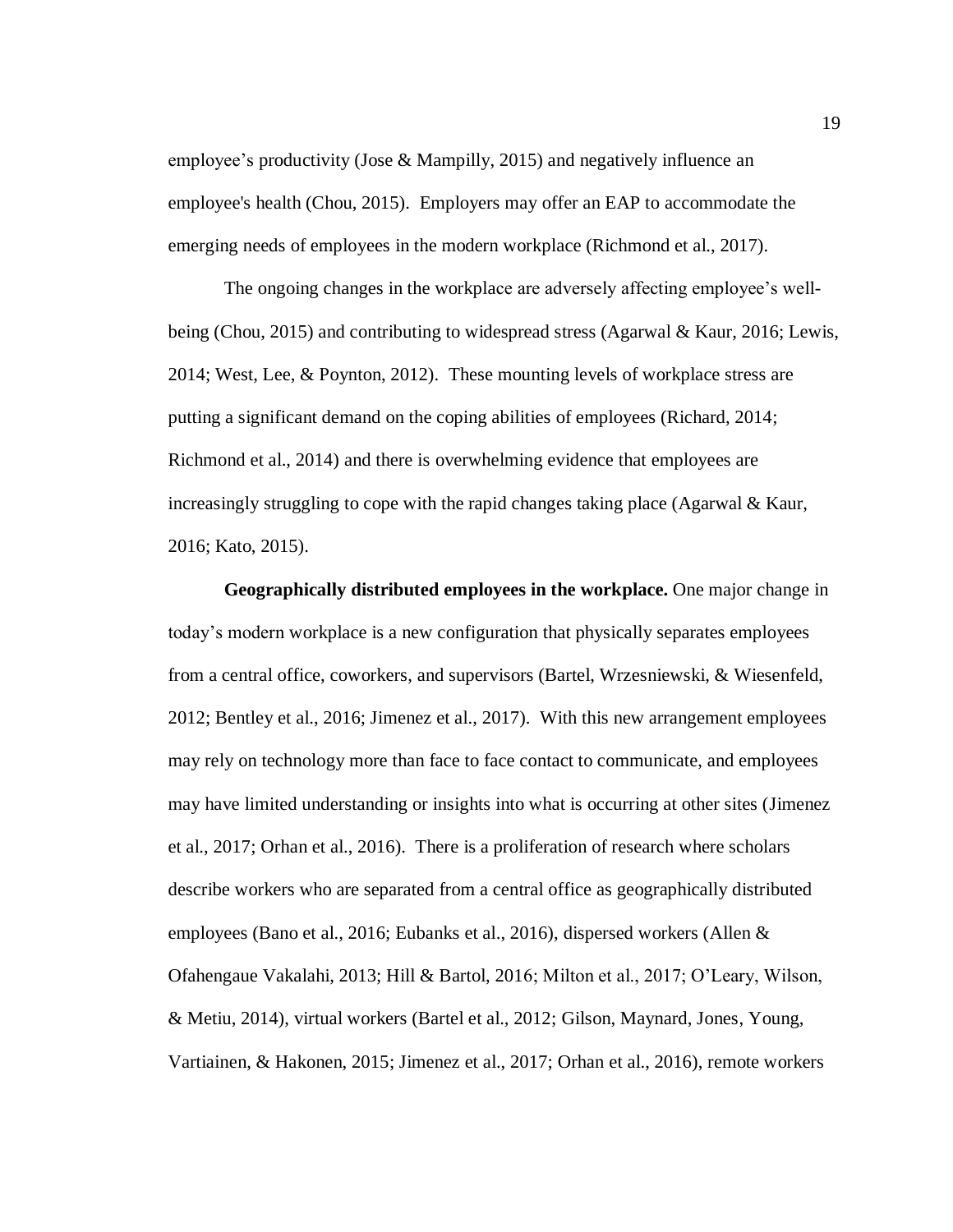(Belle et al., 2015; Lenthall et al., 2009), or teleworkers and telecommuters (Bentley et al., 2016; Mann & Holdsworth, 2003). Although this population of workers is broadly defined, and may include contractors, full time workers, part-time workers and suppliers (Jimenez et al., 2017) several authors use these terms interchangeably to describe workers who perform duties from a remote location physically isolated from their organizations' central location (Allen, & Ofahengaue, Vakalahi, 2013; Bartel et al., 2012; Bentley et al., 2016; Crawford, MacCalman & Jackson, 2011; Golden & Fromen, 2011; Jimenez et al., 2017; Orhan et al., 2016; Poulsen & Ipsen, 2017). Geographically distributed employees operate in a unique environment (Jimenez et al., 2017; Orhan et al., 2016) and the isolated nature of these employees may promote low awareness of, or perceptions of reduced access and availability to available resources and services (Buys, Matthews, & Randall, 2010; Gillespie, Walsh, Winefield, Dua & Stough, 2001; Gong et al., 2011). **Access and Awareness as Factors in Employees' Participation in Employee** 

#### <span id="page-31-0"></span>**Assistance Programs**

An employee's attitudes regarding access and awareness play a role in their participation in workplace programs (Jørgensen, Villadsen, Burr, Punnett, & Holtermann, 2016; Toker et al., 2015). A lack of awareness or knowledge regarding the availability of EA services may lead employees to perceive services as inaccessible or unavailable and may therefore reduce utilization (Bajorek & Kinder, 2017; Ollier-Malaterre & Andrade, 2016; Sithole & Khorombi, 2014).

When employees are co-located at an organization's central or main location their awareness and perceptions of accessibility reflects positively on their perceptions of the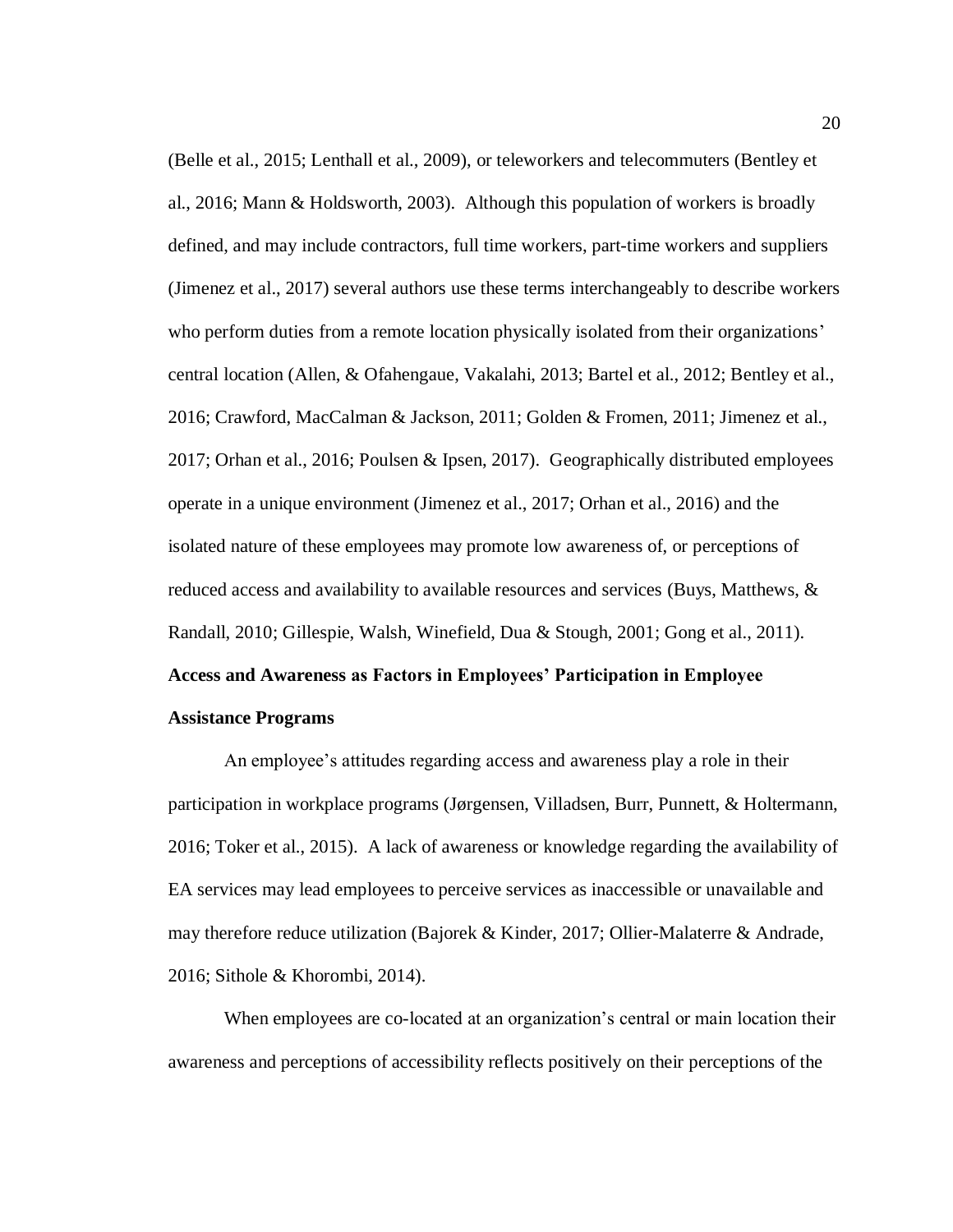value and their utilization of an EAP (Allen & Ofahengaue Vakalahi, 2013; Levers Mugari et al., 2014; Clark, 2015; Otenyo & Smith, 2017; Richmond et al., 2017; Sithole & Khorombi, 2014; Toker et al., 2015). Unfortunately, physical proximity may reduce a geographically distributed employees' awareness or cause them to perceive benefits as inaccessible or unavailable, hindering EAP access and utilization (Crawford et al., 2011; Golden & Schoenleber, 2014; Kim & Mullins, 2016). Taute & Manzini, 2014).

When employees lack information, it may act as a barrier or reduce participation in services and programs (Toker et al., 2015), therefore marketing and regular dissemination of EAP information may enhance awareness and increase the likelihood that employees will use the EAP (Compton & McManus, 2015; McCann et al., 2010; Levers Mugari et al., 2014; Nurmi, 2011; Ollier-Malaterre & Andrade, 2016). Employees may learn about these resources through a variety of methods including written and oral advertising, meetings, workshops, and referrals by human resource staff or from their supervisors (Levers Mugari et al., 2014; Torun, 2013). However, in one study a researcher reported that employees both retained more information from face-toface than from one-way communication and preferred face to face communication better than information provided by brochures, bulletin boards, etc. (Picherit-Duthler & Freitag, 2004). Unfortunately, geographically distributed employees may face challenges with face-to-face interactions about such services (Crawford et al., 2011; Milot, 2017).

#### <span id="page-32-0"></span>**Support in the Workplace**

In the workplace EAP support may signify that one is cared for and has access to help (Cacioppo & Cacioppo, 2014; Chou, 2015; (Gerdenitsch, Scheel, Andorfer, &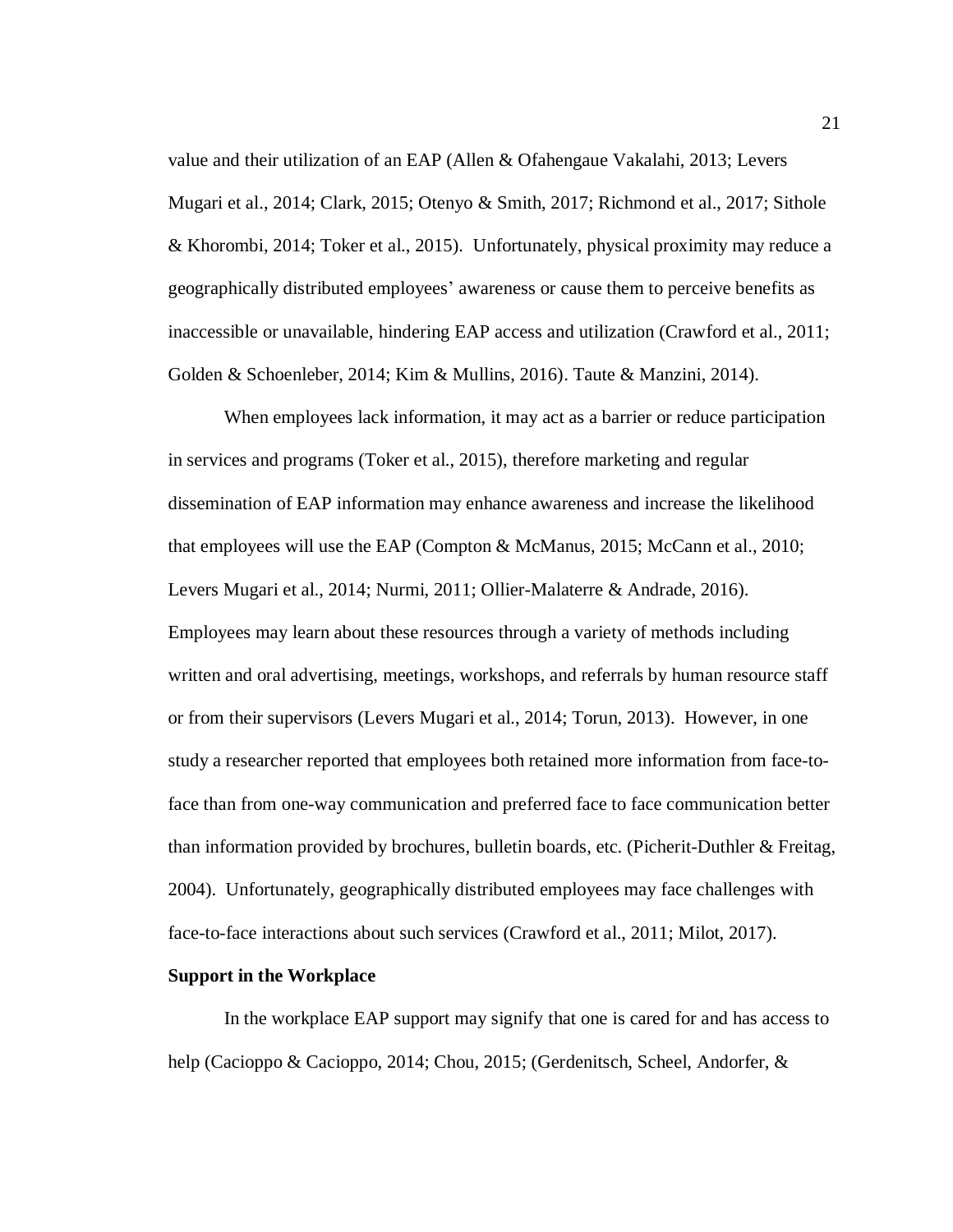Korunka, 2016; Kossek, Pichler, Bodner, & Hammer, 2011; Masi, 2005). These social supports may serve as a coping mechanism for work-related stress and when individuals receive support from supervisors and co-workers it can foster healthy, productive workers (Collins, Hislop, & Cartwright, 2016; Jørgensen et al., 2016; Lawson, Noblet, & Rodwell, 2009; Pescud et al., 2015; Quick & Henderson, 2016). Additionally, receiving such support can increase participation and utilization of services (Kim & Mullins, 2016; Masi, 2005; Milner et al., 2013).

**Social support and well-being.** Chou (2015) conducted a study to investigate how social support contributes to an individual's subjective well-being during times of organizational change. He collected data from 1103 participants to measure perceived supervisory support, perceived coworker support, self-efficacy, and subjective wellbeing. According to Chou's results, perceived supervisory and co-worker support contributes directly to higher levels of subjective well-being.

Chou concluded that supervisors were the primary source of workplace social support. However, although supervisors typically offer emotional support and encouragement to those under their charge, geographically distributed employees may find it difficult to access a supervisors support (Allen & Ofahengaue Vakalahi, 2013; Bentley et al., 2016; Golden & Schoenleber, 2014; Nurmi, 2011; Orhan et al., 2016).; Poulsen & Ipsen, 2017) and supervisors may find it more difficult to provide support to geographically distributed employees than co-located employees due to decreased interpersonal contact and fewer opportunities for face-to-face communication (Crawford et al., 2011; Golden & Fromen, 2011; Wakefield, Leidner, & Garrison, 2008).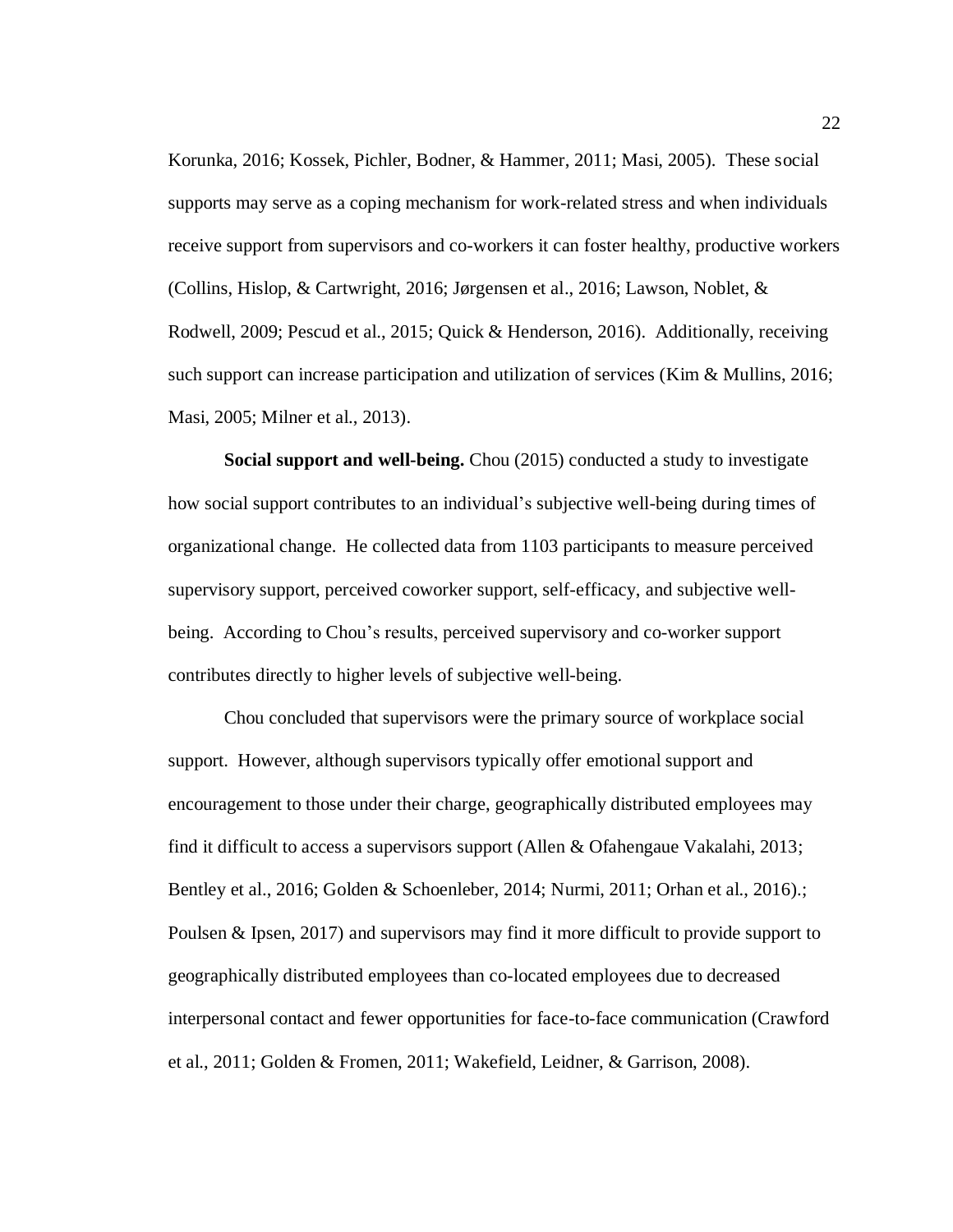**Social support among geographically distributed employees.** Social support is a work resource that may be deficient among geographically distributed employees (Bentley et al., 2016; Harris et al., 2017; Orhan et al., 2016). Compared to co-located employees geographically distributed employees report a reduced level of social support, (Bentley et al., 2016; Buys et al., 2010; Gillespie, Walsh, Winefield, Dua & Stough, 2001; Mann & Holdsworth, 2003; Gong et al., 2011) as an underlying cause of stress and other negative emotions (Bentley et al., 2016; Mann & Holdsworth, 2003).

Employers typically provide an EAP to offer social support in the workplace (Eisenberger, Malone, & Presson, 2016; Soeker et al., 2016; Swayze & Burke, 2013; Torun, 2013). However, the isolated nature of geographically distributed workers changes both the number of interactions and depth of social support that employees have with the organization, other colleagues, and supervisors (Collins et al., 2016). Therefore, it may be difficult for managers of geographically distributed employees to identify problems and refer employees to an EAP for resolution or supportive services (Golden & Fromen, 2011; Wakefield et al., 2008).

**Organizational support and social isolation.** Organizational support and perceptions of organizational support are essential for the adoption and success of workplace programs (Compton & McManus, 2015; Taute & Manzini, 2014; Milner et al., 2013; Toker et al., 2015). Employees who perceived their organizations as unsupportive tended to avoid organizational participation (Toker et al., 2015). In one study, Bentley et al., (2016) examined employees working in remote locations away from a central office and brought together the concepts of social isolation and organizational support, using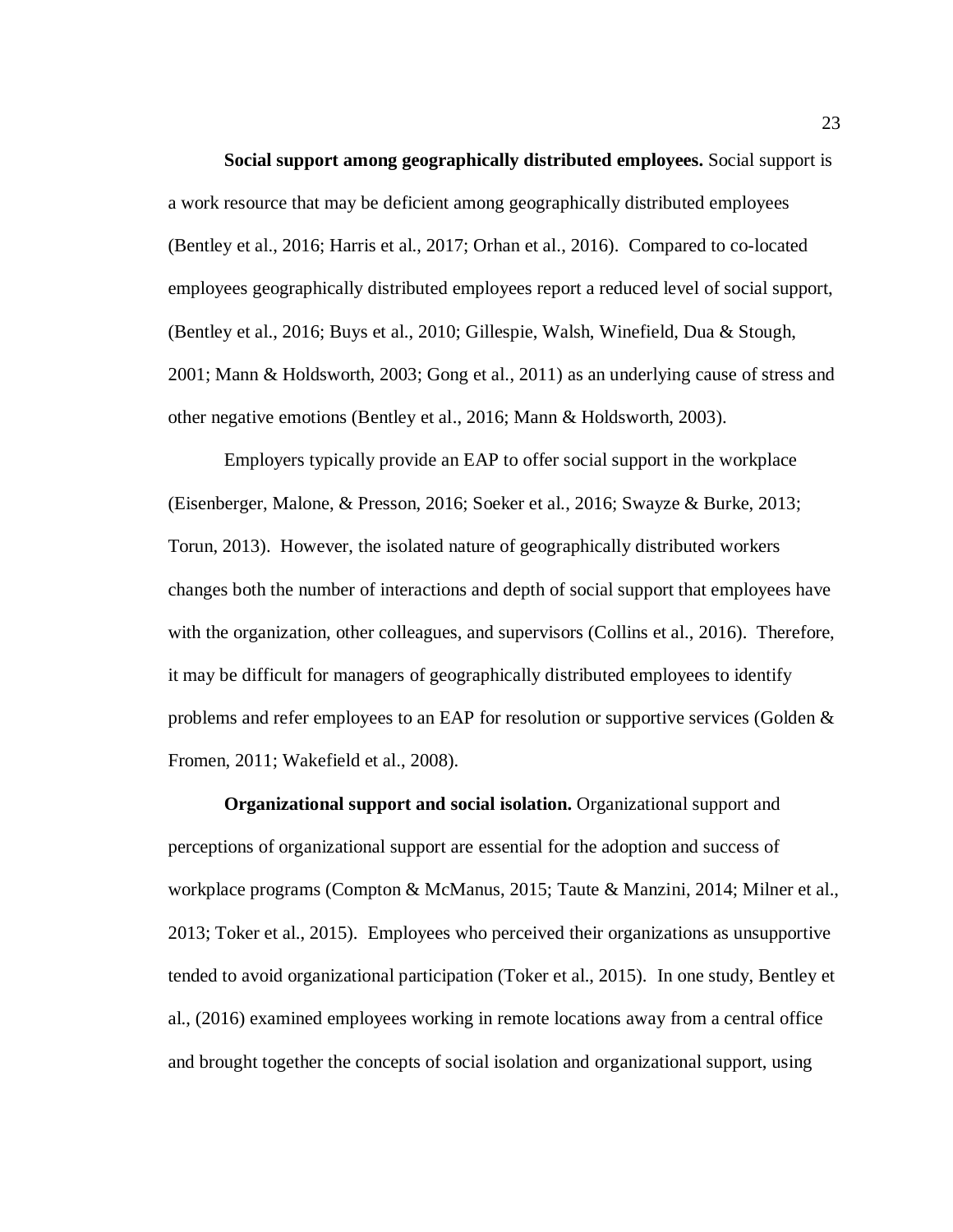online questionnaire surveys from individuals in 28 worksites in New Zealand to assess the role of organizational support on teleworkers well-being. Organizational support significantly influenced the well-being of employees spending the most time in the corporate office and participants revealed that this support played a vital role in mitigating negative impacts of stress and social isolation among employees in co-located organizations. However, organizational support did not have the same level of influence on those geographically distributed employees who worked offsite for extended periods of time supporting the idea that geographically distributed employees may have different perspectives and experiences than co-located employees (Bentley et al., 2016).

#### <span id="page-35-0"></span>**Isolation in the Workplace**

Orhan et al. (2016) emphasized the different types of isolation employees may experience. An employee may experience social, professional, (Belle et al., 2015; Bentley et al., 2016; Gajendran & Joshi, 2012; Golden & Fromen, 2011; Mann & Holdsworth, 2003; Poulsen & Ipsen, 2017) physical, informational (Orhan et al., 2016) and geographical isolation (Lenthall et al., 2009). An employee may feel socially isolated when physically separated from a corporate office (Orhan et al., 2016). An employee may associate perceptions of limited access to information, people or resources with isolation in the workplace, and such feelings of isolation may hinder an employees' engagement and participation (Milton et al., 2017).

**Geographical and professional isolation.** Consistent with the work of Bartel et al. (2012) and Orhan et al. (2016), Lenthall et al., (2009) in preparation of a study of geographically distributed nurses in Australia, conducted a comprehensive literature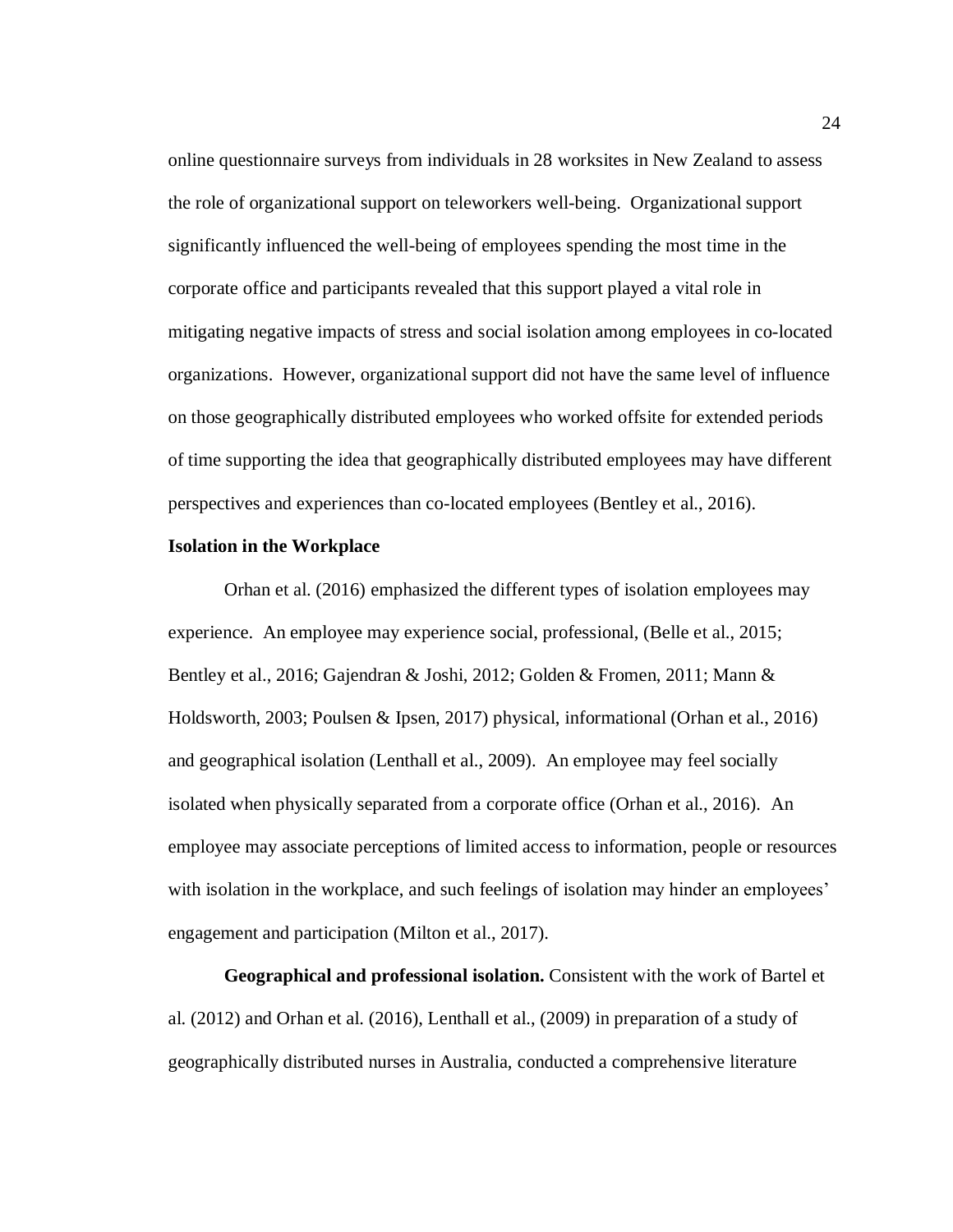review of 26 papers to identify the challenges among geographically and professionally isolated employees. Results of the review noted the pervasiveness of isolation and identified three primary components: geographical, social, and professional isolation. Additionally, the review noted stress was positively related to isolation and a deficit in necessary resources and provided information that was especially significant in demonstrating geographically distributed employees require additional support and resources to respond to imminent stressors. Although the literature review in this article offered a valuable perspective on the challenge of geographically distributed employees, the study sample was limited to a small cohort of nurses in Australia, which may limit its generalizability. Given these limitations, the work nevertheless reaffirmed the need for additional research to understand the perceptions geographically distributed employees have regarding access to EAP resources (Lenthall et al., 2009).

**Isolation and loneliness.** Poulsen and Ipsen (2017) identified a lack of literature focusing on employee's perceptions related to remote work and to address the gap conducted a qualitative study exploring the well-being of remote workers dispersed to client or customer sites. This study sampled employees at 17 companies with inquiries about remote work experiences, with employees reporting positive experiences with remote work but also experiencing frustrations such as loneliness and isolation. Understanding how geographically distributed employees perceive access to an EAP may add to the findings of Milton et al., (2017) who posited isolation is associated with perceptions of limited access to information.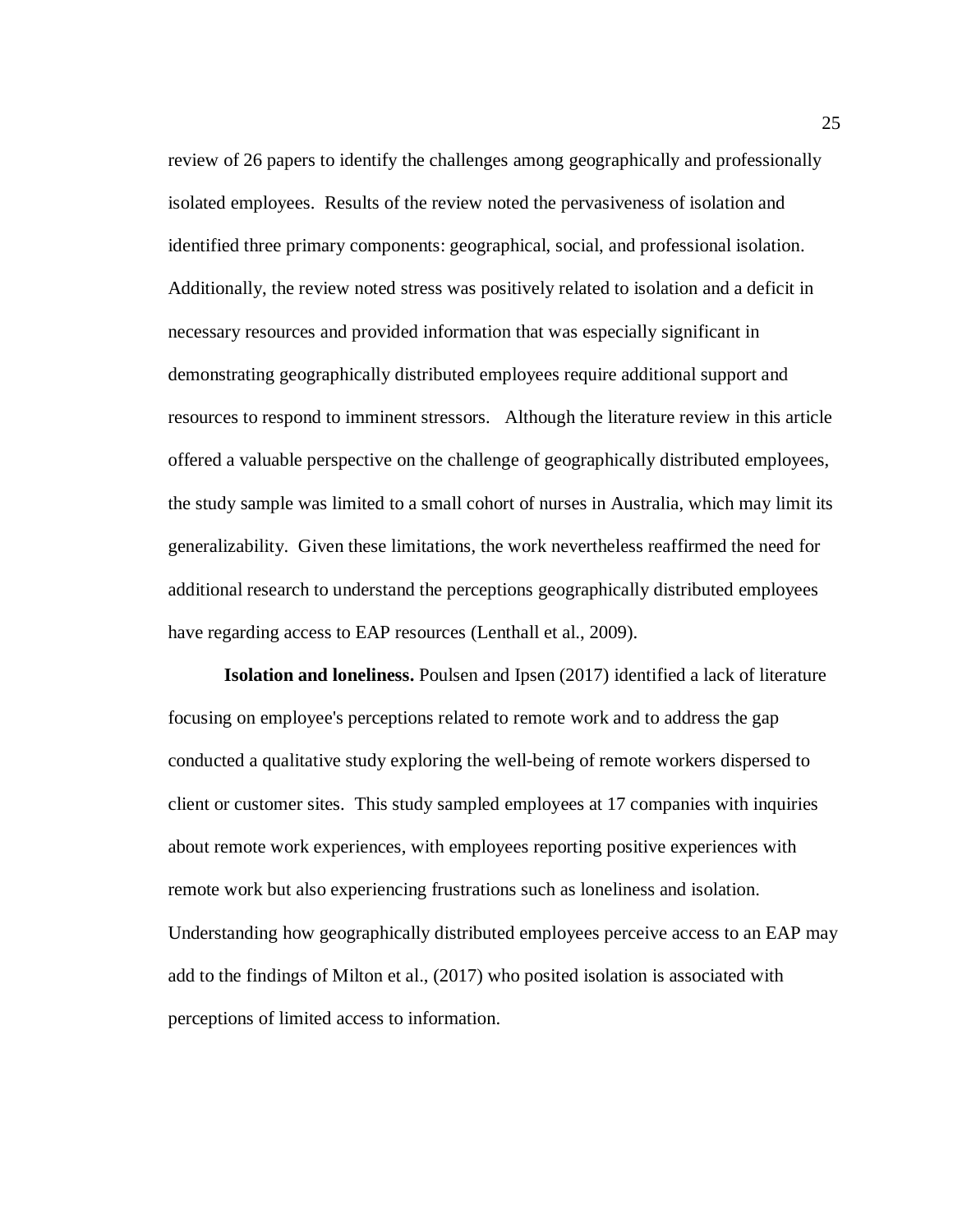**Isolation and organizational identification.** Another issue concerning social isolation among geographically distributed employees is the impact of isolation on an employee's organizational identification. Organizational identification may improve an employee's health, lower stress levels and increase employee participation; and physically separated employees may identify less with an organization (Avanzi, Schuh, Fraccaroli & Van Dick, 2015; Bartel et al., 2012; Brown, 2017). Milton et al., (2017) collected in-depth data from interviews with 48 dispersed employees to understand how the practice of dispersed work impacted an employee's organizational identification.

Employees described organizational identification as a feeling of belonging to the organization and a connection to the organization. Employees maintained that supervisor support contributed to organizational identification. In contrast, the limited availability of supervisors, being dispersed, and feeling isolated decreased organizational identification among geographically distributed employees. Employees experienced social and professional isolation which compromised their organizational identification. This lack of social interaction and social inclusion caused employees to perceive themselves as unintegrated and separated (Milton et al., 2017).

Using surveys, Bartel et al. (2012) sought to understand how employees depict work in physically isolated settings and the effects on their relationship with the organization. Results of this study purported that higher levels of physical isolation and working offsite diminished an employee's organizational identity. Employees may voluntarily choose virtual work as a beneficial option that offers flexibility and autonomy (Orhan et al., 2016). However, Bartel et al. provided a different viewpoint by focusing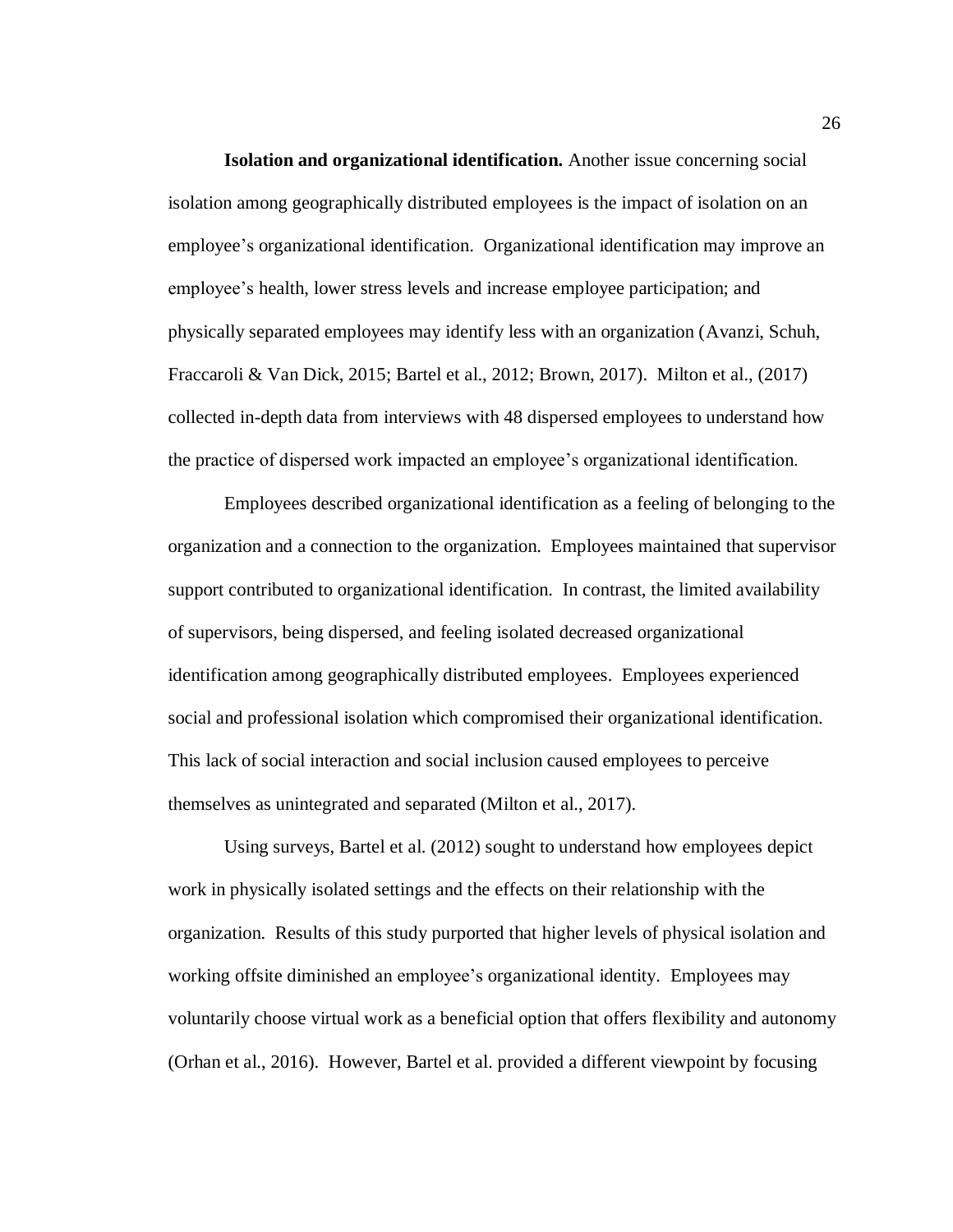on participants who involuntarily worked in distributed work settings. The study participants statements regarding how physical isolation had negative implications on organizational identification, supports the findings of other researchers who suggested physical isolation compromises an employee's organizational identification (Belle et al., 2015; Gajendran & Joshi, 2012; Milton et al., 2017). Physical isolation is related to a lack of organizational identification and a detachment from the organization which may increase an employee's stress levels and may reduce an employee's perception of inclusion and access (Bartel et al., 2012).

# **Workplace Stress**

Many individuals view workplace stress as an inevitable problem (Holton, Barry, & Chaney, 2016; Nobrega et al., 2010; Proost et al., 2015; Quick & Henderson, 2016). In 2014, 31% of employed adults reported feeling tense or stressed during the workday (Tetrick & Winslow, 2015). In 2017, 40% of Americans reported feeling stressed at work, and 75% believed stress in the workplace was more prevalent than it was a generation ago (Richardson, 2017).

Stress may involve a variety of social, external and internal factors (Buys et al., 2010; Lewis, 2014). Work-related stress may arise when there is a variance between an employee's job demands and available resources (Agarwal & Kaur, 2016; Gillespie, Walsh, Winefield, Dua, & Stough, 2001; Gong et al., 2011; Nobrega et al., 2010) because employees may have problems coping in an environment that does not provide enough resources to meet job demands (Kurzman, 2013). Employees may also experience stress when faced with personal or individual concerns, incompatible organizational structures,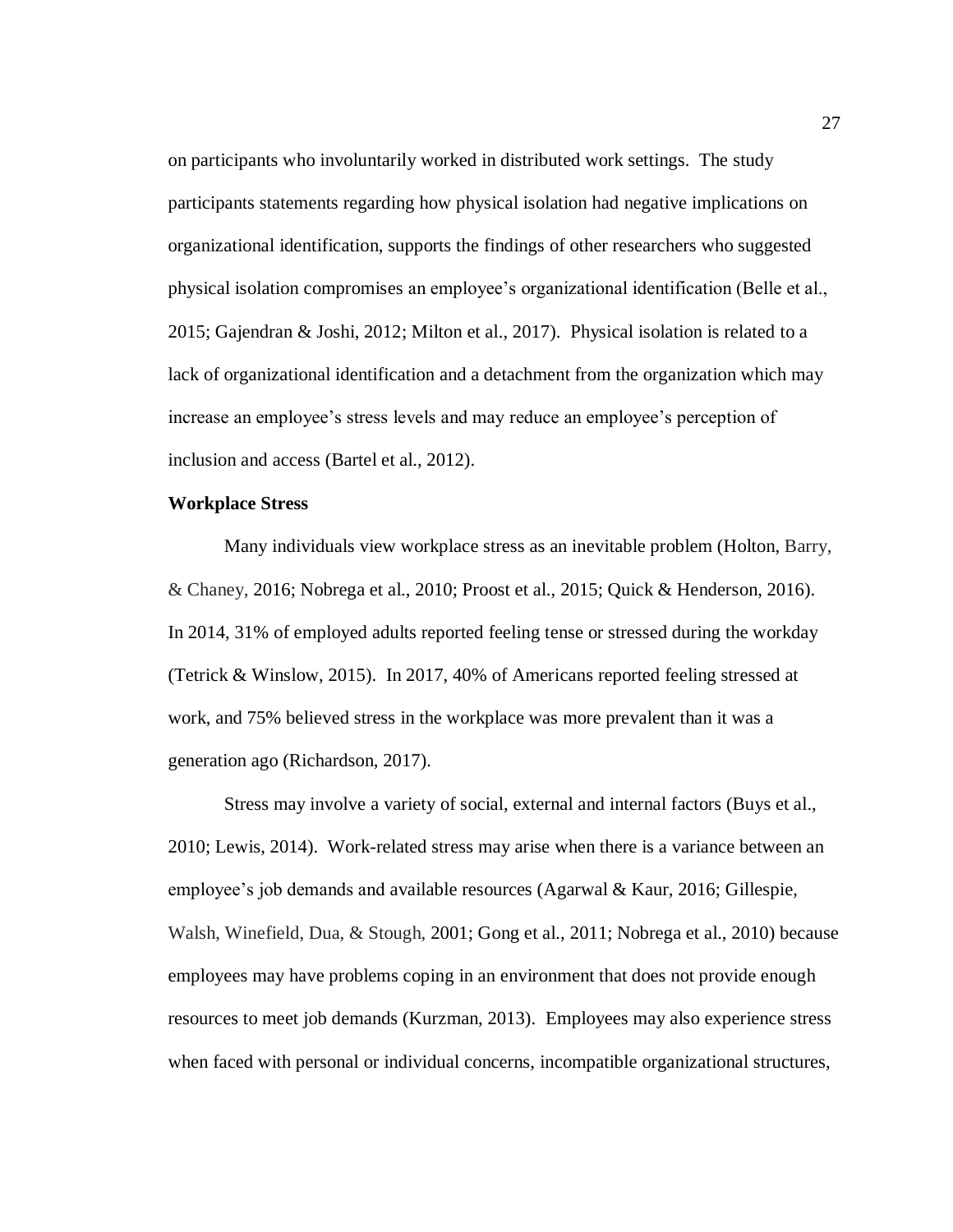poor work relationships, or a lack of association with the workplace (Lewis, 2014). Stress is among the leading causes of death in the world (Quick & Henderson, 2016) and work-related stress can lead employees to experience a wide range of adverse outcomes and significant health implications such as anxiety, depression and heart disease (Kato, 2015; Lewis, 2014).

**Stress and the employee assistance program.** Individuals may use a variety of approaches to manage the detrimental effects of work stress, but an EAP may provide effective solutions for relief when providers take into consideration the specific needs of workers (Grawitch et al., 2015; Holton et al., 2016; Quick & Henderson, 2016). Employees' may use an EAP as an individual resource to mediate the stress of job demands (Jose & Mampilly, 2015; Vojnovic et al., 2014). Employees reported stress (Bajorek & Kinder, 2017; Compton & McManus, 2015; Nobrega et al., 2010; Richmond et al., 2017) and relationship problems at work and home (Compton & McManus, 2015; Richmond et al., 2017) as the main reasons they sought EA services. Employees mentioned interpersonal stressors as the most frequent stressors in the workplace, and claimed supervisors provided the primary source of support in the workplace (Chou, 2015). However, 41% of employees also attributed their relationship with their supervisor as a primary source of work-related stress (Kato, 2015). Eisenberger et al., (2016) suggested that offering an EAP as a form of organizational support can reduce an employee's stress and improve an employees' psychological well-being and happiness.

**Occupational stress.** Gillespie et al. (2001) conducted a study aimed at understanding staffs' experiences of occupational stress and their perceptions of its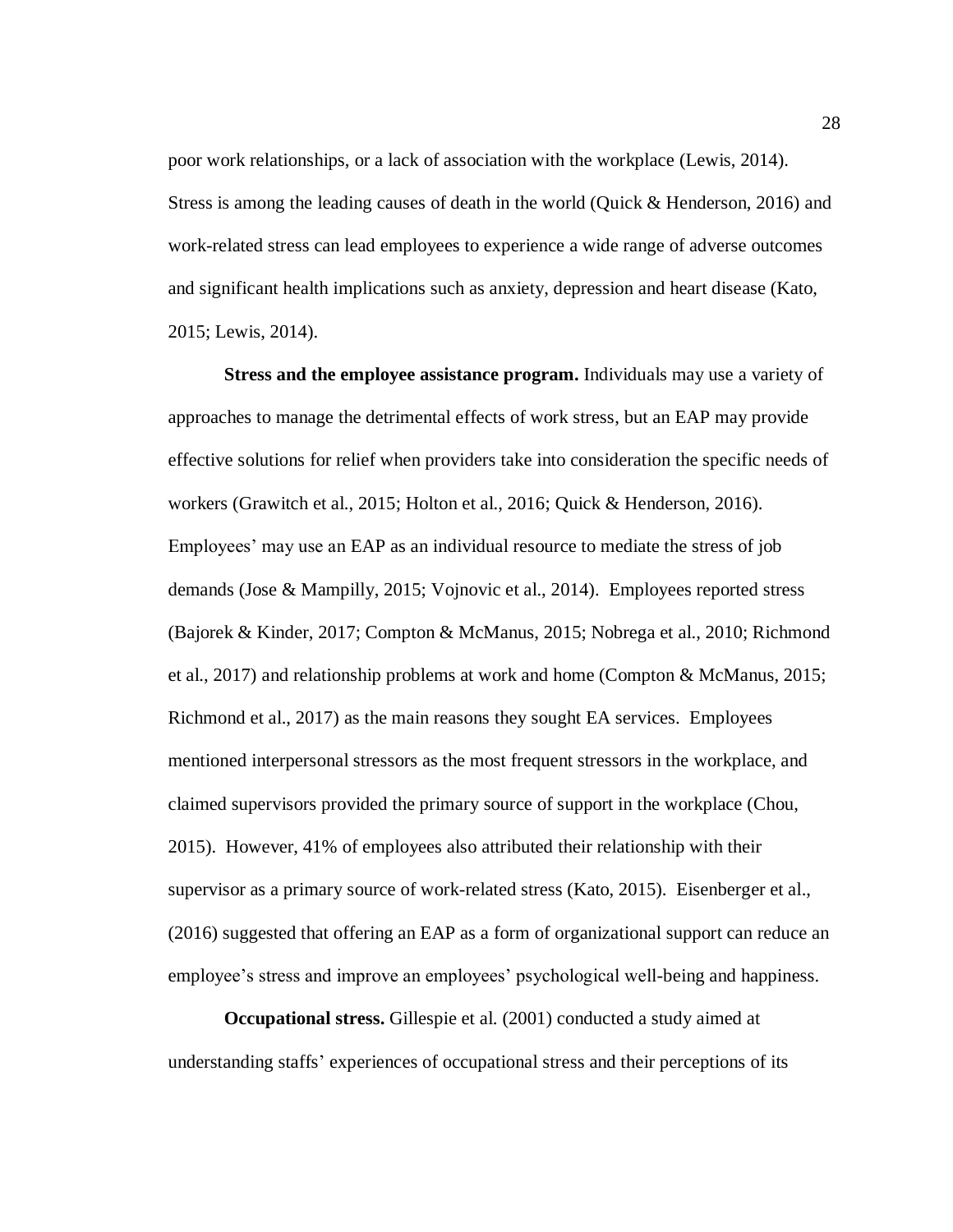causes, effects, and resolution. In 15 universities, 178 Australian staff members participated in focus groups and shared their experiences and perceptions of occupational stress. The findings of this study mirrored the commonly reported causes of stress in geographically distributed employees such as a lack of resources and social support (Bentley et al., 2016; Gillespie, et al., 2001; Orhan et al., 2016).

The findings of Gillespie et al. (2001) clarify the nature and impact of occupational stress. Employees regarded poor relationships and a lack of social support as a significant source of stress in the workplace (Bentley et al., 2016; Gillespie et al., 2001; Gong et al., 2011; Orhan et al., 2016). Participants acknowledged the consequences of stress and reported that occupational stress had professional and personal impacts, with physical health symptoms including headaches, sleep disorders as well as psychological problems such as anxiety and depression (Gillespie et al., 2001).

**Stress and depression in the workplace.** West et al. (2012) conducted a qualitative study to explore whether stress may be a factor in the onset of depression. A total of 20 participants were invited to talk about their experiences with workplace change, the results of those changes, and their subsequent depression diagnosis. The narratives gathered revealed a four-stage process of how workers became depressed. Stage one was the precursor to workers seeking help for depression and involved employees internalizing and discussing the changes in the workplace leading to the loss of what they valued in the workplace. Participant's subjective feelings segued into the second stage, where the physical changes in behavior manifested as headaches, sleep problems and eating problems and ultimately became identified as the symptoms that led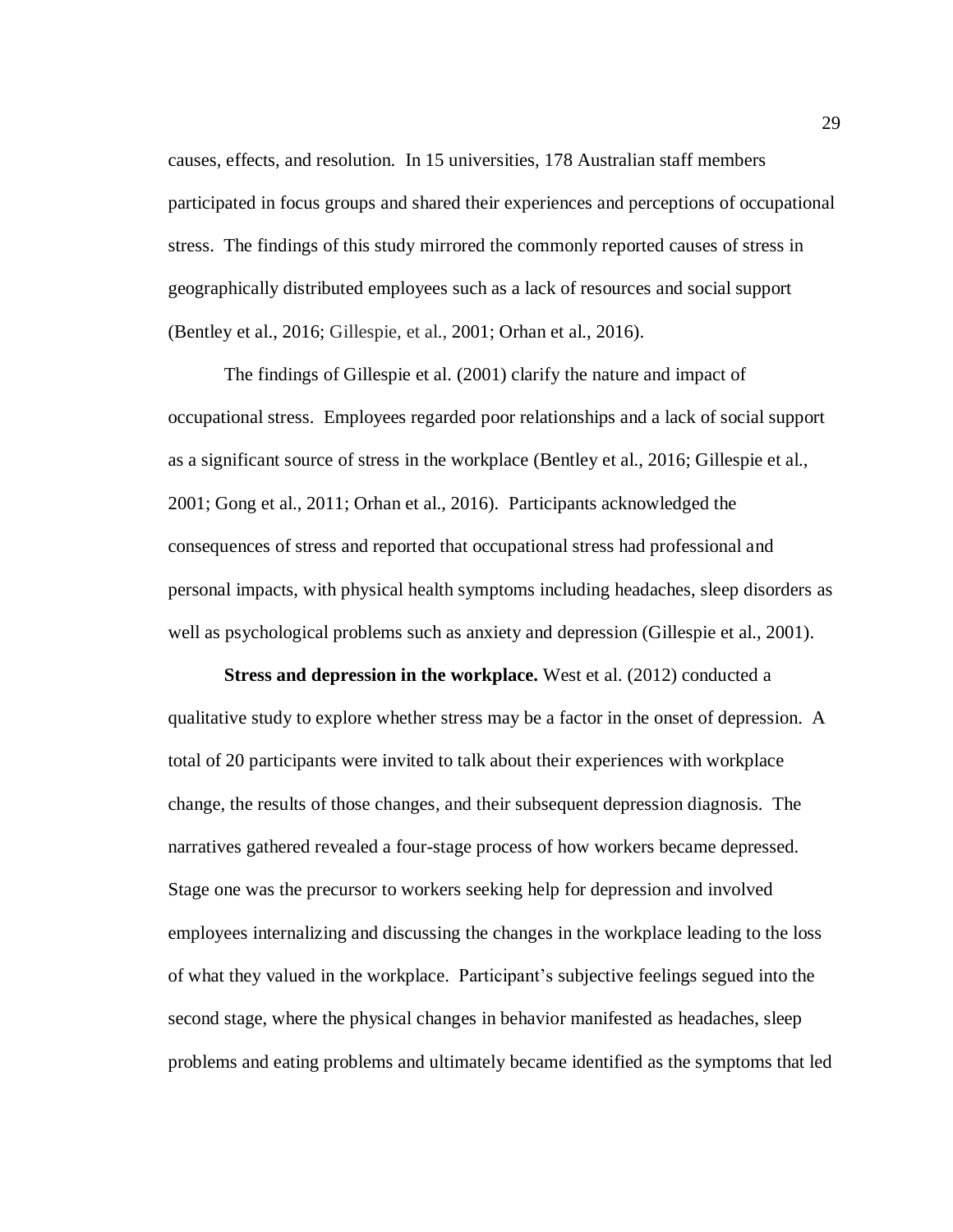an individual to need and seek an intervention. In the third and fourth stages workers were diagnosed, treated and managed their conditions with medical treatment options. The authors concluded that changes in the behavior of workers are often evident before any expression of distress. Therefore, managers and EA professionals should learn to recognize workers behavioral changes and consider these as symptoms of problems in the workplace rather than solely as an unrelated individual mental health condition (West et al., 2012).

**Stress management.** Buys et al. (2010) explored how employees across different worksites perceived their organization's efforts to address stress management in the workplace and sought to observe differences based on organizational demographics such as size and location. The researchers designed workplace stress management questionnaires to collect data using a convenience sample of 84 participants. The researchers highlighted the importance of organizational interventions to address stressors employers could control such as a lack of resources, lack of supervision, and conflict with colleagues. Participants identified an EAP, counseling, wellness information, and family support services as resources available to manage their stress. Participants also identified a relationship between stress and an employee's negative perceptions of the work environment. The researchers concluded that employers could use an EAP to help positively manage employee reactions to changes in the workplace (Buys et al., 2010).

**Self-help strategies for managing stress.** Marley (2011) asserted that many people experience stress and problems that professional help could improve but may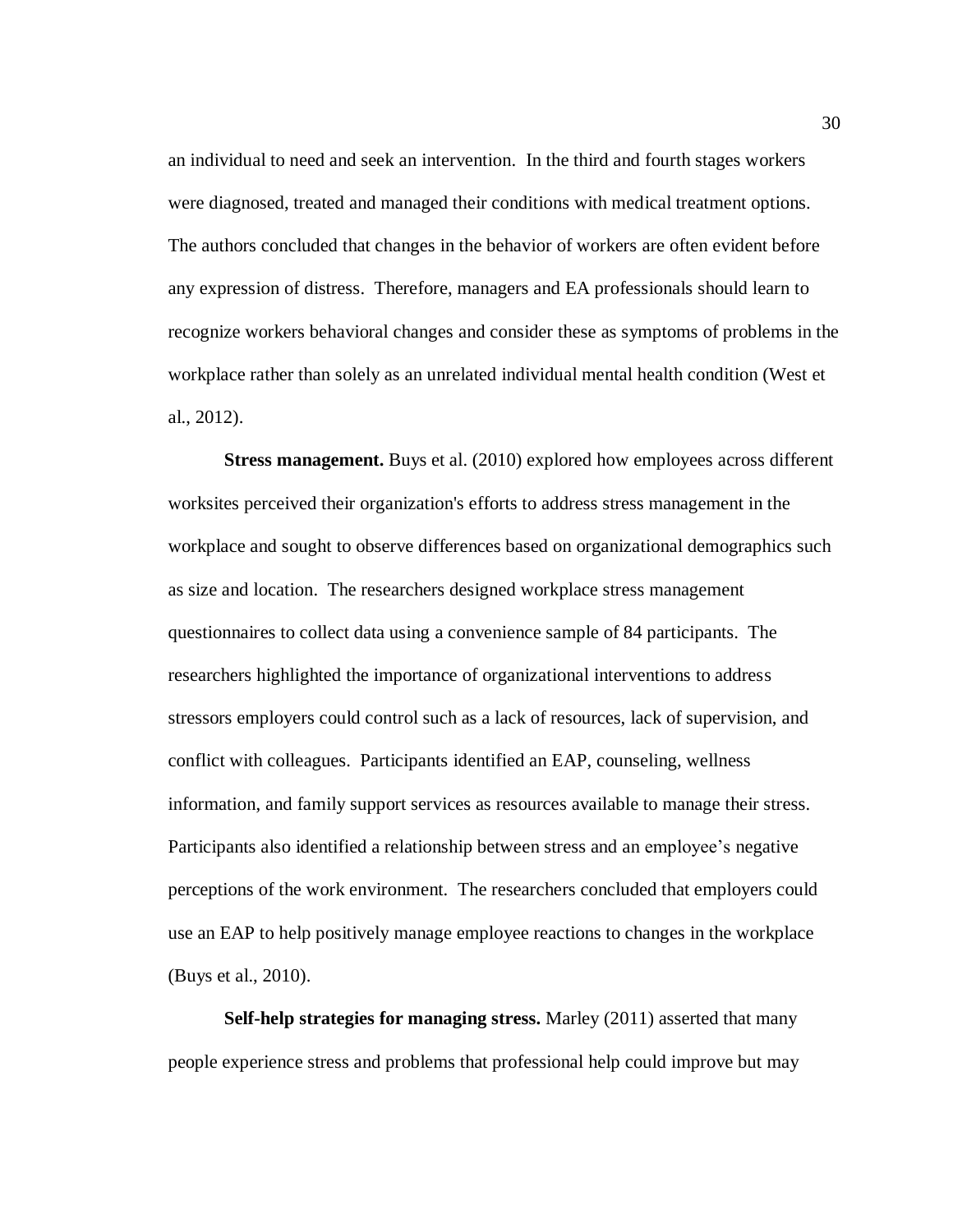choose self-help options over a professionally established EAP. Marley (2011) conducted a study where 11 participants took part in semi-structured face-to-face interviews. The researcher focused on self-help strategies and employees' attitudes about counseling. Employees indicated a preference for talking to friends and family or using personal coping abilities, both of which might act as a barrier to accessing EAP support (Vojnovic et al., 2014). Congruent with the findings of Toker et al., (2015) employees preferred familiar strategies and found comfort in accessing everyday self-help activities. Personal resources also affected help-seeking (Vojnovic et al., 2014) and participants did not seek help or participate in work programs when they possessed fewer resources (Toker et al., 2015).

An EAP and positive relationships with supervisors can act as a personal resource to manage workplace stress (Jose & Mampilly, 2015), however among geographically distributed employees the availability of supervisors is limited, and employees may feel isolated (Milton et al., 2017). Marley (2011) found that unless people needed help with specific physical symptoms, they might not seek professional help. The findings of Marley (2011) align with those of West et al., (2012) who found individuals did not seek help until the physical signs of stress manifested. Supporting the findings of previous scholars, Marley (2011) concluded that social support might be essential, but even though EAP providers may offer therapeutic support an employee may not seek help unless they exhibit symptoms of a visible behavior or problem.

**Stress and organizational identification.** Bachkirova (2012) conducted a qualitative study to explore how experiences of work-related stress correlated with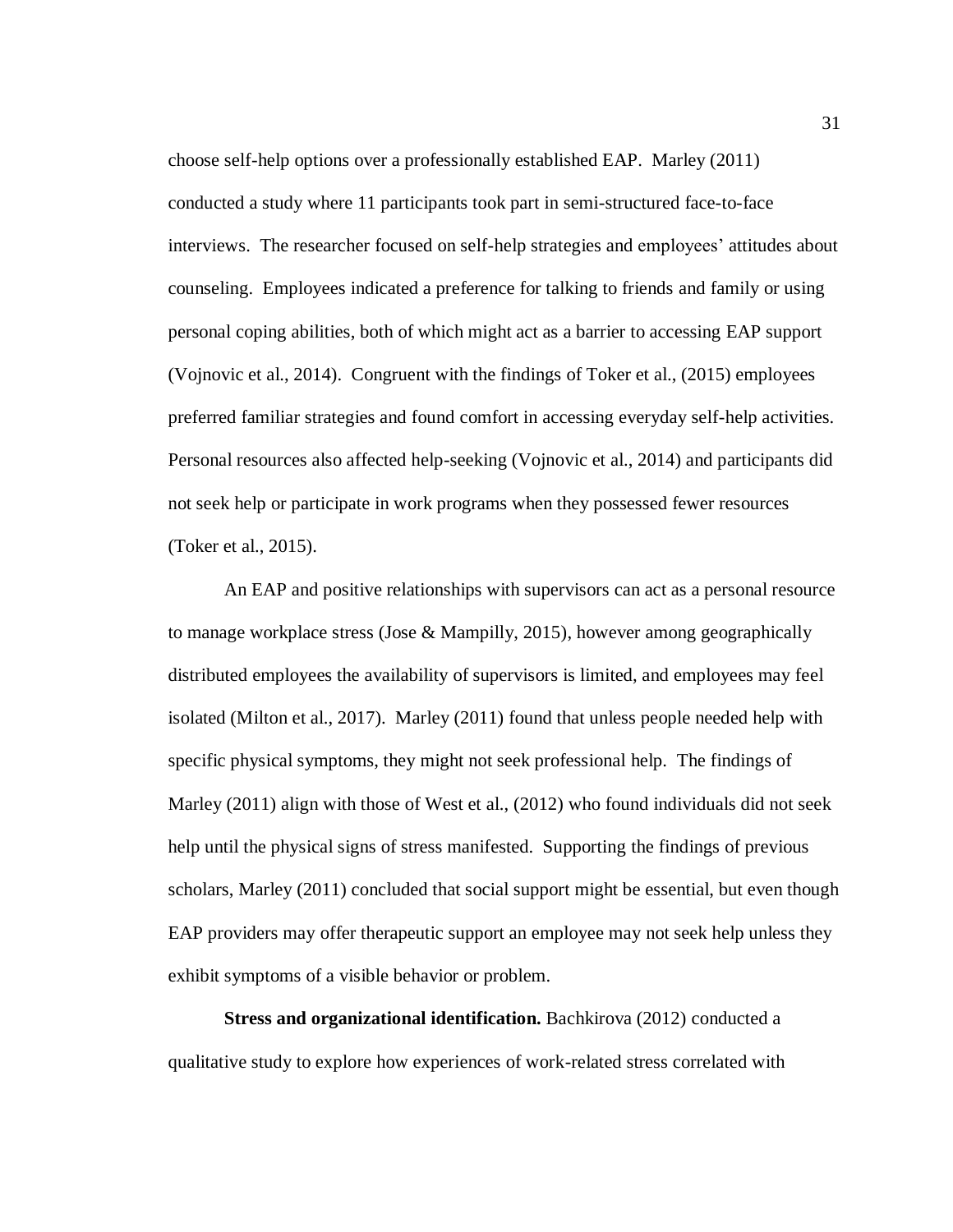coping strategies and how individuals create their relationship with the organization. Using semi-structured interviews with 46 participants to examine the experience of stress and personal factors relevant to work-related stress, he concluded that an individual's identification with the organization and the importance of an individual's self-image plays a role in mitigating an employee's stress.

Dubé and Robey (2009) also noted a correlation between levels of stress and the importance of self-image and identification with the organization. Positive organizational identification can reduce employees stress (Avanzi, Schuh, Fraccaroli & van Dick, 2015) however, organizational identification is typically compromised in geographically distributed employees and reduces participation. An employee's perception of organizational justice may also be a predictor of organizational identification and may influence an employee's behavior and participation in the workplace (Terzi et al., 2017).

### **Summary and Conclusions**

Chapter 2 contained a review of the EAP literature, geographically distributed literature and information on the organizational justice. In Chapter 3, I further clarify the research design and my rationale for choosing a generic qualitative methodology.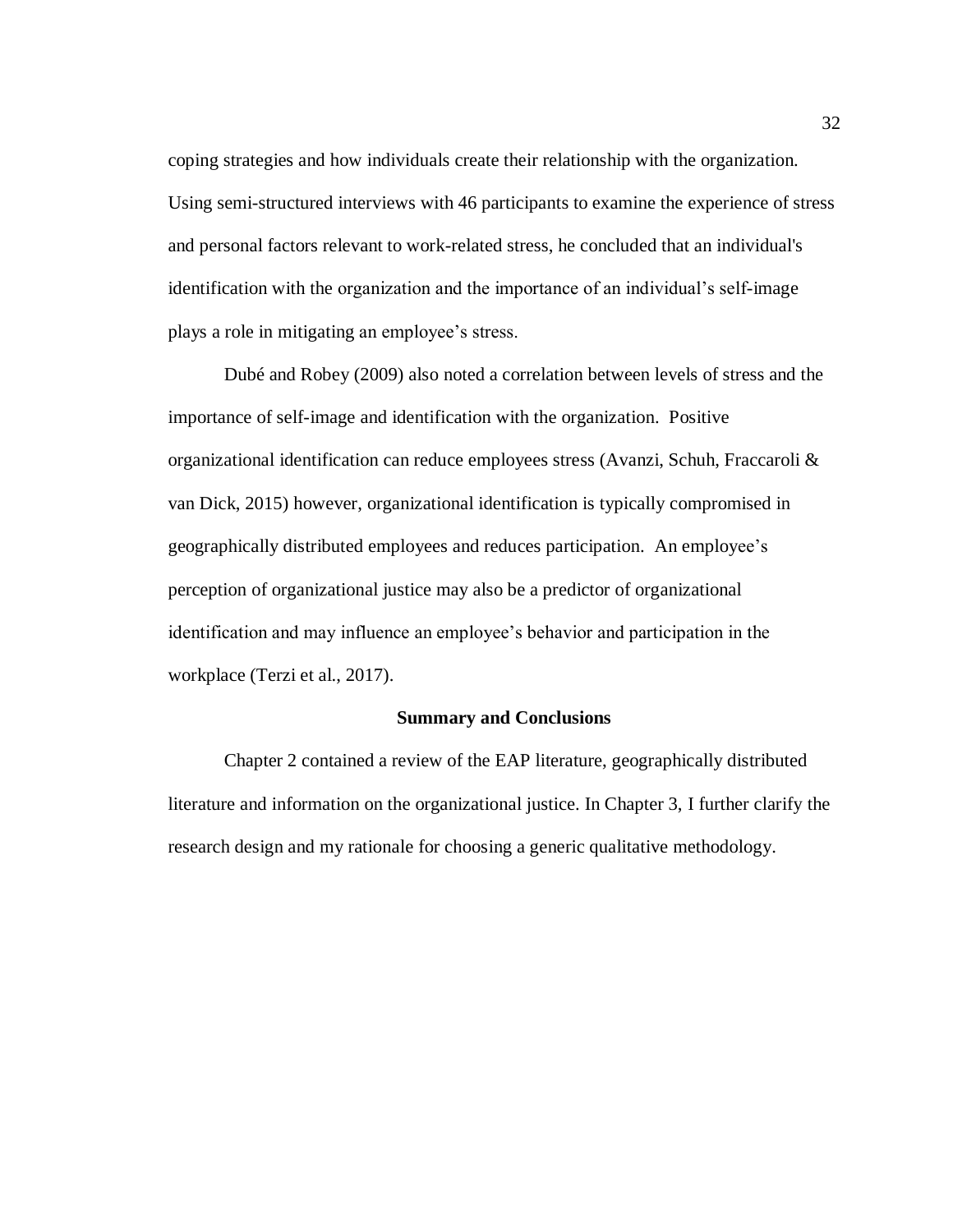#### Chapter 3: Research Method

The purpose of this generic qualitative study was to explore the perceptions geographically distributed employees hold regarding access to external EAP-provided stress management services. This chapter contains five sections. Section 1 contains the research design and rationale for a generic qualitative method. Section 2 includes an explanation of the role of the researcher. Section 3 contains the study methodology. Section 4 addresses trustworthiness. The final section contains a summary of the main points of the chapter.

## **Research Design and Rationale**

In this qualitative generic study, I sought to understand how geographically distributed employees perceive access to external EAP stress management services. The primary research question was, How do geographically distributed employees perceive access to external EAP stress management services? Geographically distributed employees' definitions of their perceptions of access, thus, constituted the central phenomenon of this study. Using a qualitative method is appropriate for understanding an individual's perceptions because it is not possible to measure an individual's subjective opinions, attitudes, beliefs, or experiences with a statistical method (Percy et al., 2015). One strength of using a generic qualitative approach for a dissertation is that it allows the researcher to obtain a deeper knowledge of their strengths and weaknesses while simultaneously learning more about the research topic (Hancock & Algozzine, 2016).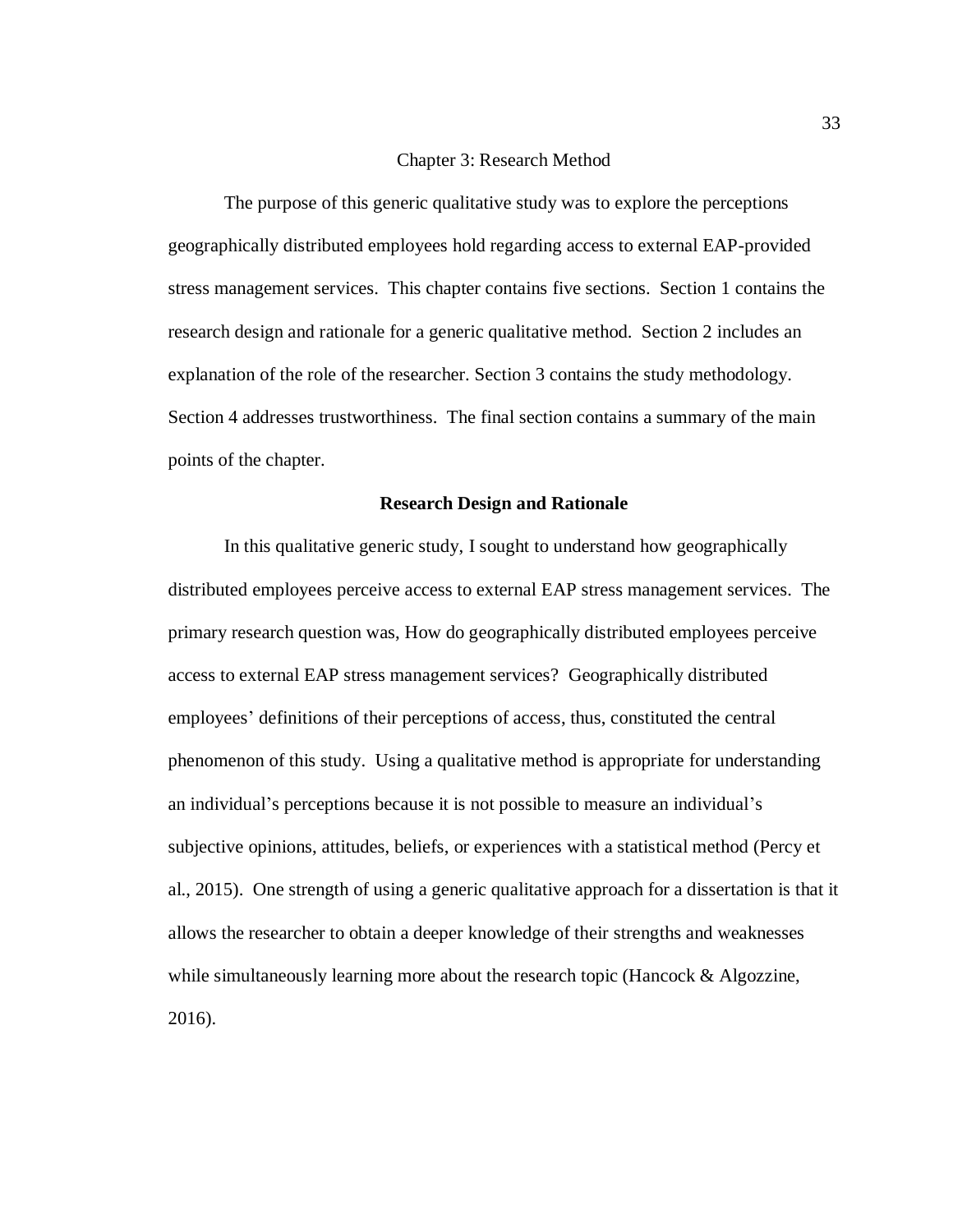When choosing a qualitative approach, I could have chosen a narrative,

ethnography, phenomenology, grounded theory, or case-study approach (Flick, 2002). I considered a grounded theory approach but opted against generating theory because it was not an explicit aim of this study. Because I did not conduct an intense study and account of an entity limited by space and time, a case study was not appropriate. Also, I did not study the themes in the life histories and experiences of a single person; therefore, a narrative approach was not appropriate (Hancock & Algozzine, 2016). In this project, I studied a group of geographically distributed employees who were not homogeneous enough to conduct a meaningful ethnography. Additionally, I was interested in the external content rather than the internal lived experiences of participants (see Bellamy, Ostini, Martini, & Kairuz, 2016) so a phenomenology was not a good fit.

In addition to qualitative methods, I considered quantitative research methods. Quantitative researchers practice a systematic and empirical investigation using statistics and numerical data (Basias & Pollalis, 2018; Hancock & Algozzine, 2016). This methodology would not have accomplished the aims of the current study in the same manner as a qualitative approach. I also rejected a mixed-methods approach for this study. Although there would have been some advantages, the disadvantages would have outweighed the advantages, specifically in the time it takes to conduct a mixed-methods study (Johnson & Onwuegbuzie, 2004).

The more common qualitative approaches were not suitable for this study; therefore, I chose a generic qualitative approach as a stand-alone method (Smith et al., 2011). I used this qualitative approach to gain new insights, construct themes (see Smith,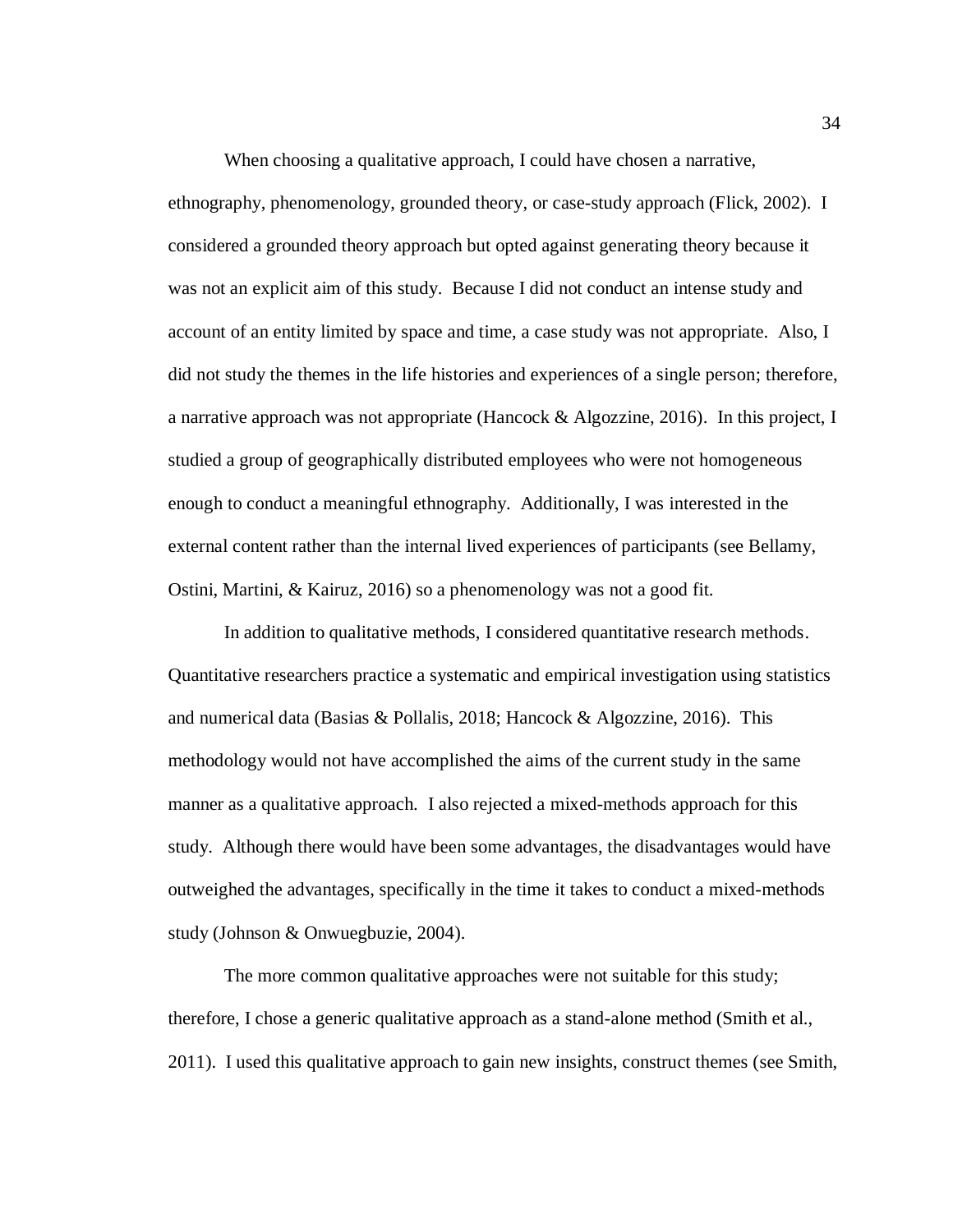Bekker, & Cheater, 2011), and explore people's external opinions and subjective perspectives of a phenomenon (see Auta, Strickland-Hodge, & Maz, 2016; Bellamy et al., 2016; Kennedy, 2016; Percy et al., 2015).

## **Role of the Researcher**

The role of the researcher differs based on the research method (Sorsa, Kikkala, & Astedt-Kurki, 2015). In qualitative research, the researcher is the main instrument for gathering and analyzing collected information (Collins & Cooper, 2014; Peredaryenko & Krauss, 2013). As the primary instrument in this qualitative study, my roles included researcher, interviewer, and analyst (see Gyure et al., 2014).

My perceptions of geographically distributed work have been shaped by my personal experiences. For 12 years, I worked for three different organizations as a geographically distributed employee. Given the distributed nature of the study organization, I do not have a personal or professional relationship with the participants and did not foresee any ethical relationship concerns. However, to avoid ethical issues and power differentials, and to mitigate any undue influence that may affect current or future workplace dynamics, I did not interview participants with whom I work directly on a daily basis (see Sorsa et al., 2015). I acknowledge that my experience and prior knowledge may result in a loss of objectivity (Greene, 2014). Therefore, I acknowledged my personal experiences, history, and assumptions through the practice of bracketing (Sorsa et al., 2015). The practice of bracketing is useful for setting aside biases, disclosing past assumptions, and looking at a phenomenon with an open mind to present data that reflects the participants' perceptions in their words (Perry, 2013; Sorsa et al.,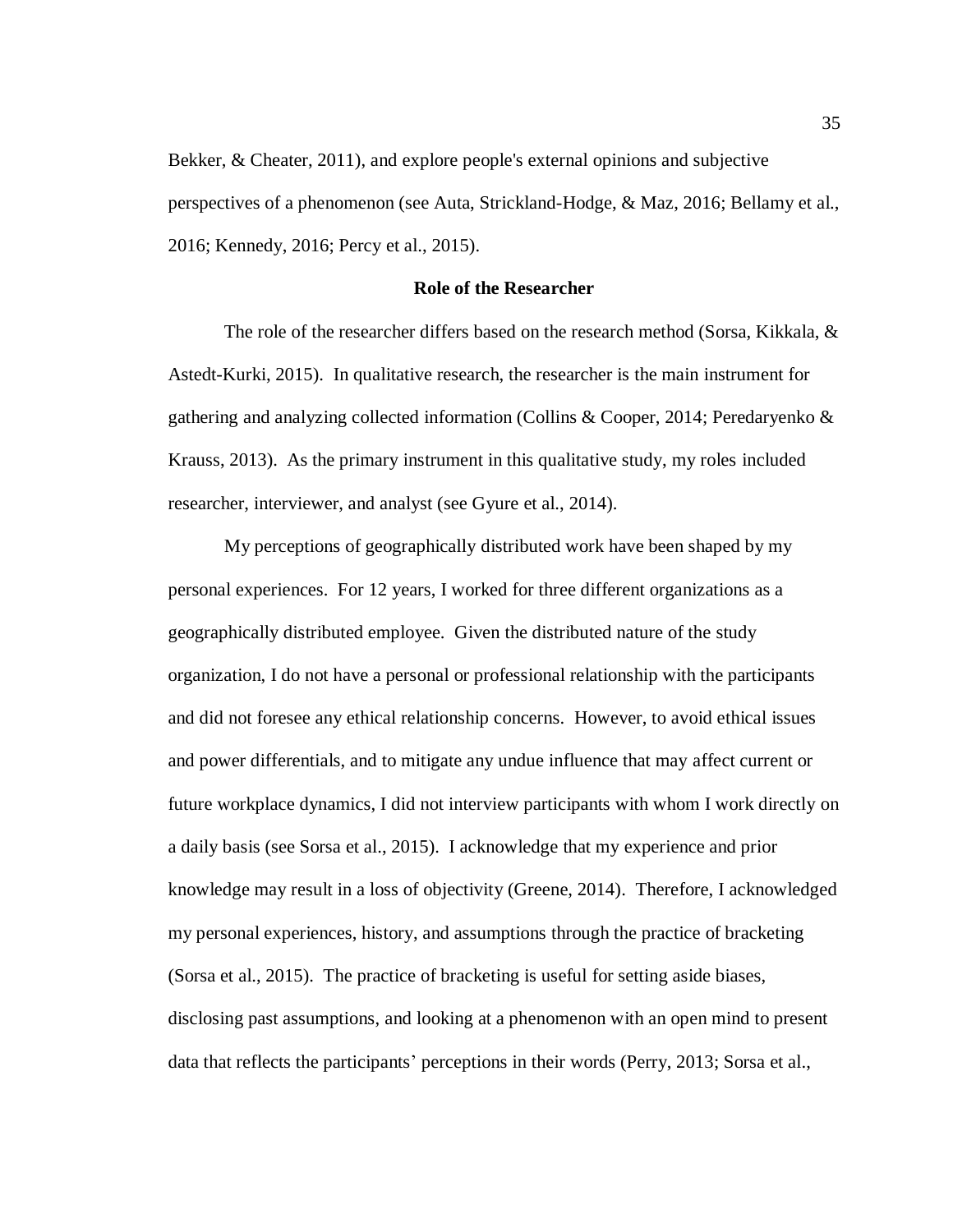2015). I maintained a diary to document any biases or assumptions and had reflexive discussions with my peers to acknowledge and distance myself from my preconceived notions and assumptions, so I could present the findings of this study in a transparent and succinct manner (Chakraverty & Tai, 2013; Collins & Cooper, 2014; Greene, 2014; Sorsa et al., 2015).

#### **Methodology**

Methodology is like a map and defines how a researcher should proceed with a research study (Bazeley, 2013). Gathering quality data and carefully choosing an appropriate sampling strategy are key decisions researchers make to obtain quality data and insights when planning and conducting research (Etikan, Musa, & Alkassim, 2016; Greiner, 2015).

# **Participant Selection Logic**

I used a purposeful criterion sampling approach to select participants from a small government contracting company in the Northeast United States who have access to stress management services through their employer's external EA provider. Nearly 77% of the employees are geographically distributed, working in settings apart from the employer's main location. The inclusion criteria for participants included individuals based on their status (Palinkas et al., 2015) as geographically distributed employees with a minimum of three months experience. I assumed that those participants with a minimum of three months experience with the distributed worksite phenomenon would be able to provide adequate informative data for the study.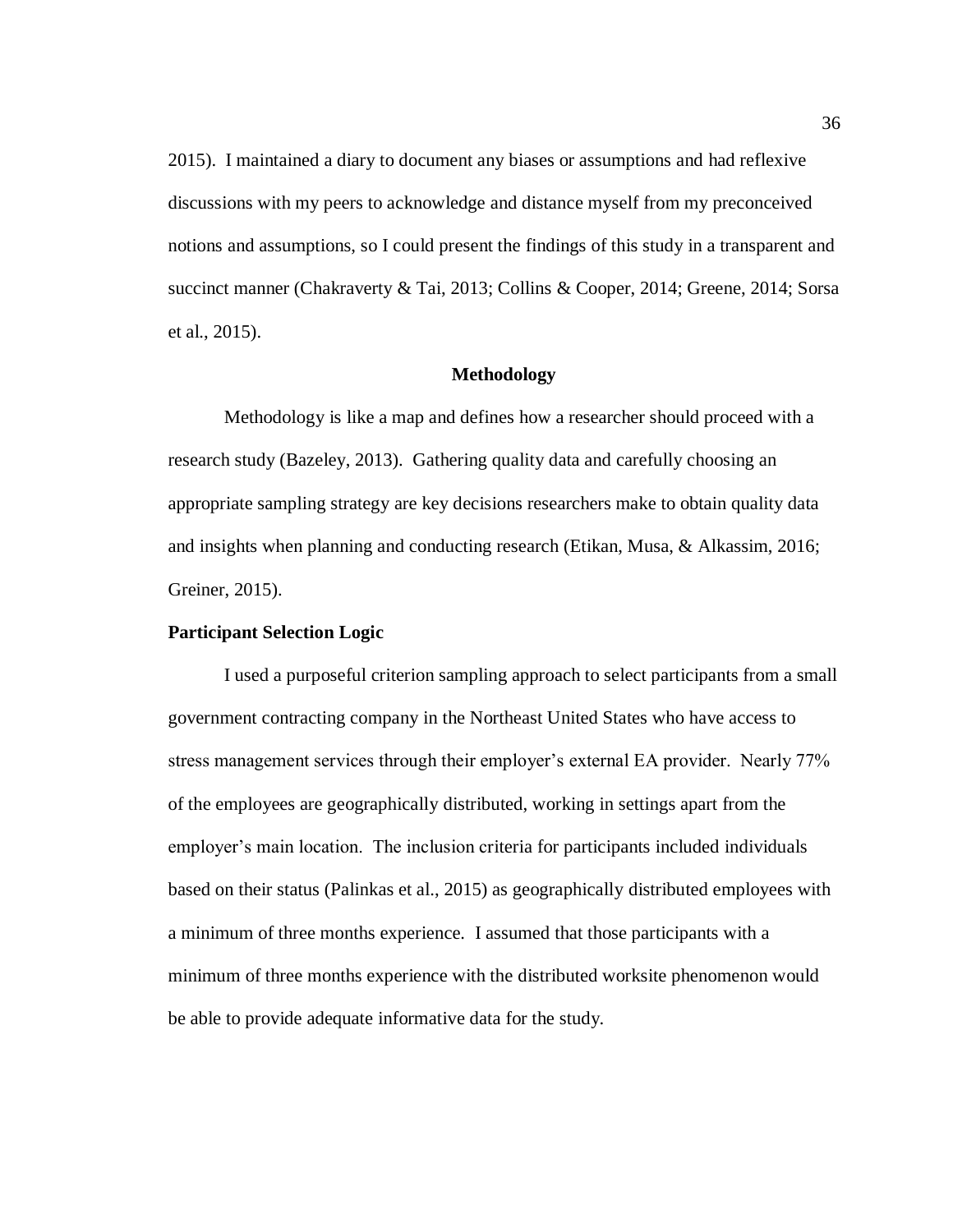**Sampling strategy.** I chose a criterion sampling strategy because of the assumption that participants who meet or exceed a predetermined criterion may possess experience and familiarity with the phenomenon of interest (Omona, 2013; Palinkas et al., 2015). Purposive sampling allows a researcher to focus on gathering data from a few unique individuals until no new information emerges (Etikan et al., 2016). A purposeful sample allows the researcher to identify and select individuals with enough knowledge of the phenomenon of interest (Palinkas et al., 2015).

**Saturation and sample size.** A small sample size is suitable for qualitative research (Bellamy et al., 2016; Griffith, 2013). A sample size of 12 may be enough for a researcher to understand the perceptions among a group of relatively homogenous participants (Guest, Bunce, & Johnson, 2006; Marshall, Cardon, Poddar, & Fontenot, 2013; Onwuegbuzie & Leech, 2007). However, a researcher may use a larger sample size in a generic qualitive inquiry (Percy & Kostere, 2015) to gather opinions that represent the population under study (Bellamy et al., 2016). Onwuegbuzie, Leech and Collins (2010) suggest that 15 is an acceptable sample size to gather and report subjective findings. I determined that a target sample size of 15 was, therefore, enough to represent the study population and reach data saturation. Data saturation is the point in the data collection process where additional data may not lead to new concepts because a researcher has gathered adequate data to support the study (Fusch & Ness, 2015). If data saturation was not evident after collecting data from 15 participants, I would have continued to gather data from additional participants until saturation was achieved.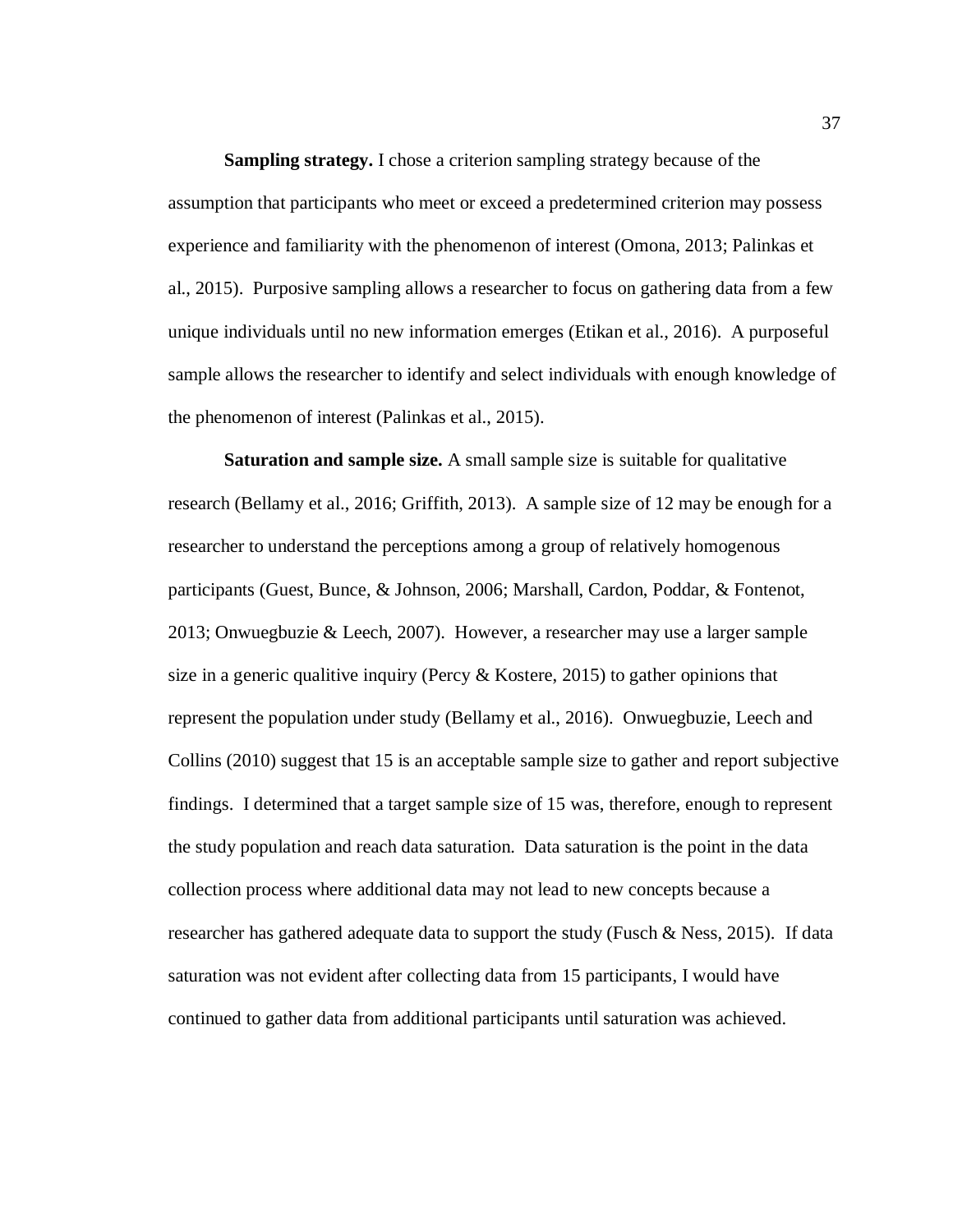#### **Procedures for Recruitment and Participation**

The CEO of an organization whose employees are geographically distributed, provided permission to conduct the research study. The CEO signed a letter of cooperation (Appendix E) allowing the HR Manager to provide me with a list of geographically distributed employees. After receiving the list of e-mail addresses and names, initial contact was made by sending email invitations (Appendix C) to 20 potential participants to obtain a target group of 15 participants. The email and letter correspondence included an introduction explaining the context of the study and requesting their voluntary participation in the study. Individuals had the opportunity to authorize or refuse participation (Grady, 2015). If the response rate to the initial 20 contacts is low, a follow up email was sent on the fifth day, and additional invitations to potential participants were emailed. After 15 employees agreed to participate, data collection following the procedures outline in the data collection section of this chapter commenced.

# **Instrumentation**

In a generic qualitative study, a researcher may collect data using semi-structured interviews and questionnaires (Kahlke, 2014; Percy et al., 2015) to understand a phenomenon from the viewpoint of participants (Bellamy et al., 2016). In this study, the researcher used a semi structured, open ended interview protocol, and a questionnaire protocol with open and closed questions to collect data in this study.

The literature review conducted was used as a guide to design the semi-structured open-ended interview protocol (Appendix A) and the questionnaire protocol (Appendix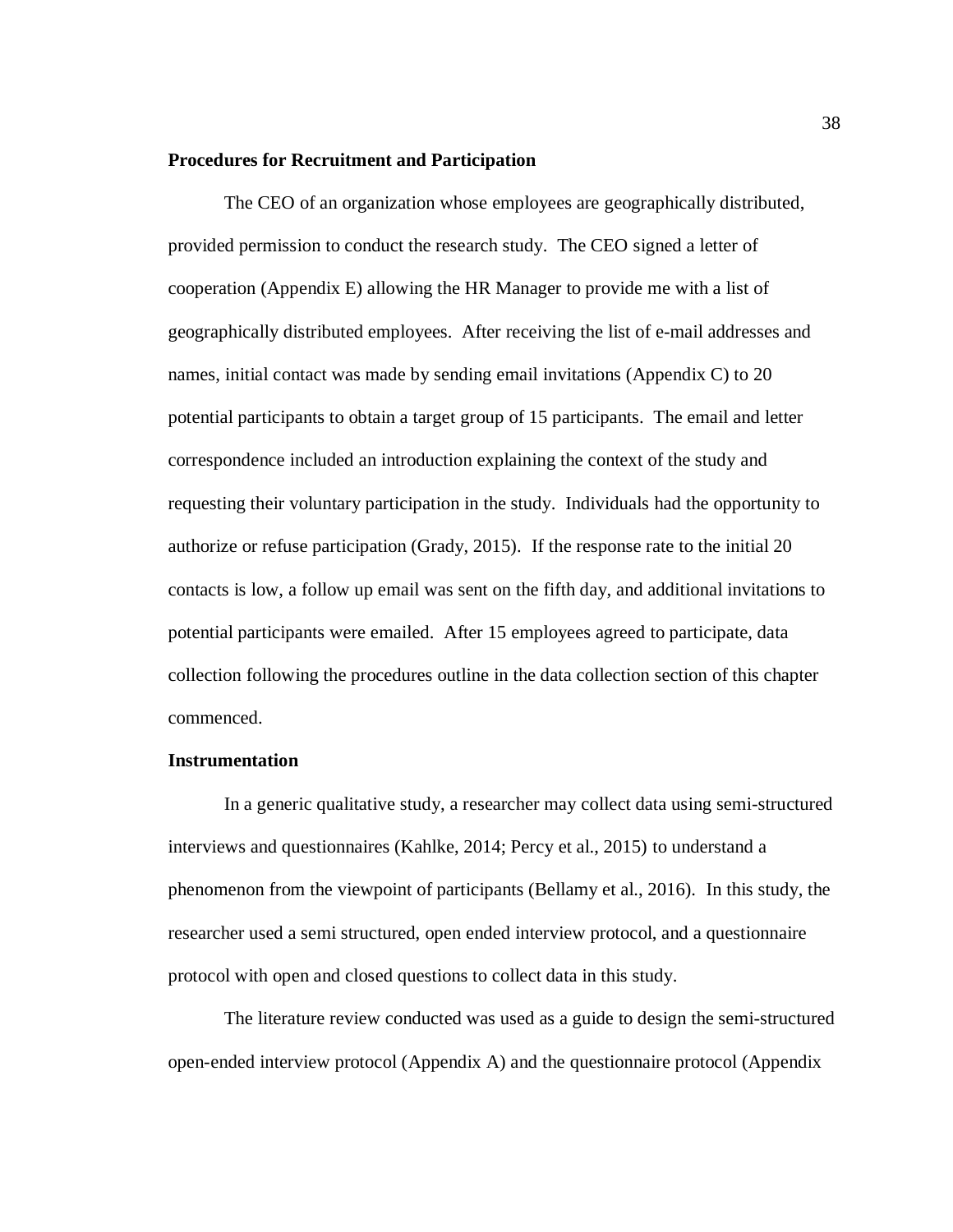B). Similarly, the interview and questionnaire protocol guided the data gathering process (Jacob & Furgerson, 2012; Stewart, Polak, Young, & Schultz, 2012) and addressed the research question. Using semi-structured, open-ended interview questions allowed the collection of in-depth descriptions of a participant's viewpoints (Adams & Cox, 2008; Kennedy, 2016) regarding access to EAP stress management services. Self-administered questionnaires offered respondents confidentiality and flexibility (Jackson & Trochim, 2002) to answer the pertinent questions related to their perceptions of access to EAP stress management services.

To promote content validity for the protocols, relevant literature was used as a guide (Meadows, 2003). In addition, a panel of EA professionals with experience managing an EAP for geographically distributed employees reviewed the study protocols, and provided feedback on the clarity, relevance, and tone of the data collection instruments. In addition, the researcher's dissertation committee continually reviewed and provided comments to ensure questions are clear and understandable.

# **Procedures for Data Collection**

I personally collected and managed the data throughout the data collection process. After obtaining consent, data collection using semi-structured interviews and a questionnaire began.

**Interviews.** Scheduling of an interview followed once individuals agreed to participate. Due to the remote nature of employees, when in-person interviews were not feasible, telephone interviews were substituted. Sixty minutes was allotted for each interview. For telephone interviews, a copy of the consent form was sent a week prior to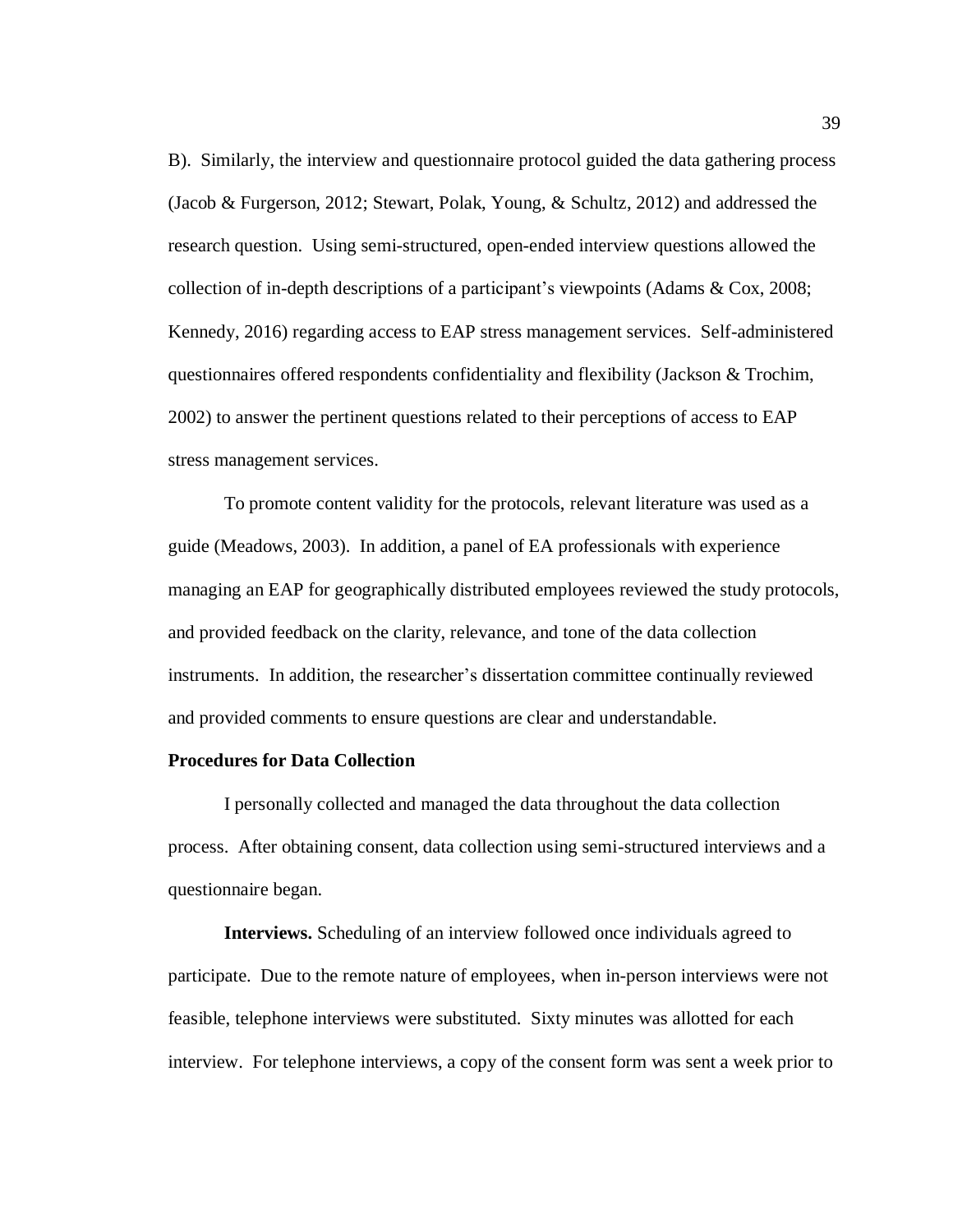the interview. A day before the interview, all participants received a reminder to secure a commitment for their participation (Sagoe, 2012). Reminders were sent to telephone participants to sign and return their consent forms. Each participant had to sign and return the consent form before participating in the study. To ensure complete transcripts, recording equipment was tested before the session and a backup recording device was on hand (Marks & Yardley, 2003).

Prior to conducting an in-person interview, each participant received an informed consent form. The researcher fully explained the informed consent form and provided time for participants to ask questions. Informed consent forms covered disclosure, comprehension, voluntary choice and authorization (Grady, 2015) and provided details concerning the research so participants could decide whether to participate in the study (Corneli et al., 2017).

Once participants signed the consent form, they received an introductory briefing that emphasized confidentiality and explained the purpose of the interview, the format of the interview, how long it would take and any administrative issues (Turner, 2010). Additionally, the researcher reminded employees that participation is voluntary, they may withdrawal at any time, and there is no obligation to answer questions that make them uncomfortable.

In-person interviews were conducted in a private location suitable for the participants (Gill, Stewart, Treasure, & Chadwick, 2008), and telephone interviews were conducted from a private room that was free from distractions. After ensuring that participants understand their rights and the procedures, each participant was informed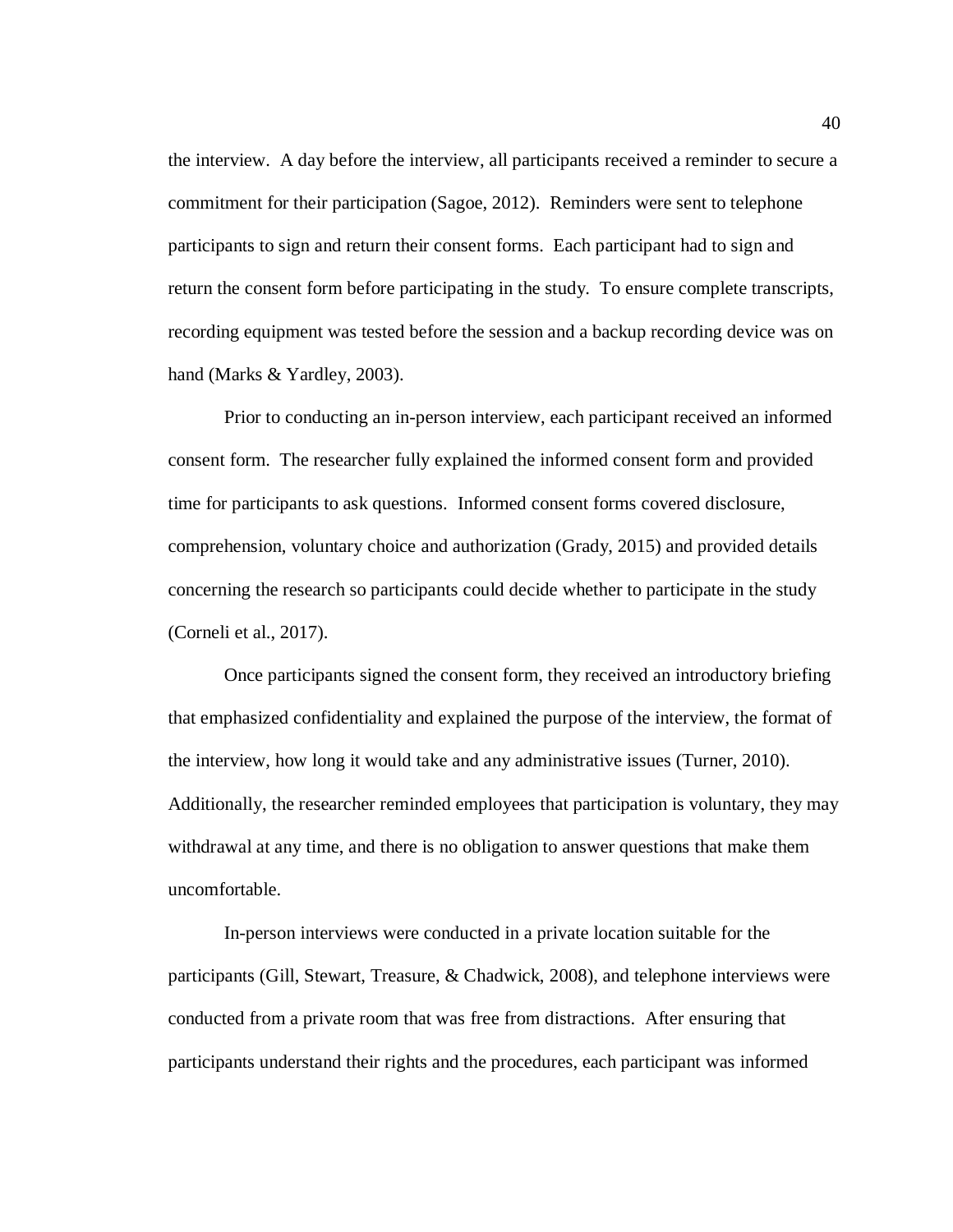that the interview would be recorded and was given the opportunity to withdraw if they were uncomfortable with being recorded (Gill et al., 2008). At the beginning of each audio recording the researcher stated their name, the date, time, and purpose of the interview. For each interview the researcher employed open-ended questions for 30-60 minutes. If participants did not consent to being recorded, comprehensive written notes of the participant's verbal responses were taken.

At the end of each interview, the audio recorder was turned off, the participants were thanked for their time, acknowledging their contribution to the study and asking if they had anything to add (Gill et al., 2008). Finally, I conducted a debriefing that included the title and purpose of the study, my name, and contact information, and a reminder about the use and confidentiality of their data (Hoover & Morrow, 2015). Additionally, contact details for EA services were provided (Dempsey et al., 2016) so participants had the option to seek help after the study.

Participants were asked if the researcher may contact them again later to verify the accuracy of the interview transcription. After the interview session ended, backup copies of notes and recordings were created before transcribing (Marks & Yardley, 2003). To protect their privacy, transcripts did not include participant's names or locations and when necessary any identifying and sensitive passages were removed from the report (Marks & Yardley, 2003). After transcribing, I conducted a test for accuracy by sending the transcript to the participants to verify the material. Participants had five working days to review and return the transcript with corrections if necessary. If participants did not provide comments at the end of the fifth day, the researcher assumed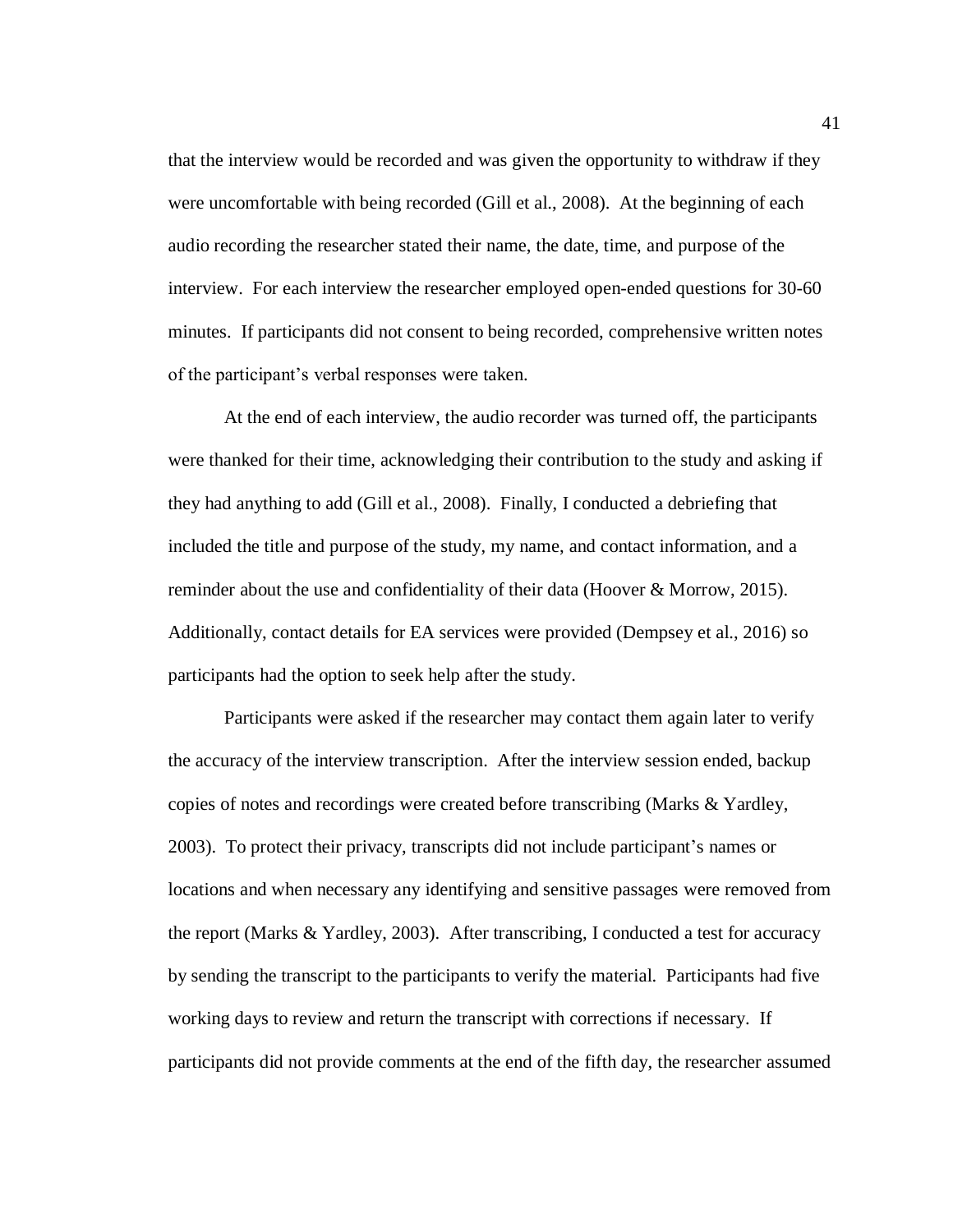the material was accurate. I will maintain all data from the study in a secure cabinet or on a password-protected computer for five years to protect the identification of the participants. After five years, it will be erased and destroyed.

If a participant chose not to finish the interview, the researcher-participant relationship would have been terminated (Hoover & Morrow, 2015) and a debriefing conducted. The debriefing would have included the title and purpose of the study, my name and contact information, and a reminder about the confidentiality and use of their data (Hoover & Morrow, 2015).

**Questionnaires.** E-mail invitations were sent to individuals to participate in the research study (Appendix C) and complete an online questionnaire that included open and closed ended questions to provide insight into how geographically distributed employees perceive access to EAP stress management services. Once employees agreed to participate an email that explained how to access and complete the online questionnaire was sent. Upon accessing the link, participants had to complete the informed consent form and indicate their approval to participate. The informed consent page contained a description of the study, the purpose, benefits and risks of participation.

The questionnaire was available for 41 days. To increase the number of responses, a reminder email containing a link to the online questionnaire was sent as necessary on the 3rd,  $7<sup>th</sup>$ , and  $10<sup>th</sup>$  day following the initial email invitation. Data was collected only one time from each participant. The questionnaire took 15-30 minutes for participants to complete and data was recorded electronically. The desired sample size was 15. Recruitment resulted in too few participants, so additional potential participants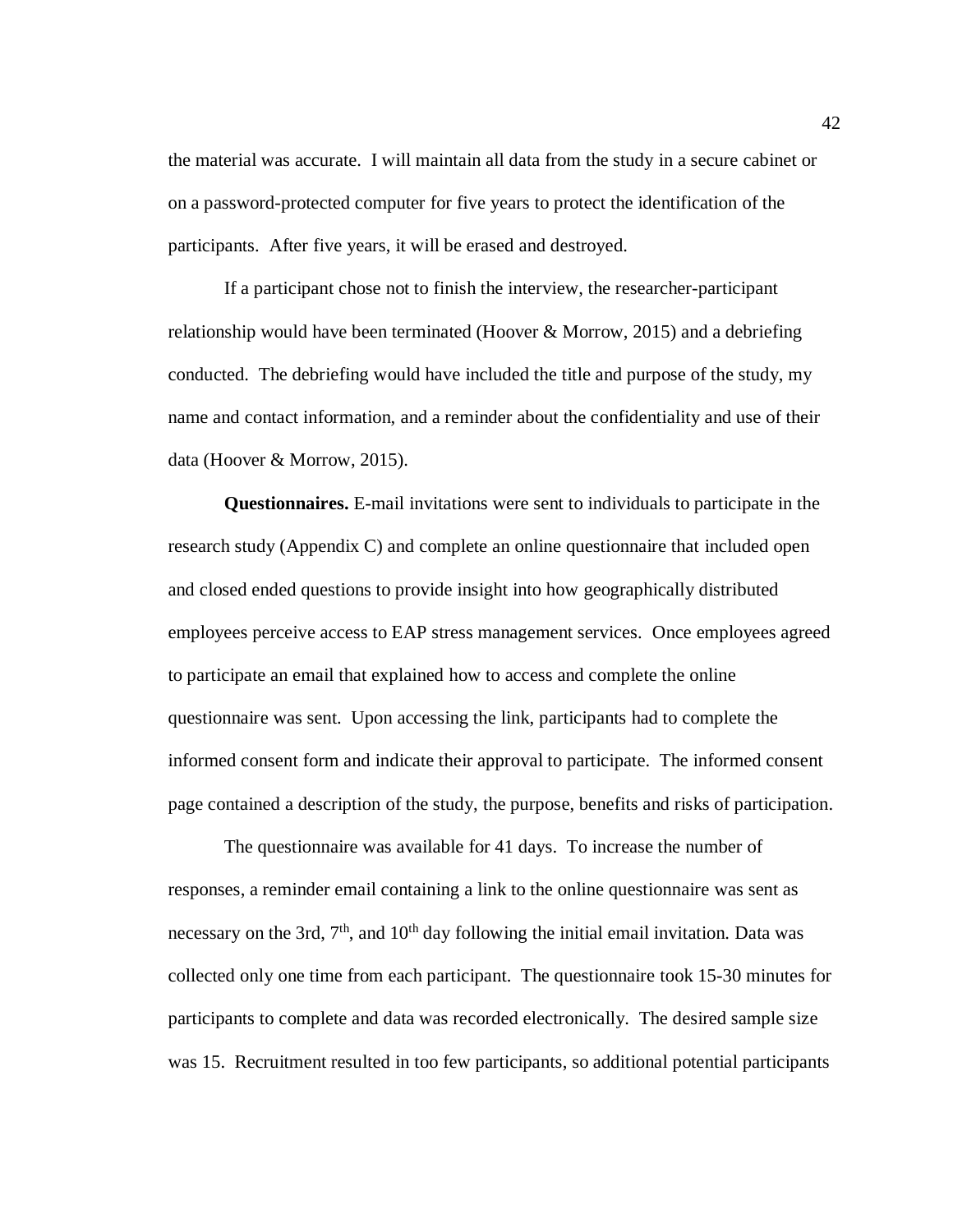were contacted after three business days. If a participant chose not to finish the study, the researcher-participant relationship would have been terminated (Hoover & Morrow, 2015) and a debriefing conducted that included the title and purpose of the study, my name and contact information (Hoover & Morrow, 2015). Due to the anonymous nature of the questionnaires, I did not follow up.

#### **Data Analysis Plan**

The method of analysis selected for this study was a general inductive analysis process, to collect and analyze data from semi-structured interviews and questionnaires. An inductive approach allows researchers to generate categories (Gale, Heath, Cameron, Rashid, & Redwood, 2013) and discover frequent, dominant, significant patterns, and themes that may derive gradually from the data (Thomas, 2006), which can then be synthesized, interpreted to produce rich descriptions of the phenomenon under investigation (Kahlke, 2014; Percy et al., 2015).

**Interviews.** The data gained from semi-structured interviews offered insight into answering the main research question: How do geographically distributed employees perceive access to external EAP stress management services? To prepare for data analysis, a I transcribed the interviews word for word. Before beginning the process of inductive analysis, member checking was employed to identify biases and misunderstandings in any observations (Anney, 2014).

During the first step of analysis, the data was formatted and prepared for review (Thomas, 2006) by creating large margins and adequate space to facilitate coding and note-taking (Gale et al., 2013). During the second step, the data was reviewed to become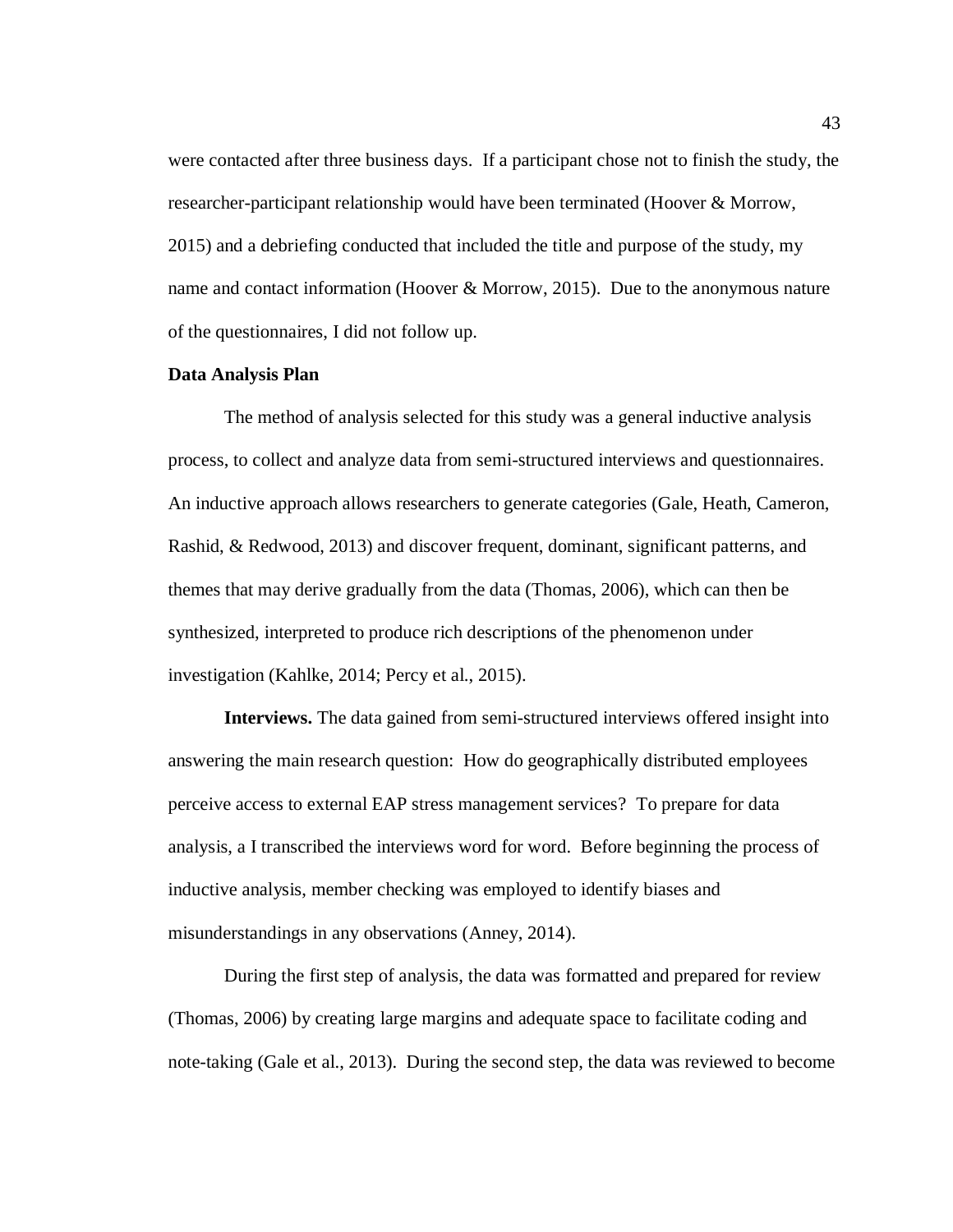familiar with the content and themes in the text (Thomas, 2006), continuing through each line of the transcript to become familiar with the entire interview (Gale et al., 2013) and gain an understanding of the perceptions of the geographically distributed employees. In the third stage, the transcript was examined line-by-line, and labels and codes applied to essential passages (Gale et al., 2013). Next, categories or codes from the phrases in the text were identified and defined (Thomas, 2006) to code the data. Open and axial coding was utilized to gather a complete picture of the information collected, to identify themes and assign meaning to relevant features (Carver, 2016; Clarke & Braun, 2013; Hilal & Alabri, 2013; Sutton & Austin, 2015). Open coding was accomplished by reading the text over and over and writing notes and headings in the text (Van der Horst, Van de Hoef, Reurink, Huisstede, & Backx, 2016). During axial coding, data was aggregated in new ways to relate and connect categories and subcategories (Kolb, 2012). During the fourth stage the analysis process, core categories were identified to reduce overlap and redundancies (Kolb, 2012; Thomas, 2006). In the fifth stage, these categories were revised and refined (Thomas, 2006), and subsequently produced a data analysis report.

During the inductive analysis process, I was cognizant of the unexpected (Gale et al., 2013) to identify and analyze discrepant data to support the credibility of my findings (Gobat et al., 2018). I examined both supporting and discrepant information using a line by line coding approach, and I challenged, reconciled, and sought to explain anomalies in the data to strengthen the analysis (Gale et al., 2013). The researcher may have also asked for feedback from participants who held discrepant views to support the credibility of the research (Gobat et al., 2018). In these cases, follow-up conversations with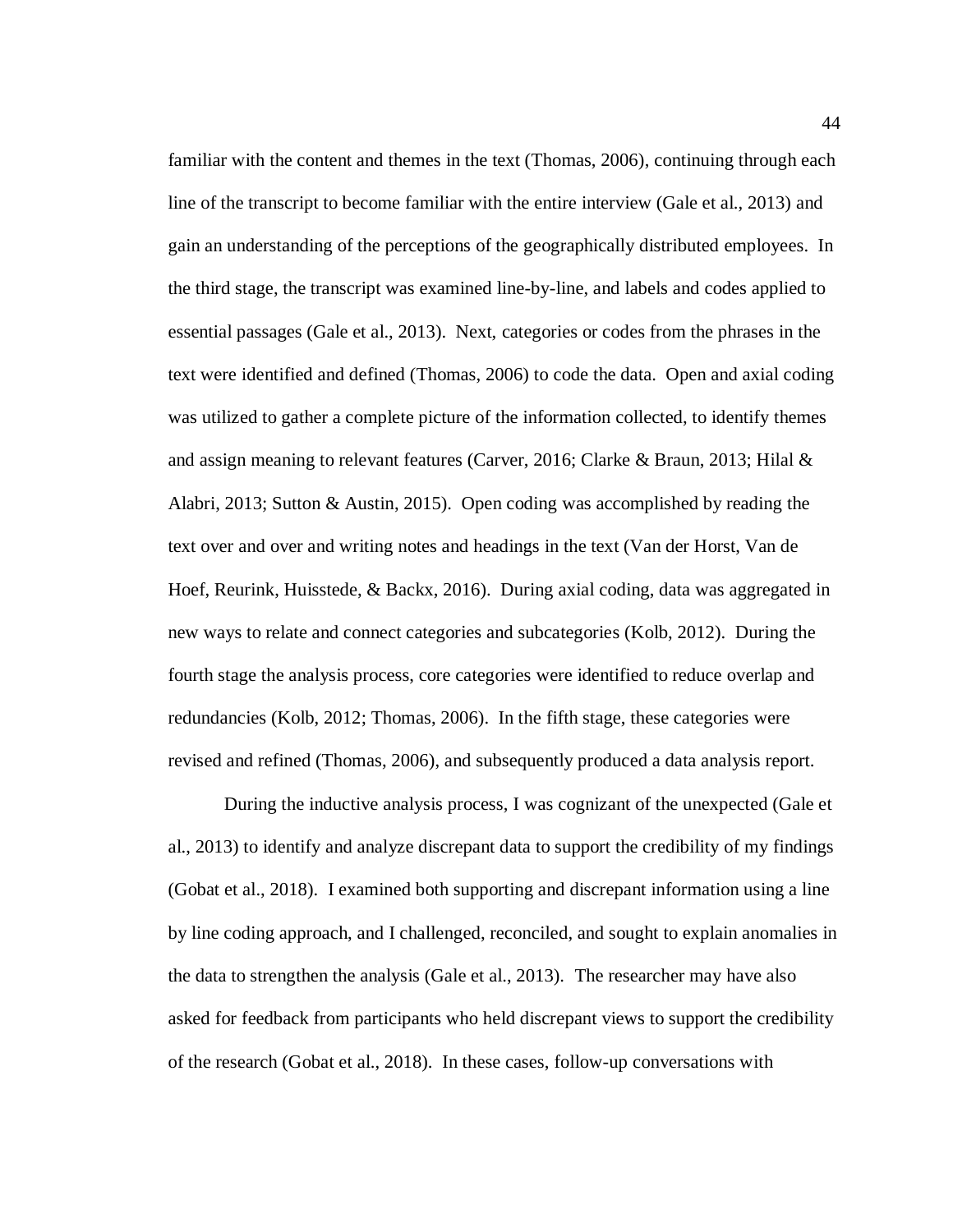participants were conducted, and the dissertation committee provided guidance to help identify discrepant data during the ongoing review of data.

**Questionnaires.** I used questionnaire data to answer the main research question: How do geographically distributed employees perceive access to external EAP stress management services? The questionnaire included both open-ended and closed queries designed to collect demographic information as well as rich, honest responses regarding the phenomenon (Emde & Fuchs, 2012; Meadows, 2003).

To prepare for data analysis, raw data was extracted from the online software into a spreadsheet format and prepared for review (Thomas, 2006). Then, I followed the same procedures used to analyze the interview data described above.

## **Issues of Trustworthiness**

### **Credibility**

Credibility is the qualitative equivalent of internal validity (Bengtsson, 2016) and is a component in demonstrating trustworthiness (Bengtsson, 2016). To foster credibility, the researcher aimed align the methods and research question, carefully select the study sampling and analysis strategy (Bengtsson, 2016) and aim for congruency between participants findings and reality (Bengtsson, 2016) by including member checking and peer reviews (Anney, 2014; Jacob & Furgerson, 2012).

Data was triangulated using verbatim transcripts of interviews and questionnaires to minimize biases, facilitate rich data and provide a full picture of the phenomenon (Anney, 2014; Gill, et al., 2008; Tracy, 2010). Reflective practices may have helped increase credibility (Hoover & Morrow, 2015) and supporting and discrepant data was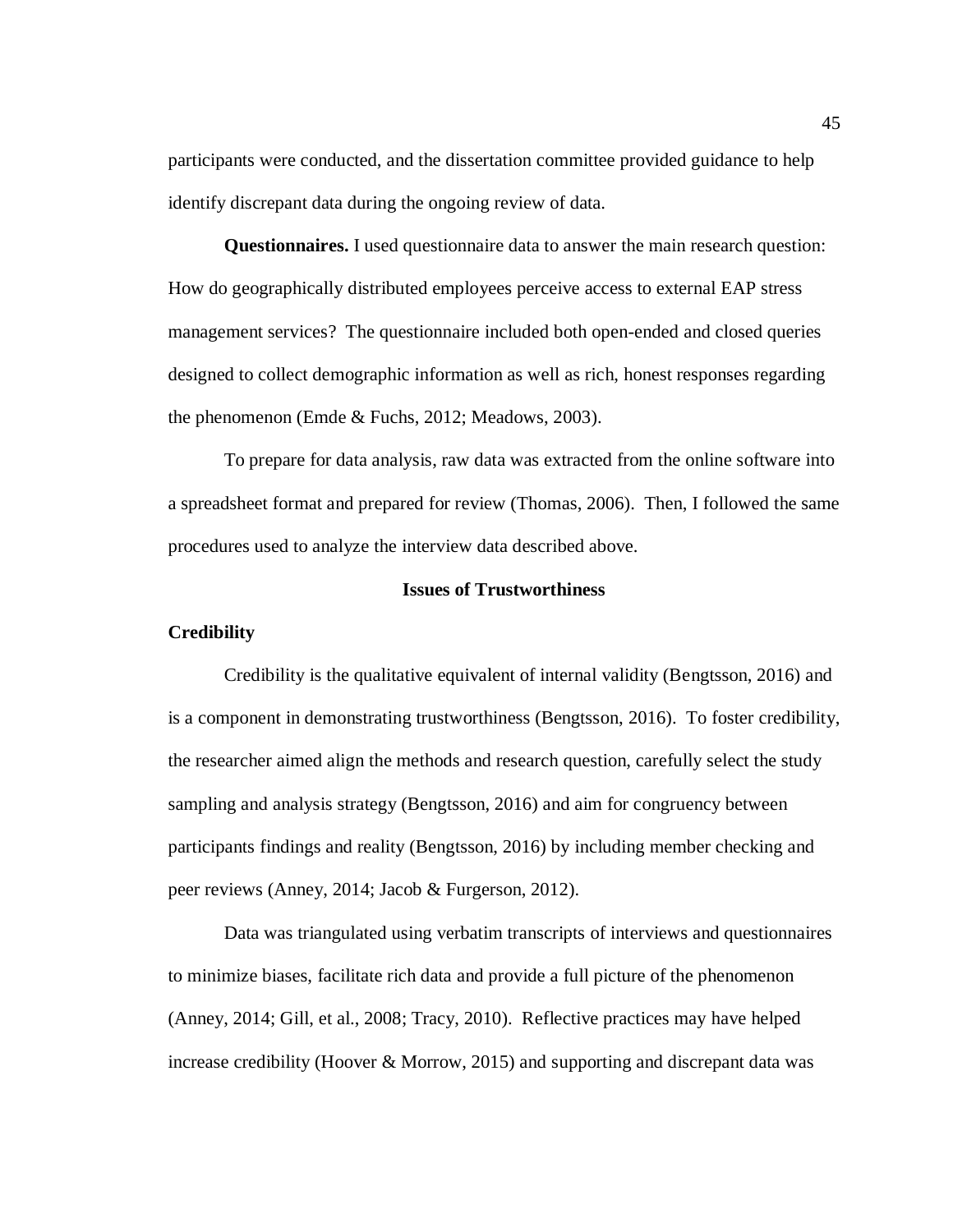examined to test the validity of my research and improve the creditability of the study findings (Anney, 2014).

### **Transferability**

Transferability is the quantitative equivalent to generalizability (Anney, 2014) and is the degree to which the findings of a study apply to other contexts, settings, groups or populations (Bengtsson, 2016; Hammarberg, Kirkman, & De Lacey, 2016). In this study, the goal was to explore the perceptions geographically distributed employees hold regarding access to a companies' external EAP stress management services. To obtain these perceptions, a purposeful sample was used to generate information regarding the phenomenon from an information-rich sample (Percy et al., 2015). To foster transferability, the data analysis and findings describe the factors that shape the study and provide comprehensive descriptions of the setting and participants, the research process, data collection, and context of the study (Anney, 2014; Hoover & Morrow, 2015; Tracy, 2010).

# **Dependability**

Dependability refers to the stability and repeatability of a study (Bengtsson, 2016). Dependability is the qualitative equivalent to reliability in quantitative research (Bengtsson, 2016; Zitomer & Goodwin, 2014). Dependability in this study was addressed by aiming to make all aspects of the research methods logical and well documented with careful tracking, an audit trail, triangulation of sources, and peer reviewers (Munn, Porritt, Lockwood, Aromataris, & Pearson, 2014; Hoover & Morrow, 2015). An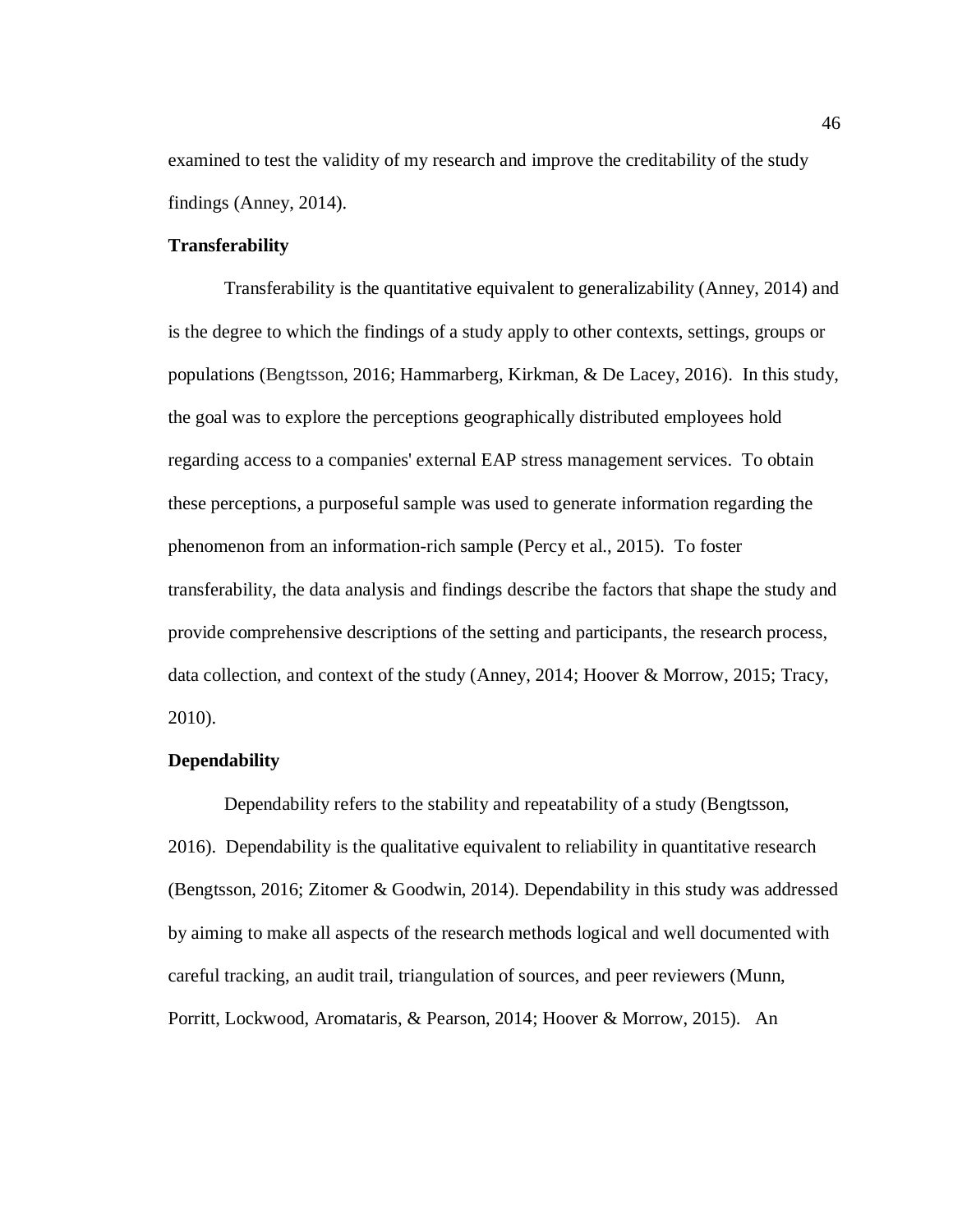emphasis on clarity and integrity of the research questions and the coding process were priorities. Also, the dissertation committee participated in a vetting process.

#### **Confirmability**

Confirmability refers to whether a researcher's findings come from the data (Anney, 2014) and represent the objective and neutral words of the study participants (Bengtsson, 2016). To foster confirmability, audit trails and reflexive journals were used to provide a complete description of the methods, procedures, and findings so others can follow the sequence of data collection and analysis (Anney, 2014; Hoover & Morrow, 2015; Vaismoradi, Turunen, & Bondas, 2013). Additionally, the researcher ensured the conclusions of this study are based on information from the study participants and practiced reflexivity to manage biases (Anney, 2014).

## **Ethical Procedures**

While conducting this study, the researcher aimed to reduce or eliminate harm to research participants, society and the wider research community by obeying ethical and moral principles (Haahr, Norlyk, & Hall, 2014; Jacob & Furgerson, 2012; Opsal et al., 2016). To gain access to participants, a letter of cooperation from the appropriate member of the work organization was obtained before contacting potential participants (Appendix D). To ensure this research meets the requirements and standards, this proposal and all required documents were submitted to the Walden University Institutional Review Board (IRB) and approval secured before conducting the study. The IRB approval number is 11-08-18-0611703.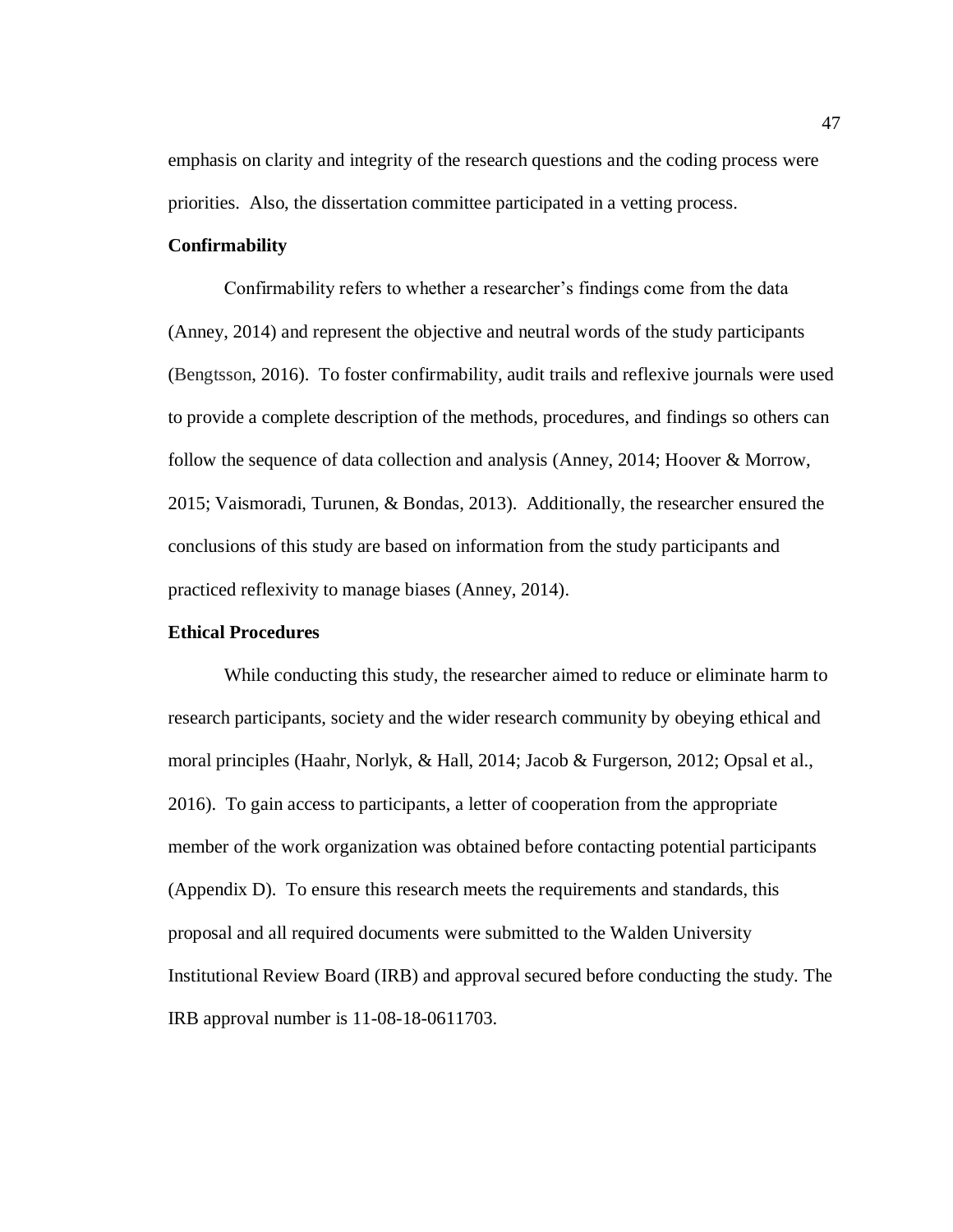An affiliation with the potential research community may allow for quicker access to participants, however, this may also cause ethical issues regarding confidentiality and autonomous decision making (Green, 2014). Participants may experience discomfort if they feel coerced to participate or disclose personal information. To address this concern when contacting participants, it was emphasized that participation was entirely voluntary, and potential participants were informed of all aspects of the research endeavor to ensure they were able to make an autonomous decision to participate (Corneli et al., 2017; Grady, 2015; Gyure et al., 2014).

It is possible participants may experience distress during or after an interview. For example, if the interview is interrupted or others observe the interview taking place, a participant may choose not to finish the interview. To address this concern, the interview would be halted, the researcher-participant relationship terminated (Hoover & Morrow, 2015) and a debriefing conducted. The debriefing would include the title and purpose of the study, my name and contact information, and a reminder about the confidentiality and use of their data (Hoover & Morrow, 2015). After each interview, contact information for the EAP was provided so participants could choose to seek help after the study (Dempsey et al., 2016).

After the interview session, I made backup copies of notes and recordings. I then transcribed, analyzed and reported the findings in a written report that reflects the words and perceptions of geographically distributed employees (Sorsa et al., 2015). The interview data I collected will remain confidential. Transcripts use numbers and do not include names or locations. When necessary I removed identifying and sensitive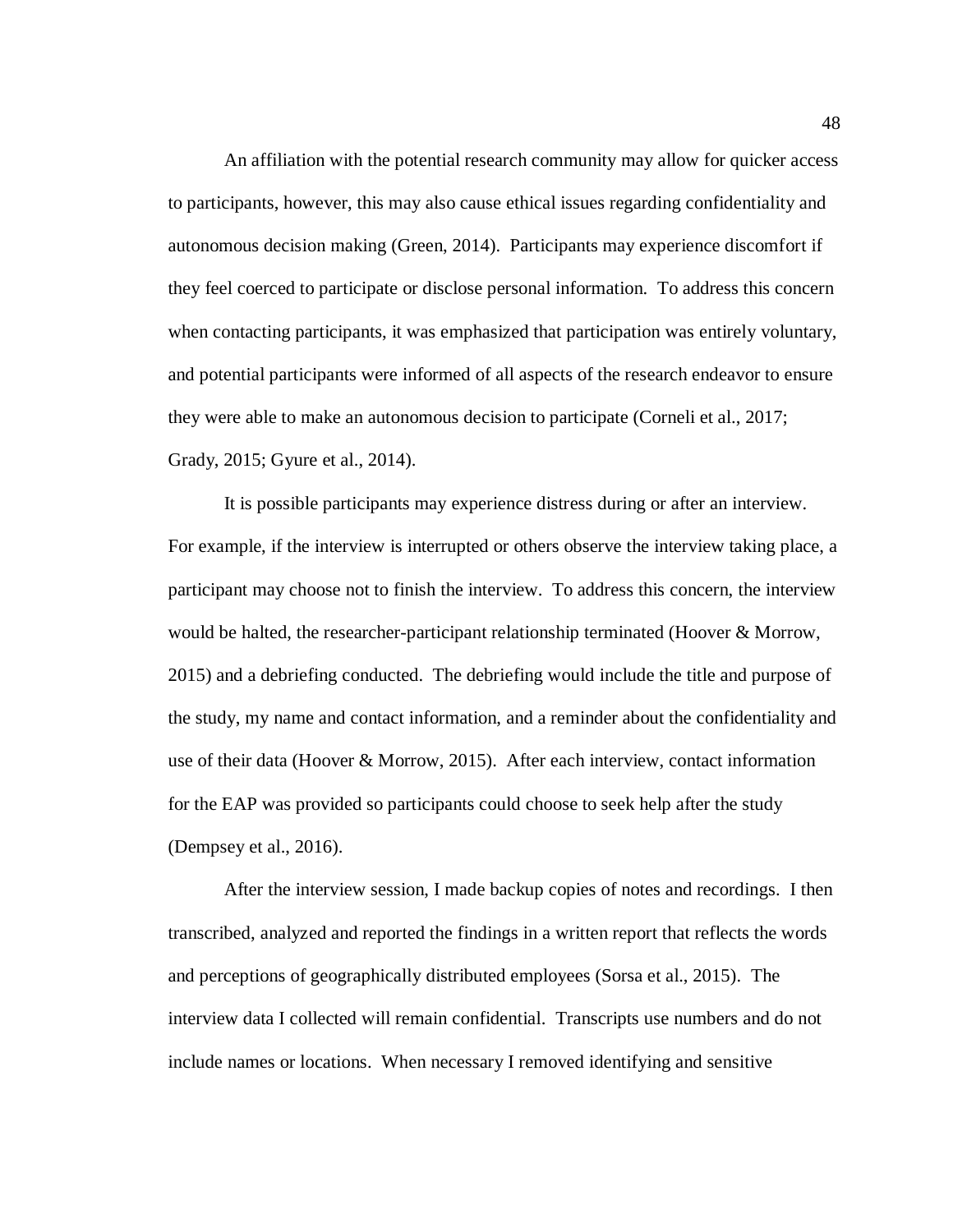passages from the report. I can link information I obtained with participants, but I will not reveal the information publicly (Dawson, 2014).

The data I collected from questionnaires is anonymous and does not include names or locations. I will keep all data from the study in a secure cabinet in my home or on a password-protected computer that I am the only one who can access to prevent identification of participants. I will maintain the data for five years and then erase and destroy the data.

## **Summary**

In this chapter, I have provided an in-depth discussion of the details and actions planned to answer the research question and add to the body of knowledge regarding an EAP and geographically distributed employees. Using a generic qualitative study and collecting data through interviews and questionnaires may offer the best approach to understanding how geographically distributed employees interpret, construct and make meaning of their experiences regarding use of EA services (Kahlke, 2014). In chapter 4 I will explain the results of the study.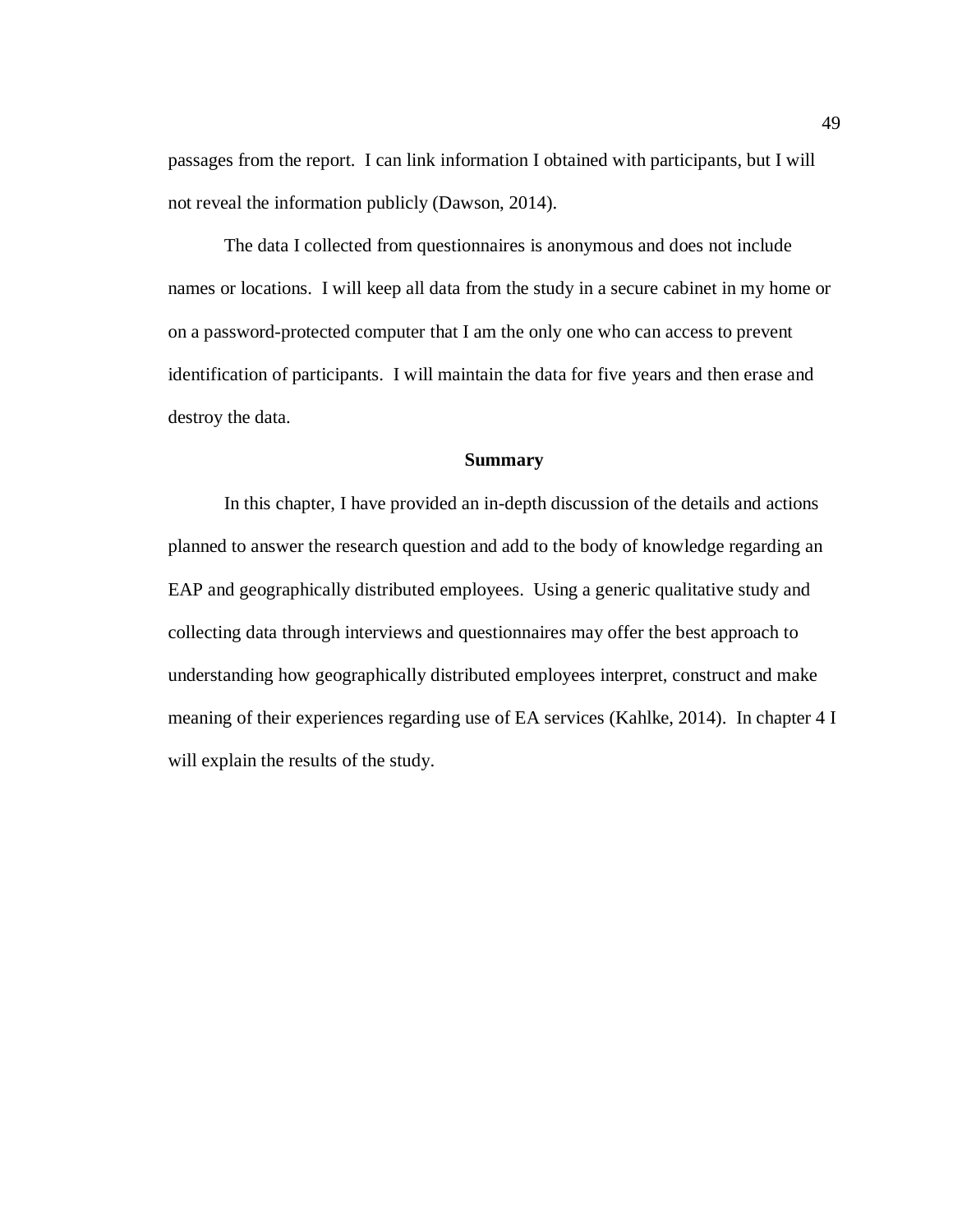#### Chapter 4: Results

The purpose of this generic qualitative study was to explore the perceptions geographically distributed employees hold regarding access to external EAP-provided stress management services. The central research question was, How do geographically distributed employees perceive access to external EAP stress management services? In this chapter, I provide an overview of the study, including a comprehensive description of the recruiting methods, the interview settings, and the data collection and analysis processes, and a discussion that addresses trustworthiness. At the end of the chapter, I provide the results of my study.

## **Research Setting**

I conducted in-person interviews in a quiet conference room with no distractions or interruptions. I conducted telephone interviews when in-person interviews were not feasible. During the interview, one individual mentioned dealing with a personal family concern. Another participant mentioned they were dealing with the uncertainties of an impending company merger. One participant said that it was a suitable time of year for a study on EAP stress management because the holiday season is a difficult time of year for some people. Another participant mentioned that the end of the year is when HR provides employees with an annual review of benefits, so the timing of the study may have influenced participants' awareness of EAP stress management services.

# **Demographics**

This study consisted of a sample of 15 geographically distributed participants. The demographics of the participants are shown in Table 1.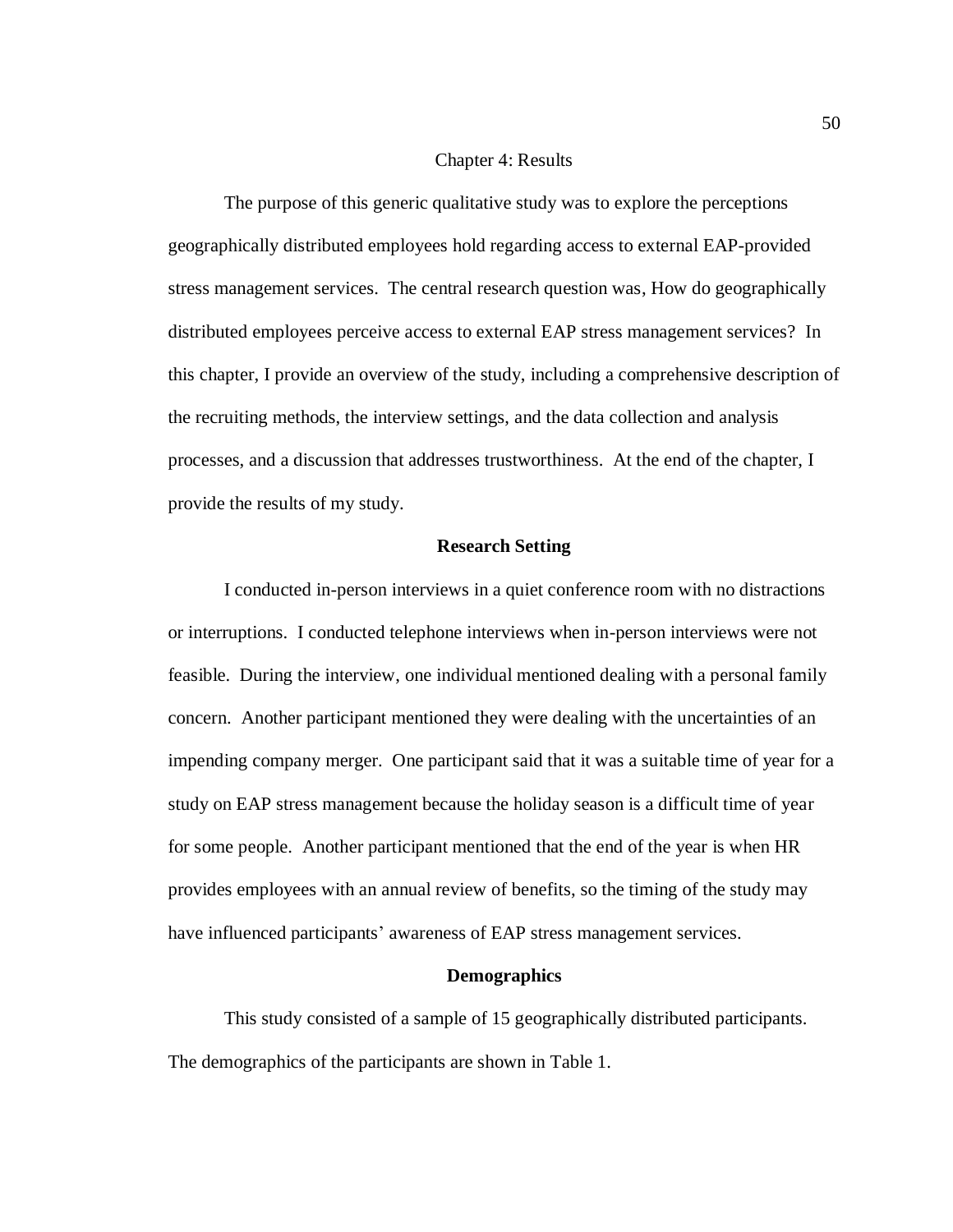# Table 1

# *Demographics*

|                | Gender  | Age       | Education                     | Time with    |
|----------------|---------|-----------|-------------------------------|--------------|
| Participant    |         |           |                               | organization |
| Participant 1  | Female  | 35-44     | Associate degree              | 6-12 months  |
| Participant 2  | Male    | 55-64     | 2 years                       | 3-6 months   |
|                |         |           | college/training/certificates |              |
| Participant 3  | Male    | 55-64     | None                          | $1-5$ years  |
| Participant 4  | Male    | 55-64     | Master's degree               | 1-5 Years    |
| Participant 5  | Male    | 55-64     | Master's degree               | 5-10 Years   |
| Participant 6  | Male    | $35 - 44$ | Master's degree               | 5-10 Years   |
| Participant 7  | Male    | $45 - 54$ | Bachelor's degree             | $10+$ years  |
| Participant 8  | Female  | $45 - 54$ | Master's degree               | 5-10 Years   |
| Participant 9  | Female  | $45 - 54$ | Bachelor's degree             | 5-10 Years   |
| Participant 10 | Unknown | 45-44     | None                          | 6-12 months  |
| Participant 11 | Female  | $35 - 44$ | Bachelor's degree             | 1-5 Years    |
| Participant 12 | Male    | $55 - 64$ | Master's degree               | 1-5 Years    |
| Participant 13 | Female  | 65-74     | Master's degree               | $1-5$ years  |
| Participant 14 | Female  | $35 - 44$ | Bachelor's degree             | 5-10 Years   |
| Participant 15 | Male    | $45 - 54$ | Master's degree               | 3-6 months   |

Most of the participants described themselves as working at a client site away from their employer's central location. The participants included seven women and eight men ranging from ages 35-74. Three participants had no college degree, but one of the three had 2 years of college and relevant training and certificates. All other participants had a college education. All participants confirmed that they had access to an EAP stress management program and worked as a geographically distributed employee for a minimum of 3 months.

# **Data Collection**

I obtained a list of geographically distributed employees from the HR director of a small government contracting company, after which I began sending e-mail invitations to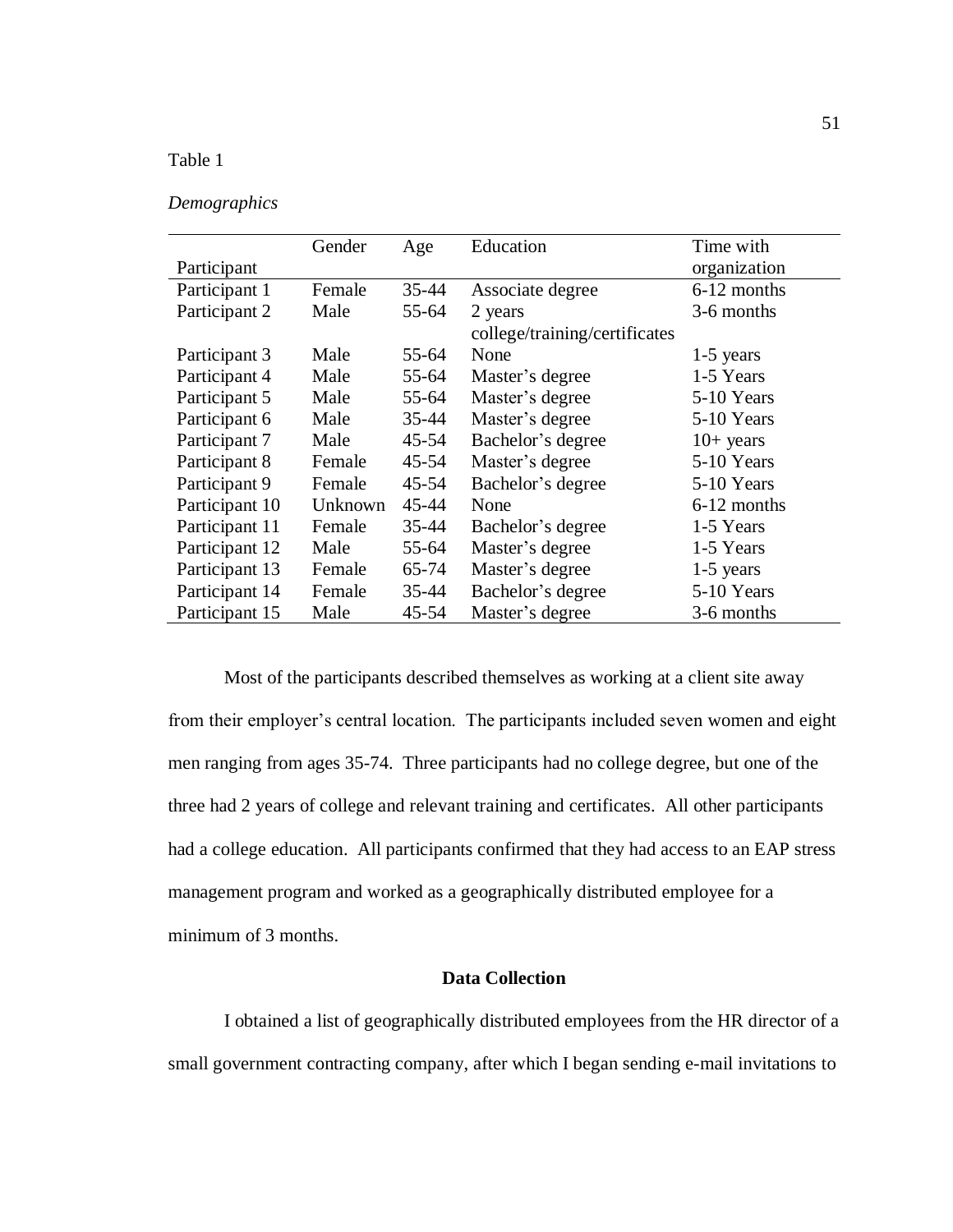potential participants. Five individuals accepted the initial e-mail invitation. To overcome a low response rate, I requested and received IRB approval to change procedures and invite other geographically distributed employees from other companies on the same contract. After gaining IRB approval, I hand-delivered paper invitations to geographically distributed contractors from other companies on the same contract working at the government worksite. When an individual agreed to participate, I e-mailed the consent form and obtained electronic consent before sending the questionnaire link and scheduling a time to conduct an interview. There were a total of 20 participants who accepted the invitation. Of the 20, 16 signed the informed consent form. From the 16 participants, 15 completed both the interview and the online questionnaire. I collected interview and questionnaire data from the 15 participants over a period of 41 days. I conducted six face to face interviews in a private conference room, and I conducted nine telephone interviews. I collected interview data one time from each participant. With permission from the participant, I used a hand-held audio recorder to record the interviews. I also had a notepad available to write notes as necessary. The interviews did not exceed the allotted 60-minute time frame. Completion of the questionnaires did not exceed the allotted 30-minute time frame, either. Rather than sending the interviews to a transcriptionist, after each interview I used Word 2018 to transcribe the data collected from the participants. I stored backup copies of notes and recordings on my private password-protected computer for security purposes. I did not experience unusual circumstances during data collection.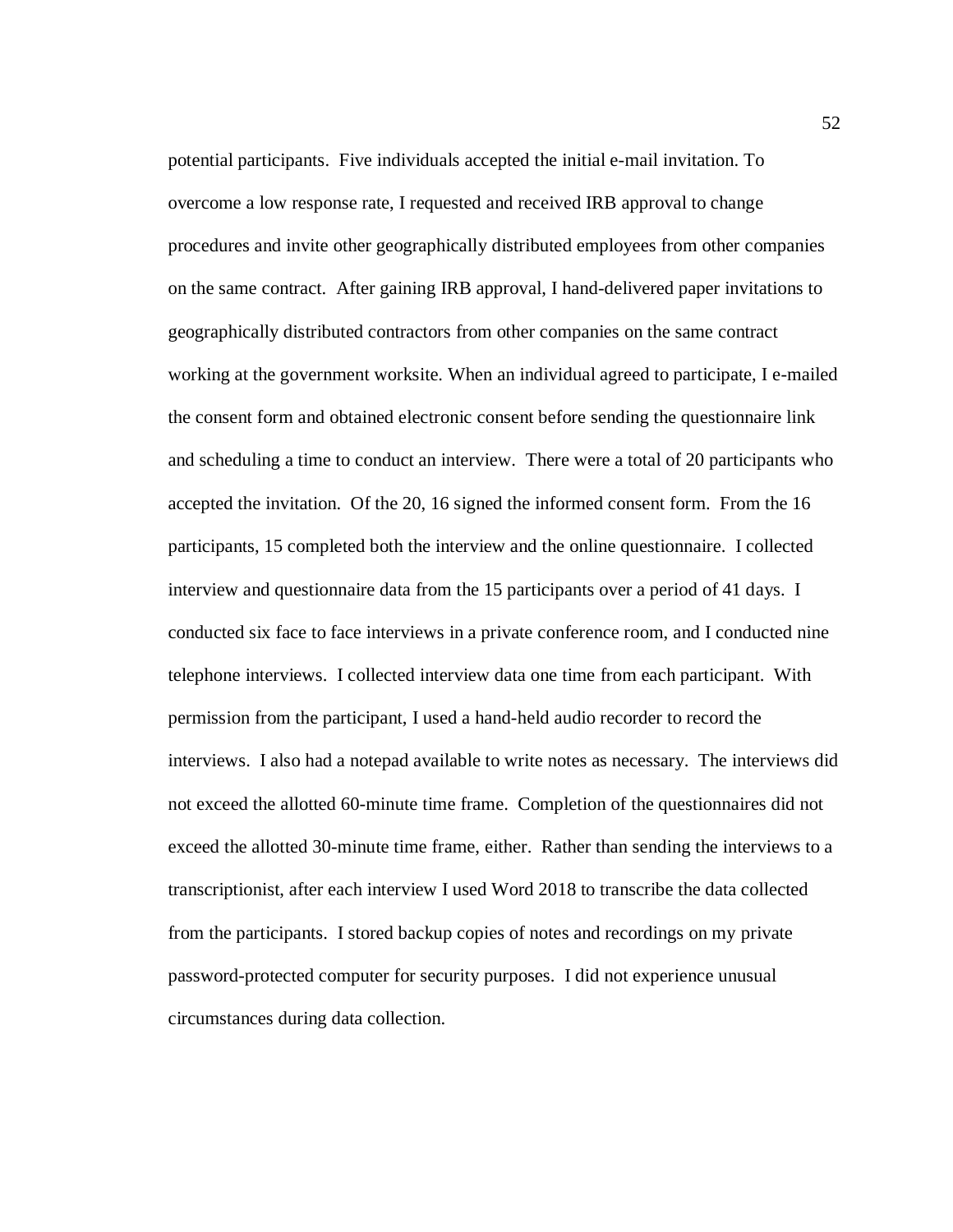#### **Data Analysis**

I collected data from interviews and online questionnaires. After I collected, transcribed, and reviewed my interview data, I sent participants a copy of their interview transcripts for member checking. Nine participants confirmed their data; two of the nine requested minor changes. I then downloaded the analyzed questionnaire material from Survey Monkey and printed it out. After the participants returned the transcribed interview data, I printed the transcripts ensuring there was plenty of space to facilitate coding and note-taking.

I chose a generic inductive approach to discover common, dominant, significant patterns and themes that might derive gradually from the data (see Thomas, 2006). In conducting a generic inductive analysis, I read the data repeatedly to become familiar with the content. Line by line, I examined the text and underlined sentences and phrases that appeared meaningful. I wrote a label in the margin that described the words and phrases. In open coding, I formed initial categories of participants' perceptions regarding access to EAP stress management services. Some of the original labels and codes included *human resources*, *employee responsibility*, *recurring reminders*, *interpersonal relationships*, *lack of details*, *training, effort*, *convenience*, *finding and digging*, *email*, *communication*, and *knowledge*. During axial coding I assigned definitions and meanings to the relevant data and then continued reading over the text, writing notes and headings and aggregating the data to relate and connect categories and subcategories.

Three-fifths of the participants recognized human resources (HR) as synonymous with EAP stress management access and described calling or contacting HR to access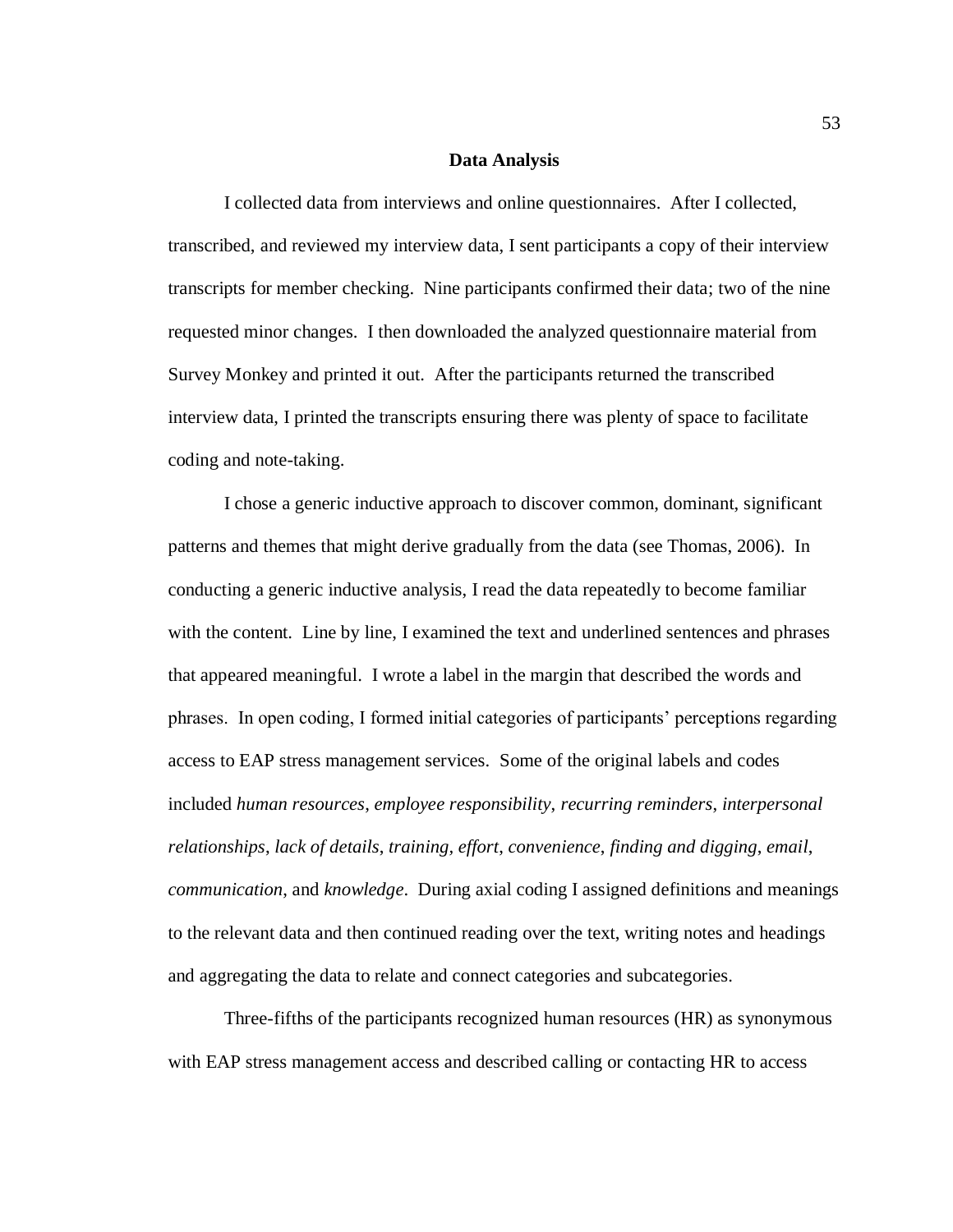EAP services. Participants described a heavy reliance on technology and less face-toface interaction and interpersonal relationships because of their physical separation from the corporate site. "We are email people: we email everything," P4 stated. According to participants, when employees are off-site, access to EAP stress management services becomes a personal responsibility and it is up to the employee to exert an effort to dig around to find information. "I feel like the onus is on the person who needs it, the individual goes online and looks it up," P7 stated. A lack of understanding had an influence on participant's perceptions of access. One participant suggested training and communication are vital to increase understanding and knowledge (P5) because a lack of knowledge regarding the services available leads participants to perceive services as inaccessible or unavailable.

In the final stages of analysis, I identified redundancies and overlap and revised and refined the themes to include (a) Social Support and Social Isolation, (b) Convenience and Familiarity, and (c) Education and Periodic Promotion of EAP.

# **Discrepant Case**

One participant provided discrepant data that was different from most of the data I collected during the study. I included the diverse perceptions as part of the analysis because although distinct, they offered insight into answering the research question and provided an opportunity to consider the findings from a different vantage point. I discuss the discrepant case in more details in the findings section.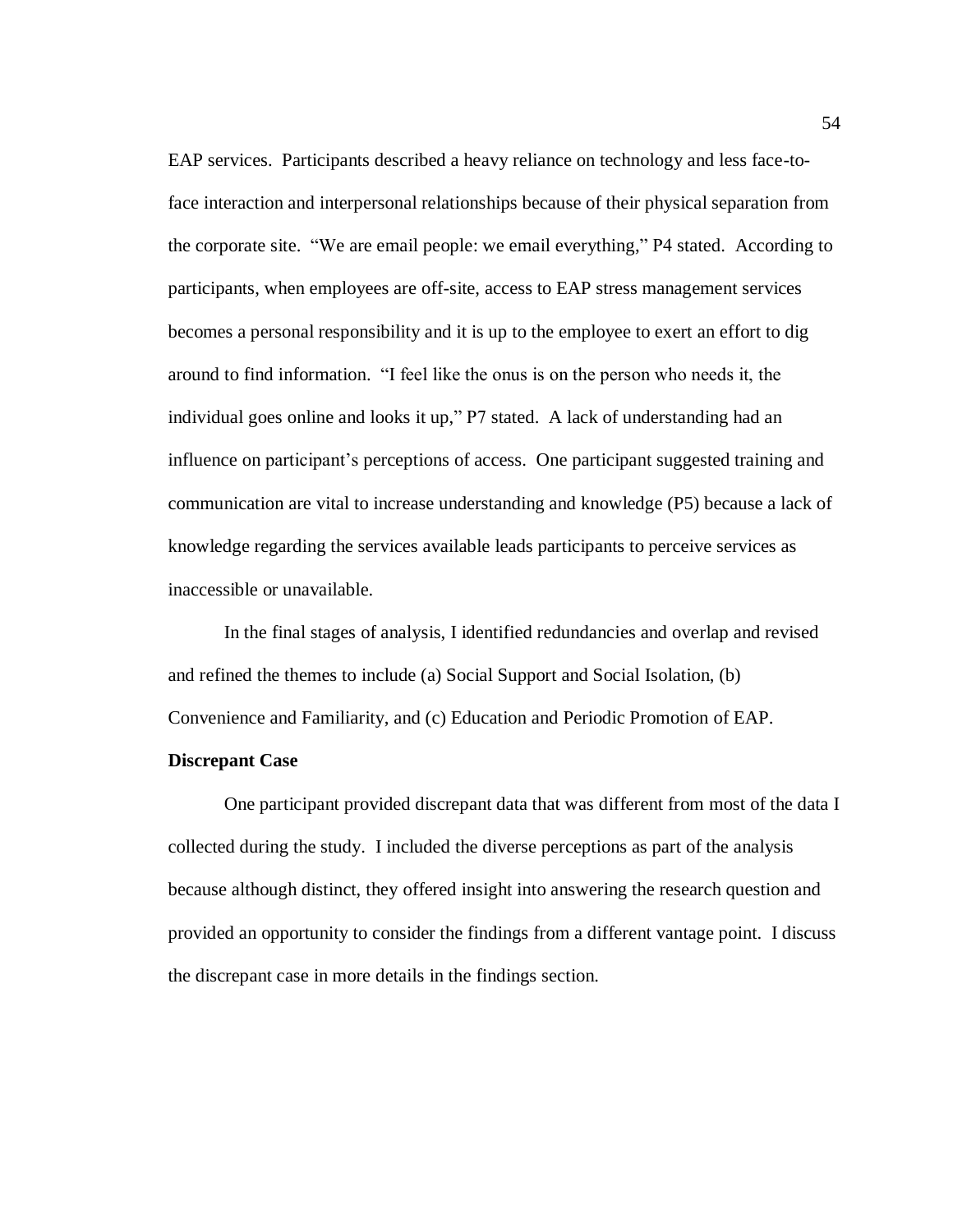### **Evidence of Trustworthiness**

# **Credibility**

Member checking was one method I used to foster credibility and congruency between participants findings and reality (Bengtsson, 2016) and to identify biases and misunderstandings in observations (Anney, 201). After I transcribed the interviews, I conducted member checking by sending the transcribed interviews to participants. Nine participants responded and verified the accuracy of their transcripts. Two of the nine made minor adjustments. Data triangulation included interviews and questionnaires to compare participant's viewpoints, experiences, and beliefs against one another. An adjustment to triangulation included having participants from several organizations as opposed to the same institution resulting in site triangulation. I practiced reflectivity and examined discrepant data.

# **Transferability**

I provided comprehensive descriptions of the setting and participants, the research process, data collection, and context of the study to increase the potential that the findings may apply to other contexts, settings, groups or populations (Anney, 2014; Hoover & Morrow, 2015; Tracy, 2010).

# **Dependability**

I aimed to make all aspects of the research methods logical and well documented with careful tracking, an audit trail, and triangulation of sources (Munn, Porritt, Lockwood, Aromataris, & Pearson, 2014; Hoover & Morrow, 2015). To support the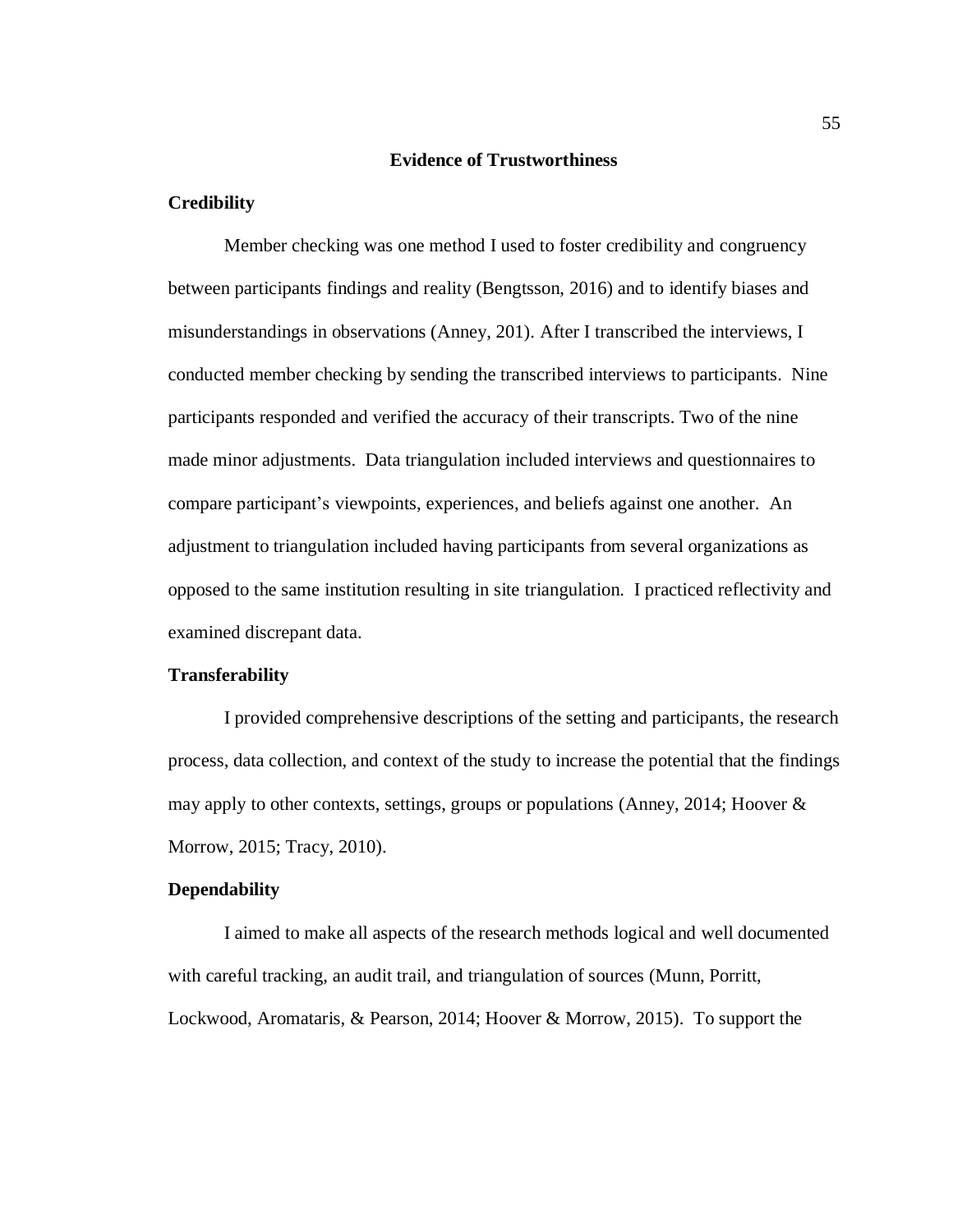dependability and repeatability of the study the researcher emphasized clarity and integrity of the research questions and the coding process (Bengtsson, 2016).

## **Confirmability**

I used audit trails and reflexive journals to provide a complete description of the methods, procedures, and findings so others can follow the sequence of data collection and analysis (Anney, 2014; Hoover & Morrow, 2015; Tracy, 2010).

#### **Results**

The perceptions of geographically distributed employees regarding access to EAP stress management services emerged in the form of words and texts provided by the geographically distributed employees themselves. Three primary themes emerged: Social support and social isolation, convenience and familiarity, and education and promotion.

# **Social Support and Social Isolation**

When participants answered questions about their perceptions regarding physical separation from their employer 66% of participants described feelings of social isolation and disconnection from the organization. Employees described perceptions of limited opportunities for daily social interactions, networking and relationship building. See Table 2. Employees described HR as the catalyst for informational support and communication regarding EAP services and expressed dissatisfaction with the lack of engagement from senior leadership. "I think it is important that the management chain keep an eye on employees to identify when there is a situation that might need help" (P1).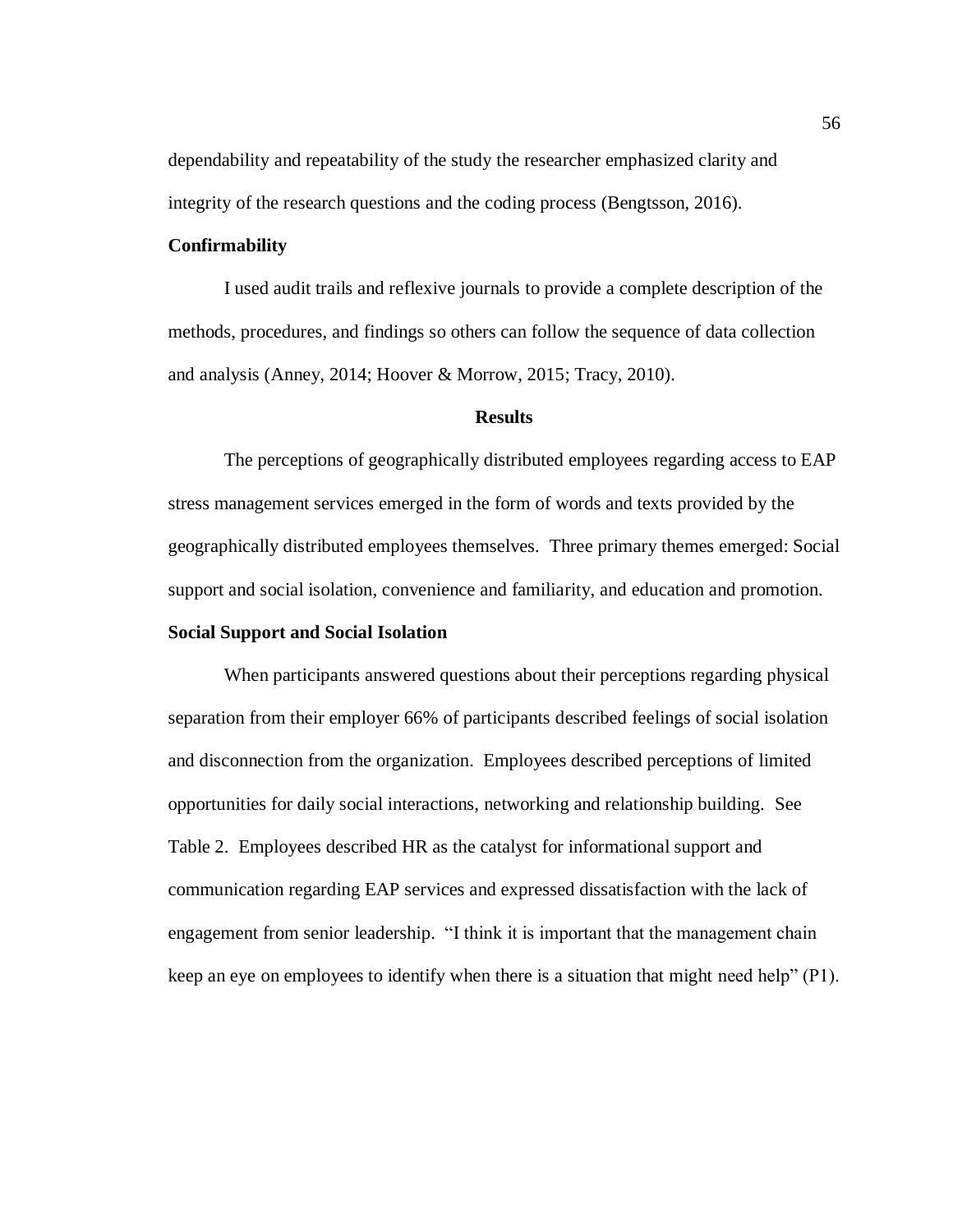Table 2

*Social Support and Social Isolation*

| Participant<br>Number | <b>Participant Statement</b>                                                                                                                                                                                                                                                                                                                                                                      |
|-----------------------|---------------------------------------------------------------------------------------------------------------------------------------------------------------------------------------------------------------------------------------------------------------------------------------------------------------------------------------------------------------------------------------------------|
| Participant 1         | When people are remote from the home office, they don't feel well connected.<br>I think it is important that the management chain keep an eye on employees to<br>identify when there is a situation that might need help. Leadership had little or<br>no influence.                                                                                                                               |
| Participant 2         | It wasn't communicated to me, I don't think I got the overview of everything<br>like everybody else did, it wouldn't hurt to at least come and meet who you<br>work with. Leadership had little or no influence.                                                                                                                                                                                  |
| Participant 3         | The challenge of being geographically distributed is I have a relationship with<br>those at the geographic site" and not those at the home office so I feel more<br>comfortable leaning on the services onsite. Leadership had little or no<br>influence. I think one of the single biggest influence's leadership can have is<br>to make sure employees are aware of the services if we need it. |
| Participant 6         | You don't know the people doing it" and "you don't get to know them cause<br>you don't see them every day. Leadership had little or no influence.                                                                                                                                                                                                                                                 |
| Participant 7         | It's a little confusing accessing information and "I don't have my HR manager<br>2 doors down. Leadership had little or no influence.                                                                                                                                                                                                                                                             |
| Participant 8         | I might use it if I knew someone personally who used it, if I had someone<br>else's first-hand experience. Leadership had little or no influence.                                                                                                                                                                                                                                                 |
| Participant 9         | "There is a lack of information" and a delay in information, "we don't know<br>what is going on until after the fact. Leadership had little or no influence.                                                                                                                                                                                                                                      |
| Participant 11        | You are isolated from discussions and announcements regarding stress<br>management services that "you would get if you were in the building". "It<br>does not always trickle down to those at remote locations". Leadership had<br>little or no influence.                                                                                                                                        |
| Participant 12        | Services "are not" communicated to those offsite and "no one reached out and<br>talks about it". HR exclusively and not leadership communicated regarding<br>EAP services.                                                                                                                                                                                                                        |
| Participant 13        | Onsite employees "probably have an easier way" and "if you are onsite and<br>your manager is there you can walk over and talk to your manager or walk<br>over to the receptionist or talk to a colleague". HR exclusively and not<br>leadership communicated regarding EAP services                                                                                                               |
| Participant 14        | "You can't go to HR and ask questions immediately". Leadership had little or<br>no influence at all.                                                                                                                                                                                                                                                                                              |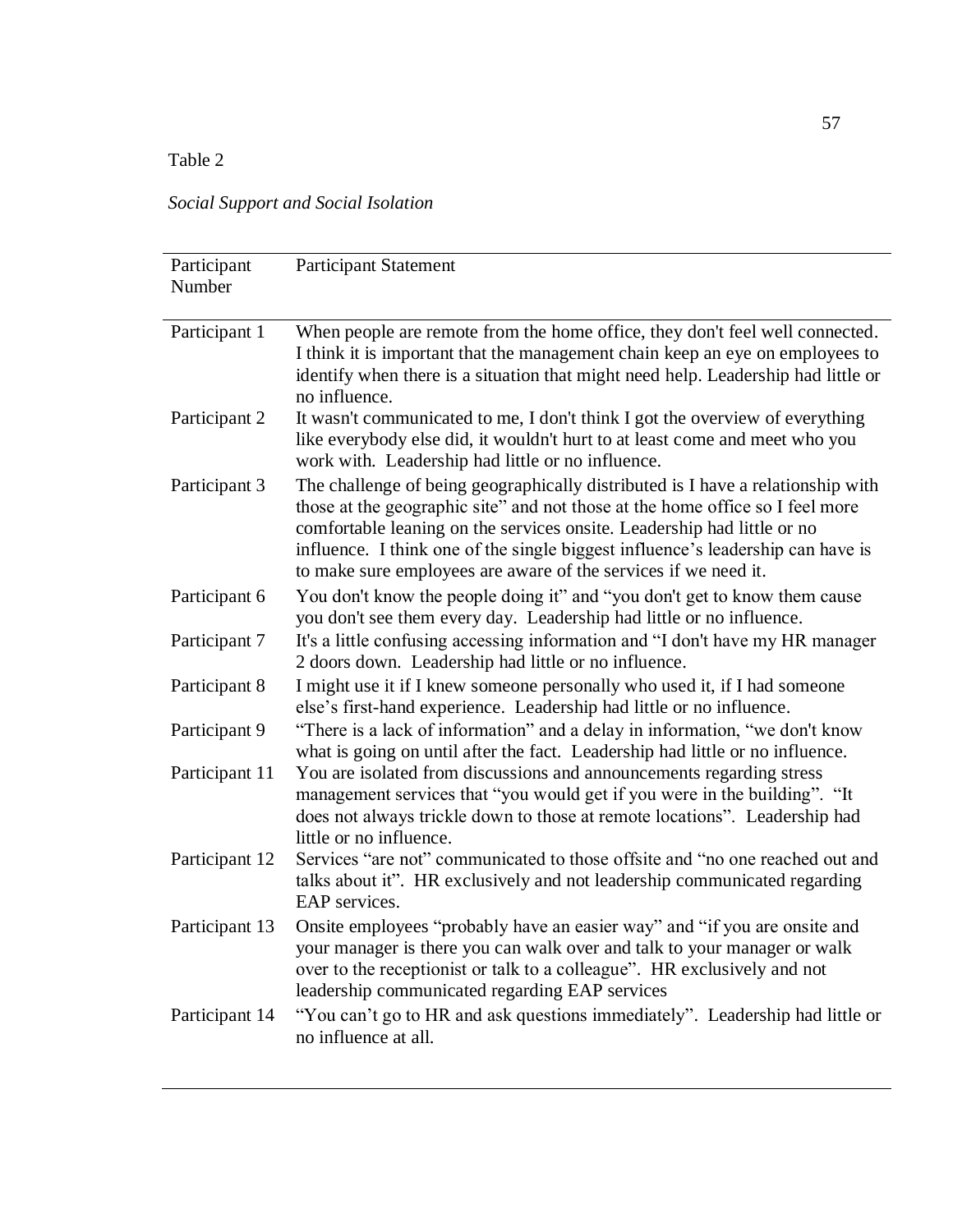Almost three-quarters of participants said Leadership did not influence their ideas about EAP stress management services and did not communicate regarding the availability of services. "I think one of the single biggest influences leadership can have is to make sure employees are aware of the services if we need it "(P3).

Participants described HR as the main point of contact for EAP stress management services and the primary source of social support, suggestions, and guidance essential to access EAP stress management information. Employees spoke optimistically regarding HR's support, and communication, however participants noted when you are offsite, there is a delay in information (P9) because you can't go to HR and ask questions immediately (P14). Two participants said HR exclusively and not leadership communicated regarding EAP services (P12, P13). "I have not gotten a single thing from my bosses about stress management" (P11) Leadership had little or no influence at all regarding my access and awareness to stress management services (P1, P2, P4, P5, P6, P7, P8, P9, P11, P12, P13, P14, P15).

Over one-third of the participants said physical separation influenced their perceptions of access. "When people are remote from the home office, they don't feel well connected, "(P-1). You don't get the kind of information that you would get if you were in the building (P11). So, "anything that can be done to reach out to folks can help individuals feel more connected" (P1). Participants associated physical separation with reduced relationship building and a lack of information and communication. Participants commented "It wasn't communicated to me" (P2), "there is a lack of information" (P9),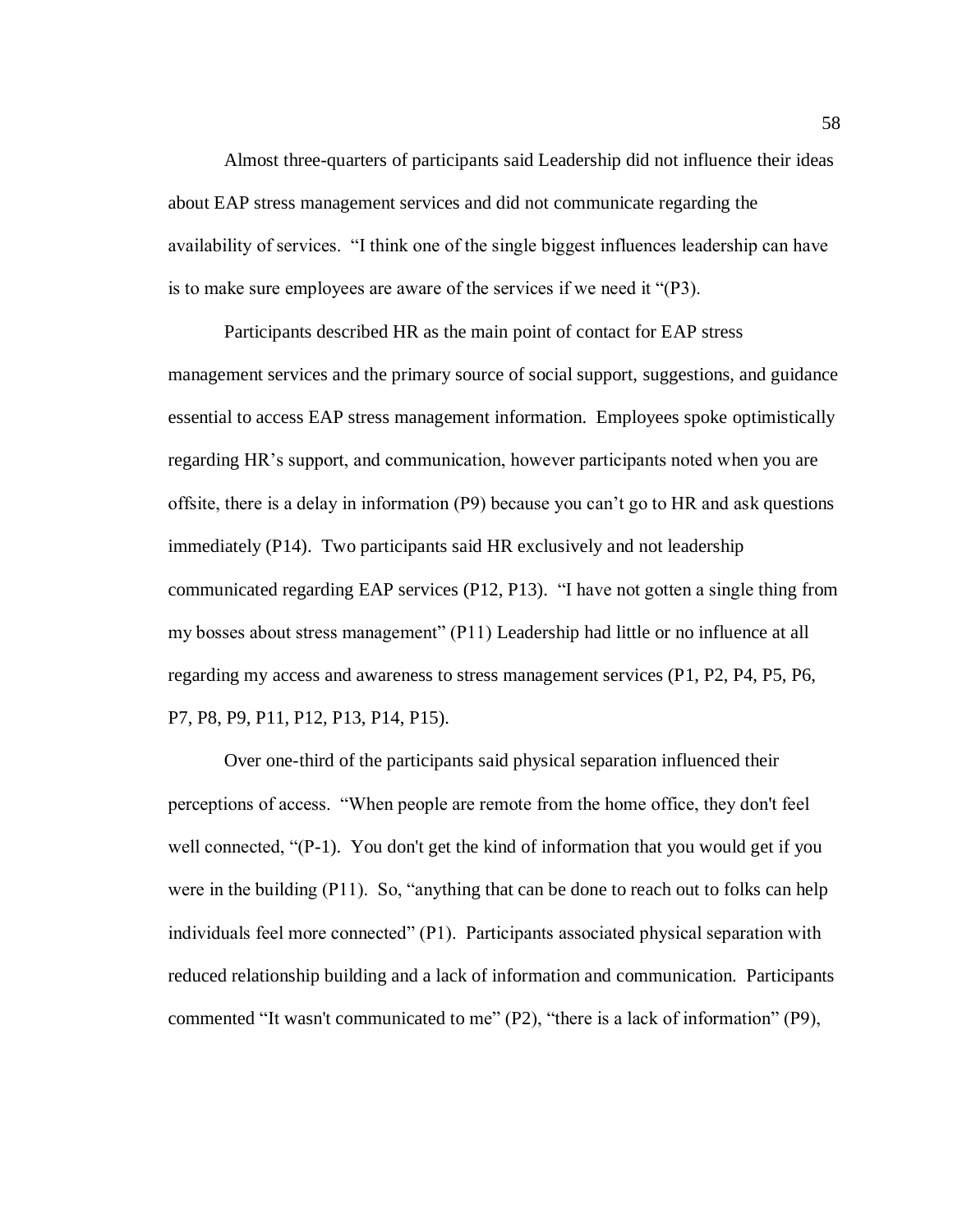"you don't always get the information" (P11), and "we are at a standstill", "without communication" (P12).

## **Convenience, Expediency, and Familiarity**

As displayed in Table 3, participants expressed a desire for direct and immediate access and preferred something that looks easily accessible (P13). When people are remote if information is not well communicated and, on the site, easily accessible people may become discouraged and have morale issues" (P14). "I definitely would have to think about where I would go to find it, it is not like second nature" "so I have to really go and look when I need something" (P13). Some Participants raised concerns about the level of effort and time it required to find services from offsite. For geographically distributed employee's, being offsite means, I must "dig around a bit" to find the information, but for those individuals onsite they can walk over and talk to someone in person (P13). I would think if you are in headquarters there might be flyers here and there (P14). Being offsite, there are "usually a bunch of links I have to click through" (P7), but people do not want to have to go into databases or click on websites (P1). "There are too many clicks, "make it less than 3 clicks" and "make it clear where you need to go" (P7). Make it an easy clickable link, a quick click (P13).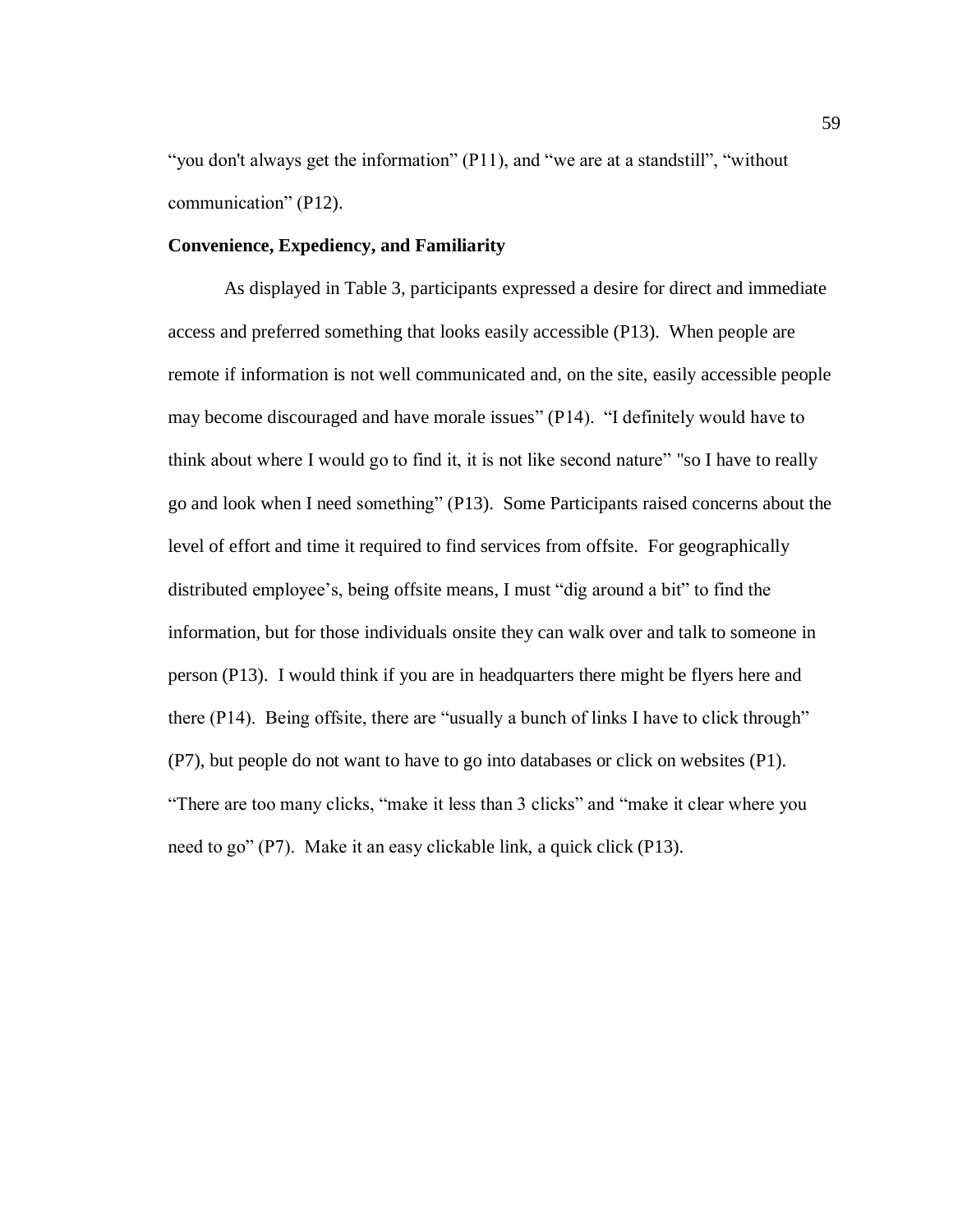Table 3 *Convenience, Expediency, and Familiarity* 

| Participant<br>Number | <b>Participant Statement</b>                                                                                                                                                                                                                                                                                                                                                                                                                                                           |
|-----------------------|----------------------------------------------------------------------------------------------------------------------------------------------------------------------------------------------------------------------------------------------------------------------------------------------------------------------------------------------------------------------------------------------------------------------------------------------------------------------------------------|
| Participant 1         | You must go to a website where you must "find" the links.<br>People do not want to have to go into databases or click on<br>websites".                                                                                                                                                                                                                                                                                                                                                 |
| Participant 3         | I lean on services available onsite because they are "more"<br>convenient" and readily available                                                                                                                                                                                                                                                                                                                                                                                       |
| Participant 4         | I have "never gotten past calling my family"                                                                                                                                                                                                                                                                                                                                                                                                                                           |
| Participant 5         | I believe HR has the document that covers the procedures and<br>steps to take"                                                                                                                                                                                                                                                                                                                                                                                                         |
| Participant 6         | I just don't have the time to use them".                                                                                                                                                                                                                                                                                                                                                                                                                                               |
| Participant 7         | There are "usually a bunch of links I have to click through" it's<br>just" taking the time to go there and look it up. Something that<br>looks easily accessible. I definitely would have to think about<br>where I would go to find it, it is not like second nature" so I have<br>to really go and look when I need something. Make it an easy<br>clickable link, a quick click. There are too many clicks, "make it<br>less than 3 clicks" and "make it clear where you need to go" |
| Participant 8         | I "would consider using EAP stress management services "when<br>talking to friends and family wouldn't relieve the stress"                                                                                                                                                                                                                                                                                                                                                             |
| Participant 9         | "There is a lack of information, and a delay in information, we<br>don't know what is going on until after the fact".                                                                                                                                                                                                                                                                                                                                                                  |
| Participant 11        | "I would not even know where to go, but when you are at the<br>corporate headquarters you probably hear about a meeting to talk<br>about what program we are going to establish for stress<br>management".                                                                                                                                                                                                                                                                             |
| Participant 12        | "We have no idea other than the HR manager".                                                                                                                                                                                                                                                                                                                                                                                                                                           |
| Participant 13        | "I can't imagine using them because I have a personal therapist"                                                                                                                                                                                                                                                                                                                                                                                                                       |
| Participant 14        | I find out through HR. "You can't go to HR and ask questions<br>immediately and if I can't find something I just kind of give up<br>easier because I don't have a resource right there for me".                                                                                                                                                                                                                                                                                        |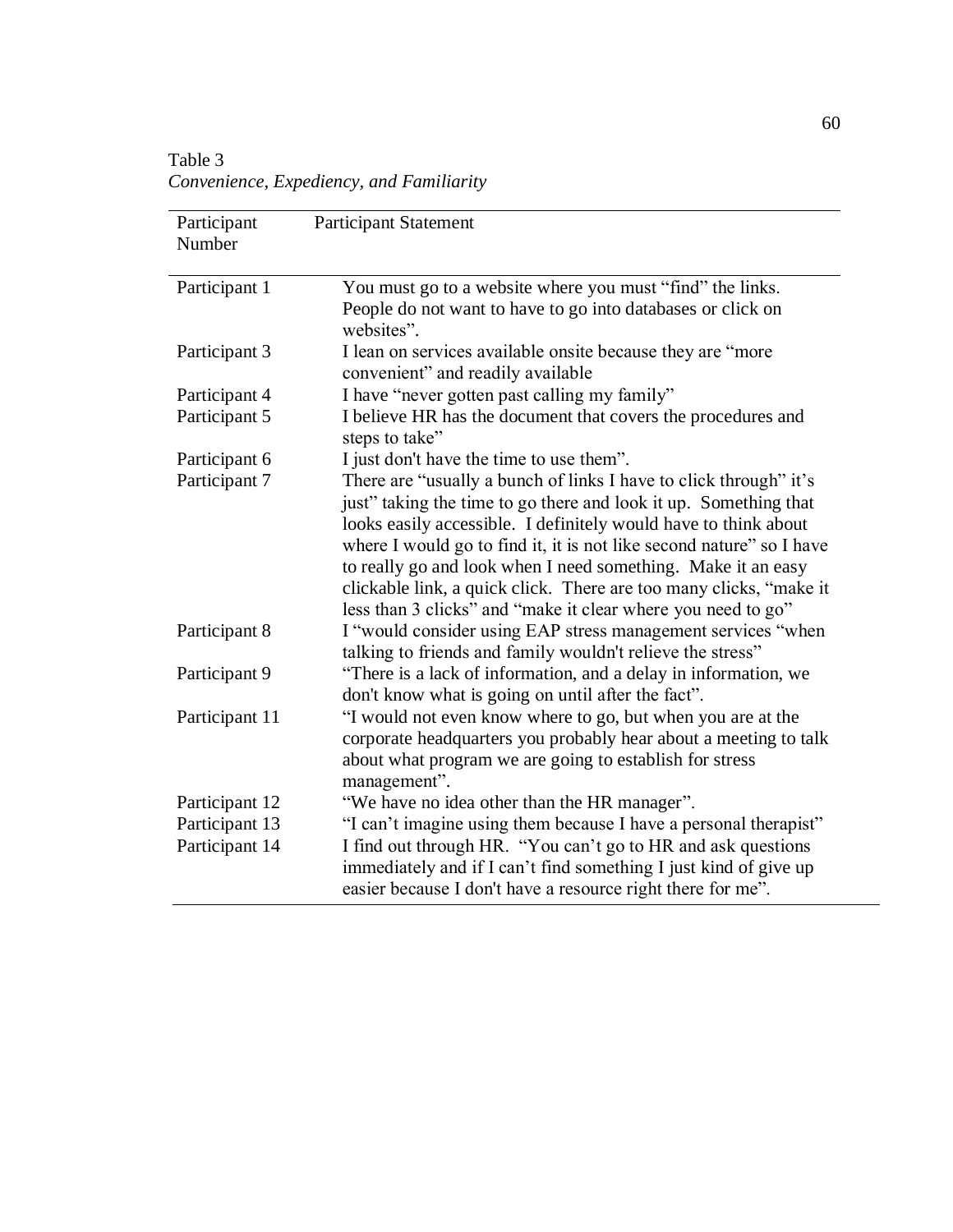Participants perceived their access from offsite as difficult and time-consuming. Some participants thought it might be easier for employees onsite to access information because "those on-site "probably just know how to get to it" (P7) and it is "readily available to them" because the subject matter experts are at the headquarters". Being offsite "I would not even know where to go, but when you are at the corporate headquarters you probably hear about a meeting to talk about what program we are going to establish for stress management" (P11). Participants relied heavily on HR as a conduit to finding information. Over half of the participants identified HR as a necessary component of access. "I believe HR has the document that covers the procedures and steps to take"  $(P5)$ . We have no idea other than the HR manager" $(P12)$ " I find out through HR" (P14) and "I would have to call HR to access"(13), but when you are offsite you can't go to HR and ask questions immediately and "if I can't find something I just kind of give up easier because I don't have a resource right there for me"(P14).

When dealing with a problem, participants preferred the familiarity and convenience of reaching out to family and friends. I have "never gotten past calling my family" (P4), but "if I was stressed to the point where talking to family and friends wouldn't really help relieve the stress I would probably use the service or at least think about using the service" (8). "If something traumatic happened like a divorce or a son or daughter passed away. Maybe I would go to talk to someone" (P11).

### **Employee Assistance Program Education and Periodic Promotion**

Over half of the participants were aware that a free and confidential EAP was available. However, participants noted they became aware of an EAP from previous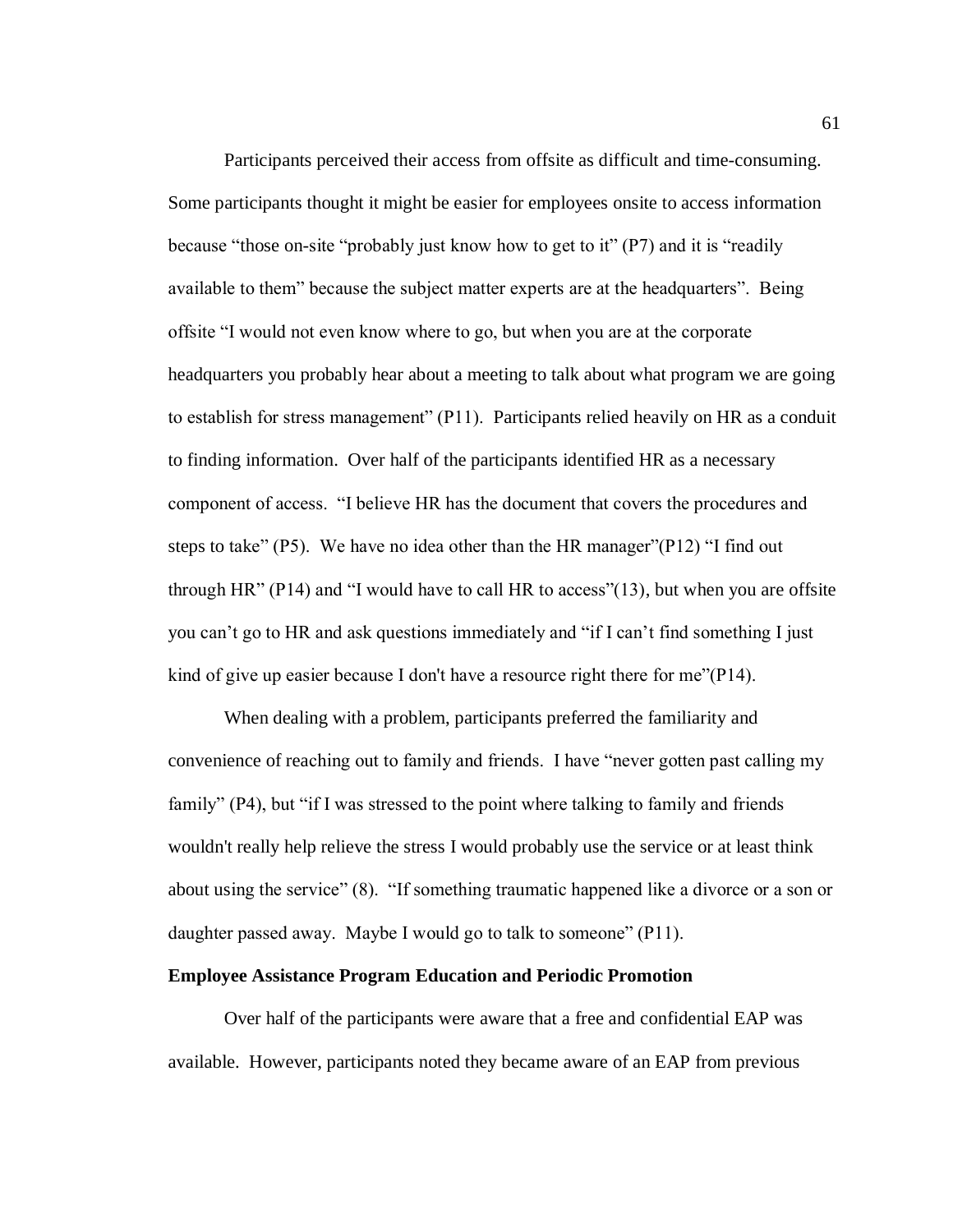employers. Despite the knowledge that the service was available, two-fifths of the participants lacked an understanding regarding the specific services available. As displayed in Table 4, participants had a shallow and generic understanding of EAP stress management services. "Everybody thinks that an EAP is for people that have drug and alcohol problems, which it is but I'm not sure everyone is aware that the resources are there for stress management" (P1). Make it a little more understandable (P12). Give people a starting point" (P13). I think more people would use it "if people knew about it and understood what it was (P15). "I have to know a little more about what the actual services are to determine the requirements to meet my needs" (3). I think the more people that know about it, the better "(P5). Participants commented that they had a "lack of information" (P9). I do not know what services are offered (P4), and I couldn't give any detailed information about the services (P5). Participants viewed an EAP as a counseling service and a reactive tool to be used if they had a death in the family or a traumatic event that might affect work performance (P2, P3, P4, P5, P7, P11). I am "aware of counseling services and all of the generic stuff that goes along with EAP (P15) but "I only see EAP as grief counseling, I don't know if they offer other kinds of support" (P7).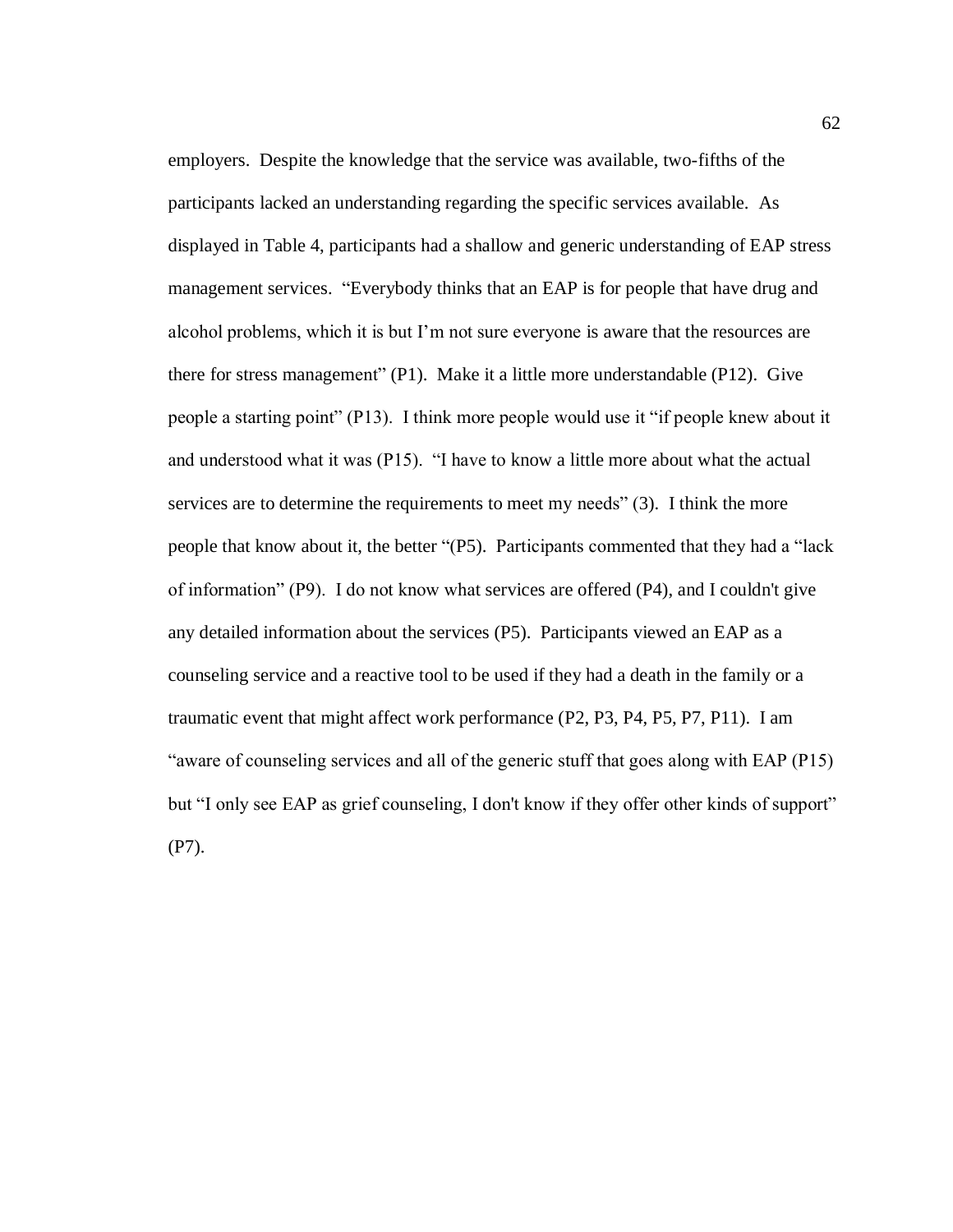Table 4 *Employee Assistance Program Education*

| Participant Number | <b>Participant Statement</b>                                                                            |
|--------------------|---------------------------------------------------------------------------------------------------------|
|                    |                                                                                                         |
| Participant 1      | "They are not sure that everyone is aware that the resources are                                        |
|                    | there for stress management"                                                                            |
| Participant 2      | "I don't think I got the overview of everything"                                                        |
|                    | I would use services if I had a death in the family or a traumatic                                      |
|                    | event that might affect work performance                                                                |
| Participant 3      | "I have to know a little more about what the actual services are                                        |
|                    | to determine the requirements to meet my needs".                                                        |
|                    | Would use services if I had a death in the family or a traumatic                                        |
|                    | event that might affect work performance                                                                |
| Participant 4      | "I do not know what services are offered". I would use services                                         |
|                    | if I had a death in the family or a traumatic event that might                                          |
|                    | affect work performance                                                                                 |
| Participant 5      | "I couldn't give any detailed information about the services".                                          |
|                    | Would use services if I had a death in the family or a traumatic                                        |
| Participant 8      | event that might affect work performance<br>"Stress management is covered" however they are not certain |
|                    | the services are explained.                                                                             |
| Participant 8      | "Stress management is covered" however they are not certain                                             |
|                    | the services are explained.                                                                             |
| Participant 9      | I have a "lack of information"                                                                          |
| Participant 11     | "I have not personally been briefed" and "I have not gotten a                                           |
|                    | single thing from my bosses about stress management". I would                                           |
|                    | use services if I had a death in the family or a traumatic event                                        |
|                    | that might affect work performance                                                                      |
| Participant 12     | "Until I get further information, I can't really say"                                                   |
| Participant 13     | "Give people a starting point"                                                                          |
| Participant 15     | I am "aware of counseling services and all of the generic stuff                                         |
|                    | that goes along with EAP".                                                                              |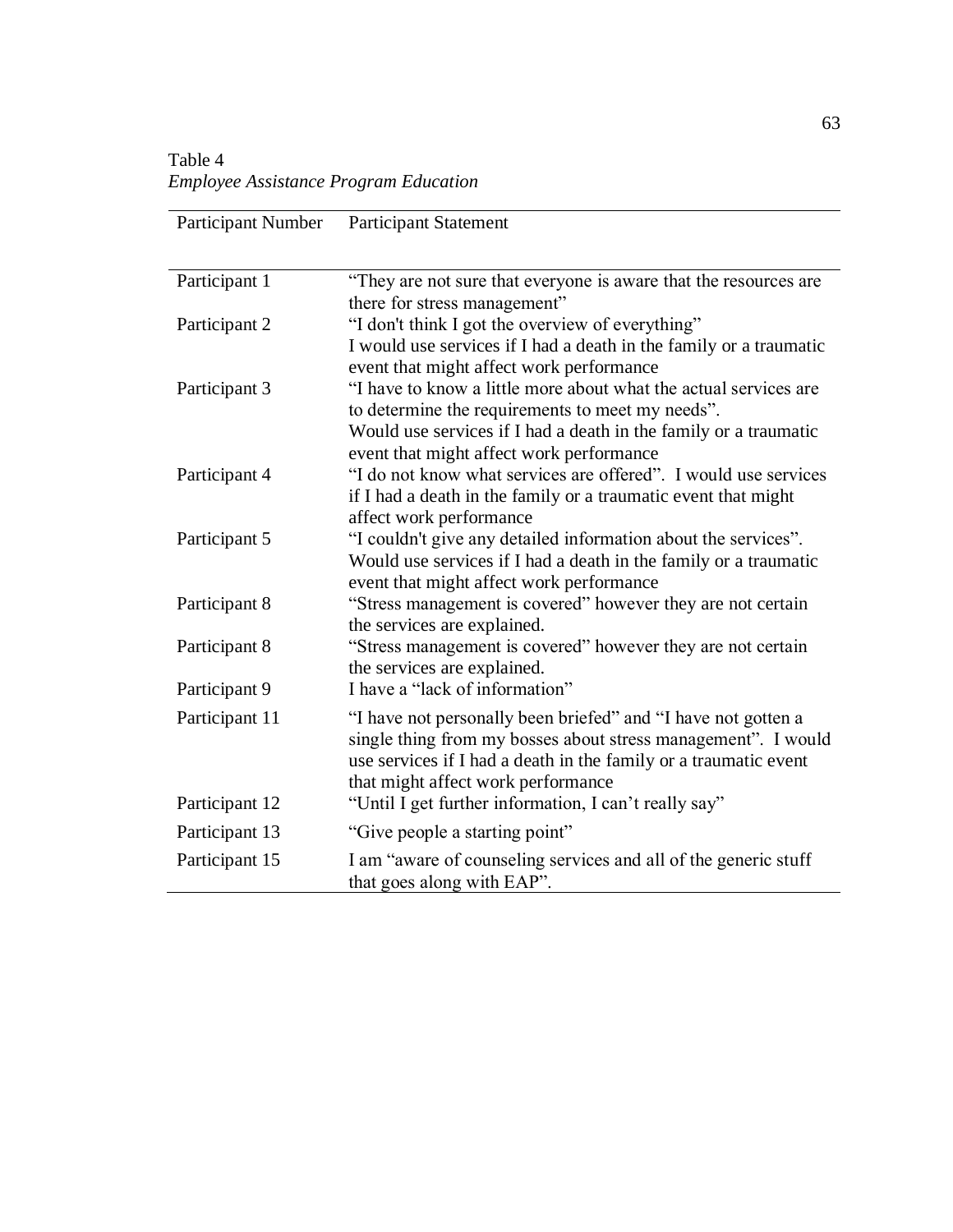#### **Periodic Promotion of Employee Assistance Program**

Participants said HR was the primary communicator of EAP information and the communication level was deemed adequate by three-fifths of the participants. Participants pointed out that the information is "out there" on websites and in emails, however it would be nice if HR could "remind people what is out there" (P1) so "even if you don't need it, you have it in the back of your mind in case you know someone who needs it (P5). Participants said they received "general reminders that it is there" "I believe stress management is covered, but I am not 100% certain that it is actually called out in the things they have given us to let us know about the program" (8). Participants desired targeted and specific marketing. EAP Stress management is often bundled in with other benefits, so participants desired to periodically receive specific emails or a series of emails that talk about certain benefits and services (P11, P15) or a meeting or training that specifically addresses stress management services (P5, P7). "The one thing I think is important is what I call health maintenance, and helping people proactively manage their stress situation" (P1). Some suggested offering a seminar or something (P1) even if it is a video conference, taking online training annually or having a speaker come in and relay information to the employees (P5). It would help if someone would "systematically send out communication each month" (P12). Maybe they could mail them out to the employee's homes monthly, so it goes directly to the employee at their house (P6). There tends to be a stigma surrounding mental health but periodically promoting EAP might help to normalize it as a resource and benefit like any other benefits, and I think it would encourage people to use it (P15).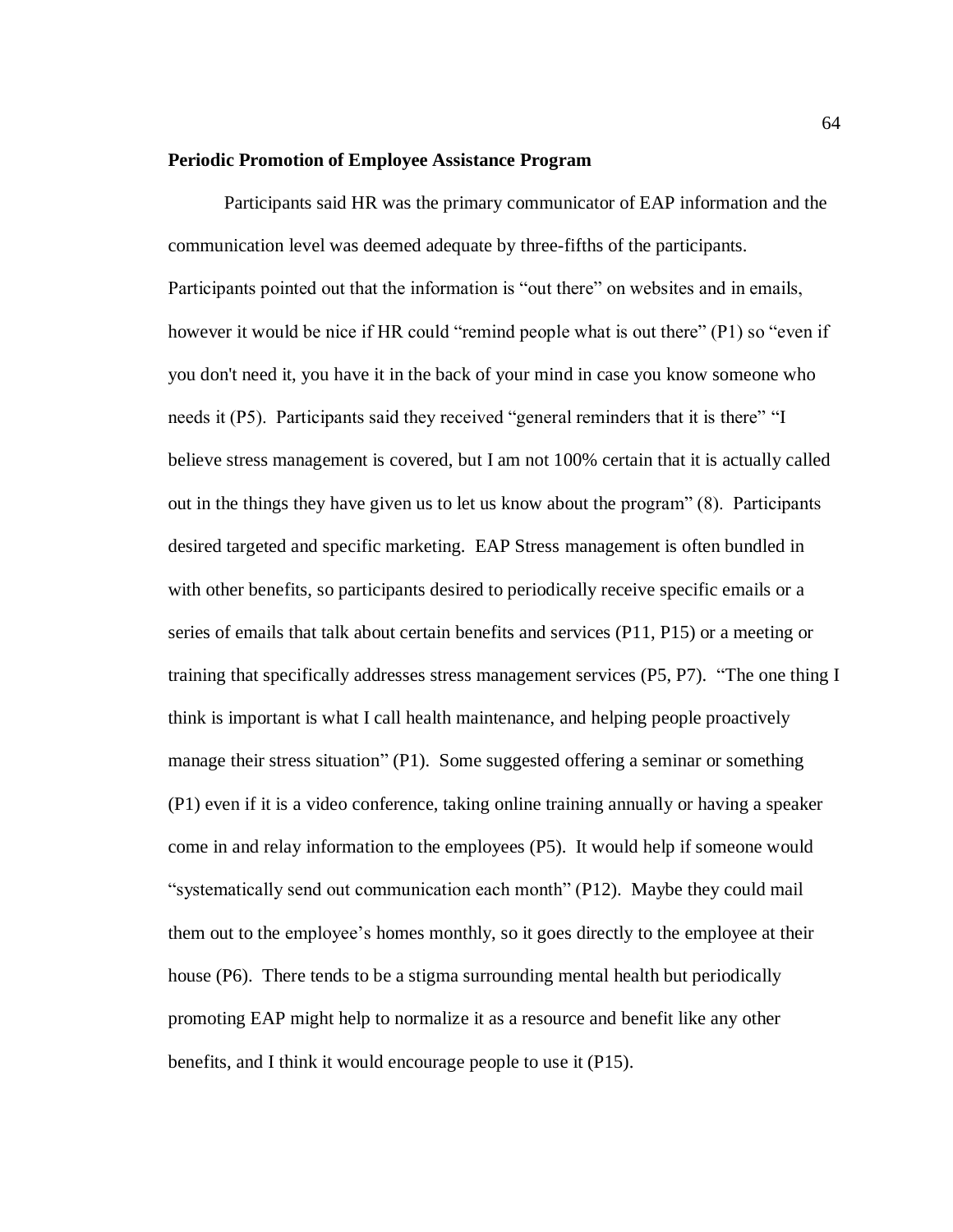Table 2 *Periodic Promotion of Employee Assistance Program*

|                | <b>Participant Statement</b>                                                                                                            |
|----------------|-----------------------------------------------------------------------------------------------------------------------------------------|
| Participant 1  | The communication was adequate because "the information is out                                                                          |
|                | there", but a "monthly email blast from the company" to "remind"                                                                        |
|                | people what is out there" would help.                                                                                                   |
| Participant 5  | Said information should be communicated annually with "annual"                                                                          |
|                | training and refreshers" so "even if you don't need it, you have it in<br>the back of your mind in case you know someone who needs it". |
| Participant 6  | Maybe they could mail them out to the employee's homes monthly,                                                                         |
|                | so it goes directly to the employee at their house                                                                                      |
| Participant 7  | said, the information is on the website" but a separate annual meeting                                                                  |
|                | to go over the specifics would help                                                                                                     |
| Participant 8  | "Reminders that the service is available would be good                                                                                  |
| Participant 11 | said "a series of emails that talk about certain benefits and stress and                                                                |
|                | things like stress management".                                                                                                         |
| Participant 12 | Said "systematically send out communication each month"                                                                                 |
| Participant 15 | Said sending specific emails several times a year" would help.                                                                          |
|                | Periodically promoting EAP might help to normalize it as a resource                                                                     |
|                | and benefit like any other benefits, and I think it would encourage                                                                     |
|                | people to use it                                                                                                                        |

# **Discrepant Case**

Participants perceptions of EAP access resulted in three themes: social support and social isolation; convenience, expediency and familiarity; and EAP education and periodic promotion of EAP. One participant's comments stood out as an outlier. The participant identified themselves as a senior leader in an organization. The participant offered alternative perspectives that did not conform with the emerging data. Their senior position in the organization may explain the discrepant data.

### **Summary**

The purpose of this generic qualitative study was to explore the perceptions geographically distributed employees hold regarding access to external EAP-provided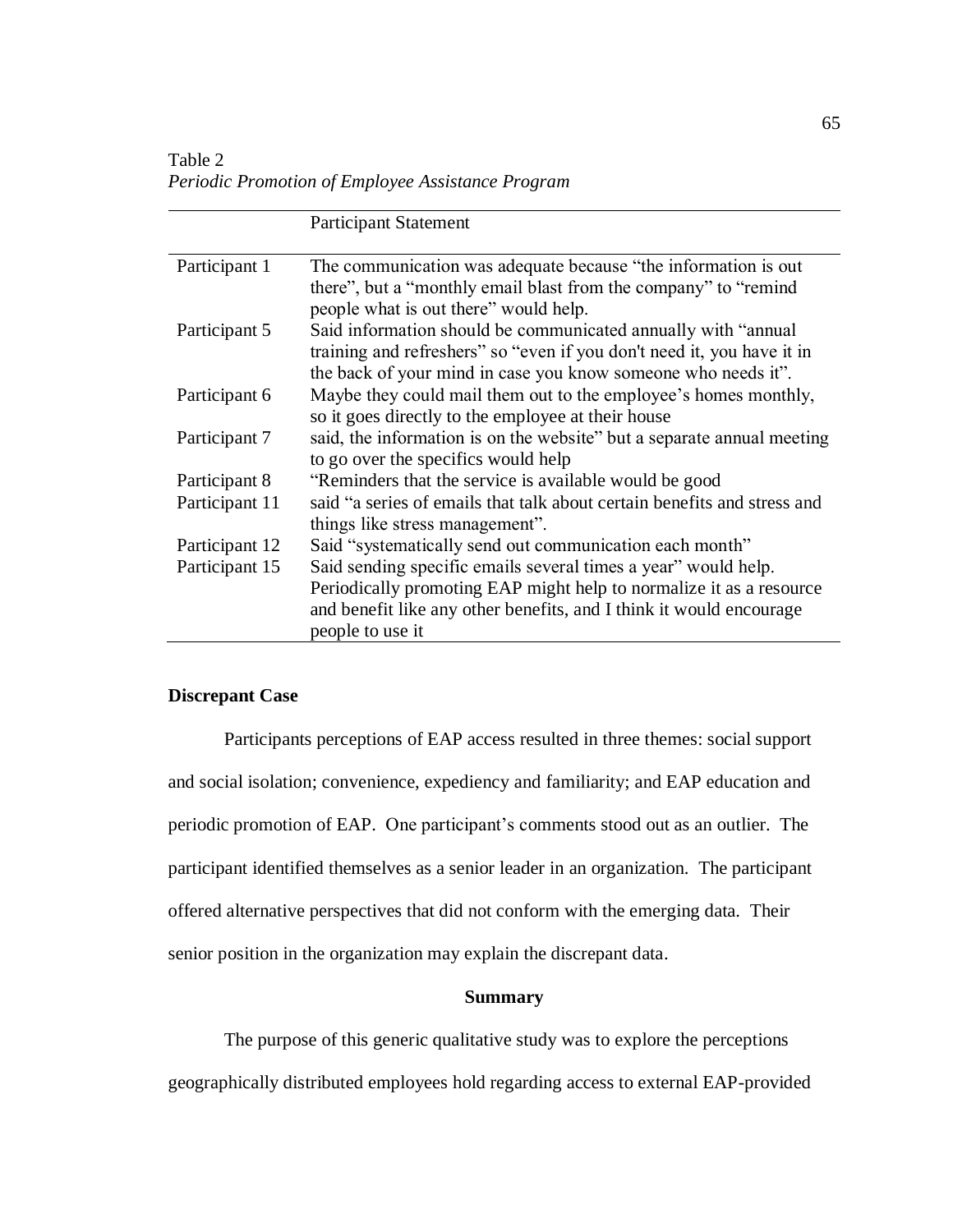stress management services. I conducted semi-structured interviews and questionnaires to collect and assemble information about each participant's perceptions of access to EAP stress management services. The central question guiding the study was how do geographically distributed employees perceive access to external EAP stress management services?

I analyzed the transcripts using a generic inductive analysis approach. The three themes that emerged provided insight into how geographically distributed employees perceive access to external EAP stress management services. The findings show that social support and social isolation, convenience and familiarity, and education and promotion influence an employee's perceptions of access. Theme 1 is related to an employee's perceptions of limited access to support, resources and information regarding accessing EAP stress management information. The findings show that geographically distributed employees perceive access to resources as arduous and time-consuming. The participants believed that accessing information requires too much searching, finding and clicking. Theme 2 is related to geographically distributed employees' perceptions of inconvenience and unfamiliarity with accessing EAP stress management resources. Participants believed a lack of familiarity and a lack of convenience were obstacles to perceptions of easy access. Participants attributed a lack of familiarity with inconvenience and the inability to directedly and immediately access information. Theme three is related to an employee's perception that recurring reminders, training, and education is necessary to improve perceptions of access. Most participants recognized that constant reminders and training could help improve their understanding of how and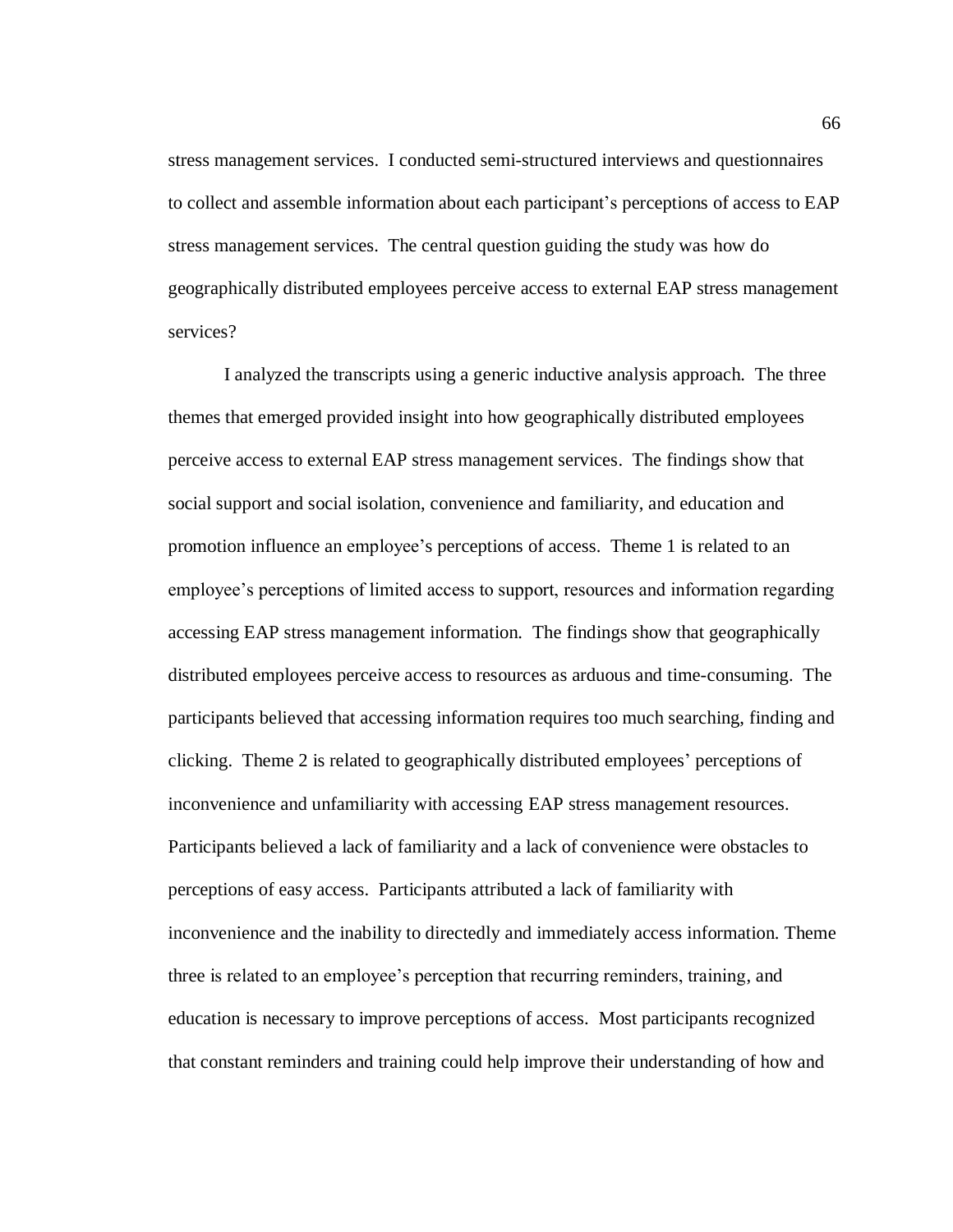where to access EAP services. When the participants were asked what might improve perceptions of access, the majority mentioned regular communication and ongoing training and education. In Chapter 5 I will provide interpretations, recommendations, and suggestions for social change, as well as a conclusion.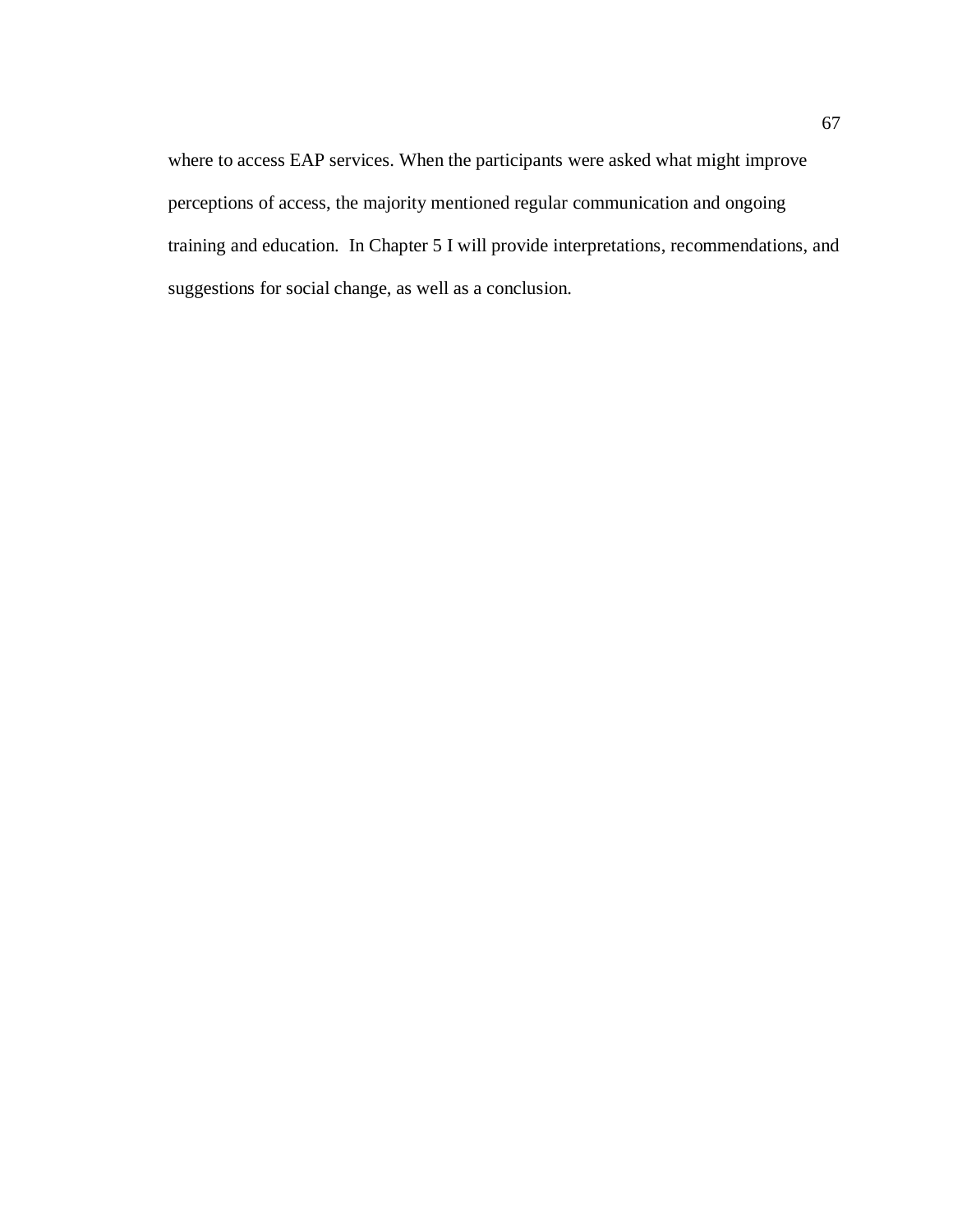Chapter 5: Discussion, Conclusions, and Recommendations

The purpose of this generic qualitative study was to explore the perceptions of geographically distributed employees regarding access to external EAP-provided stress management services. The central research question was, how do geographically distributed employees perceive access to external EAP stress management services? I undertook the study to further scholars' understanding of how geographically distributed employees perceive access to external EAP-provided stress management services. I found no previous literature where researchers studied the perceptions of geographically distributed employees and their access to EAP stress management services. I believed this study might provide valuable insights regarding these employees' perceptions of EAP access.

The findings of my study suggest geographically distributed employees perceive unequal access to EAP stress management support, resources, and information compared to their collocated counterparts. Participants said that being offsite limited awareness of information and resources making access an arduous and time-consuming process. The study findings aligned with previous research addressing perceptions of geographically distributed employees and access to workplace resources (Bartel et al., 2012; Bentley et al., 2016; Compton & McManus, 2015; Marley, 2011; McCann et al., 2010; Milton et al., 2017; Ollier-Malaterre & Andrade, 2016; Orhan et al., 2016; Toker et al., 2015). The participants provided explanations of their perceptions and what might improve their perceptions of access. These insights were the basis for the recommendations included later in this chapter. This chapter includes my interpretation of findings, discussion of

68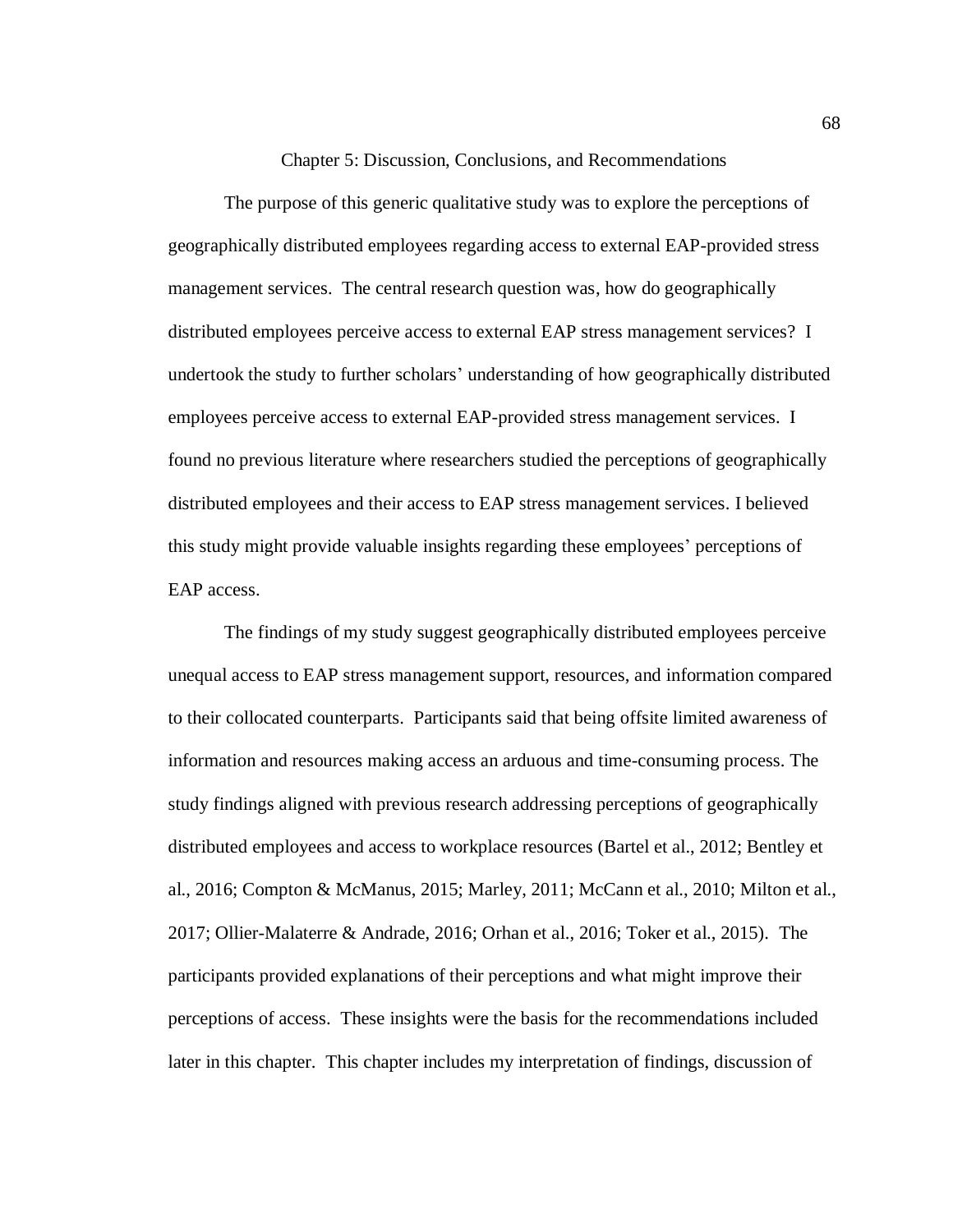study limitations, and recommendations for future practice. I also describe implications for positive social change at the individual and organizational level. In the conclusion, I summarize the study.

## **Interpretation of the Findings**

As I discussed in Chapter 4, I organized common and relevant ideas from my data into themes. In this section, I provide my interpretation of the findings and explanation of the identified themes as they relate to the literature outlined in Chapter 2.

## **Social Support and Social Isolation**

Employees in this study described feelings of social isolation and limited access to information which supported previous findings regarding remote employees. An employee may feel socially isolated when physically separated from a corporate site (Orhan et al., 2016), and individuals may feel isolated when they perceive they have limited access to information (Milton et al., 2017).

Social support from leaders was deficient. Employees expressed a lack of communication and engagement from leadership regarding EAP stress management services. Leadership support plays a vital role in mitigating social isolation among employees in collocated organizations (Bentley et al., 2016). Physical isolation may cause employees to feel detached and unconnected to an organization (Bartel et al., 2012), and a lack of social interaction may cause employees to perceive themselves as unintegrated and separated (Milton et al., 2017).Participants perceived a lack of relationships, and limited opportunities for networking and relationship building due to their physical separation from their employer and coworkers. Participants described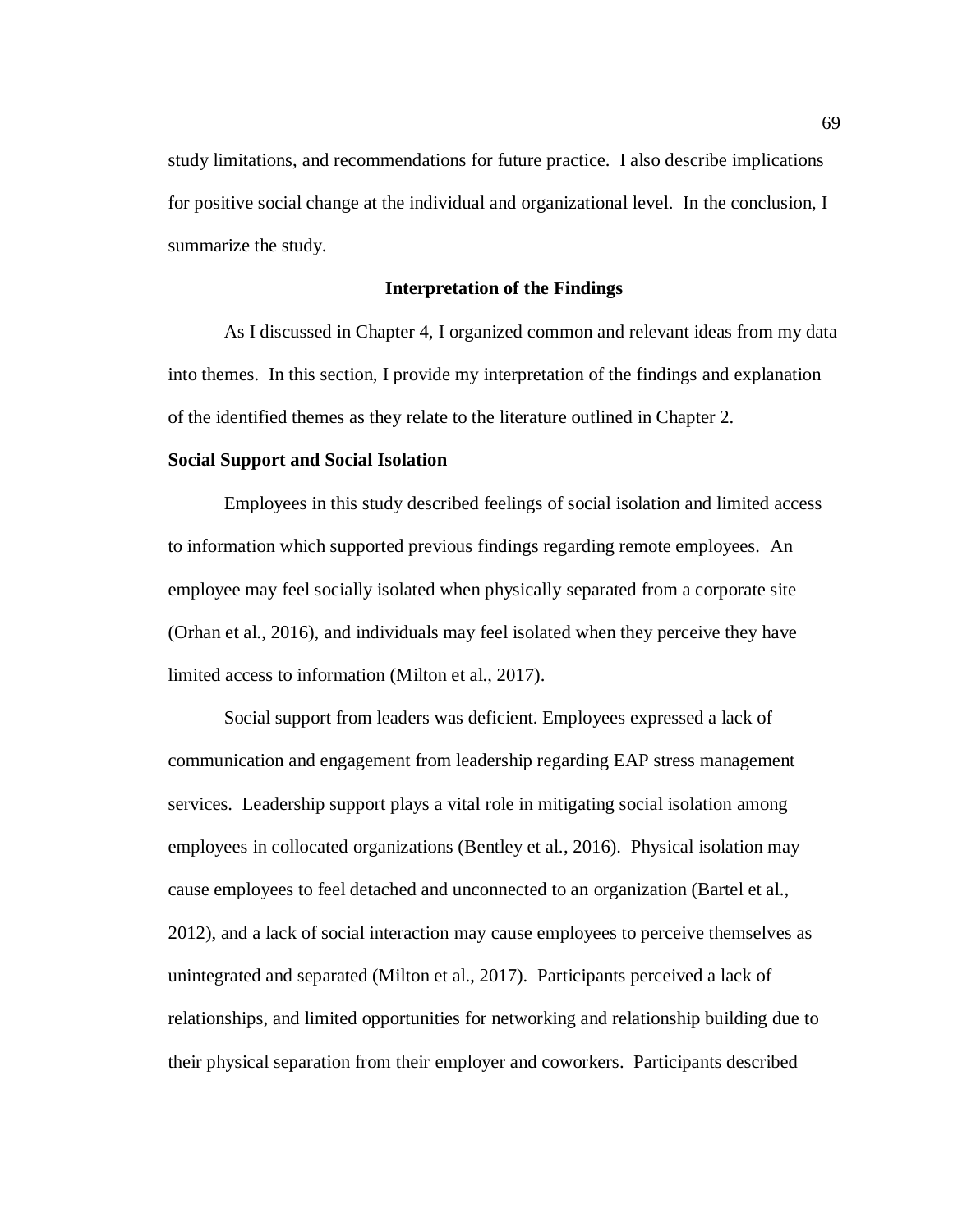feeling isolated from the broader community and disconnected from the overall organizational vision. Three fourths of participants said that leadership did not support or influence their ideas about EAP stress management services. Taken together, the findings suggest that the participants' feelings of social isolation may be related to a lack of leadership support and perceptions of limited access to information.

#### **Convenience and Familiarity**

Many people experience stress and problems that professional help might alleviate, but individuals may choose self-help options instead of a professionally established EAP (Marley, 2011). More than half of the participants in this study said that they would not consider taking advantage of stress management services stating that they had a lack of awareness of services and a lack of knowledge regarding how to access services; 40% said that if they chose to seek EAP services, it would be if they had a death in the family or a traumatic event. This finding supports previous research where researchers suggested a lack of awareness or knowledge regarding the availability of EA services may lead employees to perceive services as inaccessible or unavailable and may therefore reduce utilization (Bajorek & Kinder, 2017; Ollier-Malaterre & Andrade, 2016; Sithole & Khorombi, 2014). This finding contrasts, however, with earlier studies where employees reported relationship problems at work and home as the main reason they sought EAP services (Compton & McManus, 2015; Richmond, 2017).

Four participants (P2, P6, P8, and P15) described seeking help from an EAP only if they felt they needed it. However, one participant (P3) added that the key is knowing what services are available: "I have to know a little more about what the actual services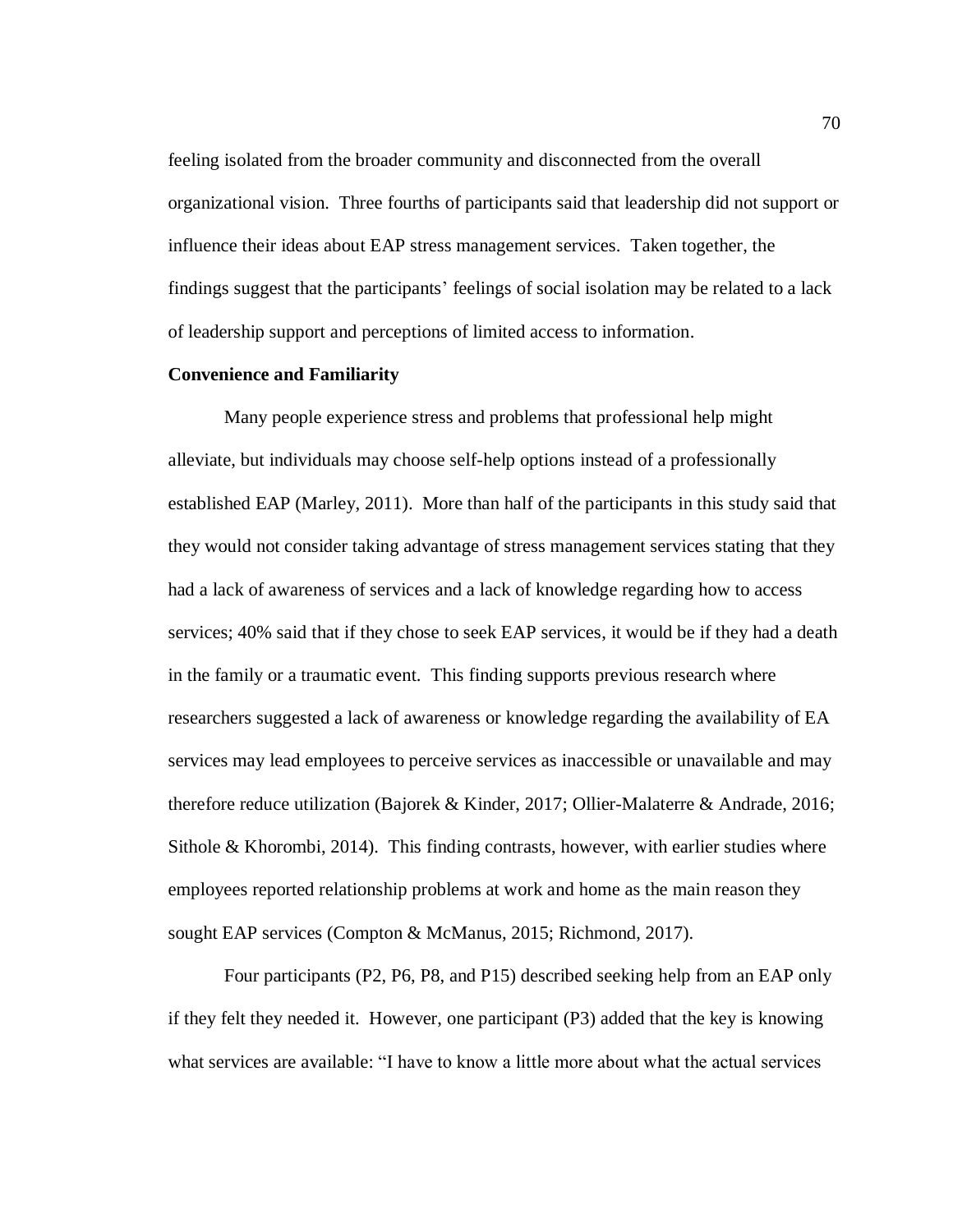are to determine the requirement to meet my needs." Marley (2011) found that unless people needed help with specific physical symptoms they might not seek professional help.

Participants indicated a preference for convenient and familiar stress management strategies. More than half of the participants said they would seek help from friends and family. These results are consistent with those of Marley (2011) who found that employees indicated a preference for talking to family and friends over an established EAP. Participants described EAP services as available but inconvenient to locate. These findings extend the research on EAP usage by identifying convenience as a critical factor in perceptions of access.

Participants described access to EAP as fair, equally distributed, and accessible. However, consistent with organizational justice theory, when participants compared their benefits to their peers working within headquarters locations they reported feelings of unfairness (see Ollier-Malaterre & Andrade, 2016). Participants described a lengthy process of digging, finding, and seeking to access information from off-site. In previous studies, researchers found that participants perceived inequalities in access to workplace resources because of their physical separation (Agarwal & Kaur, 2016; Romaine & Schmidt, 2009). In this study participants perceived inequalities regarding the level of effort and the lack of ease and convenience required to access information because of their physical separation. Participants desired a more intuitive process that did not involve so much digging and clicking.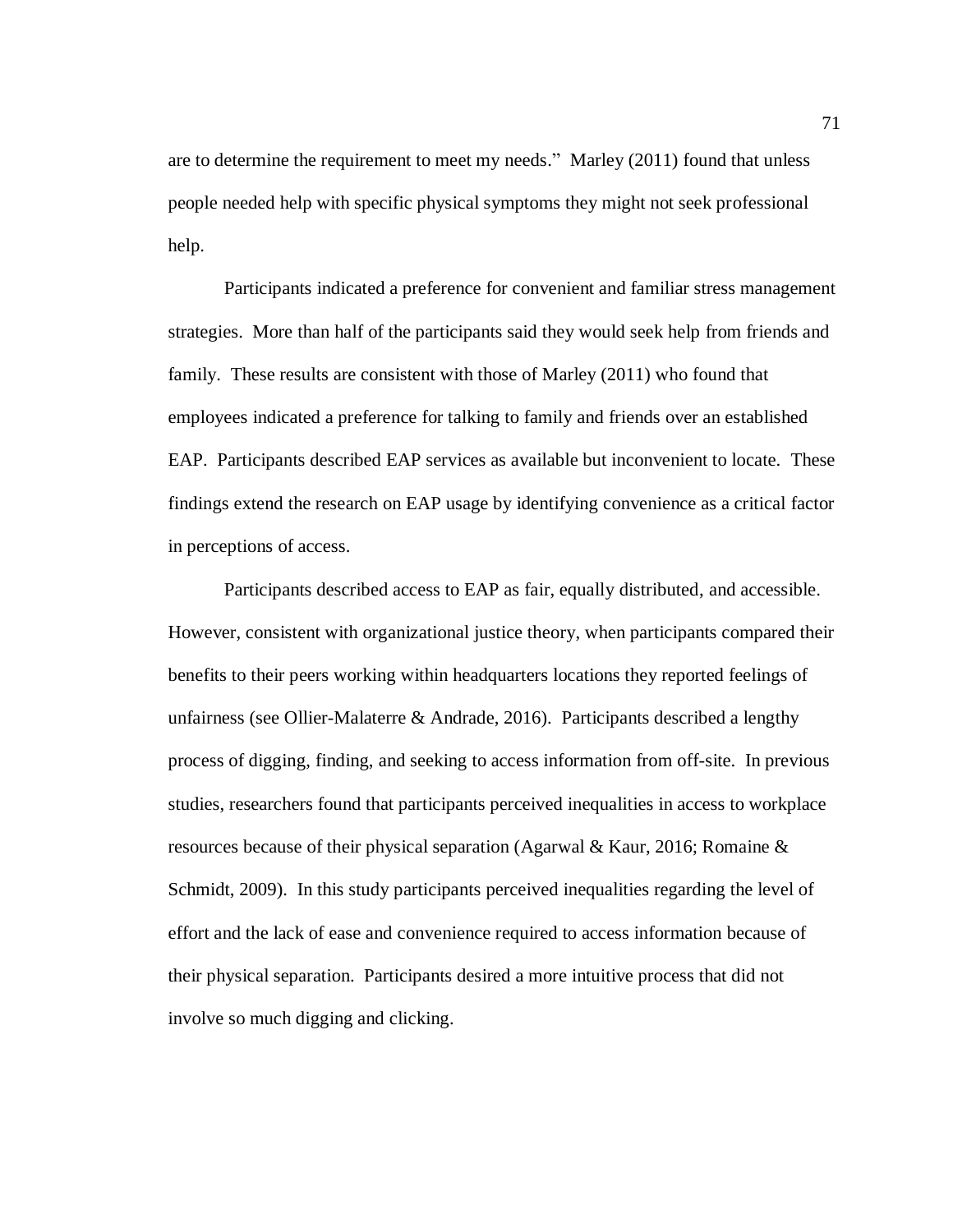#### **Education and Promotion of EAP**

Participants were not aware of the kinds of EAP services available and conveyed limited, generic and outdated information regarding EAP services. Some participants described an EAP as a program to address alcohol and drug issues, while others saw an EAP as merely a grief counseling service. During the interview several individuals identified themselves as seasoned professionals and said their knowledge and experience came from previous employers. Some participants said they used or became aware of EAP services from a previous employer. One participant (P15) stated

I have worked at other places where they have made it more known and made it more available, and now I am mature enough in my career to know that companies offer this, but if this was a job I had right out of school, or I was early career and didn't know these services exist I probably wouldn't know they have it" (P15).

Three fifths of the participants deemed the EAP communication adequate, though participants sought reminders. P1 said, "I have worked for a bigger company in the past, and this company doesn't communicate that stuff quite as often." Other participants said it would be nice if HR could "remind people what is out there" (P1) so "even if you don't need it, you have it in the back of your mind in case you know someone who needs it" (P5). One participants said they received "general reminders that it is there" "I believe stress management is covered, but I am not 100% certain that it is actually called out in the things they have given us to let us know about the program" (8). Participants desired targeted and specific marketing. EAP Stress management is often bundled in with other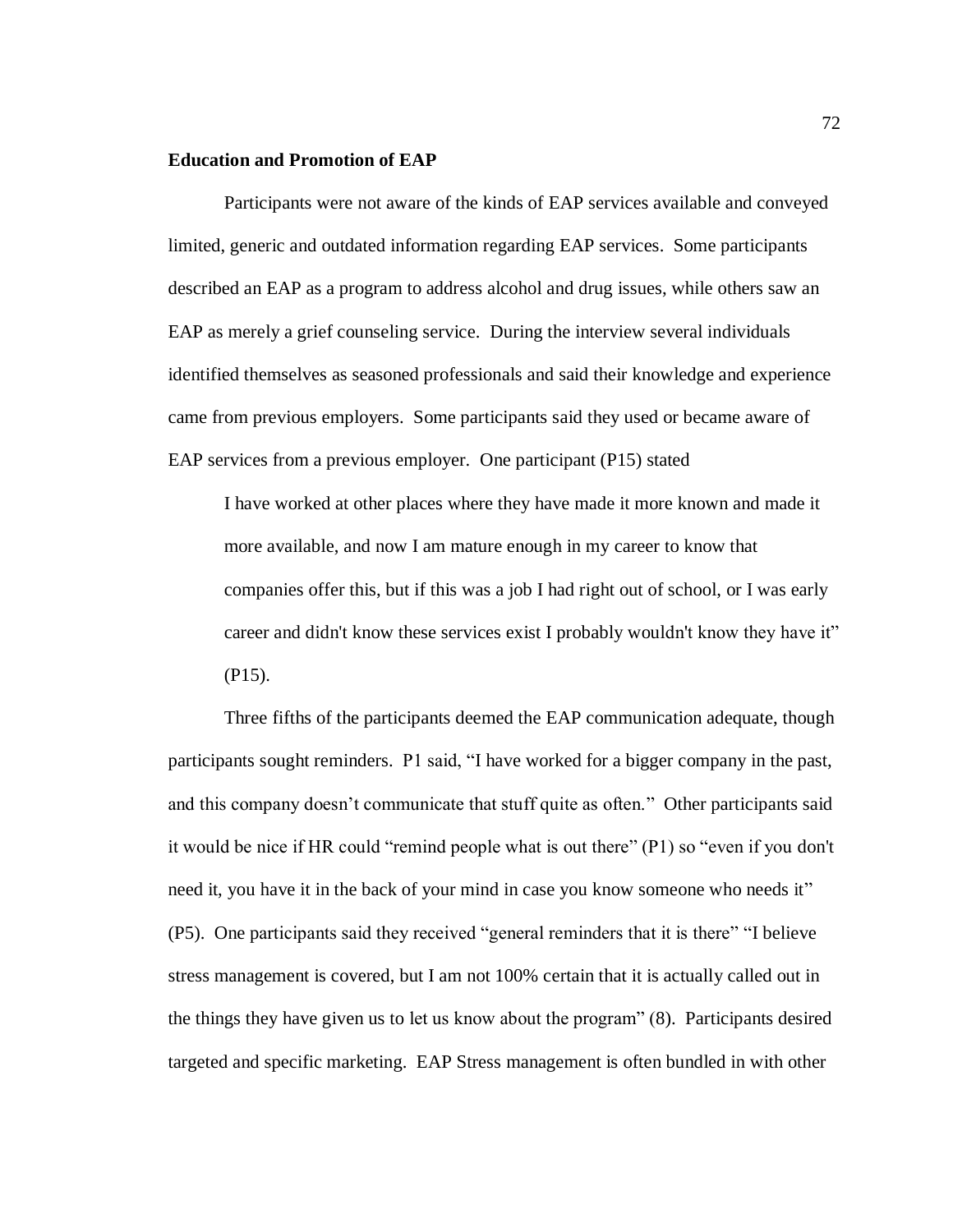benefits, so participants desired to periodically receive specific emails or a series of emails that talk about certain benefits and services (P11, P15) or a meeting or training that specifically addresses stress management services (P5, P7).

Participants suggested training was necessary to manage stress proactively and increase perceptions of access. The one thing I think is important is what I call health maintenance, and helping people proactively manage their stress situation (P1). Some suggested offering a seminar or (P1) a video conference. Others suggested taking online training annually or having a speaker come in and relay information to the employees (P5). It would help if someone would "systematically send out communication each month" (P12). Maybe they could mail them out to the employee's homes monthly, so it goes directly to the employee at their house (P6). "There tends to be a stigma but periodically promoting EAP might help to normalize EAP as a resource and benefit like any other benefits, and I think it would encourage people to use it" (P15). Marketing and regular dissemination of EAP information is key to enhancing awareness and increasing EAP use (Compton & McManus, 2015; McCann et al., 2010).

In summary, the findings supported the idea that geographically distributed employees may experience feelings of social isolation that may influence their perceptions of access to EAP stress management information. The findings of the current study are consistent with those of Milton et al., 2017 who suggested isolation is associated with perceptions of limited access to information and a lack of social interaction which may cause employees to perceive themselves as unintegrated and separated.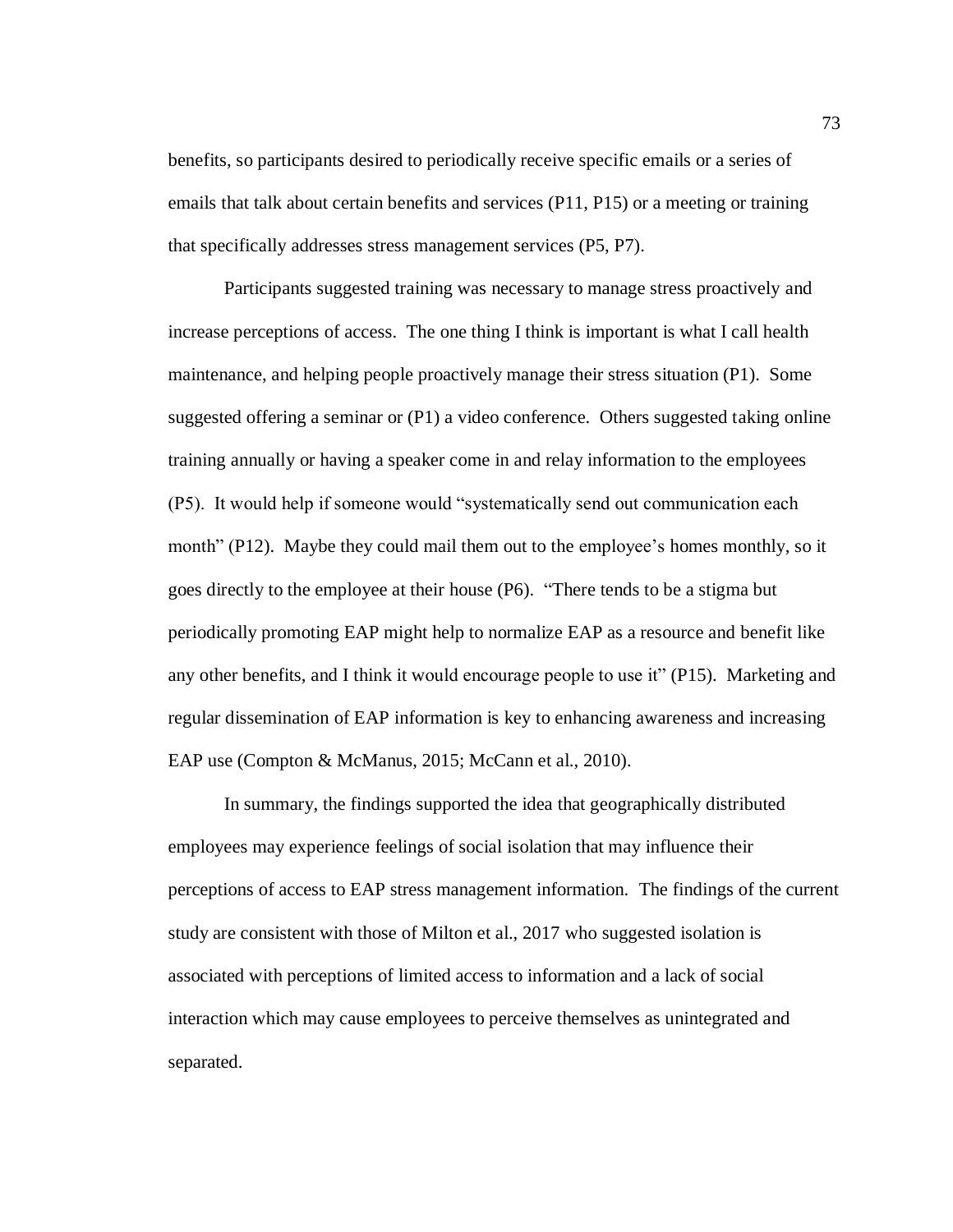The findings in this study support the idea that employees prefer strategies that are familiar (Toker et al., 2015). The findings extended the literature by suggesting that familiarity may include perceptions of easy access, convenience, ease of use and the ability to quickly access services when needed. The findings further suggest that regular communication is vital to helping geographically distributed employees feel connected. Education, training, and consistent dissemination of information is necessary to increase proactivity and perceptions of access.

### **Limitations of the Study**

The findings in this study are subject to the following limitations. A qualitative research by design does not lead to universal claims. Also, the sample size of 15 may limit representation of the findings to larger populations. My lack of experience as an interviewer and the length of the interviews is a potential limitation. Ideally, I would have preferred to have had more dialogue and asked additional follow up questions during the interviews. The sample may not be representative of the population in its entirety. All employees in the sample were geographically distributed but I do not know the specific context of the individual participants. Despite these limitations, this study's findings make a useful springboard for future research on the issue of interest.

#### **Recommendations**

To improve perceptions of access among geographically distributed employees I recommend conducting a quantitative study that could provide metrics on how long it takes an employee to find and access EAP information. This study uncovered the need to understand the time and effort it requires for employees to access resources from offsite.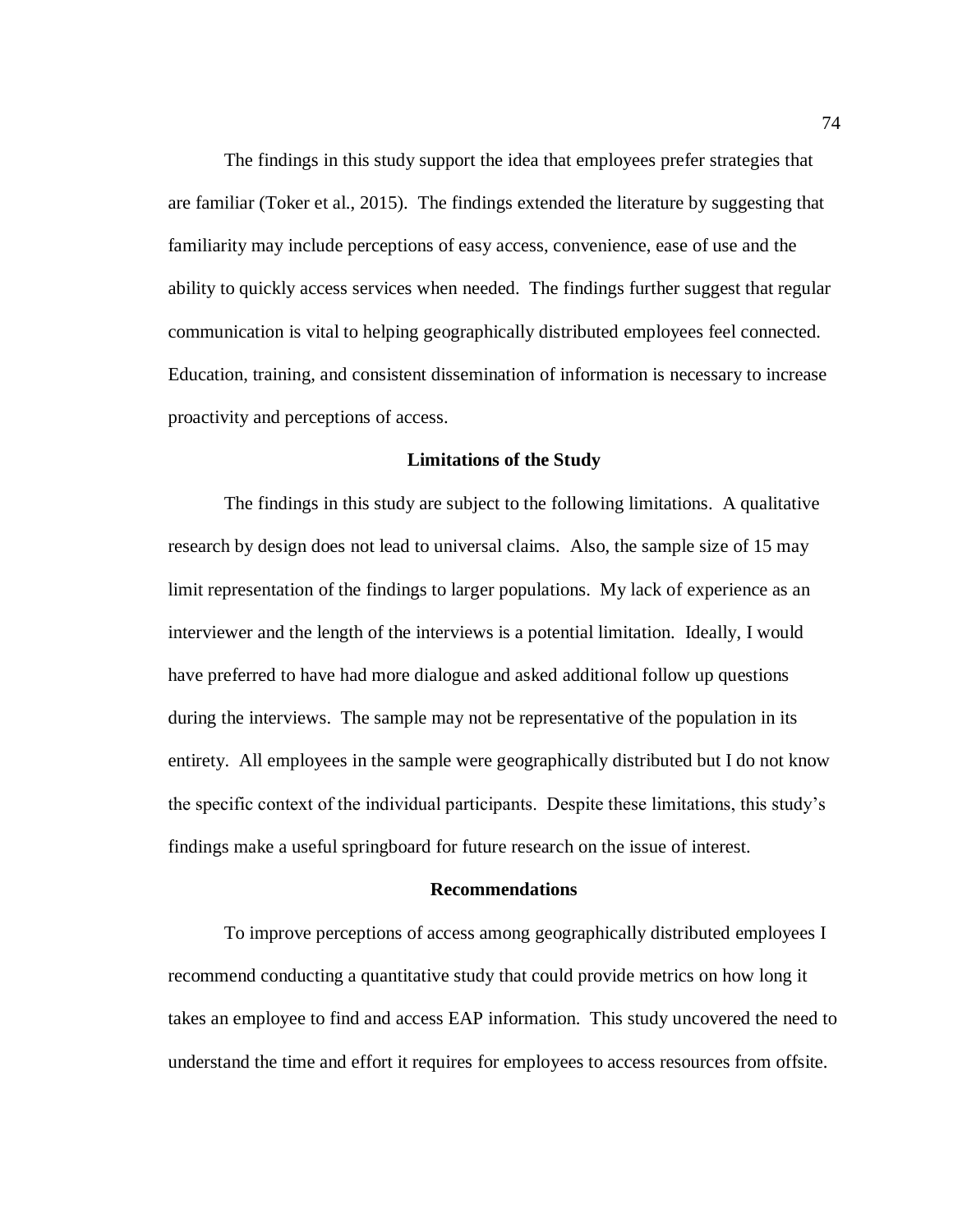Considering the findings and results of the study, future scholars and researchers should continue studies that investigate the disconnection between how leaders perceive access and how employees perceive access to EAP stress management services. I recommend further research that compares the perceptions of access between employees and leaders.

Furthermore, there is a need for additional studies regarding the best strategies for educating employees on the broad availability of EAP stress management services. Experienced employees may have a different perspective on the availability of EAP services. I recommend a qualitative study that explores the perceptions of employees new to the workforce, compared to those who have more experience.

### **Implications**

The results of this study have the potential to create positive social change, especially for geographically distributed employees. The findings contribute to the existing information about the perceptions of geographically distributed employees and access to workplace resources. An employee's perceptions of access to a service may influence service use more than availability (Ollier-Malaterre & Andrade, 2016; Sulu et al., 2010; Toker et al., 2015).

In the US employees underuse EA services (American Psychological Association, 2016; Dunning, 2014; Toker et al., 2015) and the findings of this study have the capability to enrich understanding of geographically distributed employee's perceptions that may affect participation in EAP stress management programs.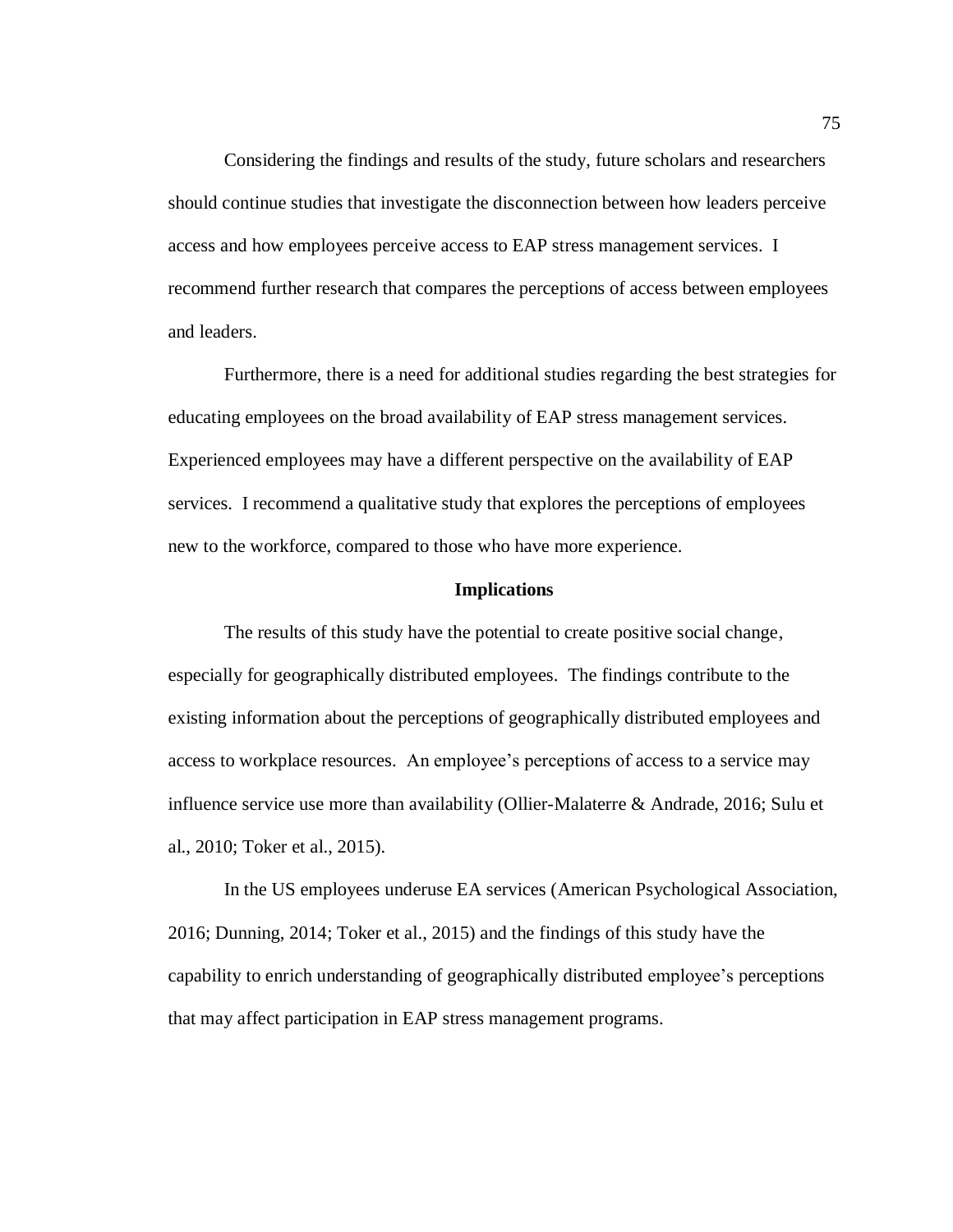EA professionals and employers may use the knowledge from this study to develop marketing strategies to increase perceptions of access and availability. Marketing and training guided by the findings of this study may promote social change by increasing understanding and familiarity and creating positive perceptions of accessing EAP services to alleviate workplace stress. Furthermore, EA professionals and employers may adopt the recommendations of the participants to make EAP access more expedient, familiar and convenient for employee's offsite.

Moreover, to contribute to social change, I intend to share the findings of this study with a larger audience using multiple venues including professional conferences and publishing in professional and workplace newsletters and journals. Disseminating my study to geographically distributed audiences may make EA professionals and employees aware of the unique perceptions of geographically distributed employees.

# **Conclusions**

This study explored the perceptions of geographically distributed employees regarding access to EAP stress management services. The study supports the proposition that geographically distributed employees have unique perceptions regarding access to EAP stress management resources. A consensus emerged among the participants that physical separation from the corporate office influenced perceptions of access. Participants agreed that being offsite meant a decreased level of awareness and understanding regarding available services and an increased level of time and effort required to find available services. Participants perceived access to EAP stress management services as time-consuming and arduous. The participants suggested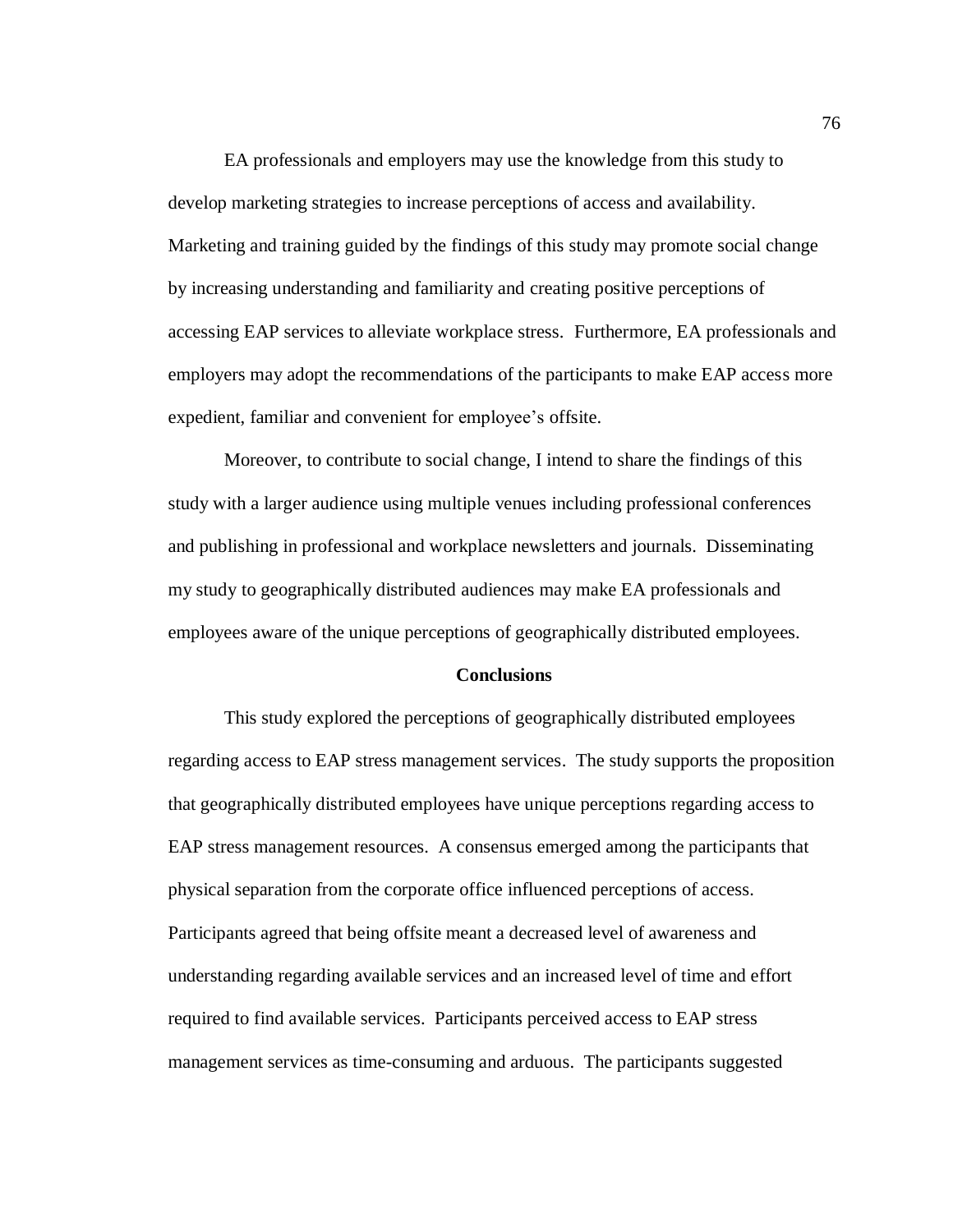improving EAP communication by incorporating recurring reminders, training and direct access links so the information is understandable, familiar, and easily accessible to address immediate concerns in a timely fashion.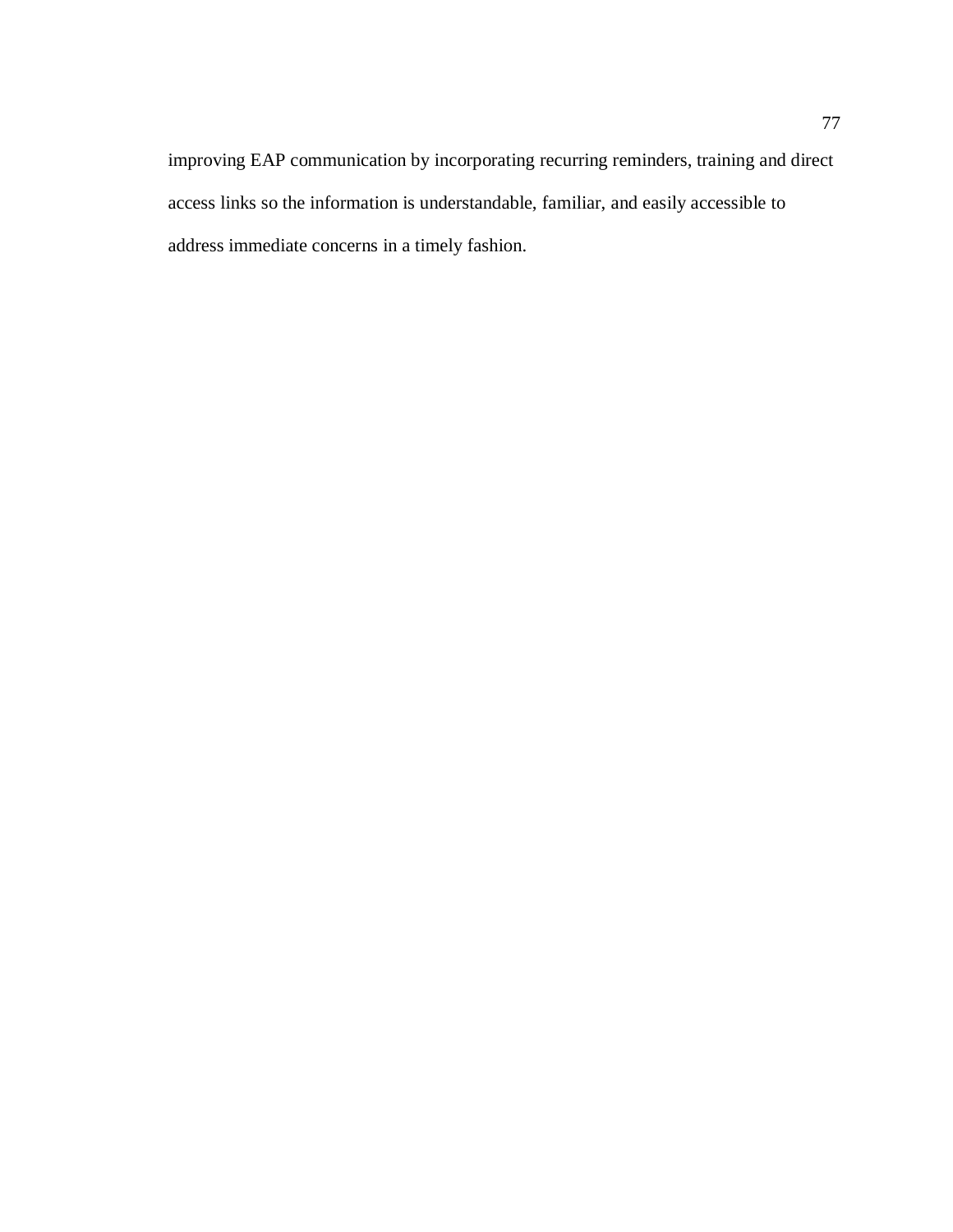#### References

- Adams, A., & Cox, A. (2008). Questionnaires, in-depth interviews, and focus groups. In P. Cairns & A. Cox (Eds.), *Research methods for human computer interaction* (pp. 17-34). Cambridge, England: Cambridge University Press. doi:10.1017/CB09780511814570.003
- Adams, J. S. (1965). Inequity in social exchange. *Advances in Experimental Social Psychology*, *2*, 267-299. doi: 10.1016/S0065-2601(08)60108-2
- Agarwal, R. K., & Kaur, M. I. (2016). Work related stress–Overall impact and preventions. *International Journal of Multifaceted and Multilingual Studies*, *3*(5). Retrieved from http://www.ijmms.in
- Allen, S. A., & Ofahengaue Vakalahi, H. F. (2013). My team members are everywhere! A critical analysis of the emerging literature on dispersed teams. *Administration in Social Work, 37*(5), 486-493. doi:10.1080/03643107.2013.828002.
- American Psychological Association. (2016). Employee assistance programs an oftenoverlooked resource. Retrieved from https://www.psychiatry.org/news-room/apablogs/apa-blog/2016/07/employee-assistance-programs-an-often-overlookedresource
- American Public Health Association. (2016). Health equity. Retrieved from https://www.apha.org/topics-and-issues/health-equity
- Anney, V. N. (2014). Ensuring the quality of the findings of qualitative research: Looking at trustworthiness criteria. *Journal of Emerging Trends in Educational*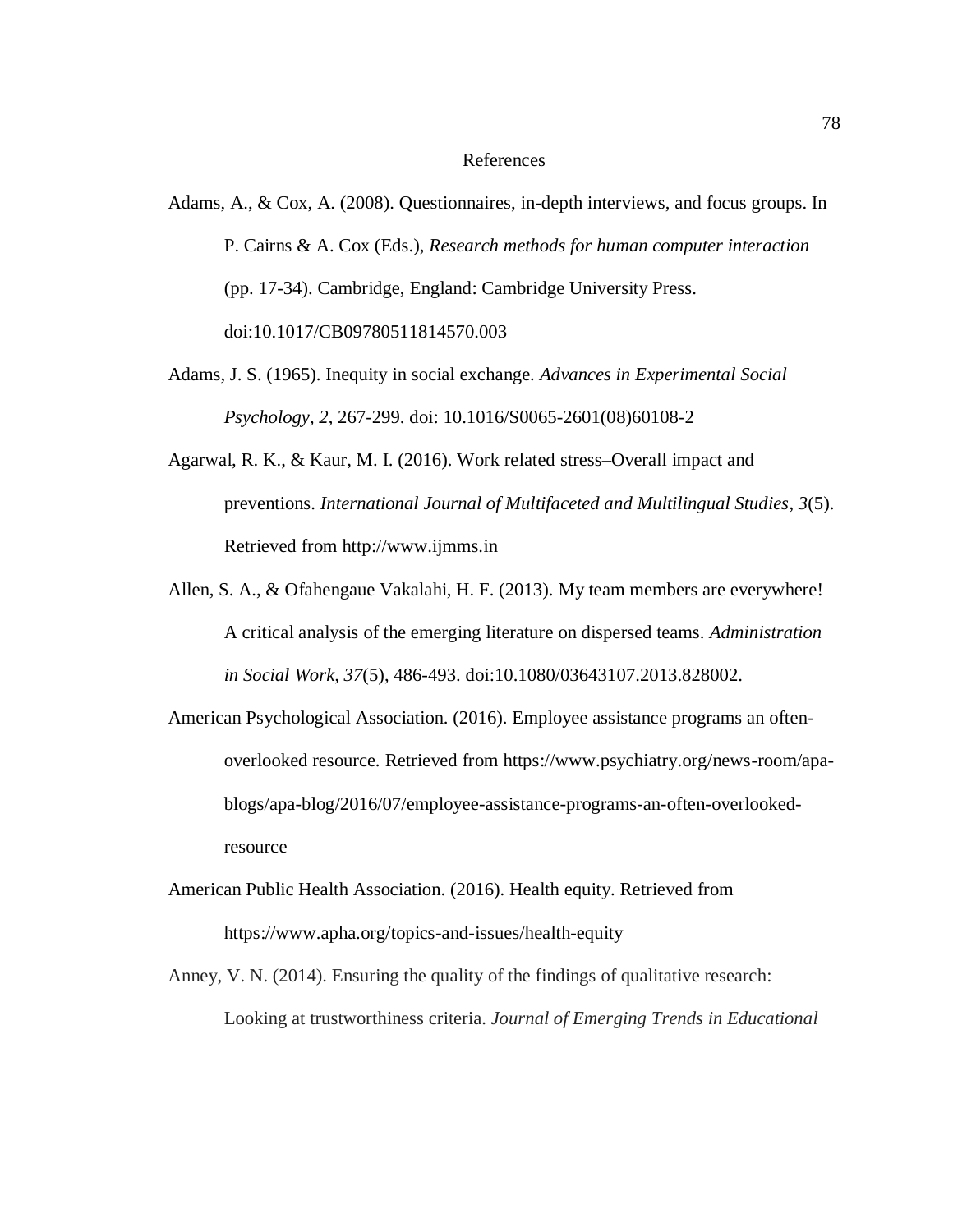*Research and Policy Studies, 5*(2), 272-281. Retrieved from

http://jeteraps.scholarlinkresearch.com

- Armstrong, D. J., & Cole, P. (2002). Managing distances and differences in geographically-distributed work groups. *Distributed Work*, Cambridge, MA: MIT Press. doi: 10.1037/10189-007
- Athanasiades, C., Winthrop, A., & Gough, B. (2008). Factors affecting self-referral to counselling services in the workplace: A qualitative study. *British Journal of Guidance & Counselling*, *36*(3), 257-276. doi: 10.1080/03069880802088937
- Auta, A., Strickland‐Hodge, B., & Maz, J. (2016). Challenges to clinical pharmacy practice in Nigerian hospitals: A qualitative exploration of stakeholders' views. *Journal of Evaluation in Clinical Practice*, *22*(5), 699-706. doi:10.111/jep.12520
- Avanzi, L., Schuh, S. C., Fraccaroli, F., & van Dick, R. (2015). Why does organizational identification relate to reduced employee burnout? The mediating influence of social support and collective efficacy. *Work & Stress*, *29*(1), 1-10. doi:10.1080/02678373.2015.1004225
- Ayoko, O. B., Konrad, A. M., & Boyle, M. V. (2012). Online work: Managing conflict and emotions for performance in virtual teams. *European Management Journal*, *30*(2), 156-174. doi:10.1016/j.emj.2011.10.001

Bachkirova, T. (2012). The role of the self and identification with an organization as factors influencing work-related stress: Implications for helping. *Counselling Psychology Quarterly*, *25*(1), 49-62. Retrieved from https://www.tandfonline.com/loi/ccpq20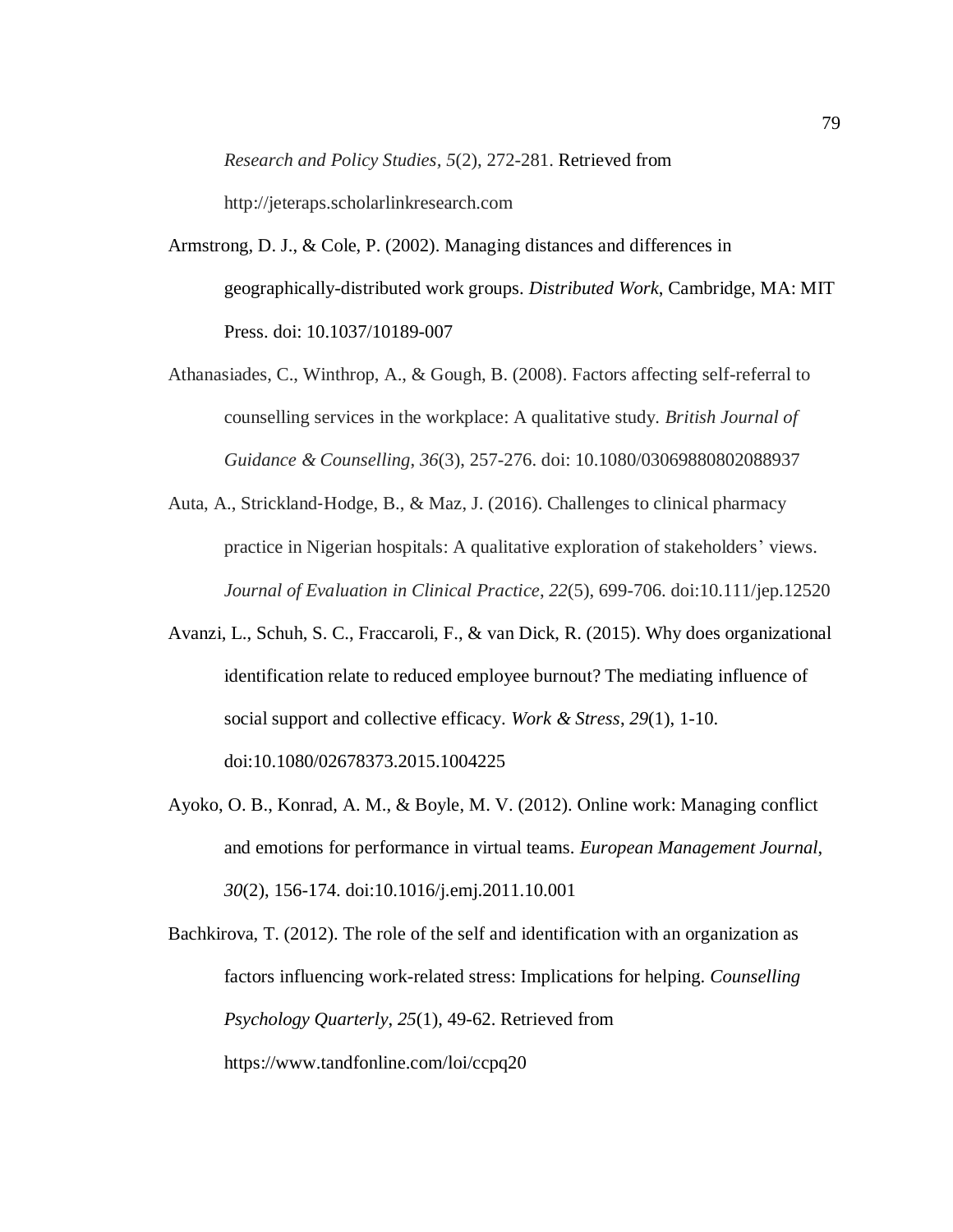- Bachman, J., Siegle, A., & Pace, E. (2017). Employee assistance programs. *Addiction at Work: Tackling Drug Use and Misuse in the Workplace*. New York, NY: Routledge.
- Bajorek, Z., & Kinder, A. (2017). Don't miss out on benefits of EAPs. *Occupational Health & Wellbeing*, *69*(5), 12. Retrieved from https://www.personneltoday.com/occupational-health-and-wellbeing/
- Bano, M., Zowghi, D., & Sarkissian, N. (2016). Empirical study of communication structures and barriers in geographically-distributed teams. *IET Software*, *10*(5), 147-153. doi:10.1048/iet-set.2015.0112
- Bartel, C. A., Wrzesniewski, A., & Wiesenfeld, B. M. (2012). Knowing where you stand: Physical isolation, perceived respect, and organizational identification among virtual employees. *Organization Science*, *23*(3), 743-757. doi:10/1287/orsc.1110.0661
- Basias, N., & Pollalis, Y. (2018). Quantitative and Qualitative Research in Business & Technology: Justifying a Suitable Research Methodology. *Review of Integrative Business & Economics. 7* (1). 91-105. Retrieved from http://buscompress.com/journal-home.html
- Bazeley, P. (2013). *Qualitative data analysis: Practical strategies*. Thousand Oaks, CA: Sage Publications.
- Bellamy, K., Ostini, R., Martini, N., & Kairuz, T. (2016). Seeking to understand: using generic qualitative research to explore access to medicines and pharmacy services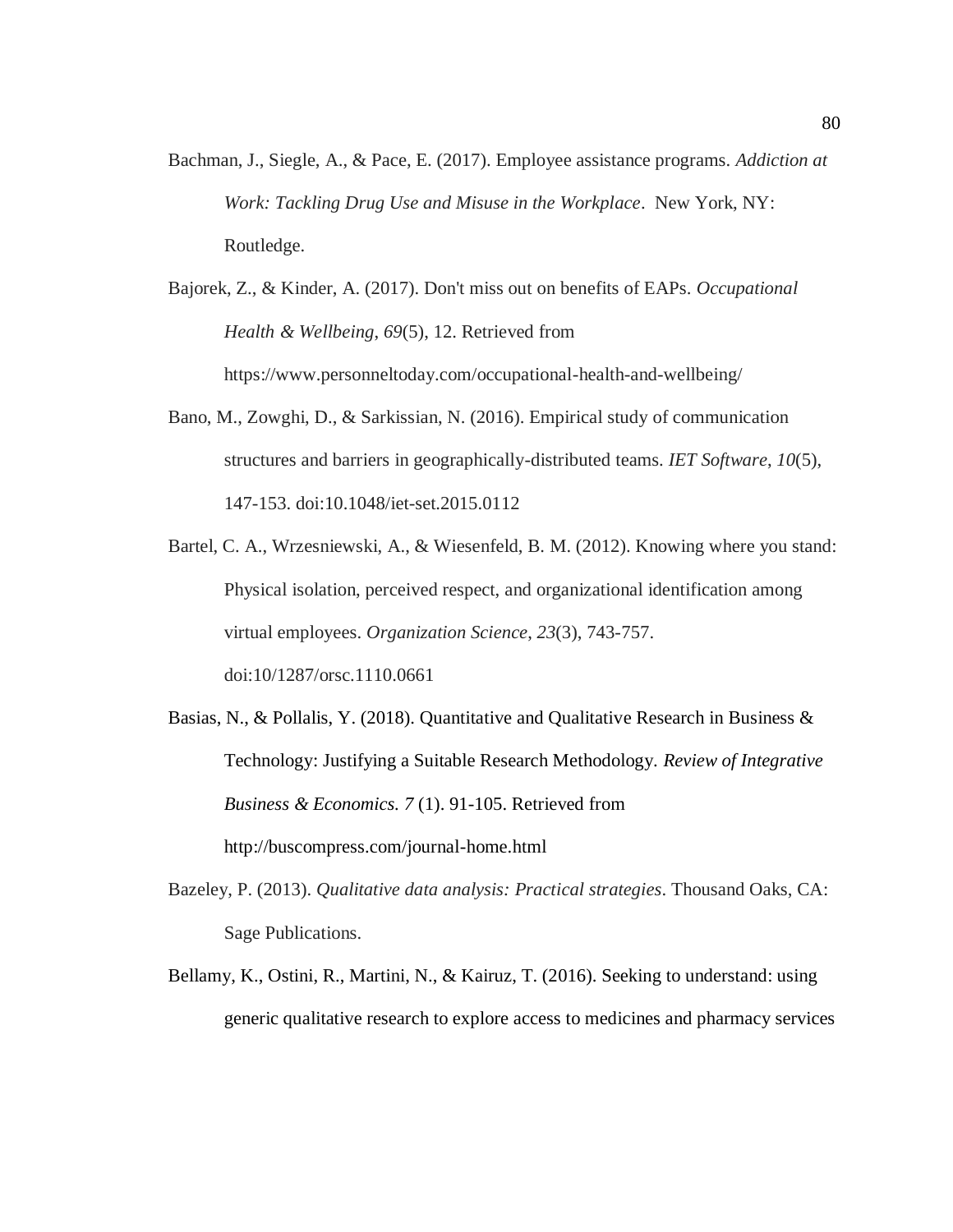among resettled refugees. *International journal of clinical pharmacy*, *38*(3), 671- 675. doi: 10.1007/s11096-016-0261-1

Belle, S. M., Burley, D. L., & Long, S. D. (2015). Where do I belong? High-intensity teleworkers' experience of organizational belonging. *Human Resource Development International*, *18*(1), 76-96. Retrieved from https://www.tandfonline.com/loi/rhrd20

- Bengtsson, M. (2016). How to plan and perform a qualitative study using content analysis. *Nursing Plus Open*, *2*, 8-14. doi:10.10.1016/jnpls.2016.01.001
- Bennett, J. B., Weaver, J., Senft, M., & Neeper, M. (2017). Creating Workplace Well-Being. *The Handbook of Stress and Health: A Guide to Research and Practice.*  Hoboken, NJ: John Wiley & Sons.
- Bentley, T. A., Teo, S. T. T., McLeod, L., Tan, F., Bosua, R., & Gloet, M. (2016). The role of organizational support in teleworker wellbeing: A socio-technical systems approach. *Applied Ergonomics*, *52*, 207-215. Retrieved from https://www.journals.elsevier.com/applied-ergonomics
- Brown, A. D. (2017). Identity work and organizational identification. *International Journal of Management Reviews*, *19*(3), 296-317.doi:10.1111/ijmr.12152
- Buys, N., Matthews, L. R., & Randall, C. (2010). Employees' perceptions of the management of workplace stress. *International Journal of Disability Management*, *5*(2), 25-31.doi:10.1375/jdmr.5.2.25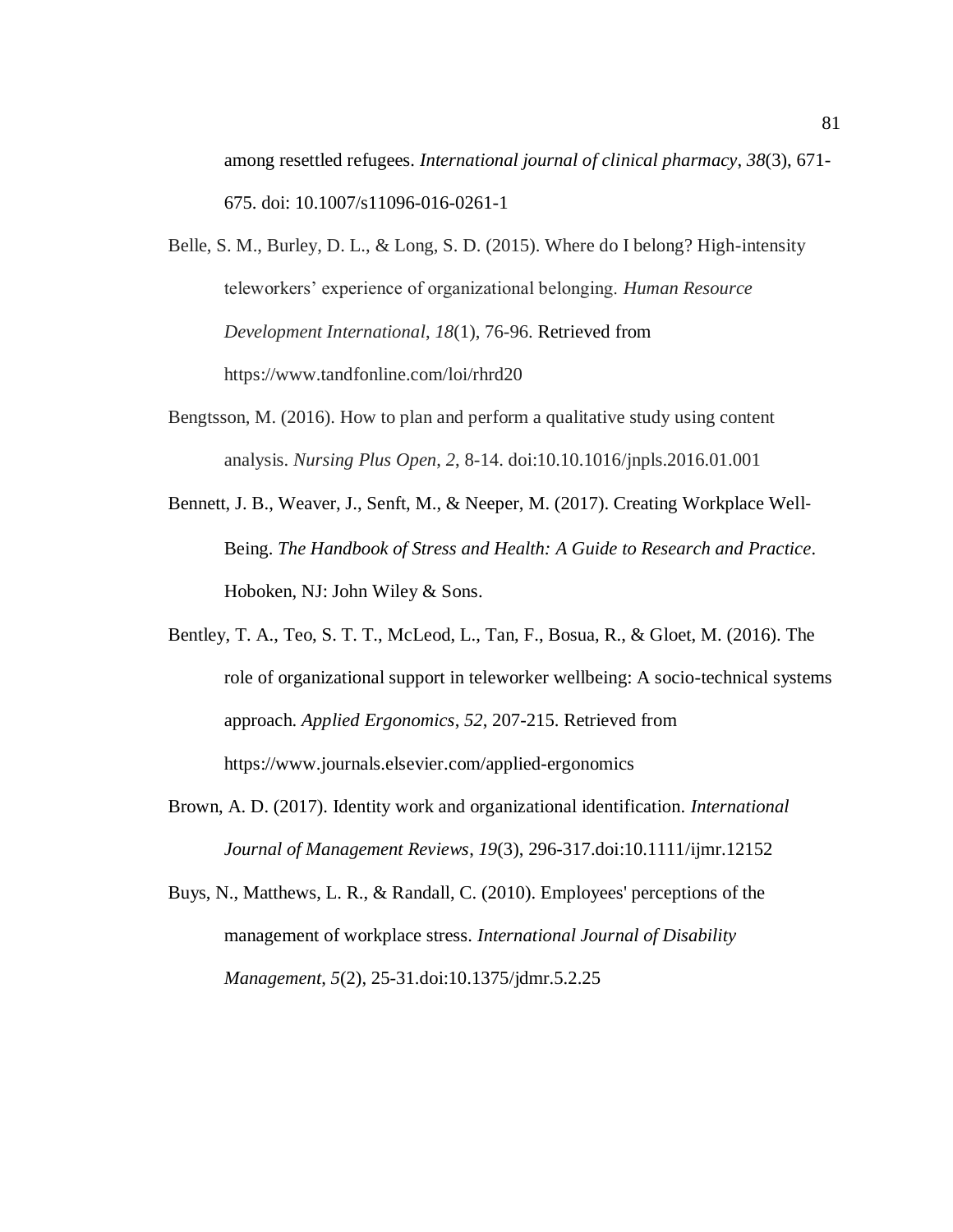- Cacioppo, J. T., & Cacioppo, S. (2014). Social relationships and health: The toxic effects of perceived social isolation. *Social and personality psychology compass*, *8*(2), 58-72.doi:10.111/spc3.12087
- Caelli, K., Ray, L., & Mill, J. (2003). 'Clear as mud': toward greater clarity in generic qualitative research. *International journal of qualitative methods*, *2*(2), 1- 13.doi:10.1177/160940690300200201
- Carver, L. B. (2016). Teacher perception of barriers and benefits in K-12 technology usage. *TOJET: The Turkish Online Journal of Educational Technology*, *15*(1). doi.org/10.21125/inted.2016.1845
- Chakraverty, D., & Tai, R. H. (2013). Parental occupation inspiring science interest: Perspectives from physical scientists. *Bulletin of Science, Technology & Society*, *33*(1-2), 44-52. doi: 10.1177/02794613509367.

Chestnut Global Partners. (2017). Trends Report. An analysis of what is occurring in the fields of Employee Assistance, Organizational Health and Workplace Productivity Industries. Retrieved from http://chestnutglobalpartners.org/Portals/cgp/Publications/Trends-Report-April2017.pdf

- Chou, P. (2015). The Effects of Workplace Social Support on Employee's Subjective Well-Being. *European Journal of Business and Management*, *7*(6), 8-19. Retrieved from https://iiste.org/Journals/index.php/EJBM
- Clark, A. D. (2015). Quality EAPs carry their weight. *Benefits Magazine*, 42-47. Retrieved from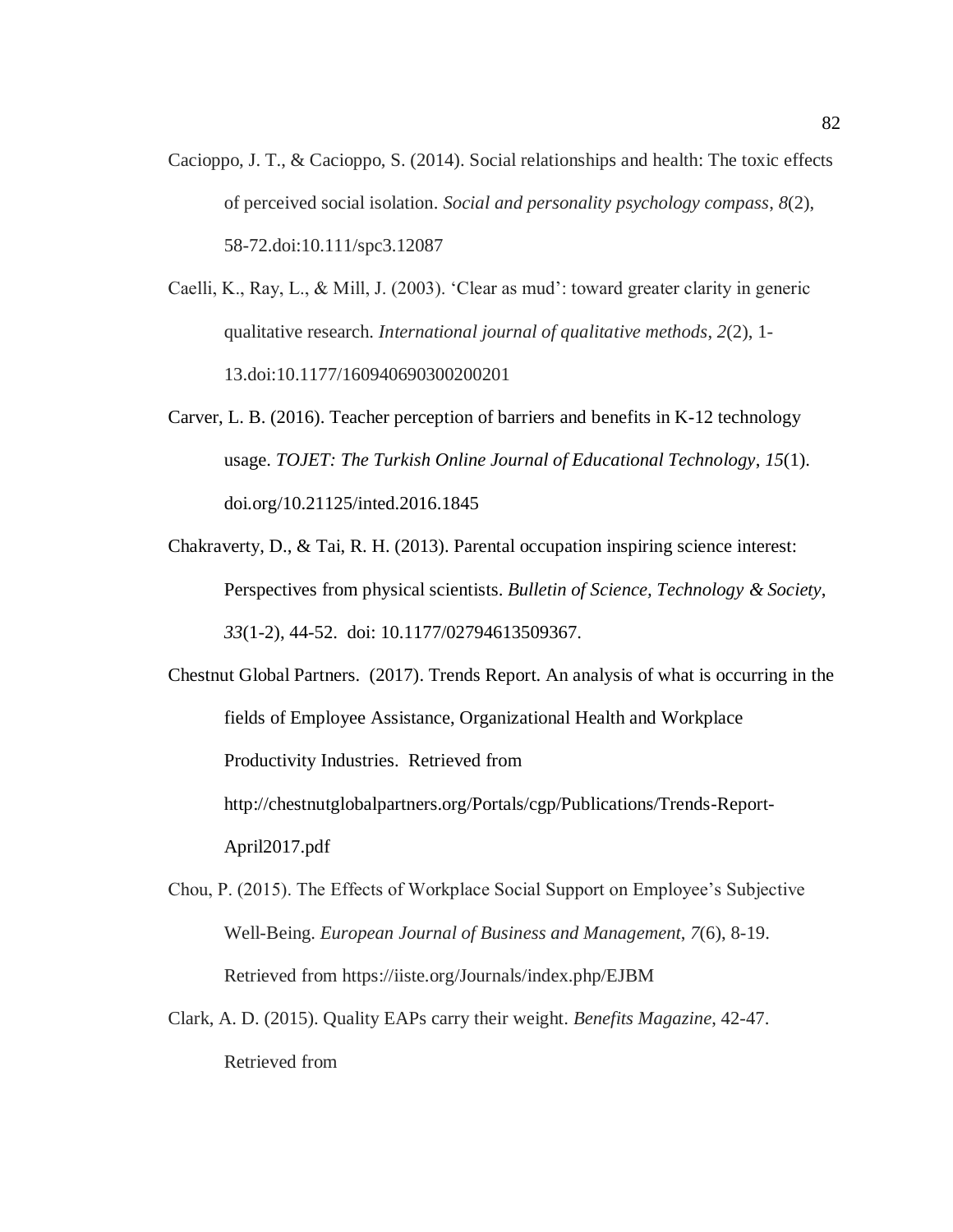https://www.ifebp.org/Resources/magazines/benefitscompensationdigest/Pages/de fault.aspx

Clarke, V., & Braun, V. (2013). Teaching thematic analysis: Overcoming challenges and developing strategies for effective learning. *The psychologist*, *26*(2), 120-123.

Collins, A. M., Hislop, D., & Cartwright, S. (2016). Social support in the workplace between teleworkers, office‐based colleagues and supervisors. *New Technology, Work and Employment*, *31*(2), 161-175. Retrieved from https://onlinelibrary.wiley.com/journal/1468005x

- Collins, C. S., & Cooper, J. E. (2014). Emotional intelligence and the qualitative researcher. *International Journal of Qualitative Methods*, *13*(1), 88- 103.doi:10.1177/16094069140130014
- Colquitt, J. A. (2001). On the dimensionality of organizational justice: a construct validation of a measure. *Journal of applied psychology*, *86*(3), 386.doi:10.1037/0021-9010.86.3.386
- Compton, R. L., & McManus, J. G. (2015). Employee assistance programs in Australia: Evaluating success. *Journal of Workplace Behavioral Health*, *30*(1-2), 32- 45.doi:10.1080/155555240.2015.998971

Corneli, A., Namey, E., Mueller, M. P., Tharaldson, J., Sortijas, S., Grey, T., & Sugarman, J. (2017). Evidence-based strategies for shortening informed consent forms in clinical research. *Journal of Empirical Research on Human Research Ethics*, *12*(1), 14-25. doi: 10.1177.1556264616682550.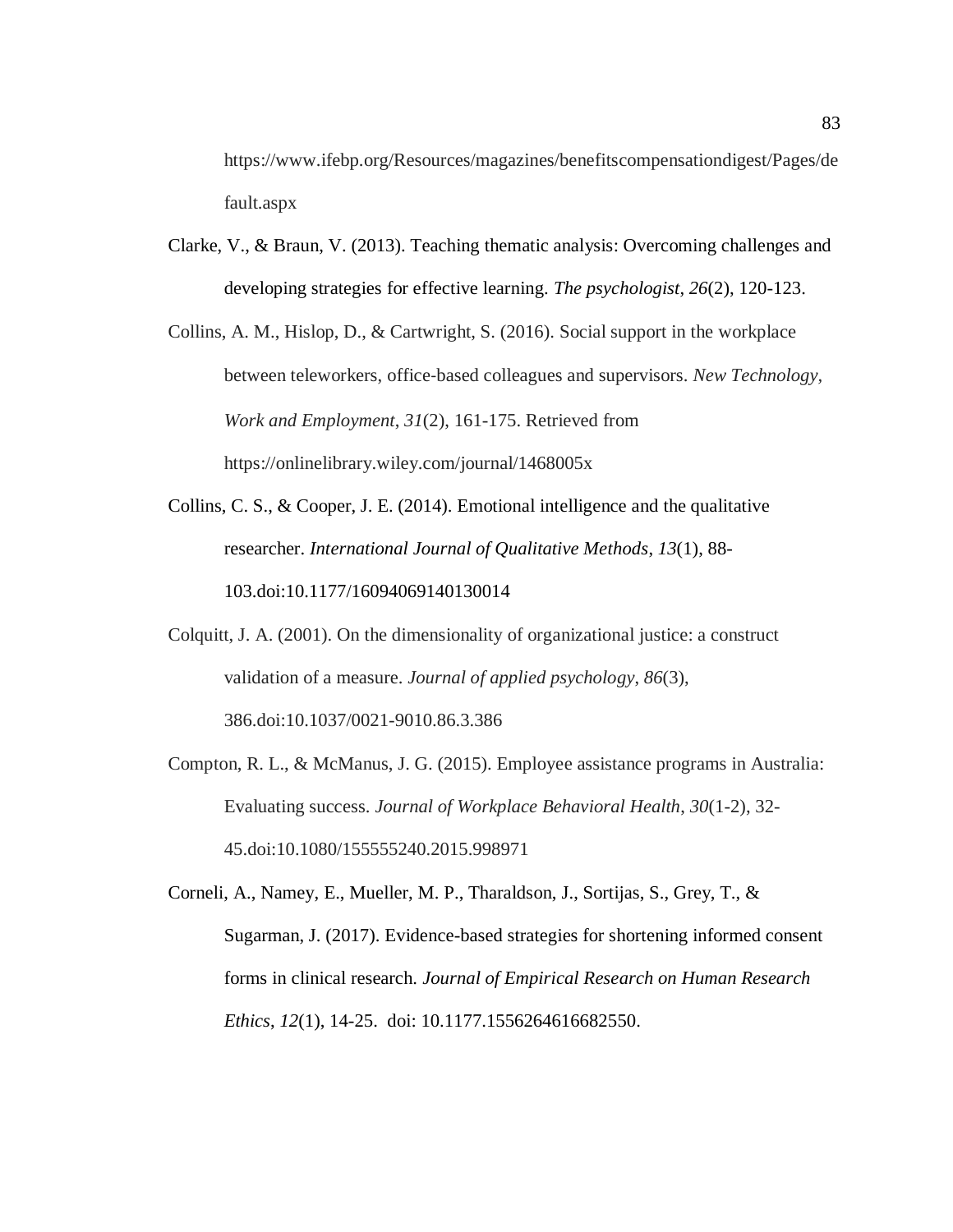- Crawford, J. O., MacCalman, L., & Jackson, C. A. (2011). The health and well-being of remote and mobile workers. *Occupational medicine*, *61*(6), 385- 394.doi:10.1093/occmed/kq071
- Csiernik, R. (2003). Employee assistance program utilization: Developing a comprehensive scorecard. *Employee Assistance Quarterly*, *18*(3), 45- 60.doi:10.1300/J022v18n03\_04
- Curry, L. A., Nembhard, I. M., & Bradley, E. H. (2009). Qualitative and mixed methods provide unique contributions to outcomes research. *Circulation*, *119*(10), 1442- 1452.doi:10.1161/CIRCULATIONAHA.107.742775
- Dawson, P. (2014). Our anonymous online research participants are not always anonymous: Is this a problem? *British Journal of Educational Technology*, *45*(3), 428-437.doi:10.1111/bjet.12144
- Dempsey, L., Dowling, M., Larkin, P., & Murphy, K. (2016). Sensitive interviewing in qualitative research. *Research in nursing & health*, *39*(6), 480- 490.doi:10.1002/nur.21743
- Dubé, L., & Robey, D. (2009). Surviving the paradoxes of virtual teamwork. *Information systems journal*, *19*(1), 3-30.doi:10.1111/j.1365-2575.2008. 00313.x
- Dunning (2014). EAP services woefully underused by employees. Business Insurance, 48(1). Retrieved from

https://www.businessinsurance.com/article/20140105/NEWS03/301059979

Eisenberger, R., Malone, G. P., & Presson, W. D. (2016). Optimizing perceived organizational support to enhance employee engagement. *Society for Human*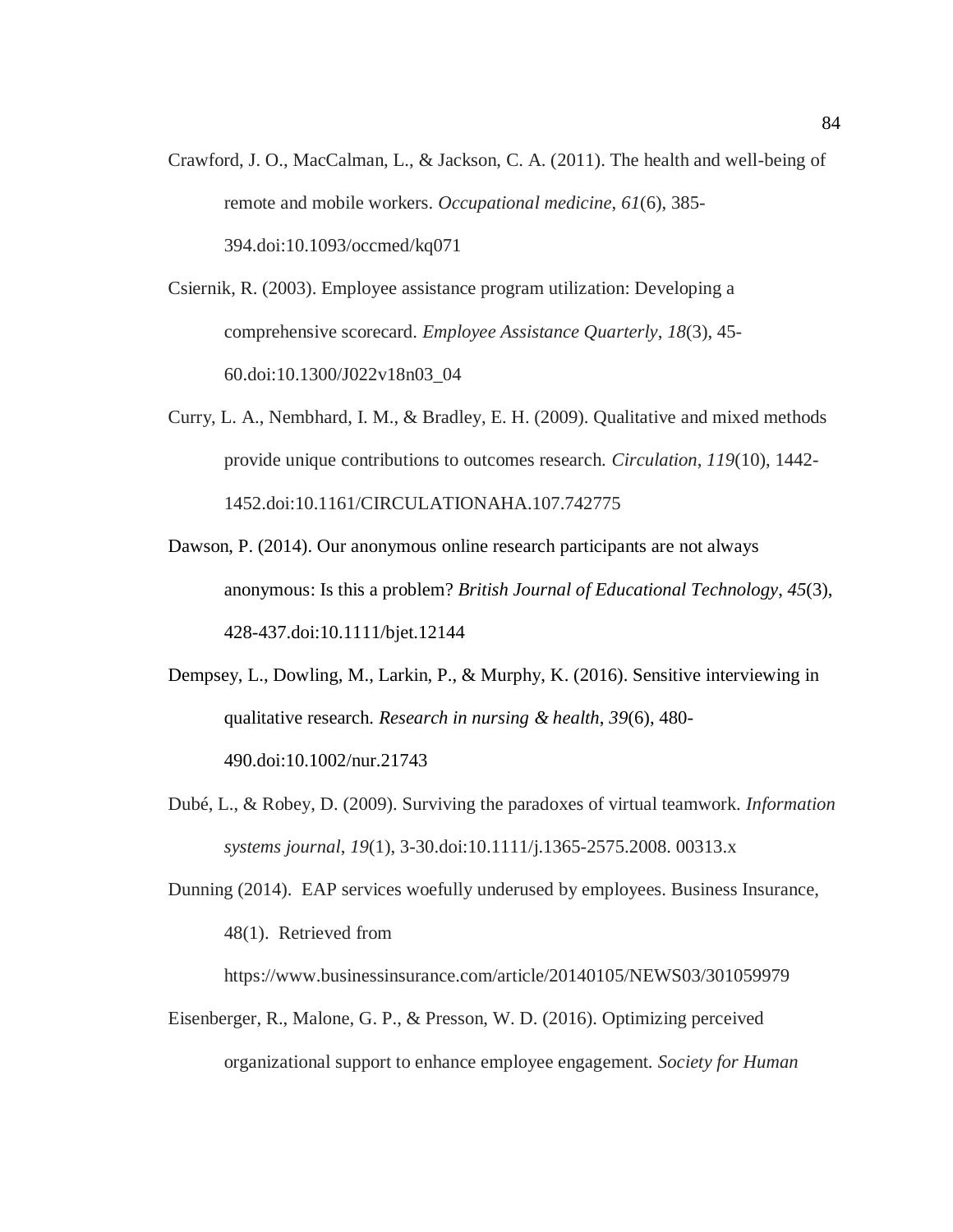*Resource Management and Society for Industrial and Organizational Psychology*. Retrieved from http://www.shrm.org

- Emde, M., & Fuchs, M. (2012, May). Using adaptive questionnaire design in open-ended questions: A field experiment. In *American Association for Public Opinion Research (AAPOR) 67th Annual Conference, San Diego, USA.* Retrieved from http://tuprints.ulb.tu-darmstadt.de/id/eprint/4219
- Employee Assistance Professional Association (2018). Frequently asked Questions. Retrieved from http://www.eapassn.org/FAQs.
- Etikan, I., Musa, S. A., & Alkassim, R. S. (2016). Comparison of convenience sampling and purposive sampling. *American Journal of Theoretical and Applied Statistics*, *5*(1), 1-4.doi: 10.11648/j.ajtas.20160501.11
- Eubanks, D. L., Palanski, M., Olabisi, J., Joinson, A., & Dove, J. (2016). Team dynamics in virtual, partially distributed teams: Optimal role fulfillment. *Computers in Human Behavior*, *61*, 556-568.doi: 10.1016/j.chb.2016.03.035
- Festinger, L. (1954). A theory of social comparison processes. *Human relations*, *7*(2), 117-140.doi:10.1177/001872675400700202
- Flick, U. (2002). Qualitative research-state of the art. *Social science information*, *41*(1), 5-24. Retrieved from https://eds-a-ebscohostcom.ezp.waldenulibrary.org/eds/detail/detail?vid=1&sid=f6714286-8a40-41c9 ab66-ded4aa2209ae%40sdc-vsessmgr03&bdata=JnNpdGU9ZWRzLWxpdmUmc2NvcGU9c2l0ZQ%3d%3d#A N=edp63649&db=edspubthe qu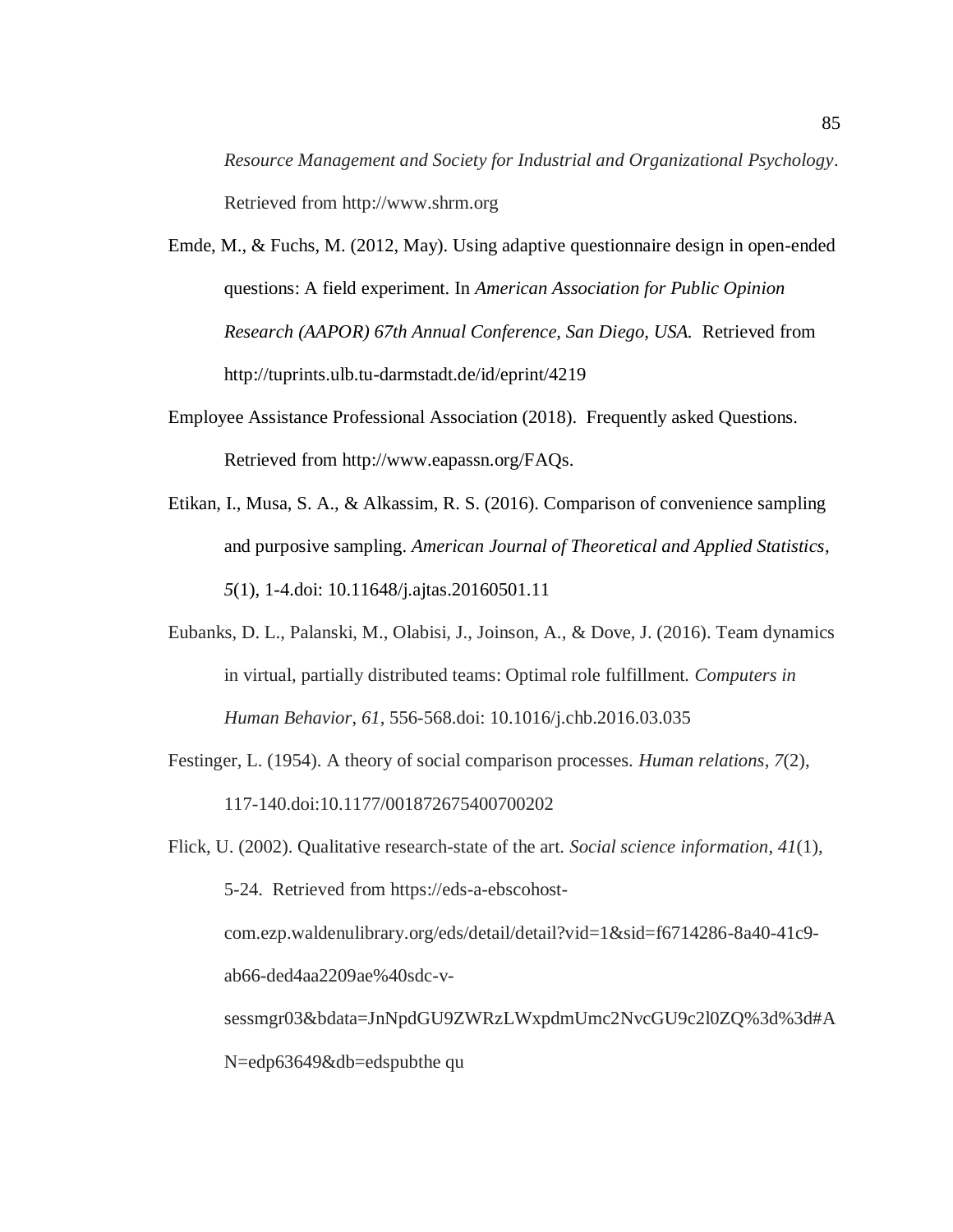- French, M. T., Roman, P. M., Dunlap, L. J., & Steele, P. D. (1997). Factors that influence the use and perceptions of employee assistance programs at six worksites. *Journal of Occupational Health Psychology*, *2*(4), 312.doi:10.1037/1076-8998.2.4.312
- Fusch, P. I., & Ness, L. R. (2015). Are we there yet? Data saturation in qualitative research. *The qualitative report*, *20*(9), 1408-1416. Retrieved from https://nsuworks.nova.edu/tqr/
- Gajendran, R. S., & Joshi, A. (2012). Innovation in globally distributed teams: The role of LMX, communication frequency, and member influence on team decisions. *Journal of Applied Psychology*, *97*(6), 1252.doi:10.1037/a0028958
- Gale, N. K., Heath, G., Cameron, E., Rashid, S., & Redwood, S. (2013). Using the framework method for the analysis of qualitative data in multi-disciplinary health research. *BMC medical research methodology*, *13*(1), 117.doi:10.1186/1471- 2288-13-117
- Gerdenitsch, C., Scheel, T. E., Andorfer, J., & Korunka, C. (2016). Co-working spaces: A source of social support for independent professionals. *Frontiers in psychology*, *7*. Retrieved from https://www.frontiersin.org/journals/psychology
- Gerstein, L. H., & Bayer, G. A. (1988). Employee assistance programs: A systemic investigation of their use. *Journal of Counseling & Development*, *66*(6), 294-297. doi:10.1002/j.1556-6676. 1988. Tb00873. x.
- Gill, P., Stewart, K., Treasure, E., & Chadwick, B. (2008). Methods of data collection in qualitative research: interviews and focus groups. *British dental journal*, *204*(6), 291.doi: 10.1038/bdj.2008.192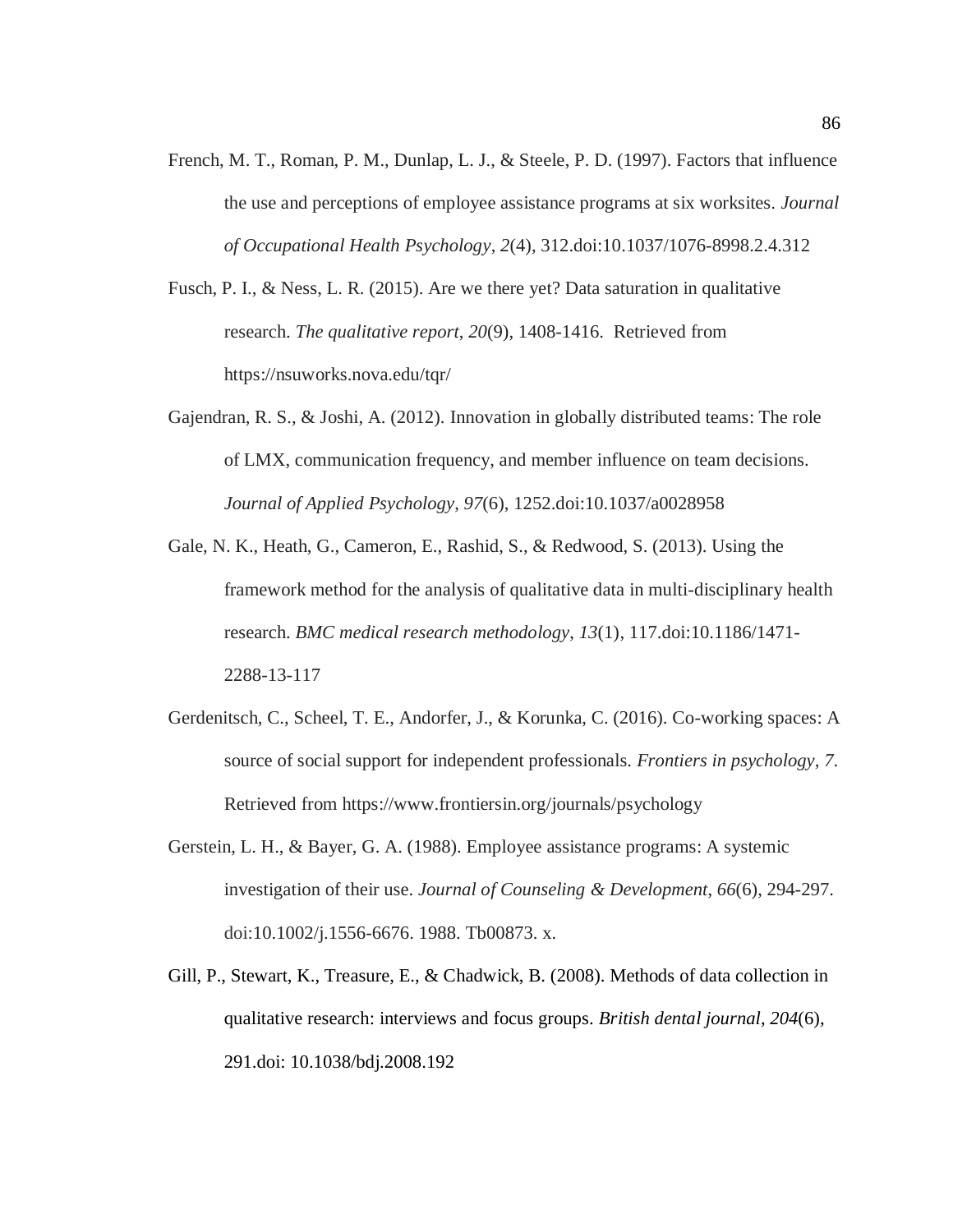- Gillespie, N. A., Walsh, M. H. W. A., Winefield, A. H., Dua, J., & Stough, C. (2001). Occupational stress in universities: Staff perceptions of the causes, consequences and moderators of stress. *Work & stress*, *15*(1), 53- 72.doi:10.1080/02678370117944
- Gobat, N. H., Gal, M., Butler, C. C., Webb, S. A., Francis, N. A., Stanton, H., ... & Pons‐ Vigués, M. (2018). Talking to the people that really matter about their participation in pandemic clinical research: A qualitative study in four European countries. *Health Expectations*, *21*(1), 387-395.doi:10.1111/hex.12634
- Golden, T. D., & Fromen, A. (2011). Does it matter where your manager works? Comparing managerial work mode (traditional, telework, virtual) across subordinate work experiences and outcomes. *Human Relations*, *64*(11), 1451- 1475.doi:10.1177/0018726711418387
- Golden, T. D., & Schoenleber, A. H. (2014). Toward a deeper understanding of the willingness to seek help: The case of teleworkers. *Work*, *48*(1), 83-90. Retrieved from https://content.iospress.com/journals/work/Pre-press/Pre-press
- Gong, Z., Wang, Y., & Zhang, K. (2011). Organization-Level Stress Interventions: EAP Perspective. In *2011 International Conference on Business Management and Electronic Information*.
- Grady, C. (2015). Enduring and emerging challenges of informed consent. *New England Journal of Medicine*, *372*(9), 855-862.doi:10.1056/NEJMra1411250
- Grandey, A., & Cordeiro, B. (2002). Family-friendly policies and organizational justice. *Work and family encyclopedia*.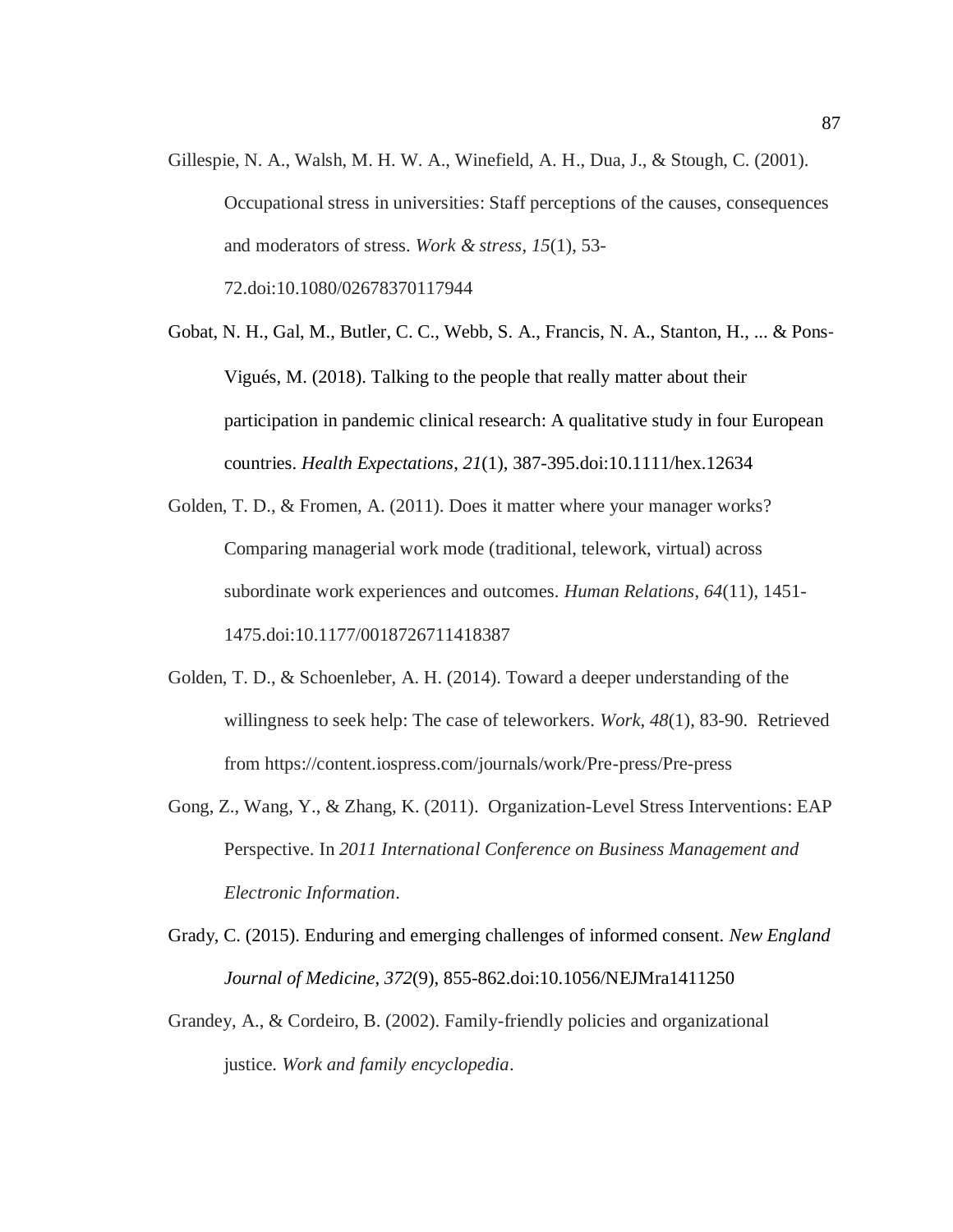- Grant, C. A., Wallace, L. M., & Spurgeon, P. C. (2013). An exploration of the psychological factors affecting remote e-worker's job effectiveness, well-being and work-life balance. *Employee Relations*, *35*(5), 527-546.doi:10.1108/ER-08- 2012-0059
- Grawitch, M. J., Ballard, D. W., & Erb, K. R. (2015). To be or not to be (stressed): The critical role of a psychologically healthy workplace in effective stress management. *Stress and Health*, *31*(4), 264-273.doi:10.1002/smi.2619
- Greenberg, J. (1987). A taxonomy of organizational justice theories. *Academy of Management review*, *12*(1), 9-22.doi:10.2307/257990

Greenberg, J. (2009). Everybody talks about organizational justice, but nobody does anything about it. *Industrial and Organizational Psychology*, *2*(2), 181- 195.doi:10.1111/j.1754-9434.2009. 01131.x

- Greene, M. J. (2014). On the inside looking in: Methodological insights and challenges in conducting qualitative insider research. *The qualitative report*, *19*(29), 1-13. Retrieved from https://nsuworks.nova.edu/tqr/
- Greiner, B. (2015). Subject pool recruitment procedures: organizing experiments with ORSEE. *Journal of the Economic Science Association*, *1*(1), 114- 125.doi:10.1007/s40881-015-0004-4

Griffith, D. A. (2013). Establishing qualitative geographic sample size in the presence of spatial autocorrelation. *Annals of the Association of American Geographers*, *103*(5), 1107-1122.doi:10.1080/00045608.2013/776884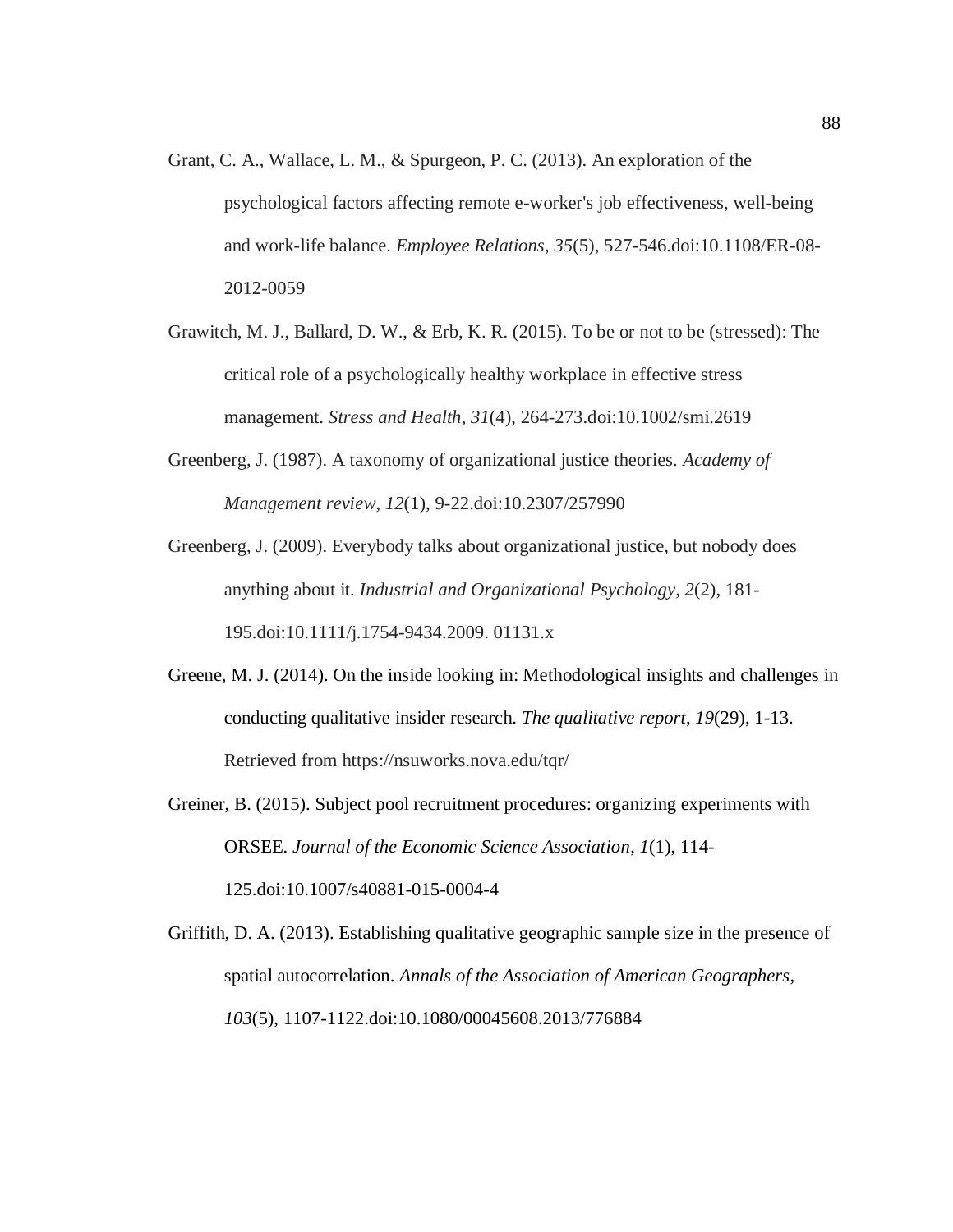- Guest, G., Bunce, A., & Johnson, L. (2006). How many interviews are enough? An experiment with data saturation and variability. *Field methods*, *18*(1), 59-82.
- Gyure, M. E., Quillin, J. M., Rodríguez, V. M., Markowitz, M. S., Corona, R. A., Borzelleca, J. F., & Bodurtha, J. N. (2014). Practical considerations for implementing research recruitment etiquette. *IRB*, *36*(6), 7.
- Haahr, A., Norlyk, A., & Hall, E. O. (2014). Ethical challenges embedded in qualitative research interviews with close relatives. *Nursing Ethics*, *21*(1), 6-15. doi:10.1177/096973301348630.
- Hammarberg, K., Kirkman, M., & De Lacey, S. (2016). Qualitative research methods: when to use them and how to judge them. *Human reproduction*, *31*(3), 498-501. doi:10.1093/humrep/dev334.
- Hancock, D. R., & Algozzine, B. (2016). *Doing case study research: A practical guide for beginning researchers*. Teachers College Press.
- Hargrave, G. E., & Hiatt, D. (2005). The EAP treatment of depressed employees: Implications for return on investment. *Employee Assistance Quarterly*, *19*(4), 39- 49.
- Harris, J. I., Strom, T. Q., Ferrier-Auerbach, A. G., Kaler, M. E., Hansen, L. P., & Erbes, C. R. (2017). Workplace social support in job satisfaction among veterans with posttraumatic stress symptoms: A preliminary correlational study. *PloS one*, *12*(8), e0181344.doi: 10.1371/journal.pone.0181344
- Hassan, M. M., Azim, S., & Abbas, S. M. (2017). Citizenship as Targeted Behavior: Responses to Organizational Justice and the Role of Culture. *International*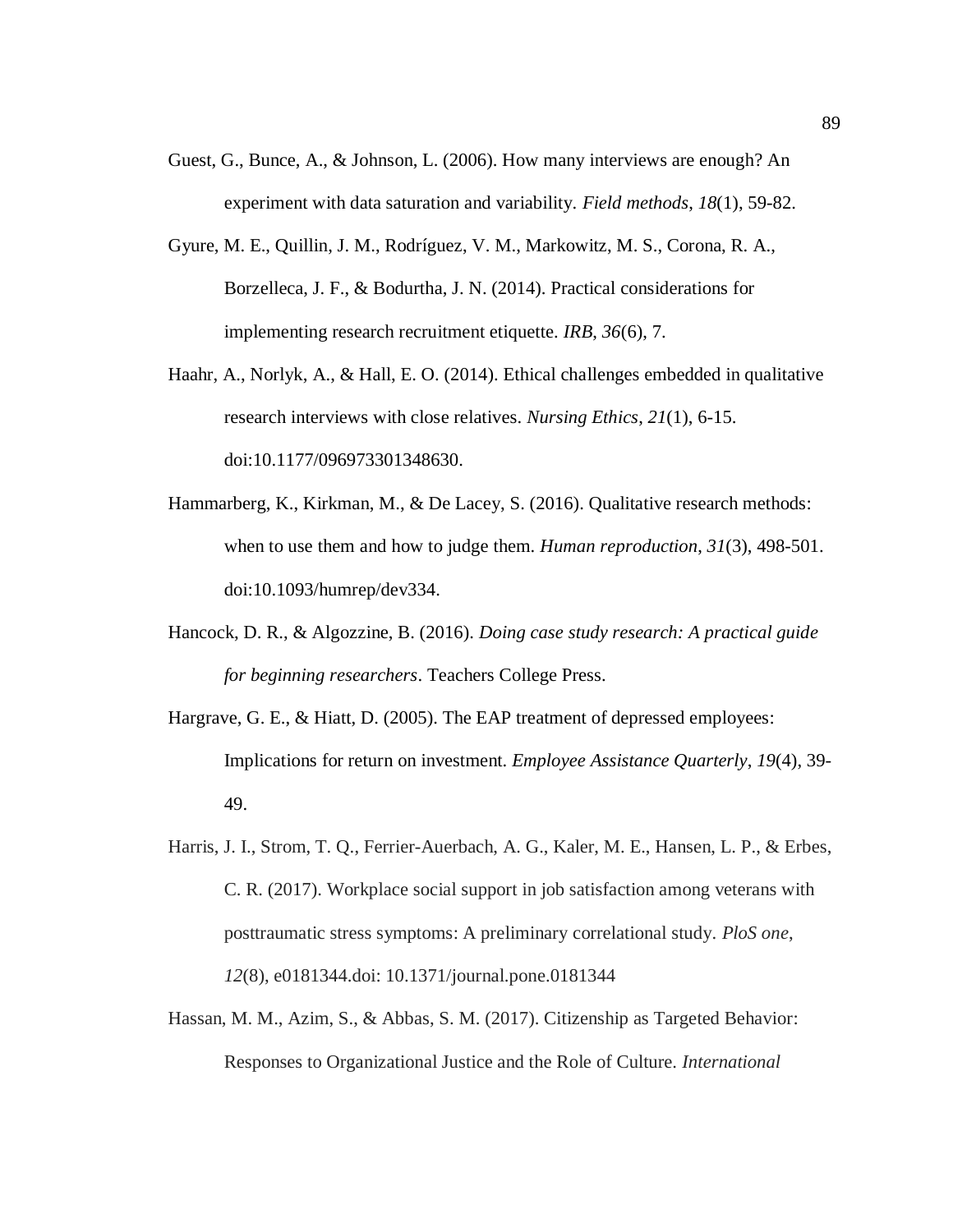*Journal of Public Administration*, *40*(6), 459-

471.doi:10.1080/01900692.2015.1136943

- Heymann, J., McNeill, K., & Earle, A. (2013). Filling a critical gap: Measuring work policies that affect families globally. *Community, Work & Family*, *16*(3), 239- 260.doi:10.1080/13668803.2013.820091
- Hilal, A. H., & Alabri, S. S. (2013). Using NVivo for data analysis in qualitative research. *International Interdisciplinary Journal of Education*, *2*(2), 181-186.
- Hill, N. S., & Bartol, K. M. (2016). Empowering leadership and effective collaboration in geographically dispersed teams. *Personnel Psychology*, *69*(1), 159- 198.doi:10.1111/peps.12108
- Hirsch, A. S. (2017). Taking a Fresh Look at EAP Counseling. Retrieved from https://www.shrm.org/resourcesandtools/hr-topics/employeerelations/pages/taking-a-fresh-look-at-eap-counseling.aspx
- Holton, M. K., Barry, A. E., & Chaney, J. D. (2016). Employee stress management: An examination of adaptive and maladaptive coping strategies on employee health. *Work*, *53*(2), 299-305. doi:10.3233/WOR-152145.
- Hoover, S. M., & Morrow, S. L. (2015). Qualitative researcher reflexivity: A follow-up study with female sexual assault survivors. *The Qualitative Report*, *20*(9), 1476. Retrieved from https://nsuworks.nova.edu/tqr/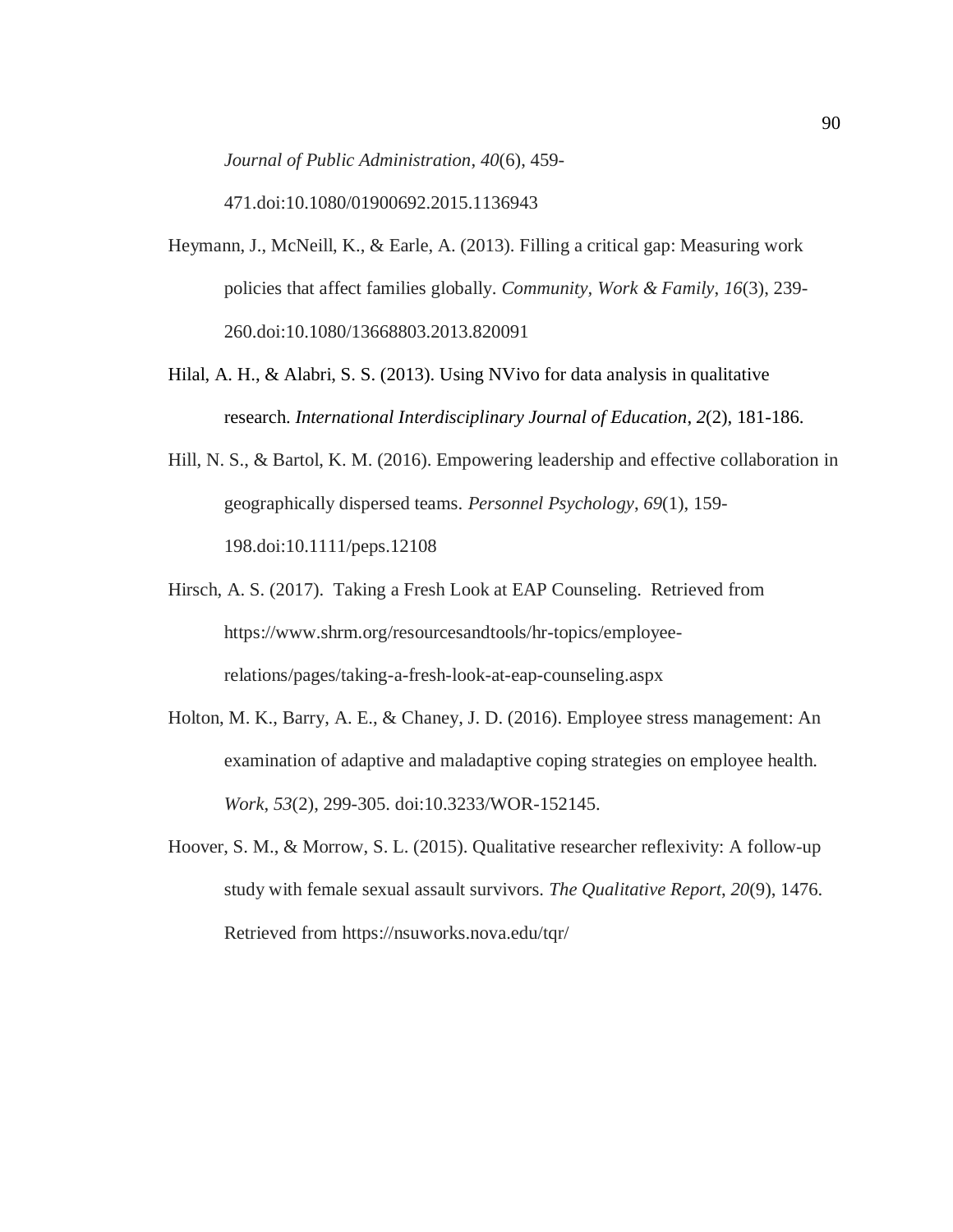- Jackson, K. M., & Trochim, W. M. (2002). Concept mapping as an alternative approach for the analysis of open-ended survey responses. *Organizational Research Methods*, *5*(4), 307-336.doi:10.1177/109442802237114
- Jacob, S. A., & Furgerson, S. P. (2012). Writing interview protocols and conducting interviews: Tips for students new to the field of qualitative research. *The Qualitative Report*, *17*(42), 1-10. Retrieved from https://nsuworks.nova.edu/tqr/
- Jacobson Frey, J., & Attridge, M. (2010). Employee assistance programs (EAPs): An allied profession for work/life. *Work and Family Encyclopedia. Sloan Work and Family.*
- Jimenez, A., Boehe, D. M., Taras, V., & Caprar, D. V. (2017). Working across Boundaries: Current and Future Perspectives on Global Virtual Teams. *Journal of International Management*. Retrieved from: https://workfamily. sas. upenn. edu/wfrn-repo/object/6ot29wy5fk9m9z2v.
- Johnson, R. B., & Onwuegbuzie, A. J. (2004). Mixed methods research: A research paradigm whose time has come. *Educational researcher*,*33*(7), 14- 26.doi:10.3102/0013189X033007014
- Jørgensen, M. B., Villadsen, E., Burr, H., Punnett, L., & Holtermann, A. (2016). Does employee participation in workplace health promotion depend on the working environment? A cross-sectional study of Danish workers. *BMJ open*, *6*(6), e010516. doi: 10.1136/bmjopen-2015-10516
- Jose, G., & Mampilly, S. R. (2015). Relationships among perceived supervisor support, psychological empowerment and employee engagement in Indian workplaces.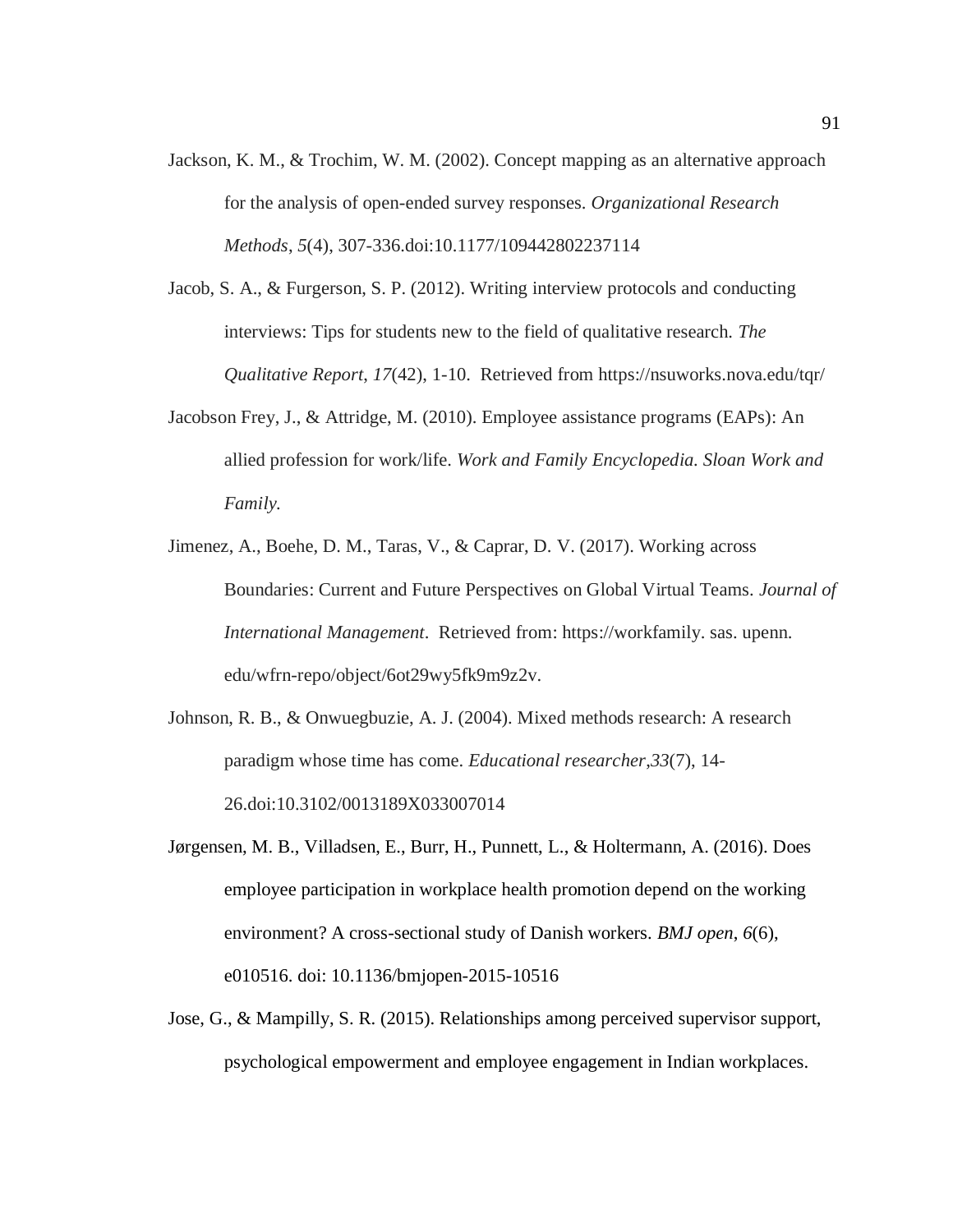*Journal of Workplace Behavioral Health*, *30*(3), 231-

250.doi:10.1080/15555240.2015.1047498

- Joseph, B., & Walker, A. (2017). Employee assistance programs in Australia: the perspectives of organisational leaders across sectors. *Asia Pacific Journal of Human Resources*, *55*(2), 177-191. doi:10.111/1744-7941.12124.
- Kahlke, R. M. (2014). Generic qualitative approaches: Pitfalls and benefits of methodological mixology. *International Journal of Qualitative Methods*, *13*(1), 37-52.doi:10.1177/160940691401300119
- Kalish, Brian. M. (2017). How to get more employees to use EAP. Retrieved from https://www.benefitnews.com/news/how-to-get-more-employees-to-use-eaps
- Kato, T. (2015). Coping with workplace interpersonal stress among Japanese employees. *Stress and health*, *31*(5), 411-418.doi:10.1002/smi.2566
- Kennedy, D. M. (2016). Is it any clearer? Generic qualitative inquiry and the VSAIEEDC model of data analysis. Qualitative Report, 21(8), 1369–1379.
- Kim, T., & Mullins, L. B. (2016). How Does Supervisor Support and Diversity Management Affect Employee Participation in Work/Family Policies? *Review of Public Personnel Administration*, *36*(1), 80-105.doi:10.1177/0734371X14553883
- Kolb, S. M. (2012). Grounded theory and the constant comparative method: Valid research strategies for educators. *Journal of Emerging Trends in Educational Research and Policy Studies*, *3*(1), 83.
- Kossek, E. E., Pichler, S., Bodner, T., & Hammer, L. B. (2011). Workplace social support and work–family conflict: A meta‐analysis clarifying the influence of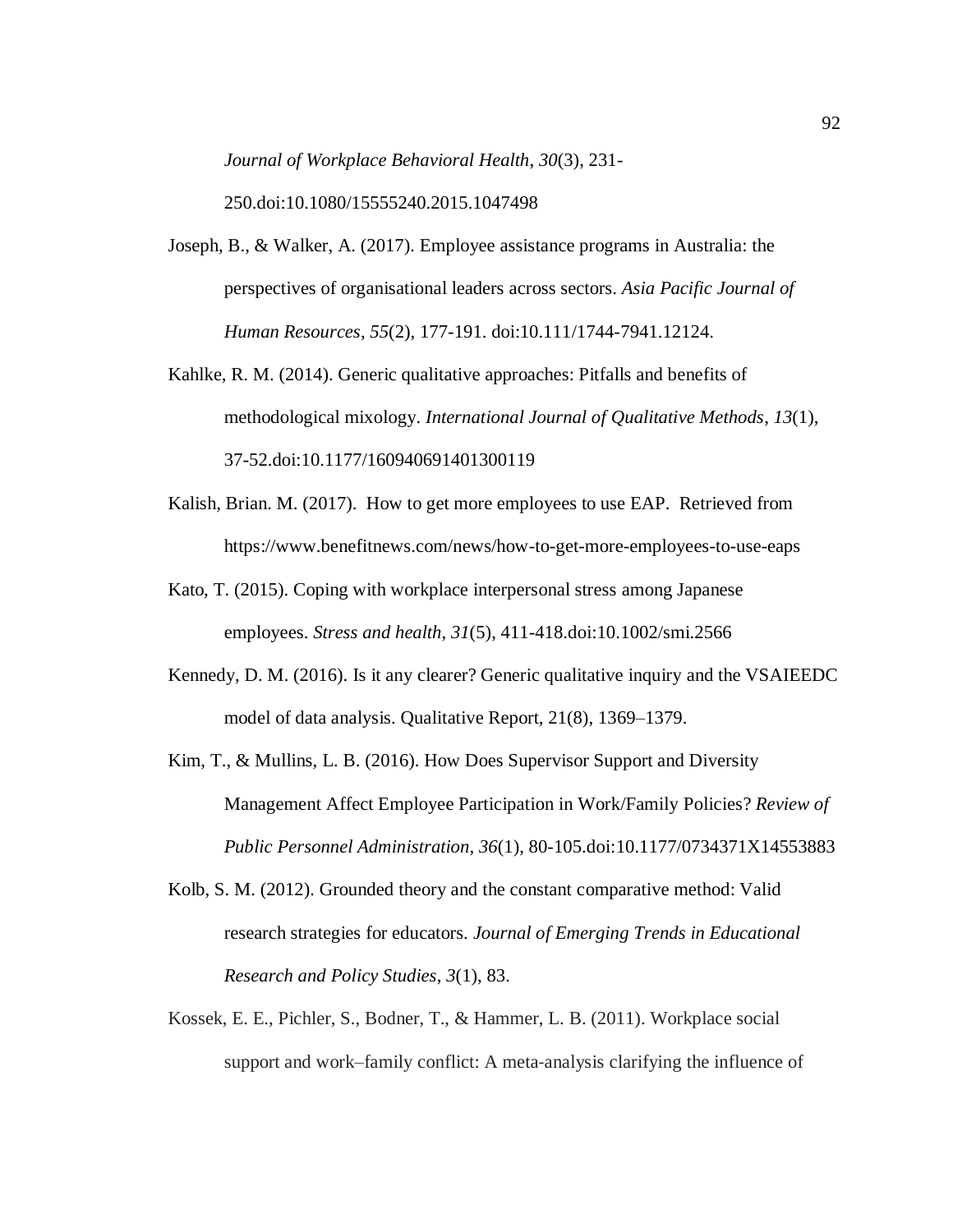general and work–family‐specific supervisor and organizational support. *Personnel psychology*, *64*(2), 289-313.

Kurland, N. B., & Egan, T. D. (1999). Telecommuting: Justice and control in the virtual organization. *Organization Science*, *10*(4), 500-513.doi:10.1287/0rsc.10.4.500

Kurzman, P. A. (2013). Employee Assistance Programs for the new millennium: Emergence of the comprehensive model. *Social Work in Mental Health*, *11*(5), 381-403.doi:10.1080/15332985.2013.780836

- Lawson, K. J., Noblet, A. J., & Rodwell, J. J. (2009). Promoting employee wellbeing: the relevance of work characteristics and organizational justice. *Health Promotion International*, *24*(3), 223-233.doi:10.1093/heapro/dap025
- Lenthall, S., Wakerman, J., Opie, T., Dollard, M., Dunn, S., Knight, S., & Watson, C. (2009). What stresses remote area nurses? Current knowledge and future action. *Australian Journal of Rural Health*, *17*(4), 208-213. doi:10.111/j.1449- 1584.2009.01073
- Levers, Mugari, E., Mtapuri, O., & Rangongo, M. (2014). Employee Assistance Programme: The Case of a Local Municipality in South Africa. *Sosyal Bilimler Dergisi/Journal of Social Sciences*, *39*(3). Retrieved from http://www.krepublishers.com/02-Journals/JSS/JSS-39-0-000-14-Web/JSS-39-3- 14-Abst-PDF/JSS-39-3-257-14-1670-Mtapuri-O/JSS-39-3-257-14-1670-Mtapuri-O-Tx [2].pdf
- Levesque, J. F., Harris, M. F., & Russell, G. (2013). Patient-centered access to health care: conceptualizing access at the interface of health systems and populations.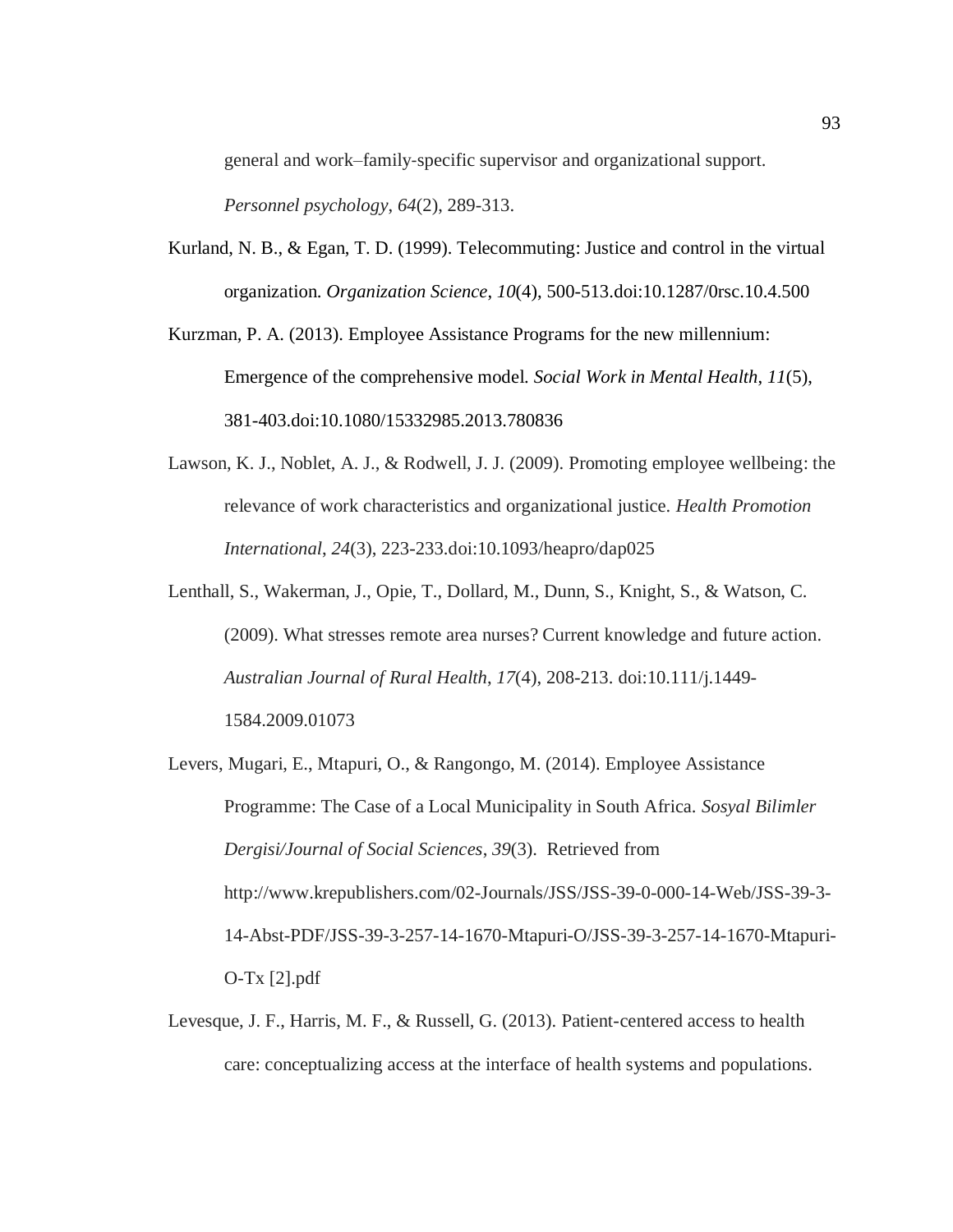*International journal for equity in health*, *12*(1), 18. Retrieved from https://equityhealthj.biomedcentral.com

- Lewis, R. (2014). Examining the causes and impacts of stress in the workplace. *Journal of Social & Psychological Sciences*, *7*(1). Retrieved from https://www.questia.com/library/p436181/journal-of-social-and-psychologicalsciences
- Li, P., Sharar, D. A., Lennox, R., & Zhuang, W. (2015). Evaluating EAP Counseling in the Chinese Workplace: A Study with a Brief Instrument. *Journal of Workplace Behavioral Health*, 30(1-2), 66-78. doi:10.1080/155555240.2015.1000143
- Mann, S., & Holdsworth, L. (2003). The psychological impact of teleworking: stress, emotions and health. *New Technology, Work and Employment*, *18*(3), 196-211. doi:10.1111/1468-005X.00121
- Marks, D., F., & Yardley, L. (2003) Qualitative data collection: interviews and focus groups. In, Marks, David F. & Yardley, Lucy (eds.) *Research Methods for Clinical and Health Psychology.* Sage Publications Ltd, pp. 39-55.
- Marley, E. (2011). Self-help strategies to reduce emotional distress: What do people do and why? A qualitative study. *Counselling and Psychotherapy Research*, *11*(4), 317-324. Retrieved from https://onlinelibrary.wiley.com/journal/17461405

Marshall, B., Cardon, P., Poddar, A., & Fontenot, R. (2013). Does sample size matter in qualitative research? A review of qualitative interviews in IS research. *Journal of Computer Information Systems*, *54*(1), 11-22. doi:10.1080/08874417.2014.11645667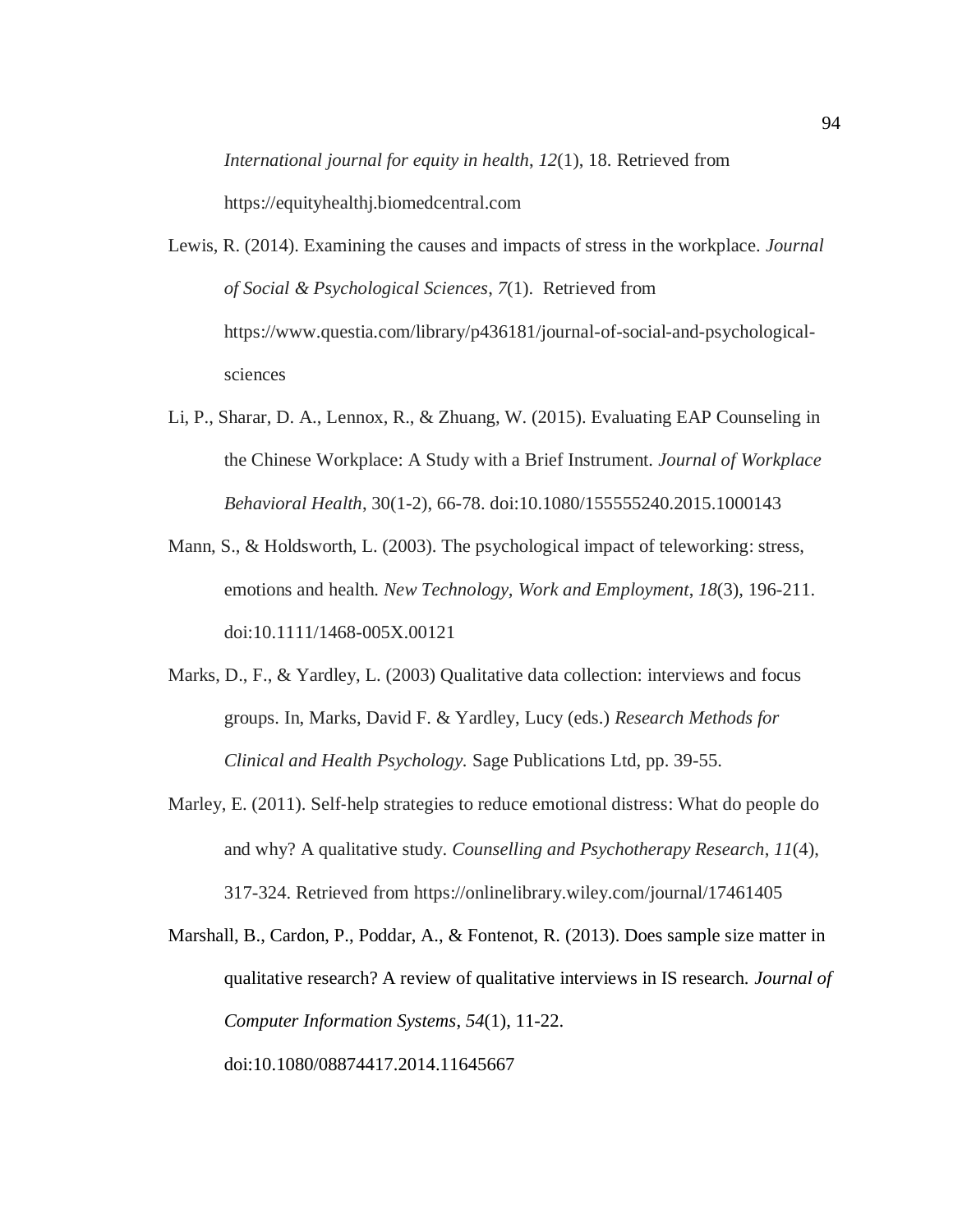Masi, D. A. (2005). Employee assistance programs in the new millennium. *International journal of emergency mental health*, *7*(3), 157-168. Retrieved from https://www.omicsonline.org/international-journal-of-emergency-mental-healthand-human-resilience.php

McCann, B., Azzone, V., Merrick, E. L., Hiatt, D., Hodgkin, D., & Horgan, C. M. (2010). Employer choices in employee assistance program design and worksite services. *Journal of workplace behavioral health*, *25*(2), 89-106. doi: 10.1080.155555241003760979

- Meadows, K. A. (2003). So, you want to do research? 5: Questionnaire design. *British journal of community nursing*, *8*(12), 562-570. doi:10.12968/bjcn.2003.8.12.11854
- Merrick, E. L., Hodgkin, D., Hiatt, D., Horgan, C. M., & McCann, B. (2011). EAP service use in a managed behavioral health care organization: from the employee perspective. *Journal of workplace behavioral health*, *26*(2), 85-96. doi:10.1080/1555240.2011.573751
- Milner, K., Greyling, M., Goetzel, R., Da Silva, R., Kolbe-Alexander, T., Patel, D., & Beckowski, M. (2013). The relationship between leadership support, workplace health promotion and employee wellbeing in South Africa. *Health promotion international,* 30(3), 514-522. doi:10.1093/heapro/dat064
- Milton, S. A. A., Sinclair, M. M., & Vakalahi, H. O. (2017). Organizational Identification: Perspectives of Dispersed Social Workers. *Advances in Social Work*, *17*(2), 285-303.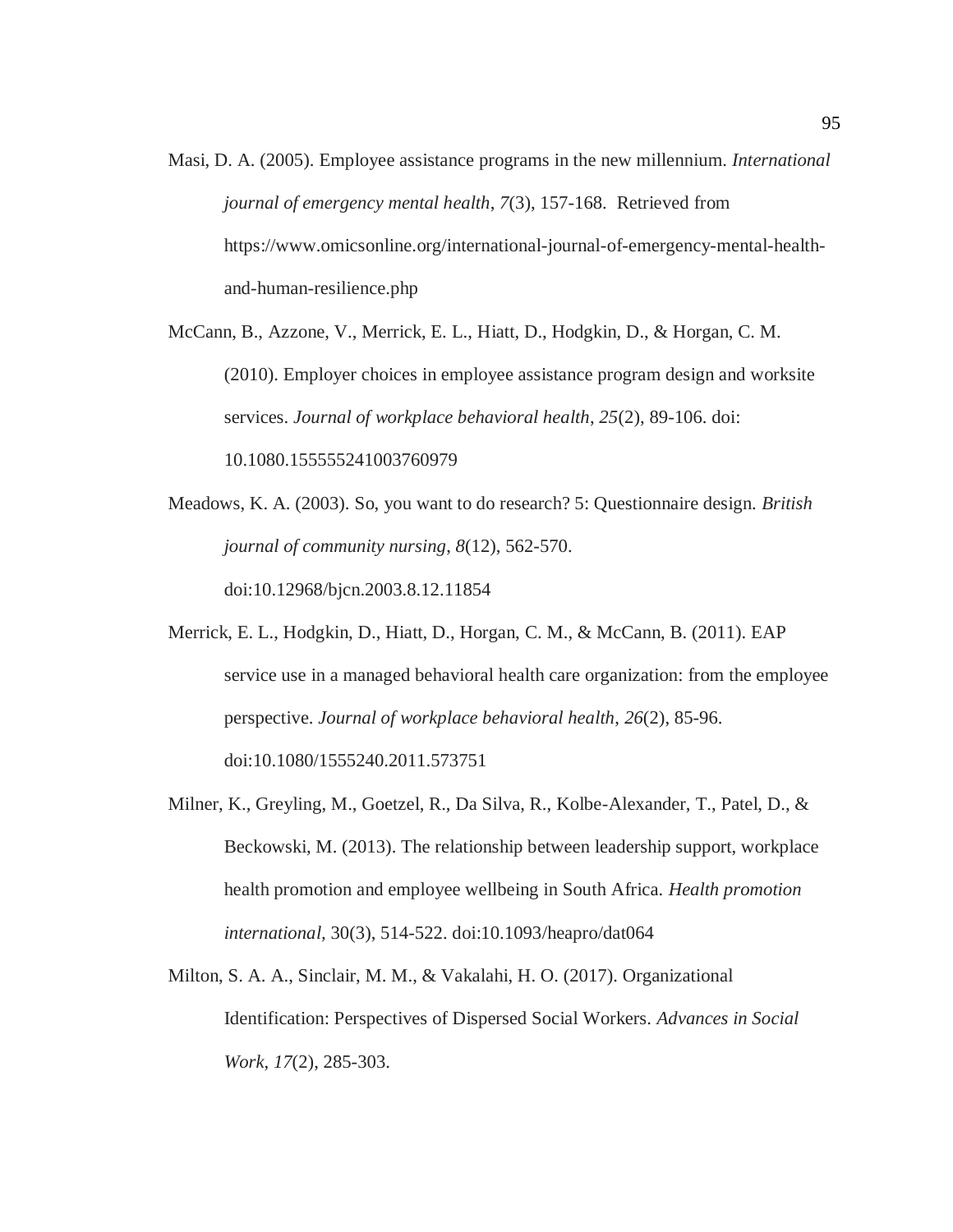- Milot, M. (2017). Evaluating Benefit Equity in Outcomes Among Users of an Employee Assistance Program. *EASNA Research Notes*, *6*(1), 1-7.
- Morgan, G. (2017). Why Remote Workers are More Stressed (And What to do about it. Retrieved from https://www.fastcompany.com/3068832/why-remote-workers-aremore-stressed-and-what-to-do-about-it.
- Munn, Z., Porritt, K., Lockwood, C., Aromataris, E., & Pearson, A. (2014). Establishing confidence in the output of qualitative research synthesis: the ConQual approach. *BMC Medical Research Methodology*, *14*(1), 108. doi: 10.1186/1471-2288-14- 108.
- Mutula, S. M. (2013). Information access/accessibility in a digital environment. *African Journal Library Archives Information Science*. 23(1), 1-4.
- Nobrega, S., Champagne, N. J., Azaroff, L. S., Shetty, K., & Punnett, L. (2010). Barriers to workplace stress interventions in employee assistance practice: EAP perspectives. Journal of Workplace Behavioral Health, 25(4), 282-295. doi:10.1080/15555240.2010.518491
- Nurmi, N. (2011). Coping with coping strategies: How distributed teams and their members deal with the stress of distance, time zones and culture. *Stress and Health,* 27(2), 123-143. doi:10.1002/smi.1327
- O'Leary, M. B., Wilson, J. M., & Metiu, A. (2014). Beyond being there: The symbolic role of communication and identification in perceptions of proximity to geographically dispersed colleagues. *MIS quarterly*, *38*(4), 1219-1243.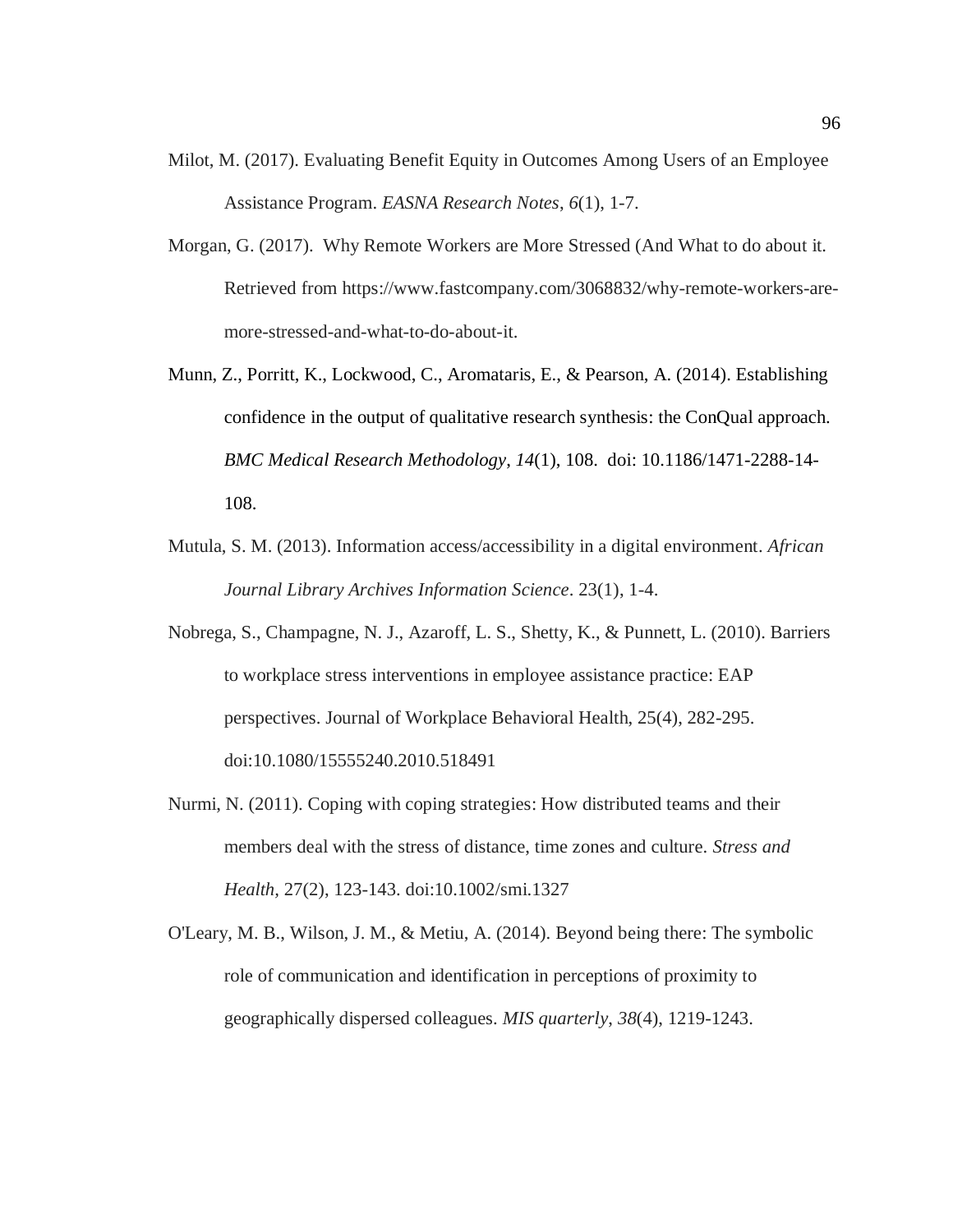- Ollier-Malaterre, A., & Andrade, C. (2016). Not for everyone: intra-organizational divides and the stratification of access to work–life policies. *Community, Work & Family*, *19*(5), 519-537. doi:10.1080/13668803.2015.1089840
- Omona, J. (2013). Sampling in qualitative research: Improving the quality of research outcomes in higher education. Makerere Journal of Higher Education, 4, 169- 185. doi: 10.4314/majohe. v4i2.1.
- Onwuegbuzie, A. J., & Leech, N. L. (2007). A call for qualitative power analyses. *Quality & Quantity*, *41*(1), 105-121. doi: 10.1007/211135-005-1098-1.
- Onwuegbuzie, A. J., Leech, N. L., & Collins, K. M. (2010). Innovative data collection strategies in qualitative research. *The qualitative report*, *15*(3), 696-726. Retrieved from https://nsuworks.nva.edu/tqr/
- Opsal, T., Wolgemuth, J., Cross, J., Kaanta, T., Dickmann, E., Colomer, S., & Erdil-Moody, Z. (2016). "There Are No Known Benefits..." Considering the Risk/Benefit Ratio of Qualitative Research. *Qualitative health research*, *26*(8), 1137-1150.
- Orhan, M. A., Rijsman, J. B., & Van Dijk, G. M. (2016). Invisible, therefore isolated: comparative effects of team virtuality with task virtuality on workplace isolation and work outcomes. *Revista de Psicología Del Trabajo y de las Organizaciones*, *32*(2), 109-122. doi: 10.1016/j.rpto.2016.02.002
- Otenyo, E. E., & Smith, E. A. (2017). An Overview of Employee Wellness Programs (EWPs) in Large US Cities: Does Geography Matter? *Public Personnel Management*, *46*(1), 3-24. doi:10.1177/0091026016689668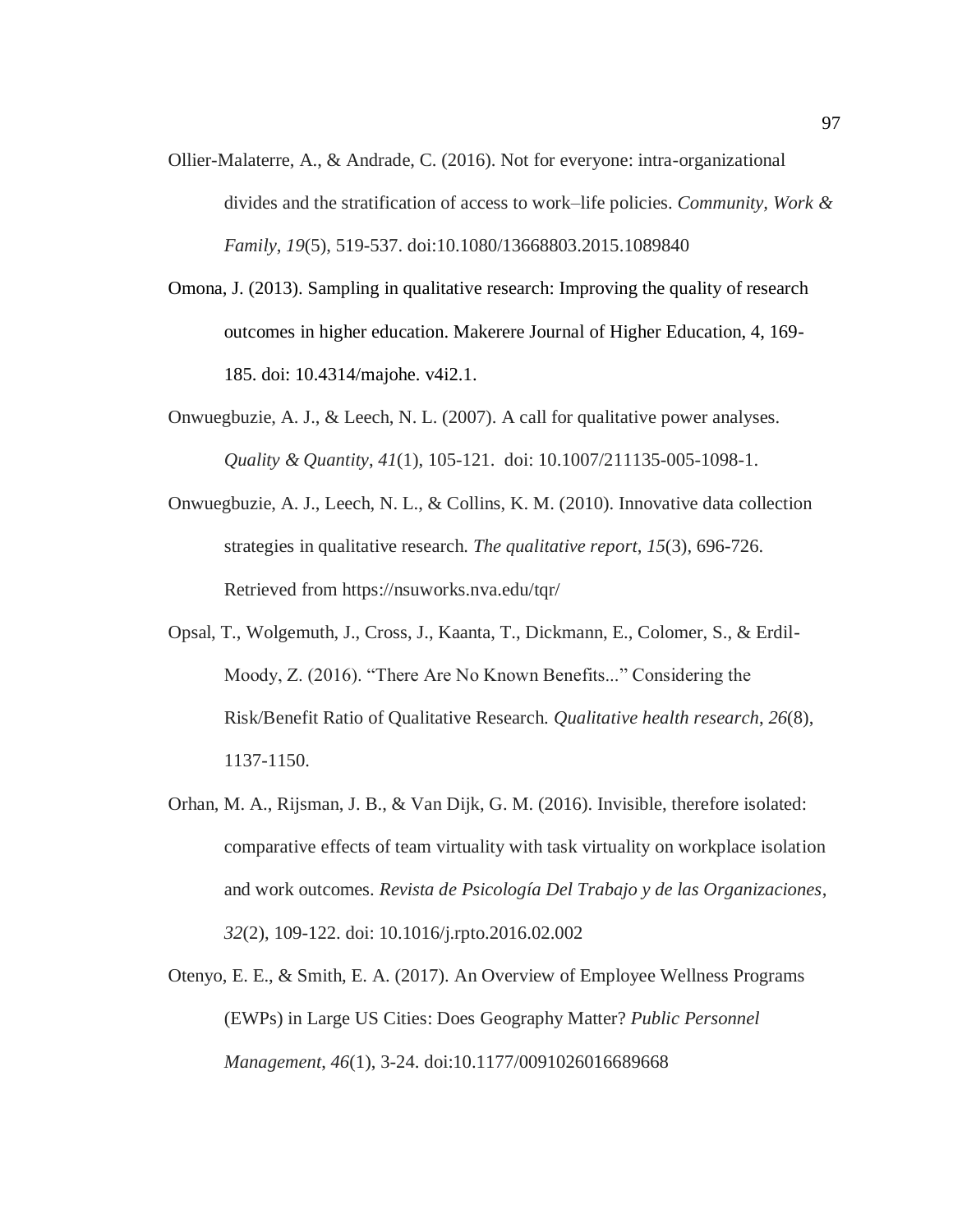- Palinkas, L. A., Horwitz, S. M., Green, C. A., Wisdom, J. P., Duan, N., & Hoagwood, K. (2015). Purposeful sampling for qualitative data collection and analysis in mixed method implementation research. *Administration and Policy in Mental Health and Mental Health Services Research*, *42*(5), 533-544. Doe10.1007/s10488-013- 0528y.
- Percy, W. H., Kostere, K., & Kostere, S. (2015). Generic qualitative research in psychology. *The Qualitative Report*, *20*(2), 76. Retrieved from https://nsuworks.nova.edu/tqr/
- Peredaryenko, M. S., & Krauss, S. E. (2013). Calibrating the human instrument: Understanding the interviewing experience of novice qualitative researchers. *The qualitative report*, *18*(43), 1. Retrieved from https://nsuworks.nova.edu/tqr/
- Perry, D. J. (2013). Transcendental method for research with human subjects: A transformative phenomenology for the human sciences. Field Methods, 25, 262- 282. doi:10.1177/1525822X12467105.
- Pescud, M., Teal, R., Shilton, T., Slevin, T., Ledger, M., Waterworth, P., & Rosenberg, M. (2015). Employers' views on the promotion of workplace health and wellbeing: a qualitative study. *BMC public health*, *15*(1), 642.

Picherit‐Duthler, G., & Freitag, A. R. (2004). Researching employees' perceptions of benefits communication: A communication inquiry on channel preferences, understanding, decision‐making, and benefits satisfaction. *Communication Research Reports*, *21*(4), 391-403. doi.org/10.1080/08824090409360003.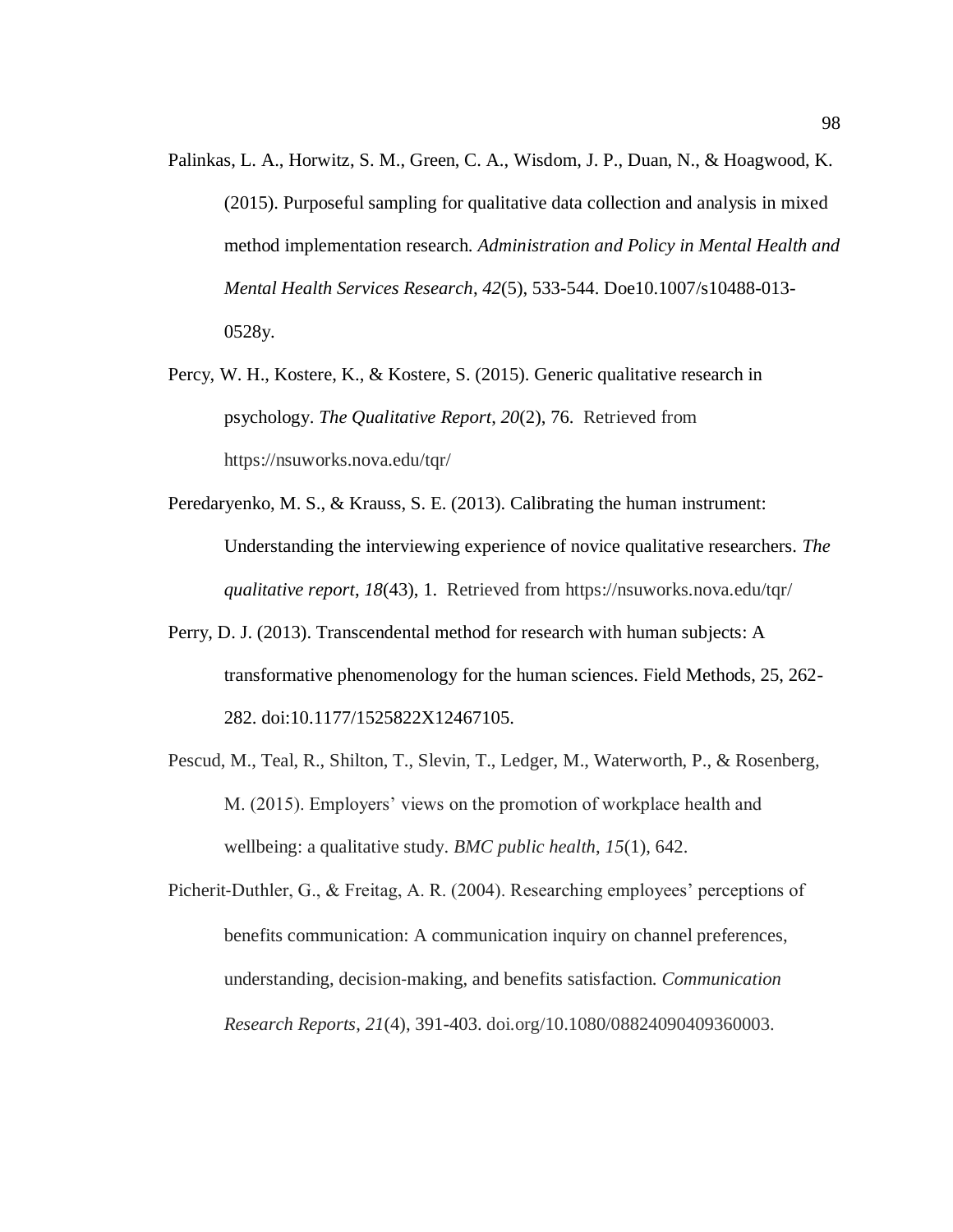- Poulsen, S., & Ipsen, C. (2017). In times of change: How distance managers can ensure employees' wellbeing and organizational performance. *Safety Science*. doi:10.1016/ssci.2017.05.002
- Pronk, N. P. (2014). Placing workplace wellness in proper context: value beyond money. *Preventing chronic disease*, *11*.doi:10.5888/pd11.140128
- Proost, K., Verboon, P., & Van Ruysseveldt, J. (2015). Organizational justice as buffer against stressful job demands. *Journal of Managerial Psychology*, *30*(4), 487-499. doi:10.1108/JMP-02-2013-0040
- Quick, J. C., & Henderson, D. F. (2016). Occupational stress: preventing suffering, enhancing wellbeing. *International journal of environmental research and public health*, *13*(5), 459. doi:10.3390/ijerph13050459
- Richard, M. A. (2014). *Employee assistance programs: Wellness/enhancement programming*. Springfield, IL: Charles C Thomas Publisher.
- Richardson, K. M. (2017). Managing employee stress and wellness in the new millennium. *Journal of Occupational Health Psychology*, *22*(3), 423. doi:10.1037/ocp000066
- Richmond, M. K., Shepherd, J. L., Pampel, F. C., Wood, R. C., Reimann, B., & Fischer, L. (2014). Associations between substance use, depression, and work outcomes: an evaluation study of screening and brief intervention in a large employee assistance program. *Journal of Workplace Behavioral Health*, *29*(1), 1-18. doi:10.1080/15555240.2014.866470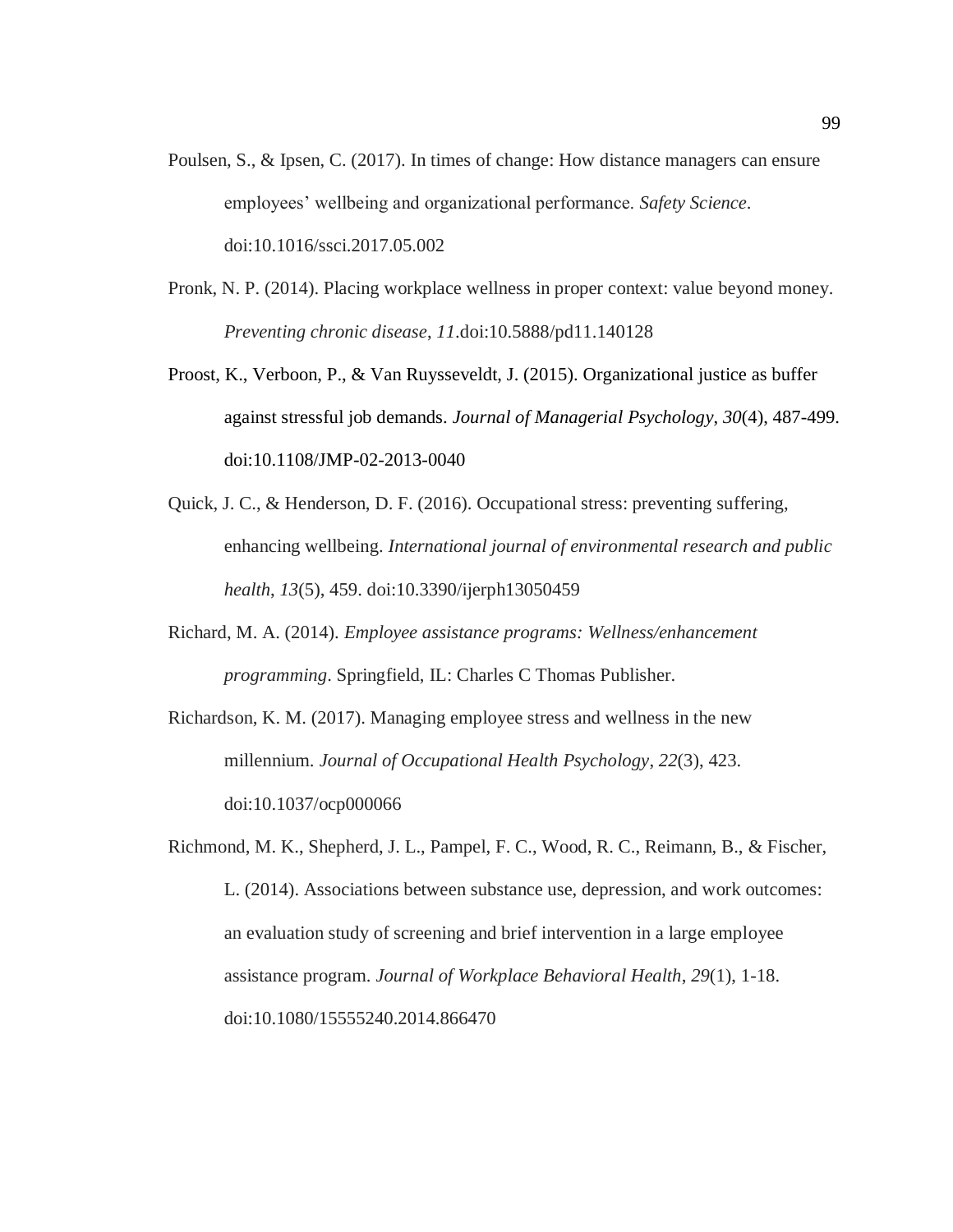- Richmond, M. K., Pampel, F. C., Wood, R. C., & Nunes, A. P. (2017). The impact of employee assistance services on workplace outcomes: Results of a prospective, quasi-experimental study. *Journal of occupational health psychology*, *22*(2), 170. doi:10.1037/ocp0000066.
- Romaine, J., & Schmidt, A. B. (2009). Resolving conflicts over employee work schedules: What determines perceptions of fairness? *International Journal of Conflict Management*, *20*(1), 60-81.doi:10.1108/104440609190931611
- Roman, P. M., & Blum, T. C. (1988). The core technology of EAPs: A reaffirmation. *The Almacan*, *18*(8), 17-22.
- Sagoe, D. (2012). Precincts and prospects in the use of focus groups in social and behavioral science research. *The Qualitative Report*, *17*(15), 1. Retrieved from https://nsuworks.nova.edu/tqr/
- Sandys, J. E. (2012). *The Evolution of External Employee Assistance Programs Since the Advent of Managed Behavioral Health Organizations* (Doctoral dissertation, New York University).
- Scott, B. A., Garza, A. S., Conlon, D. E., & Kim, Y. J. (2014). Why do managers act fairly in the first place? A daily investigation of "hot" and "cold" motives and discretion. *Academy of Management Journal*, *57*(6), 1571- 1591.doi:10.5465/amj.2012.0644
- Sharar, D. A., Pompe, J. C., & Attridge, M. (2013). Onsite versus Offsite EAPs: A Comparison of Workplace Outcomes. *Journal of Employee Assistance, 43(2).*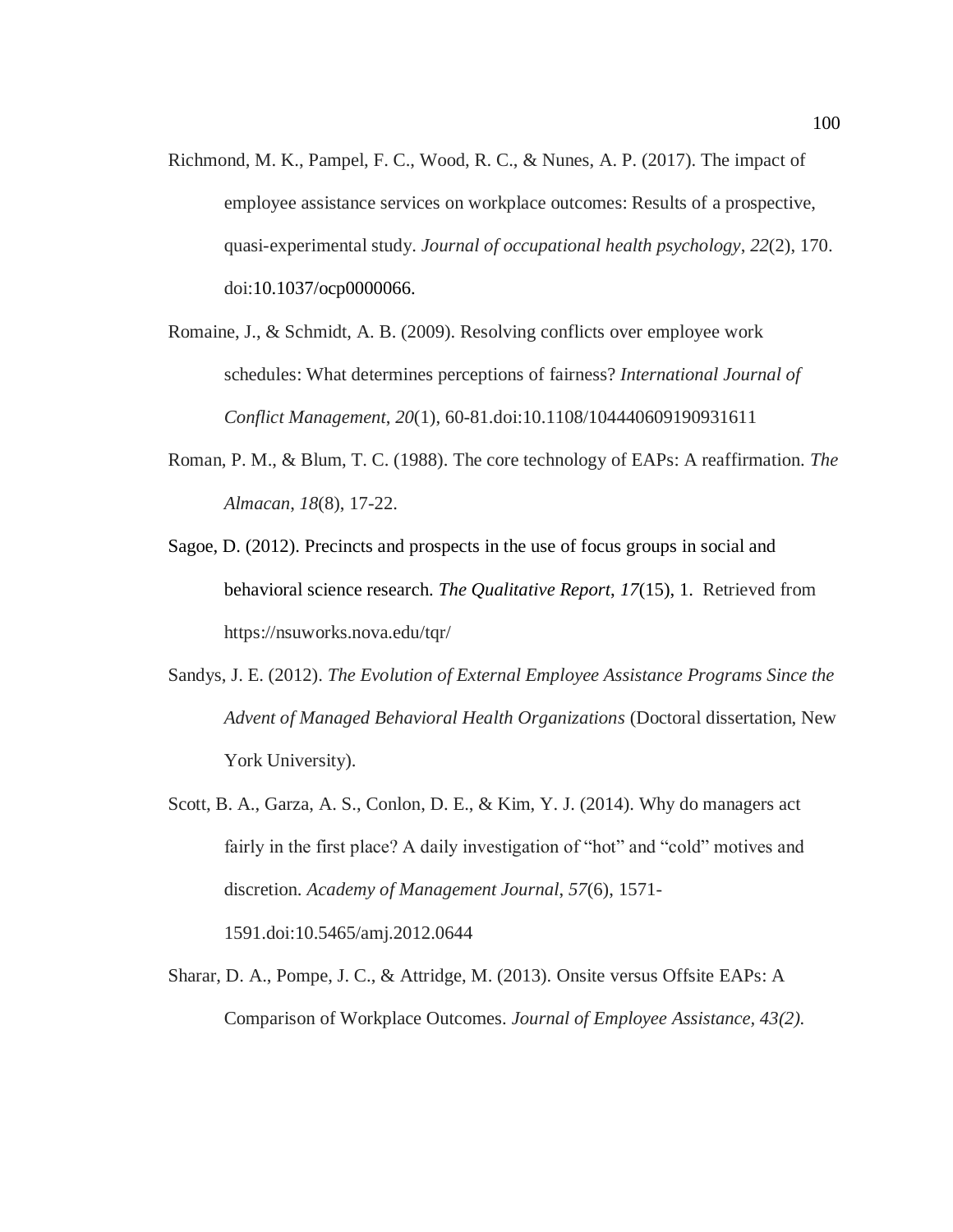Sithole, S., & Khorombi, N. (2014). Evaluation of Employee Assistance Programmes: Theoretical Guidelines for Practice. *Social Work/Maatskaplike Werk*, *45*(4). doi:10.15270/45-4-188

Smith, J., Bekker, H., & Cheater, F. (2011). Theoretical versus pragmatic design in qualitative research. *Nurse researcher*, *18*(2), 39-51. doi:10.7748/nr2011.01.18.2.39.c8283

- Society for Human Resource Management (2018). 2017 Employee Benefits. Remaining Competitive in a Challenging Talent Marketplace. https://www.shrm.org/hrtoday/trends-and-forecasting/research-and-surveys/pages/2017-employeebenefits.aspx.
- Soeker, S., Matimba, T., Msimango, H., Moswaane, B., & Tom, S. (2016). The challenges that employees who abuse substances experience when returning to work after completion of employee assistance programme (EAP). *Work*, *53*(3), 569-584. doi:10.3233/WOR-152230
- Sohail, M., & Rehman, C. A. (2015). Stress and health at the workplace-a review of the literature. *Journal of Business Studies Quarterly*, 6(3), 94.
- Sorsa, M. A., Kiikkala, I., & Astedt-Kurki, P. (2015). Bracketing as a skill in conducting unstructured qualitative interviews. *Nurse Researcher (2014+)*, *22*(4), 8. doi:10.7748/nr.22.4.8. e1317
- Srimannarayana, M. (2016). Organizational Justice Perceptions in the Process of Nominations to Training Programs. *Indian Journal of Industrial Relations*, *52*(2).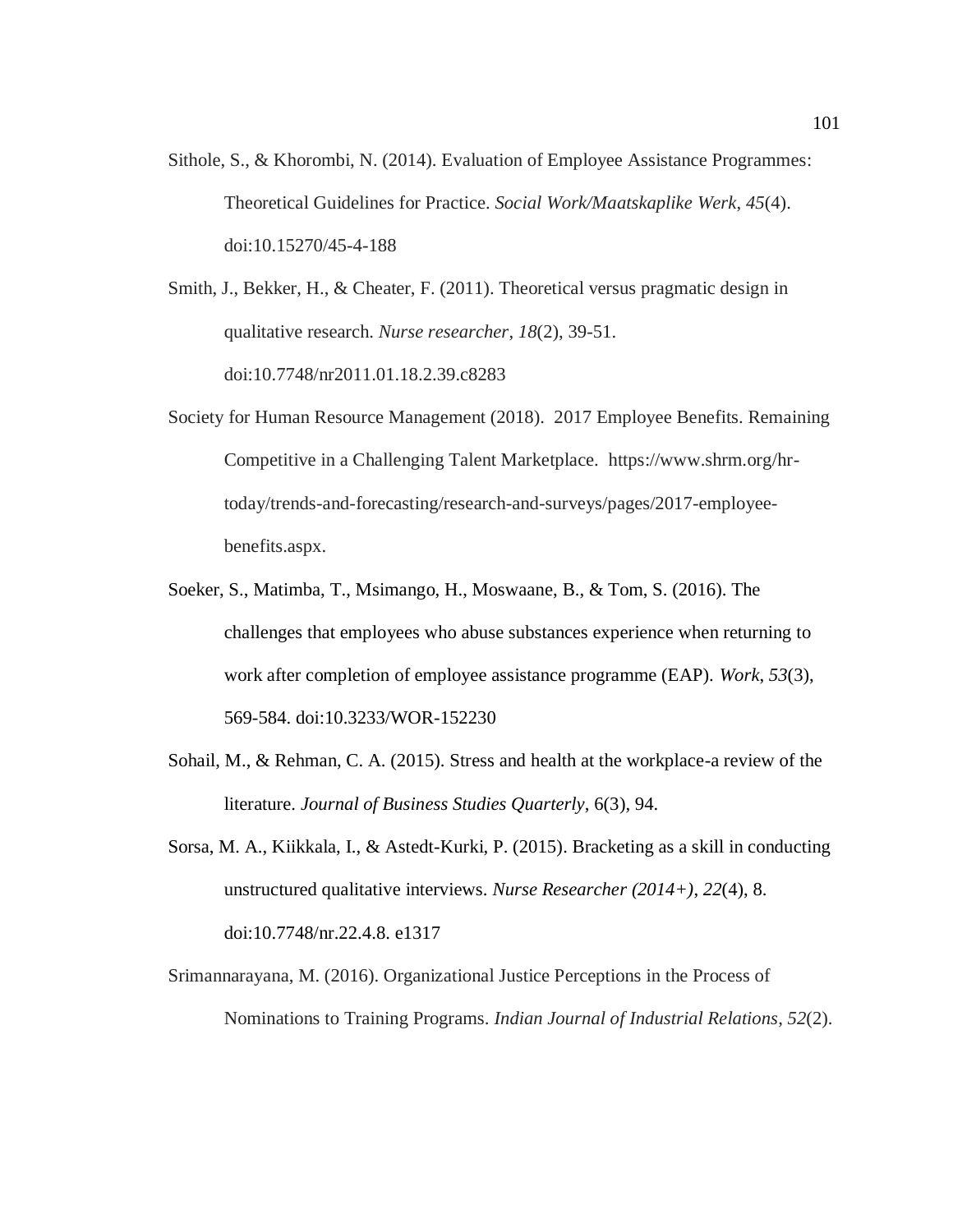- Stewart, A. M., Polak, E., Young, R., & Schultz, I. Z. (2012). Injured workers' construction of expectations of return to work with sub-acute back pain: the role of perceived uncertainty. *Journal of occupational rehabilitation*, *22*(1), 1-14. doi:10.1007/s10926-011-9312-6
- Sulu, S., Ceylan, A., & Kaynak, R. (2010). Work alienation as a mediator of the relationship between organizational injustice and organizational commitment: Implications for healthcare professionals. *International Journal of Business and Management*, *5*(8), 27. doi:10.5539/ijbm. v5n8p27
- Sutton, J., & Austin, Z. (2015). Qualitative research: data collection, analysis, and management. *The Canadian journal of hospital pharmacy*, *68*(3), 226. doi:10.4212/cjhp. v6813.1456
- Swayze, J. S., & Burke, L. A. (2013). Employee wellness program outcomes: A case study. *Journal of Workplace Behavioral Health*, *28*(1), 46-61. doi:10.1080/155555240.2013.755448
- Tahseen, N., & Akhtar, M. S. (2016). Impact of Organizational Justice on Citizenship Behavior: Mediating Role of Faculty Trust. *Pakistan Journal of Commerce and Social Sciences*, *10*(1), 104-121.
- Taute, F., & Manzini, K. (2014). Factors that hinder the utilisation of the employee assistance programme in the Department of Labour. *Social Work/Maatskaplike Werk*, *45*(4). doi:10.15270/45-4190

The American Public Health Association (2018.). Retrieved from https://www.apha.org.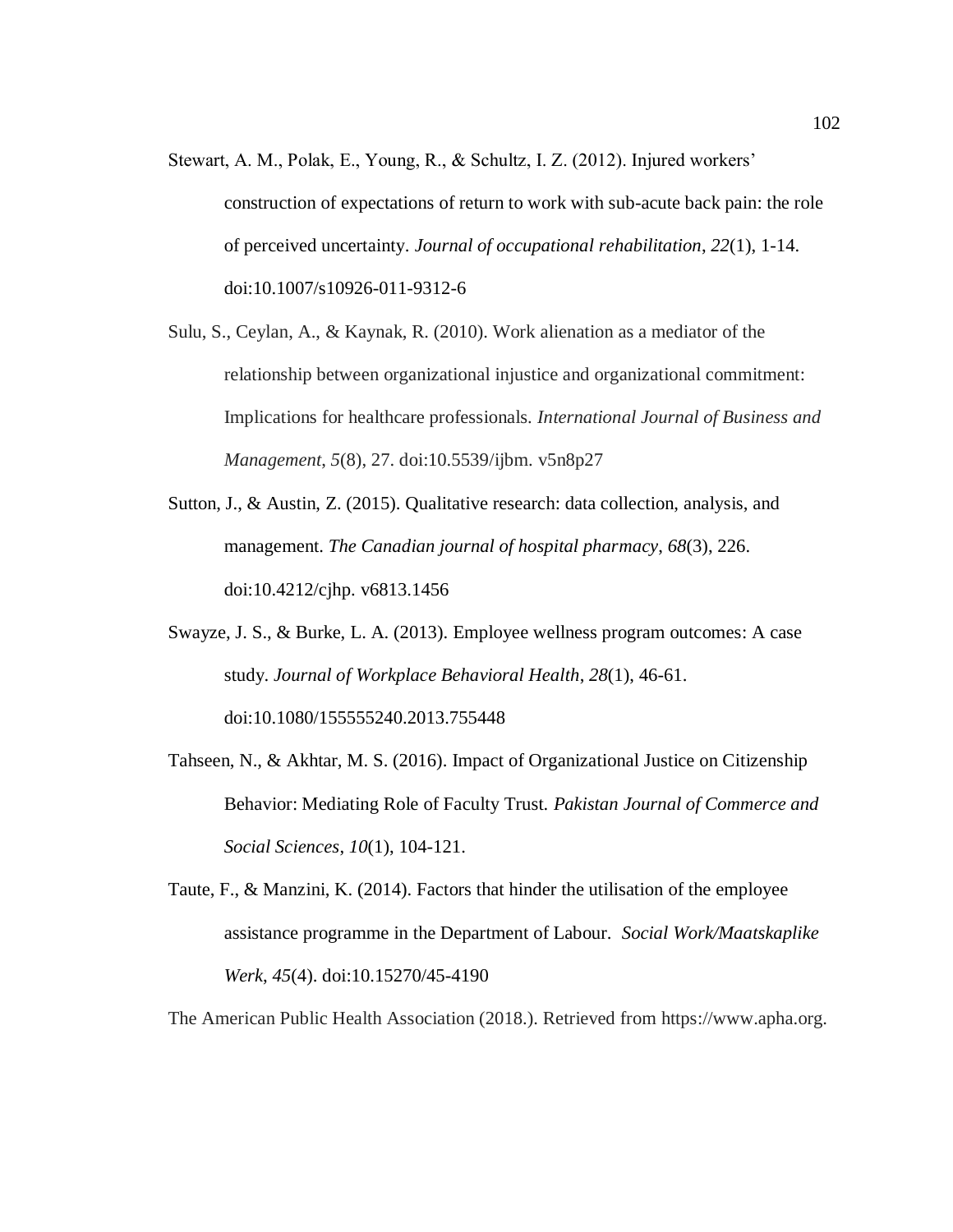- Terzi, A. R., Dülker, A. P., Altın, F., Çelik, F., Dalkıran, M., Yulcu, N. T., ... & Deniz, Ü. (2017). An Analysis of Organizational Justice and Organizational Identification Relation Based on Teachers' Perceptions. *Universal Journal of Educational Research*, *5*(3), 488-495.
- Tetrick, L. E., & Winslow, C. J. (2015). Workplace stress management interventions and health promotion. *Annual. Review Organizational Psychology Organizational Behavior. 2*(1), 583-603. doi:10.1146/annurev-orgpsych-032414-111341
- Thomas, D. R. (2006). A general inductive approach for analyzing qualitative evaluation data. *American journal of evaluation*, *27*(2), 237-246. doi: 10.1177/1098214005283748.
- Toker, S., Heaney, C. A., & Ein-Gar, D. (2015). Why won't they participate? Barriers to participation in worksite health promotion programmes. *European Journal of Work and Organizational Psychology*, *24*(6), 866-881.

doi:10.1080/1359432X.2014.968131

- Torun, A. (2013). Employee opinions about workplace counselling: A qualitative study. *Bilgi Ekonomisi ve Yönetimi Dergisi*, *8*(2).
- Tracy, S. J. (2010). Qualitative quality: Eight "big-tent" criteria for excellent qualitative research. *Qualitative inquiry*, *16*(10), 837-851. doi:10.1177/1077800410383121
- Turner, D. W. III (2010). Qualitative interview design: A practical guide for novice investigators. *The qualitative report*, *15*(3), 754. Retrieved from https://nsuworks.nova.edu/tqr/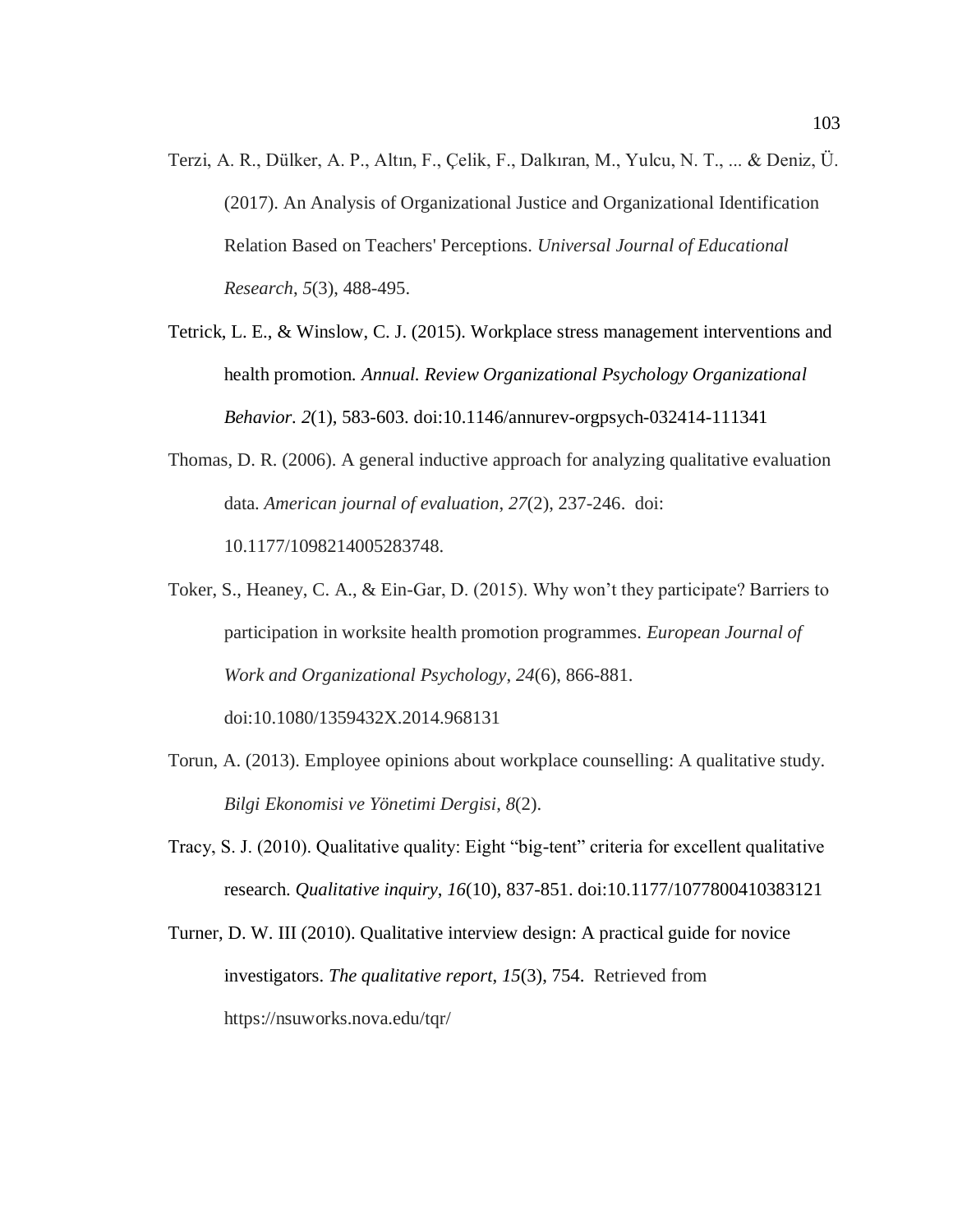Vaismoradi, M., Turunen, H., & Bondas, T. (2013). Content analysis and thematic analysis: Implications for conducting a qualitative descriptive study. *Nursing & health sciences*, *15*(3), 398-405. doi:10.111/nhs.12048

Van de Mortel, T. F. (2008). Faking it: social desirability response bias in self-report research. *Australian Journal of Advanced Nursing, 25*(4), 40. http://www.ajan.com.au

- Van der Horst, N., Van de Hoef, S., Reurink, G., Huisstede, B., & Backx, F. (2016). Return to play after hamstring injuries: a qualitative systematic review of definitions and criteria. *Sports Medicine*, *46*(6), 899-912. doi:10.1007/s40279- 015-0468-7
- Veiga, J. F., Baldridge, D. C., & Eddleston, K. A. (2004). Toward understanding employee reluctance to participate in family-friendly programs. *Human Resource Management Review*, *14*(3), 337-351. doi: 10.16/j.hrmr.2004.06.004
- Vojnovic, P., Michelson, G., Jackson, D., & Bahn, S. (2014). Adjustment, well-being and help-seeking among Australian FIFO mining employees. *Australian Bulletin of Labour*, *40*(2), 242. http://www.flinders.edu.au/sabs/nils/publications/australianbulletin-of-labour/
- Wakefield, R. L., Leidner, D. E., & Garrison, G. (2008). Research Note—A Model of Conflict, Leadership, and Performance in Virtual Teams. *Information systems research*, *19*(4), 434-455. https://pubsonline.informs.org/journal/isre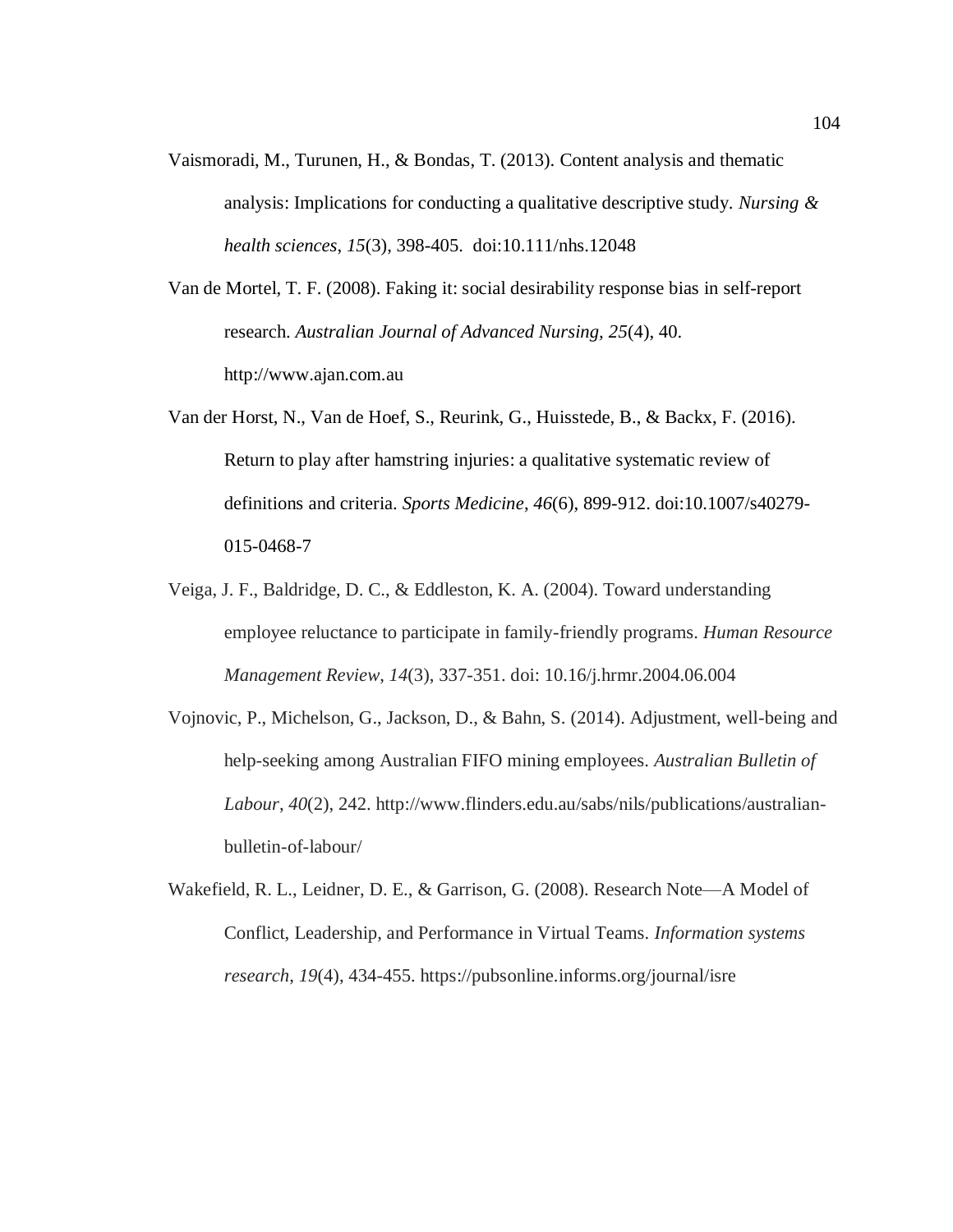West, L., Lee, A., & Poynton, C. (2012). Becoming depressed at work: A study of worker narratives. *Journal of Workplace Behavioral Health*, *27*(3), 196- 212.doi:10.1080/15555240.2012.701184

Willbanks, K. D. (1999). The role of supervisory referral in employee assistance programs. *Employee Assistance Quarterly*, *15*(2), 13-28. doi:10.1300/j022v15n02\_02

- Zamosky, L. (2014). A little-known worker benefit: Employee assistance programs. Retrieved from http://www.latimes.com/business/la-fi-healthcare-watch-20140615-story.html
- Zitomer, M. R., & Goodwin, D. (2014). Gauging the quality of qualitative research in adapted physical activity. *Adapted Physical Activity Quarterly*, *31*(3), 193-218. doi:10.1123/apaq.2013-0084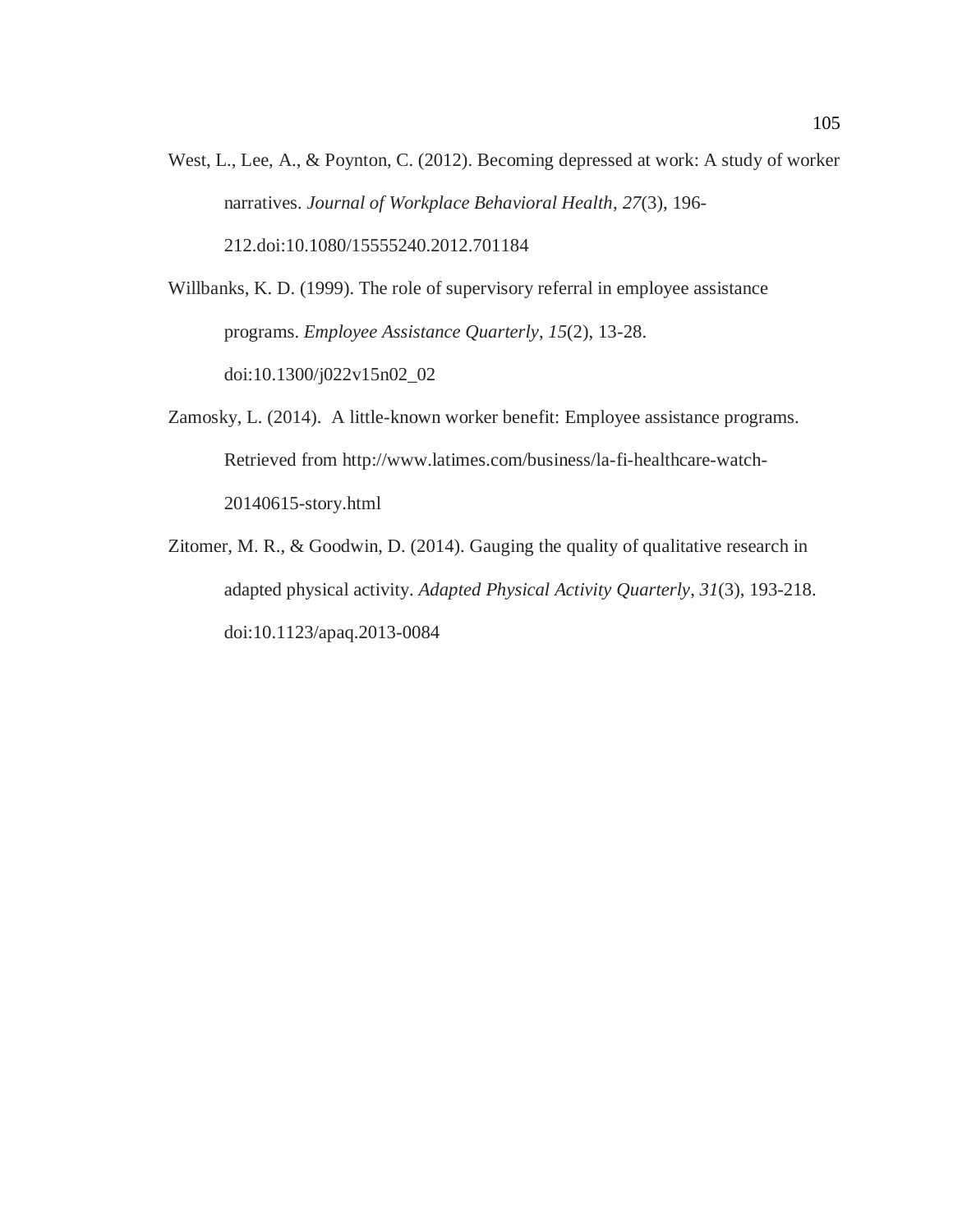## Appendix A: Interview Protocol

Date: \_\_\_\_\_\_Location: \_\_\_\_ Name of Interviewee: \_\_ Interviewee Code: \_\_\_\_

# **Opening**

Before we begin, I want to thank you for participating in this study. As indicated in the consent form, this interview will be recorded however your identity will always be kept confidential. I will ask a series of questions to gain a better understanding of your perception regarding stress management services available through your employer.

# **Interview guide**

**Awareness -** Level of knowledge regarding the availability of services

- o What services does your employer offer you as a way to manage stress, if any?
- o Are you aware stress management services are available through your employer's Employee Assistance Program, also known as the EAP? If No skip
	- a. **If yes,** how did you learn about the stress management resources your employer's EAP provides?
	- b. What do you know about the service?
	- c. Are you aware the services are free and confidential? **If yes,** how does this impact your decision to utilize the services?
- o How is EAP information communicated to employees in your organization? Who communicates/distributes the information?
- o Is the level of communication sufficient? Please explain what makes it sufficient or not sufficient.
- o **If Not** what are some ways to improve the way information is communicated?
- o Does working off-site have any effect (positive or negative) on your knowledge of stress management services? **If yes,** what types of things might help improve awareness of stress management services for geographically-distributed employees?
- o Under what circumstances might you choose to use EAP stress management services?
- o Have you ever considered using your employer's EAP stress management services? **If yes,** did you use the EAP services? **If no**, what prevented you from using the EAP services?
- o What is the likelihood you will take advantage of the EAP services (again) and/or recommend the services to others?

**Access-** Equality in receiving information about and using services regardless of an employee's work location.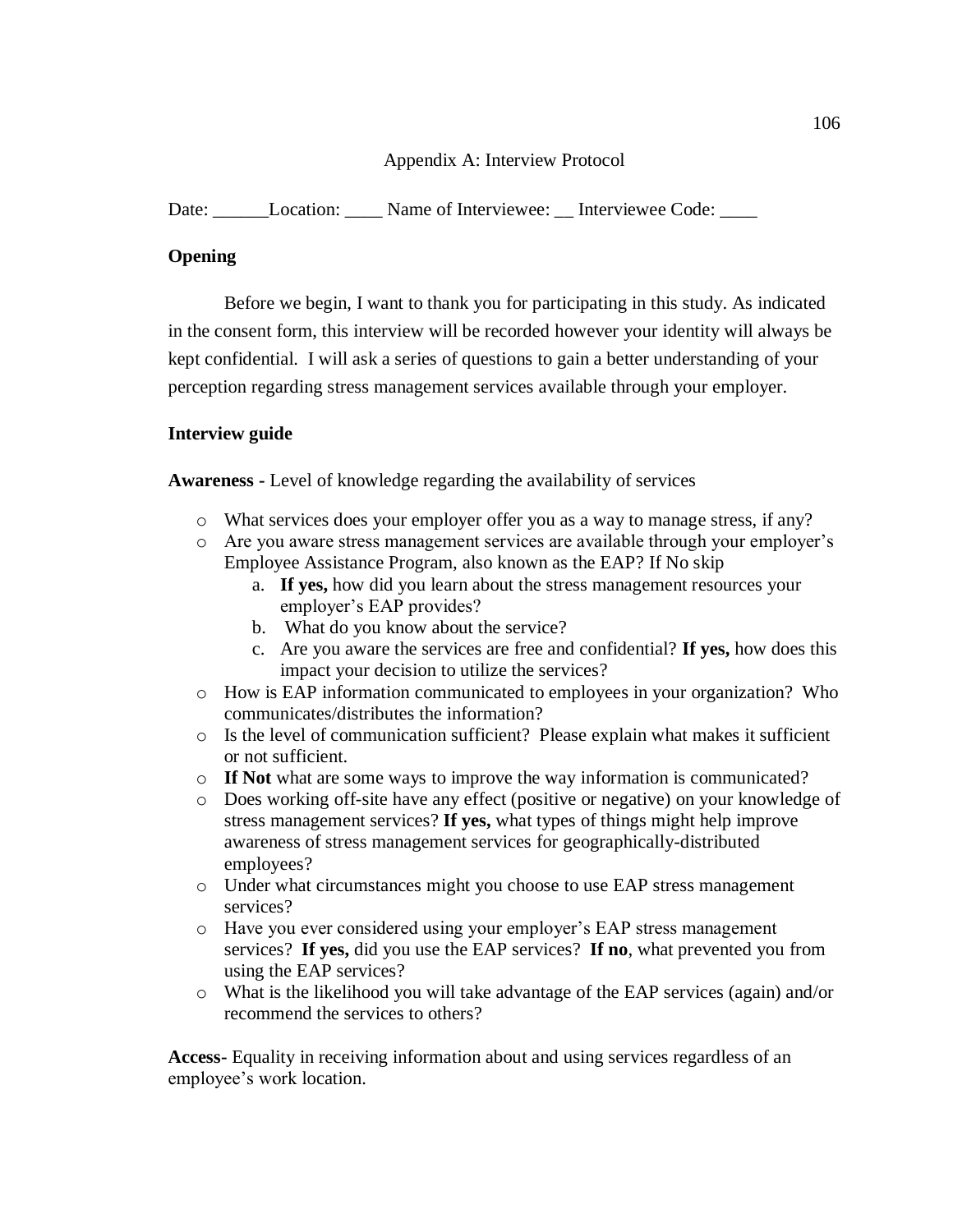How would you describe your ability to access information regarding EAP stress management services? What changes would you recommend to improve access?

- o Do you feel you have the same access to EAP services as your co-located counterparts?
- o In what ways does physical separation from your employer influence your perceptions of access, if at all? What could improve your perceptions?
- o In what ways does physical separation from your employer influence your decision to use EAP services, if at all?
- o What could improve your willingness/ confidence to use EAP stress management services?
- o What would make it easier to use EAP stress management services?
- o In what ways has leadership (or your employer) influenced your ideas about using the EAP stress management services?
- o Is there any additional information that you think might contribute to the study? or Do you have any other thoughts about what we've discussed today that you would like to share?

### **Ending**

Thank you for your participation. The information you shared will be beneficial to the study. If you have additional information that you think might contribute to the study; please contact me using the phone or email address on the consent form. If I require additional clarifications, may I contact you? If you wish, I can make the completed study findings available. With your permission, I would like to follow up to allow you to review and confirm the findings of this study.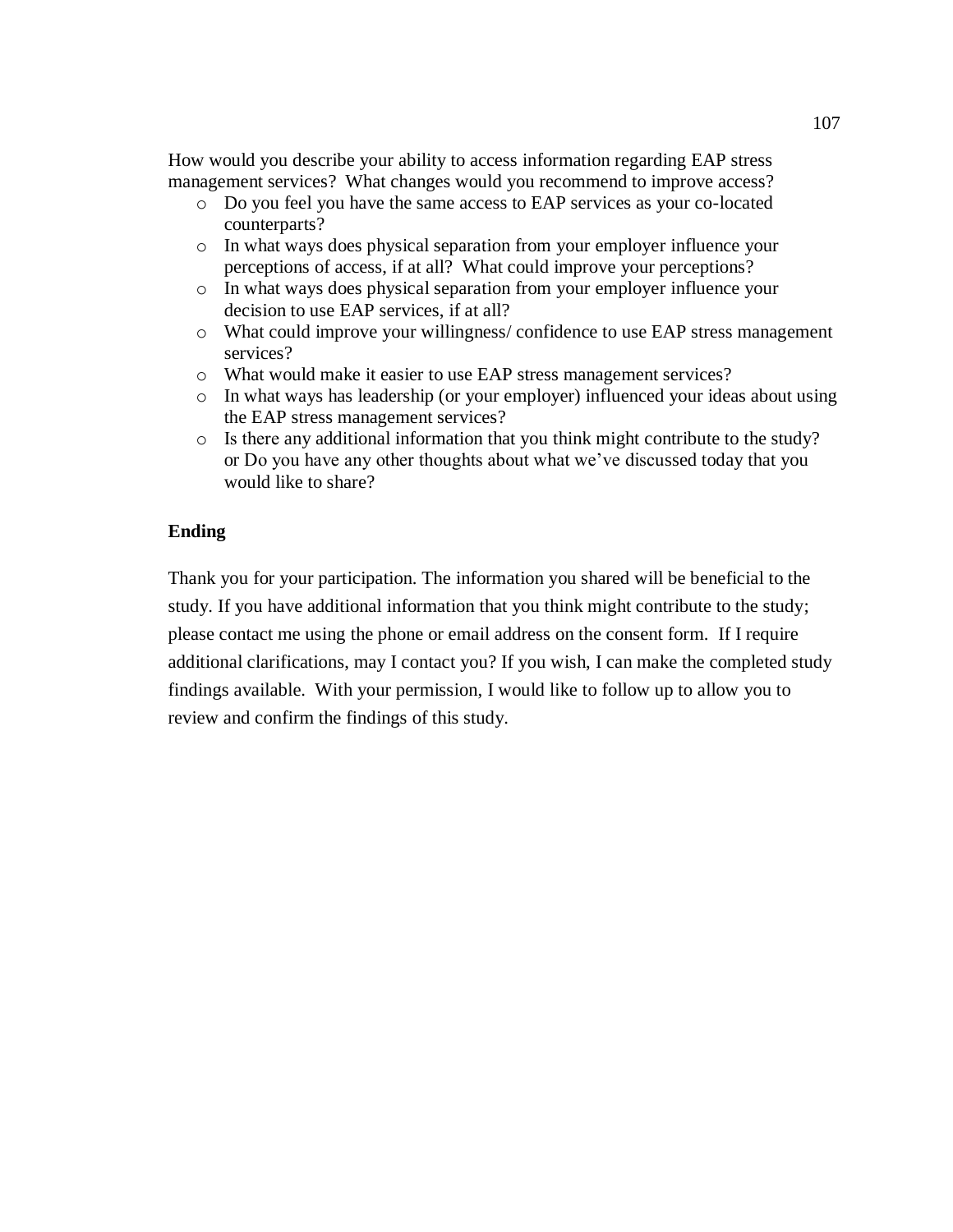### Appendix B: Questionnaire Questions

I want to thank you for participating in this study. As indicated in the consent

form your identity will remain confidential. Answering the following questions may help

provide an understanding of your perceptions of access to EAP services as geographically

distributed employee.

## **History/Experience as geographically distributed Employee**

## **For the purposes of this questionnaire, a geographically distributed employee is defined as an employee who works at a satellite location, a remote location, or a client site away from an employers' headquarters.**

- o Which best describes the nature of your current position?
	- o Work at a client site away from employers main location
	- o Work at a remote site away from employers main location
	- o Work between a client site and a remote site away from employers location
	- o Other (please explain)
- o What perceptions do you associate with physical separation from your employer?
	- o Limited access to information OR information is not readily available
	- o Professional isolation /limited or no opportunities to consult and/or connect with professional peers
	- o Social isolation / limited or no opportunities for networking and relationship building with colleagues and supervisor/manager
	- o Geographical isolation from larger community
	- o Disconnect from overall organizational vision and mandate
	- o None of the above
	- o Other please explain

### **Awareness**

- o Are you aware there is a free and confidential employee assistance program available?
	- o Yes
	- o No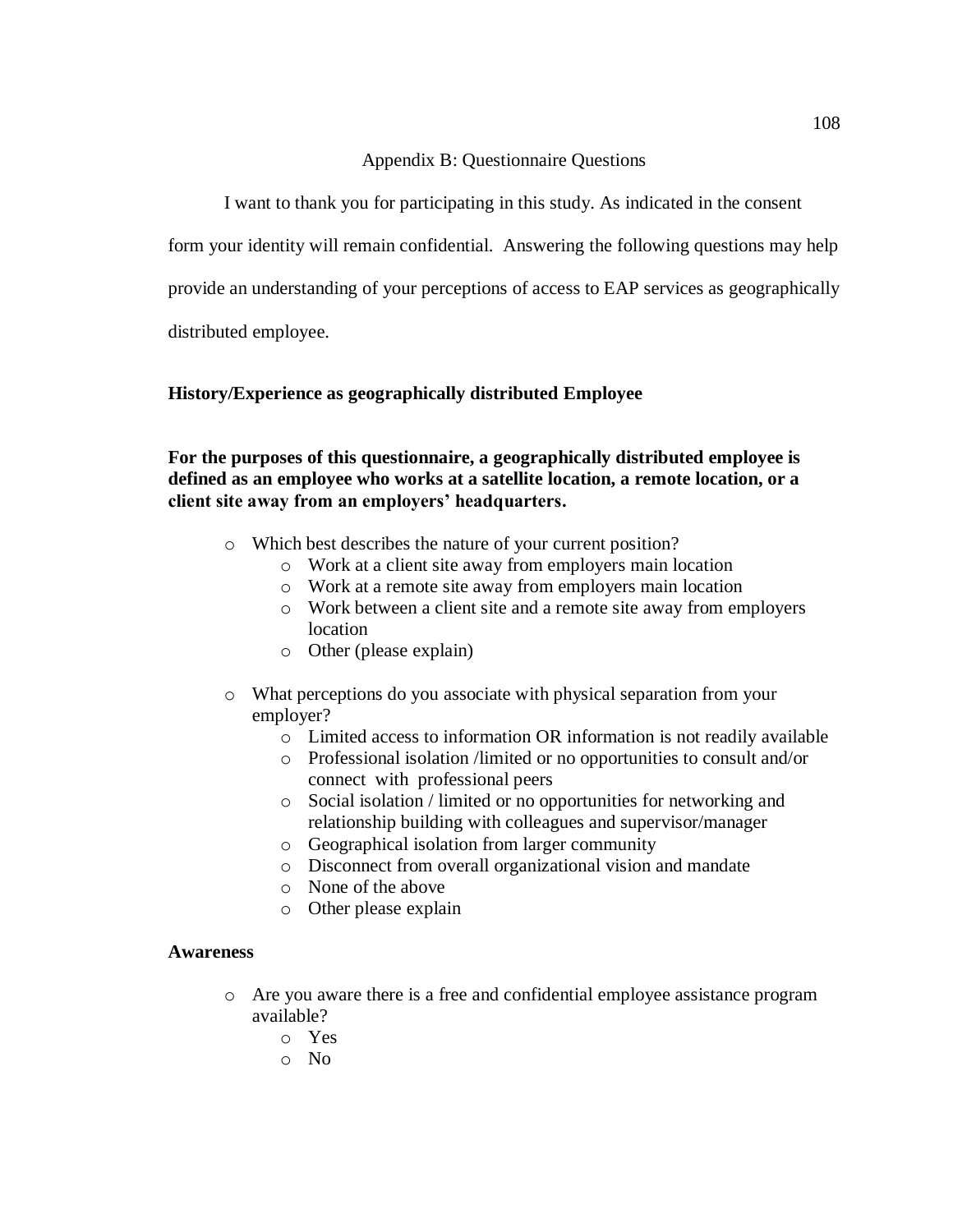- o Are you aware a stress management program is offered as part of the free and confidential employee assistance program?
	- o Yes
	- o No
- o Which information source(s) played a role in your awareness regarding the EAP? (Check all that apply)
	- o Emails
	- o In person Training
	- o Online Training
	- o Onboarding process
	- o Brochures
	- o Other (Please specify).
	- o None
- o Which information source(s) played a role in your awareness regarding EAP stress management services? (Check all that apply)
	- o Emails
	- o In person Training
	- o Online Training
	- o Onboarding process
	- o Brochures
	- o Other (Please specify).
	- o None
- o Which individual(s) played a role in making you aware of the availability of the EAP? (Check all that apply)
	- o Supervisor
	- o Coworker
	- o Human Resource Manager
	- o Other (Please specify).
	- o None
- o Which individual(s) played a role in making you aware of the availability of EAP stress management services? (Check all that apply)
	- o Supervisor
	- o Coworker
	- o Human Resource Manager
	- o Other (Please specify).
	- o None

#### **EAP Use**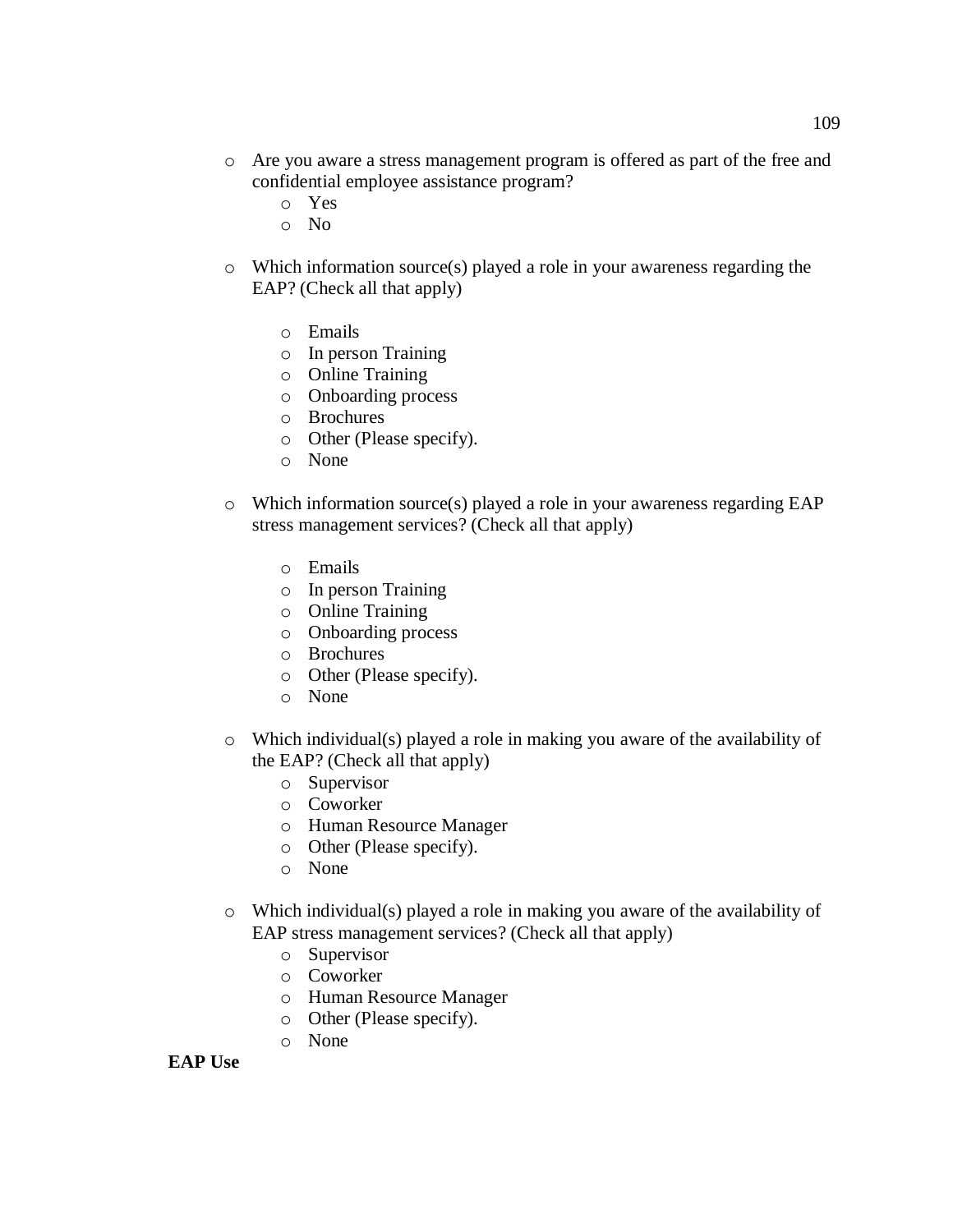- o Have you or would you consider taking advantage of stress management offered to you through your Employee Assistance Program?
	- o Yes
	- o No
- o If No: From your experience as a geographically distributed employee, which has contributed to your decision to not use EAP stress management services? (check all that apply)
	- o A lack of access to services
	- o Lack of awareness of services
	- o Lack of information
	- o Lack of value in services
	- o Lack of motivation to seek help
	- o Unaware of how to access services
	- o Lack of trust
	- o None of the above
	- o Other please specify
- o If you experience stress or problems where would you seek help?
	- o EAP (Employee Assistance Program)
	- o Self-help strategies (services other than those available through your employer)
	- o Friends /family
	- o Coworkers
	- o Supervisor
	- o Community resources
	- o Resources through my church
	- o Other Please specify

### **Access –**

- o As a geographically distributed employee do you perceive your access to EAP as fair?
	- o Yes
	- o No
	- o Other please specify
- o From the perspective of a geographically are EAP benefits distributed equally?
	- o Yes
	- o No
	- o Other please specify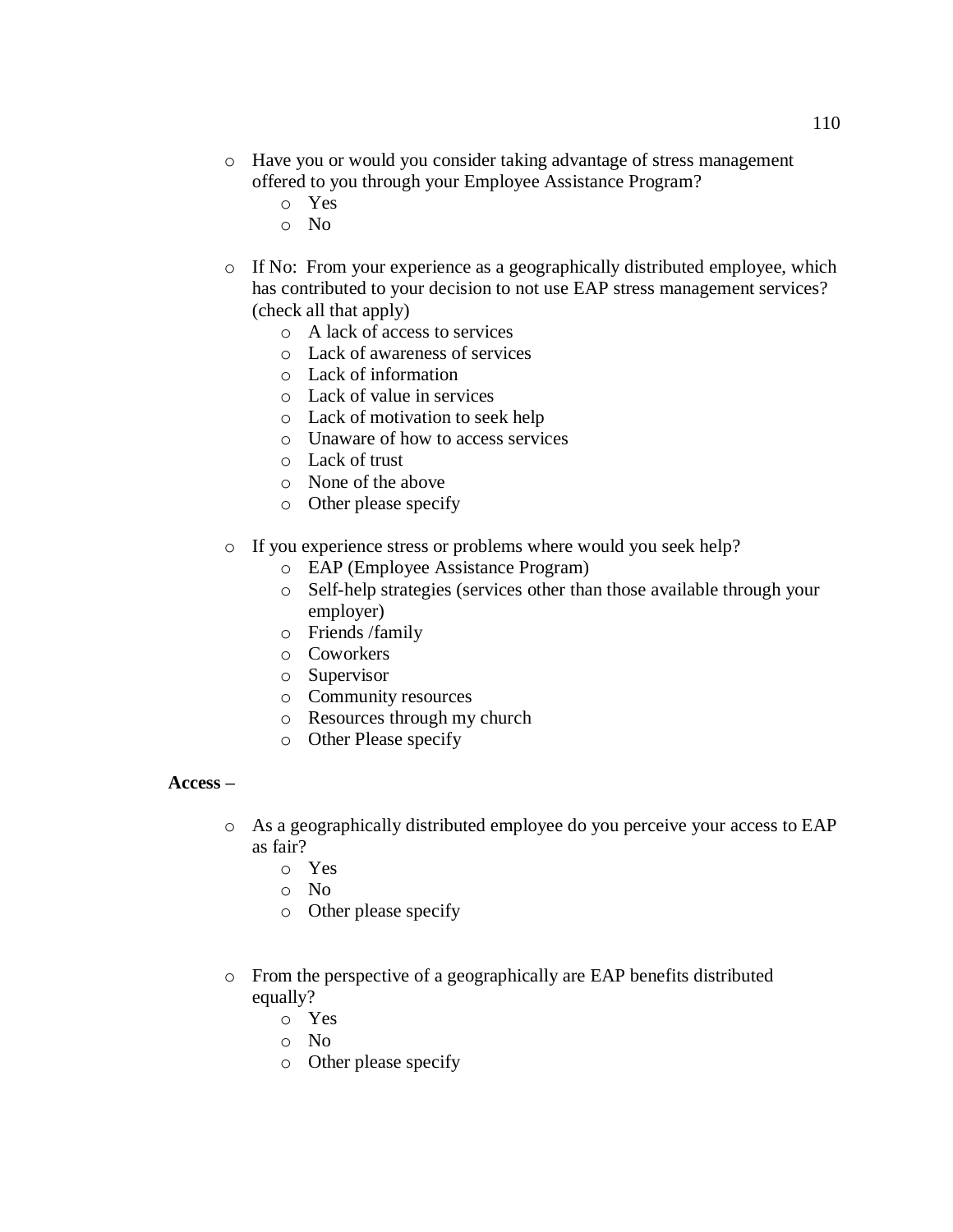- o From the perspective of a geographically are EAP benefits accessible?
	- o Yes
	- o No
	- o Other please specify

# **Demographic Information**

- o What is your Gender
	- o Male
	- o Female
	- o Choose not to answer
- o Age range
	- o 18-24
	- $\degree$  25-34
	- o 35-44
	- o 45-54
	- o 55-64
	- $\circ$  65-74
	- o 75 or older
- o Length of time with organization
	- o 3-6 months
	- $\circ$  6-12 months
	- o 1-5 years
	- $\circ$  5-10 years
	- o 10 years or more
- o Level of Education
	- o Bachelors
	- o Masters
	- o Doctorate
	- o None
	- o Other

 Thank you for your participation. The information you shared will be beneficial to the study.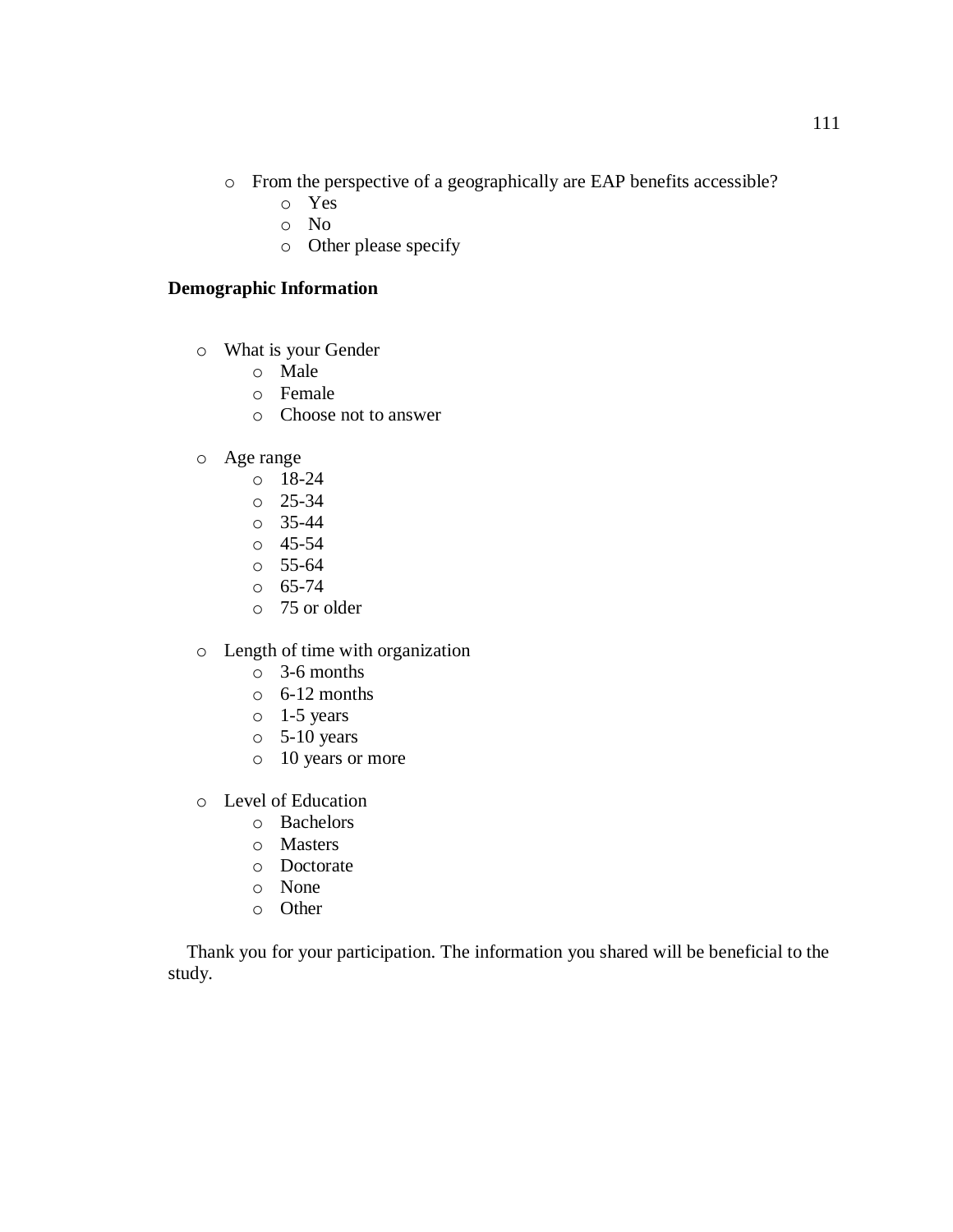#### Appendix C: Interview Invitation

My name is Davina Smith, and I am doctoral student at Walden University. I would like to invite you to participate in a voluntary research study. The purpose of the study is to explore the unique perceptions of geographically distributed employees like yourself regarding access to stress management services provided by your employers Employee Assistance Program. The findings may help Employers and Employee assistance providers understand the perceptions geographically distributed employees perceive regarding access to EAP stress management services.

I will collect data through an online questionnaire and an interview. If you agree to participate I will first send you a link for an online questionnaire that will take approximately 15-30 minutes to complete. Then I will set up a time to conduct the interview.

The interview may take place in person or over the telephone based on your preference and availability. Your participation is completely voluntary, and there is no penalty for not participating. You have the right to refuse to participate in this project and you may withdraw from the project at any time. At the conclusion of the study, I will share the project results with you and I will also publish the results on Pro Quest, which is an online research database.

If you have any questions, please feel free to contact me. Thank you for your time and consideration,

Davina Smith, Doctoral Student, Walden University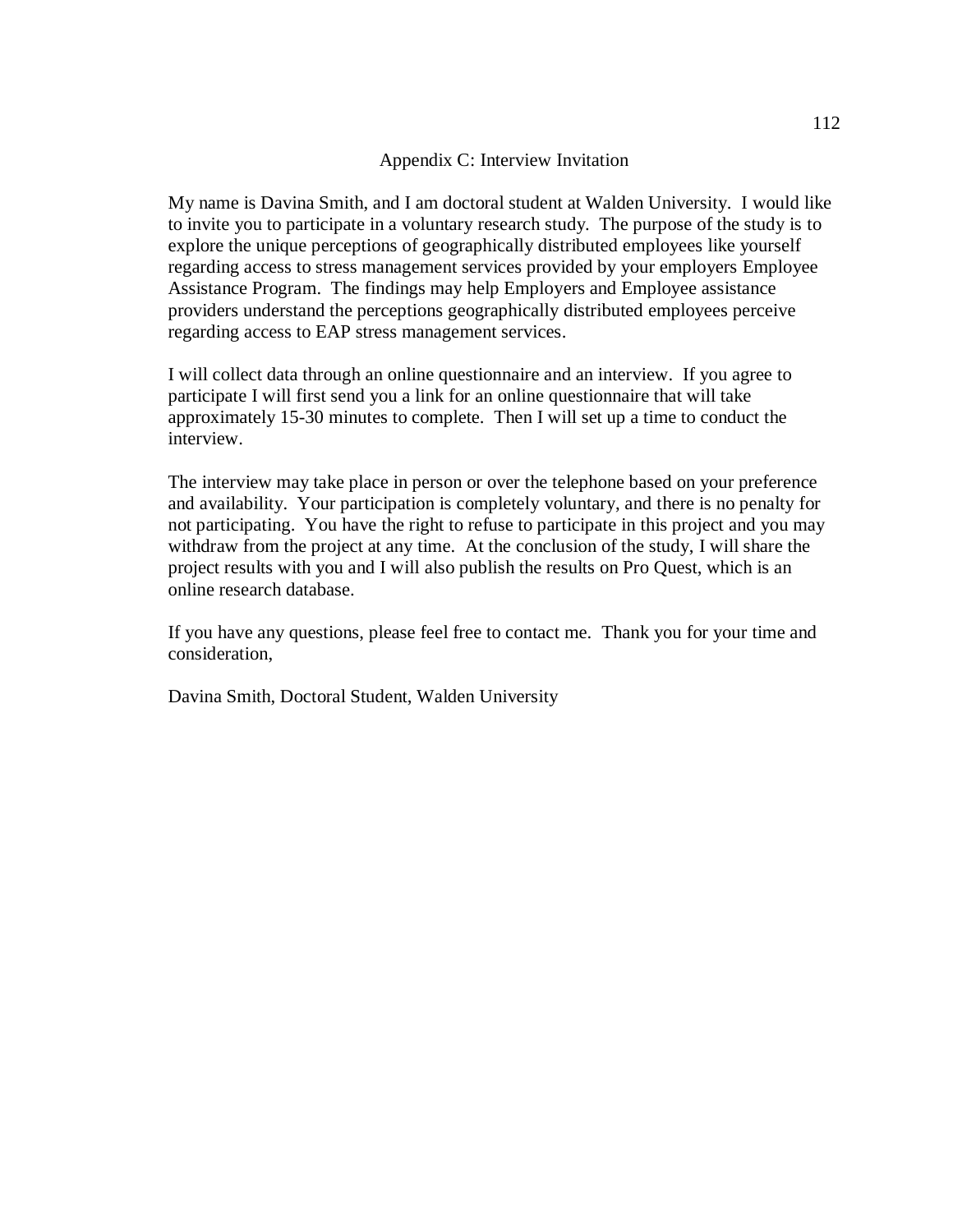### Appendix D: E-mail Requesting Expert Panel Participation

Title: Expert Panel Participation Request

Dear [Panel Participant name],

My name is Davina Smith and I am currently a doctoral candidate in the College of Social and Behavioral Science at Walden University. I am working on a dissertation study titled *geographically distributed Employees Perceptions of Employee Assistance Program (EAP) Access.*

The reason I am writing you is because I am seeking assistance from a few individuals that have expert knowledge about my research topic to provide feedback that will help me refine and improve my interview questions.

The purpose of my interviews are to gather high quality data regarding the perceptions geographically distributed employees hold regarding EAP access.

I would be very appreciative if you would assist me. If you are willing to help, please let me know and I will email you the interview questions for your review.

Please feel free to contact me with any questions.

I look forward to your participation in assisting me create a quality interview tool.

Thank you,

Davina Smith